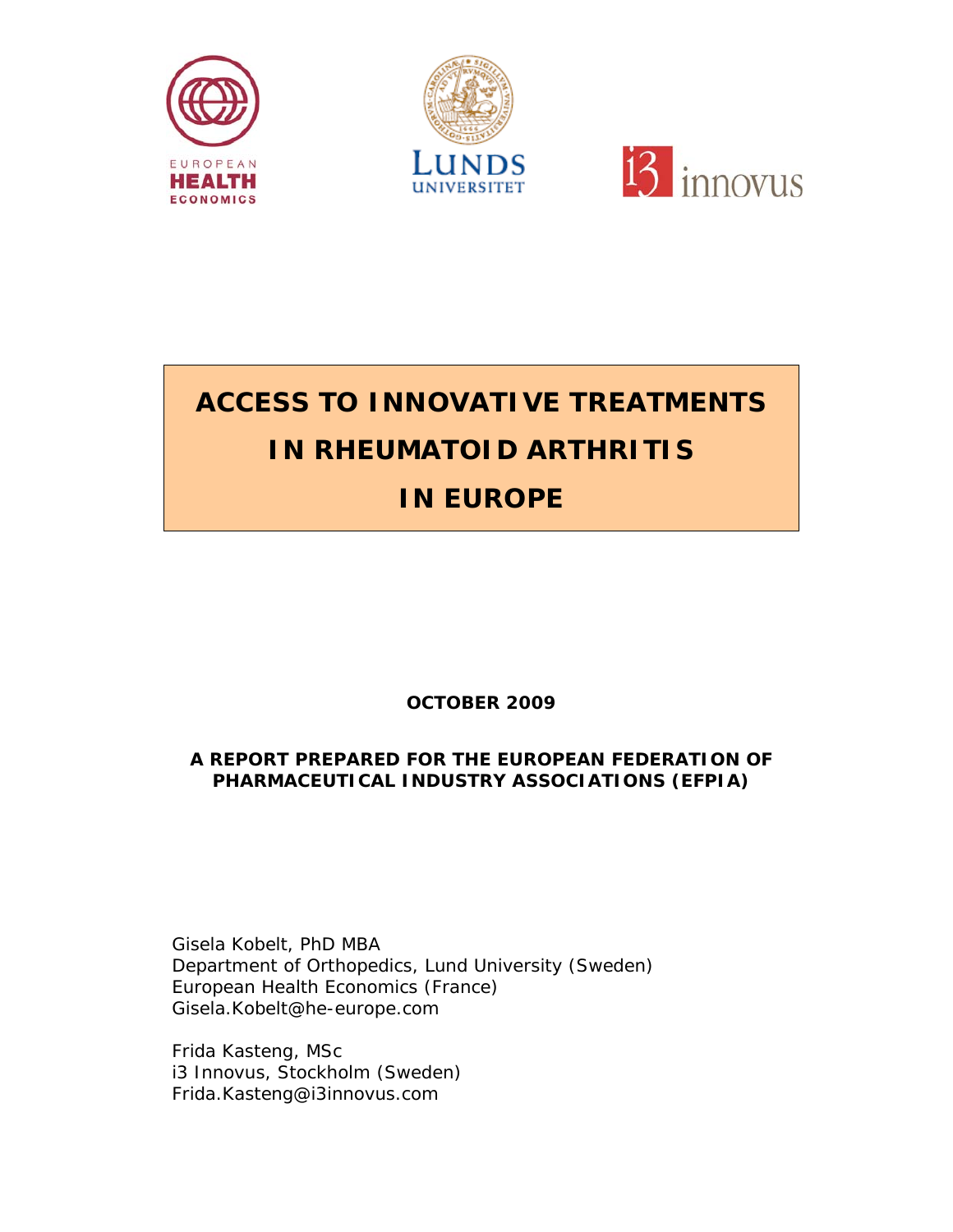





## **CONTENT**

|   | <b>Introduction</b>                       | i-ii         |
|---|-------------------------------------------|--------------|
| 1 | <b>Burden of RA in Europe</b>             | $1:1 - 1:15$ |
|   | 2 Cost of RA in Europe                    | $2:1 - 2:13$ |
| 3 | Uptake of Biologic Treatments in RA       | $3:1 - 3:19$ |
| 4 | Determinants of Access to Treatment in RA | $4:1 - 4:18$ |
| 5 | The Value of Treatment in RA              | $5:1 - 5:16$ |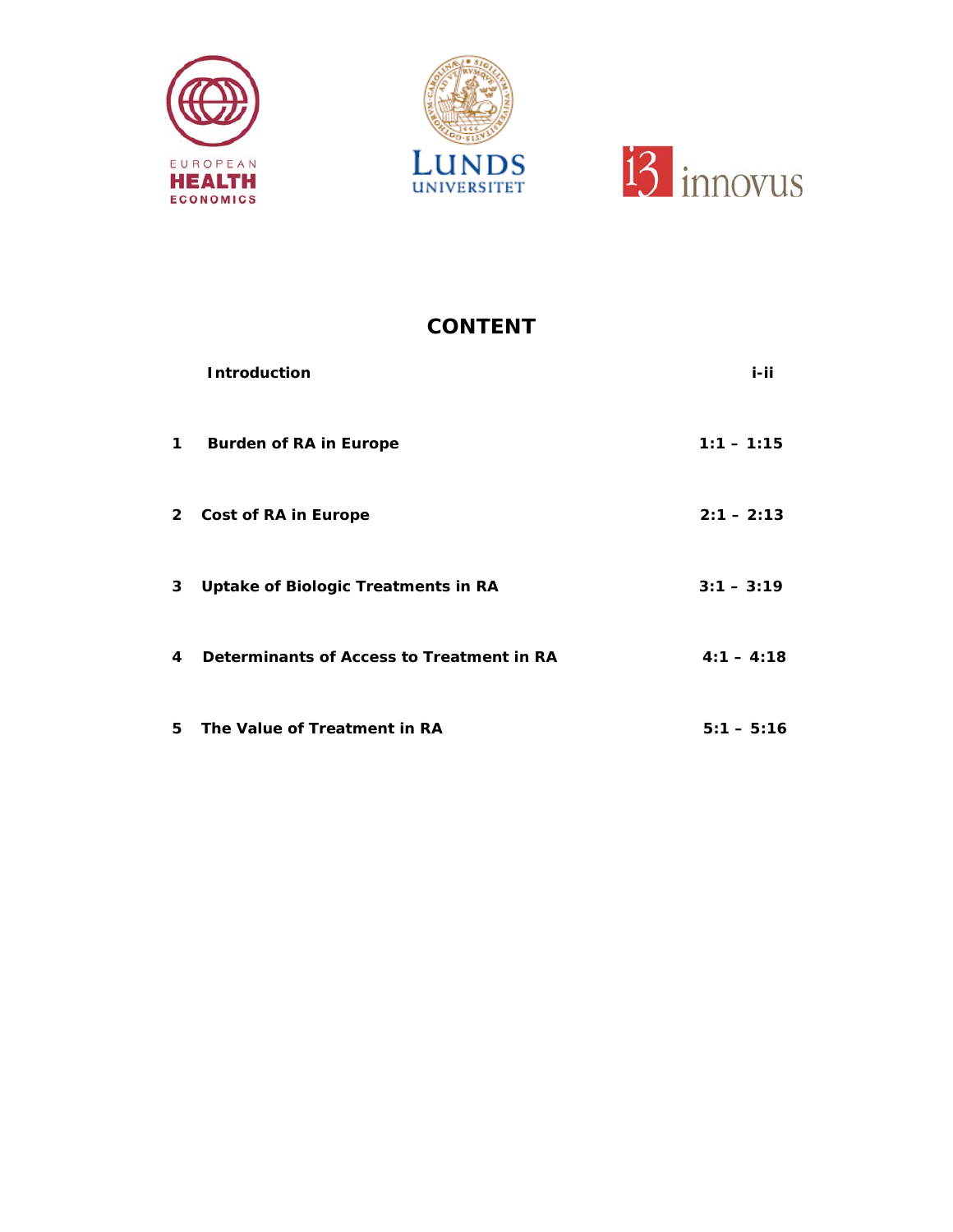## **Introduction**

A recent series of publications investigated the burden of rheumatoid arthritis (RA) and the access to biologic treatments during the first years of their availability in Europe and a number of non-European countries  $1$ . The current work is a continuation of the earlier study, with the objective to present new data and expand the discussion on issues regarding access, costs and value created by biologic treatments.

Few areas in health care have seen medical progress such as RA. The first significant relief for patients came with the introduction of cortisone in the 1950s, followed by the use of methotrexate in the early 1990's. Outcome was further improved with the increased use of disease modifying anti-rheumatic drugs (DMARDs) earlier and earlier in the disease process with the goal to slow the disease process. The largest breakthrough came with the introduction of the TNF-inhibitors in the late 1990s and their ability to not only effectively control inflammation but prevent or slow the development of irreversible joint erosion.

As truly disease-modifying agents, these biological agents should ideally be used as early as possible in the course of the disease, to avoid the development of permanent functional limitations associated with dependence for daily activities and frequently loss of work capacity. The continuous research into the disease, the introduction of new classes of biologic drugs, and the treatment effects achieved have further highlighted the need and the benefits of early intervention. Treatment guidelines by scientific societies in many European countries focus on enhancing rapid diagnosis and early treatment with the most effective agents for patients with active and potentially erosive disease.

However, the side-effect profile of the new biologic treatments has led to a cautious initial use, essentially in patients with severe active disease despite best treatment at the time. Many countries have established special registries to follow safety issues for these treatments. These registries also include measures of effectiveness, thereby opening the possibility to investigate outcome in the medium and longer term. With time and large amounts of safety data available, treatment initiation has occurred earlier, in patients at lower levels of disease activity and functional disability and shorter duration of the disease.

Widespread use of biologic drugs has also been hampered by their cost. At introduction, they faced reimbursement and usage restrictions in most European countries, generally through limitations in the number of patients eligible for treatment. Patients had to have highly active disease despite treatment with two to three DMARDs, including methotrexate. These restrictions – be it by reimbursement mechanisms or treatment guidelines - differ between countries, explaining part of the differences in usage patterns of biologic drugs illustrated in the earlier report<sup>1</sup>. Other differences stem from price differences, the access to specialists, the level of insurance, the cost (price) in relation to countries' wealth, and it is difficult to single out any of these factors as the major cause.

Earlier intervention will increase the number of patients eligible to treatment. The duration of biologic's use will increase with the introduction of further biologic drugs, enlarging the choice of treatments and enabling their use in sequence. Cost for biologics will thus increase and with it the focus on their cost-effectiveness. Economic evaluations in RA have been performed over two decades, evolving from the analyses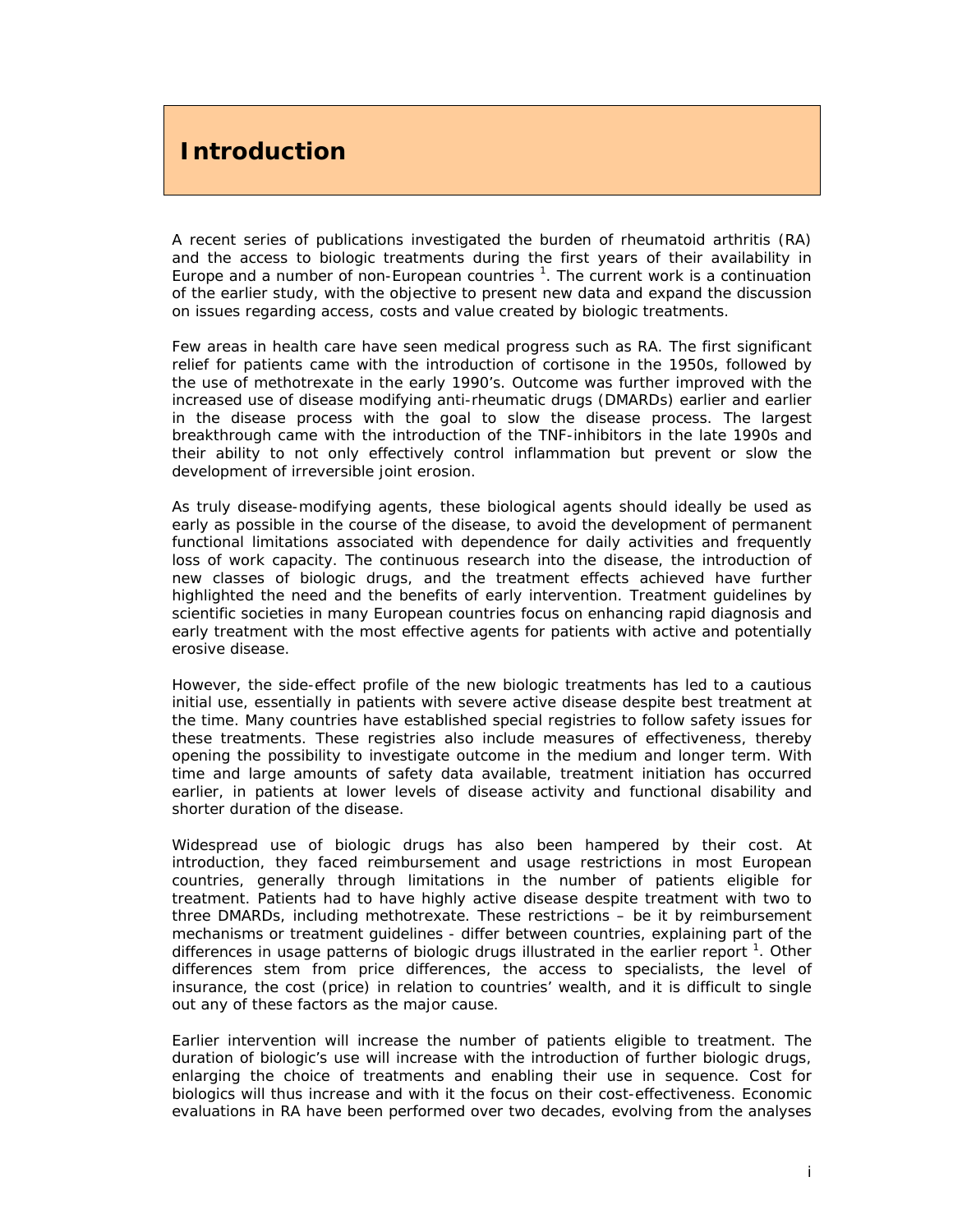of short-term clinical trials to the development and acceptance of sophisticated modeling studies spanning 10 or more years all the way to life-time. Indeed, in chronic progressive diseases, the full benefit, both in clinical and economic terms, of treatments that modify the course of the disease is only evident over time, as fewer patients progress to severe disease associated with high social costs and low quality of life.

Early modeling studies of biologics show different results for a number of reasons, the most important being the underlying data, the country of study and the perspective adopted. All models incorporate a number of assumptions, but the paucity of data is more pronounced in some countries and some studies. More importantly, however, reimbursement or health technology assessment agencies in few countries take a societal perspective. In this perspective, all costs regardless of who incurs them – the health care system, the patient, society as a whole – are taken into consideration. In the case of RA, as for other chronic progressive diseases, it appears difficult to argue that costs outside the health care system should not be considered in the decision making process. Production losses due to temporary and permanent loss of work capacity and the dependency on informal help are a major, if not the largest, part of total costs of the disease.

Models predicted high but acceptable cost effectiveness ratios for the biologics when used in the right patient populations, but full verification of these estimates still eludes us. It takes many years to observe the full outcome, and a number of issues make such analyses difficult. The first patients treated for whom a number of years of follow-up are available were the most severe cases with substantial irreversible disease consequences in terms of functional handicap and loss of work capacity. Currently, at least in Western Europe, most patients who are eligible for treatment are on treatment, and no comparator group from clinical practice is available. However, a wealth of clinical observations is available regarding the short and medium term benefit. Part of these observations can be related to economic outcomes and provide insight into the value of investing into these treatments.

In this report on access to treatment in 30 European countries (27 EU member states plus Iceland, Norway and Switzerland) as well as Turkey, we will address

- 1) The burden of the disease in terms of epidemiology and the effect on quality of life
- 2) The cost of the disease in Europe, using a predictive cost model and updated epidemiological and economic data
- 3) The uptake over time of biologic treatment and the number of patients treated, using available sales data from IMS, adjusted where necessary and possible
- 4) The conditions and hurdles that affect usage and differences between countries
- 5) Current knowledge on the value of these treatments, with a focus on parameters that have an economic effect.

with the objective to provide material for discussion of how to fully utilize the opportunities created by medical research and innovation.

*1. Jönsson B, Kobelt G, Smolen J. The burden of rheumatoid arthritis and access to treatment: uptake of new therapies. Eur J Health Econ 2008;8 (Suppl 2):S33-106.*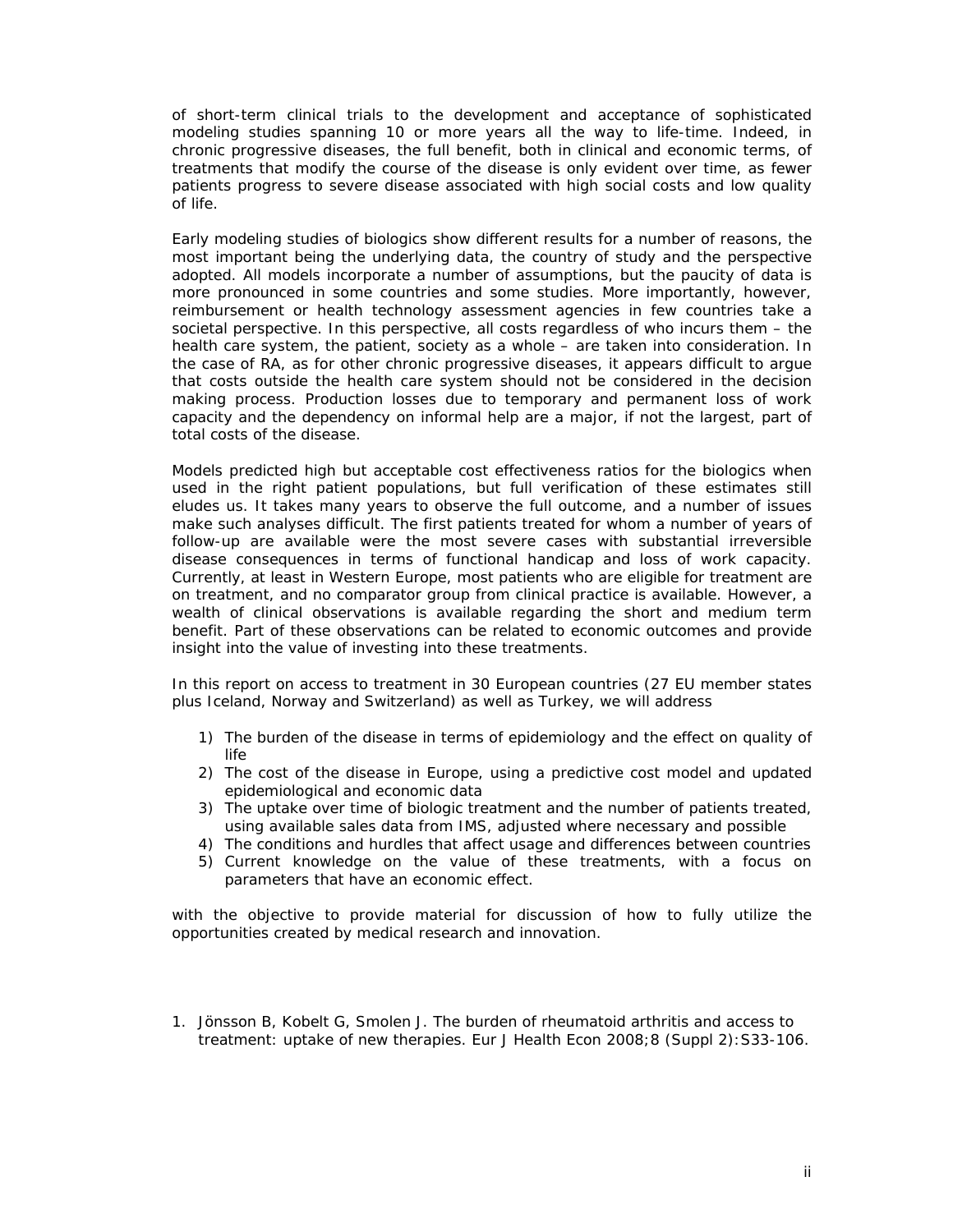## **Chapter 1 - Burden of Rheumatoid Arthritis**

We gratefully acknowledge the contribution of

- Marta Pentek MD PhD (Corvinus University, Budapest, Hungary) for support with literature search and with the Hungarian data.
- Martin Engelund, PhD, (MORSE project, University of Lund) for the data from Southern Sweden.
- Lennart Jacobsson, MD PhD (University of Lund, Sweden) with general advice on prevalence data.

### **CONTENTS**

| 1 <sub>1</sub> |         |  |
|----------------|---------|--|
|                |         |  |
|                | 1.2.1   |  |
|                | 1.2.1.1 |  |
|                | 1.2.1.2 |  |
|                | 1 2 1 3 |  |
|                | 122     |  |
|                | 1.2.3   |  |
|                |         |  |
|                |         |  |
|                |         |  |
|                |         |  |
|                |         |  |

### **TABLES**

| Table 1-1- Prevalence Estimates based on 1987 ACR Criteria 1:3                 |  |
|--------------------------------------------------------------------------------|--|
| Table 1-2 – Prevalence rates used for the calculations (%/adult population)1:5 |  |
| Table 1-3 – Prevalence rates and estimated number of patients $(>19)$ 1:7      |  |
| Table 1-4 - Total Estimated Number of Patients (Europe 30 plus Turkey)  1:11   |  |
| Table 1-5 – Comparison of Estimates to Published Data 1:11                     |  |
|                                                                                |  |

### **FIGURES**

| Figure 1-1 – Age structures in the different countries (>19)1:6              |  |
|------------------------------------------------------------------------------|--|
|                                                                              |  |
|                                                                              |  |
| Figure 1-4- Estimated proportions of patients in different age groups  1:10  |  |
| Figure 1-5 – The share of morbidity and mortality in the disease burden 1:12 |  |
|                                                                              |  |
|                                                                              |  |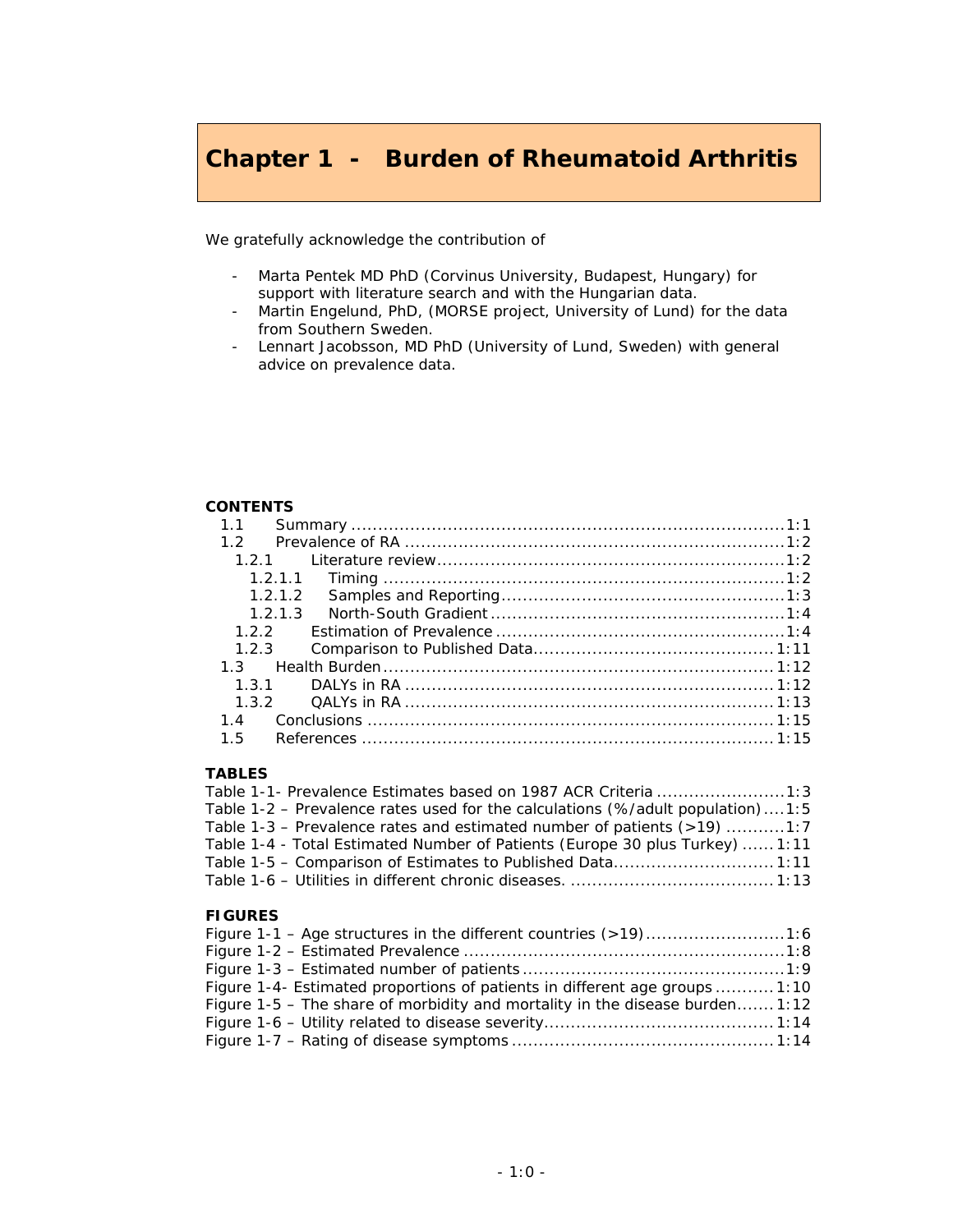## **1 Burden of Rheumatoid Arthritis**

## *1.1 Summary*

In this chapter we define the burden of Rheumatoid Arthritis (RA) as the burden for people living with the disease resulting from reduced health (reduced quality *of life) and for Society from the number of people affected (prevalence). The economic burden will be discussed in the next chapter.* 

*The literature gives conflicting data on the prevalence of RA, with numbers varying up to ten-fold. This represents a difficulty when estimating and comparing the proportion of the patient population on treatment with innovative treatments in different countries. We therefore propose a standardized way of estimating prevalence, based on 2 national datasets with patients by age and gender, with a definite diagnosis and follow-up for RA, i.e. more than one contact with the health care system. With this method, we estimate the prevalence in the European population >19 to be 0.49%, with a total number of patients in the EU 27 of slightly under 2 million.* 

*The burden on patients - expressed as utility, a preference-based quality of life index anchored between 0=death and 1=full health - is one of the strongest (with low utilities) among chronic progressive diseases. The average utility has been estimate at around 0.5, but most importantly, in decreases from values closer to normal to very low values (0.1-0.2) as the disease progresses to severe health states with severe functional impairment.*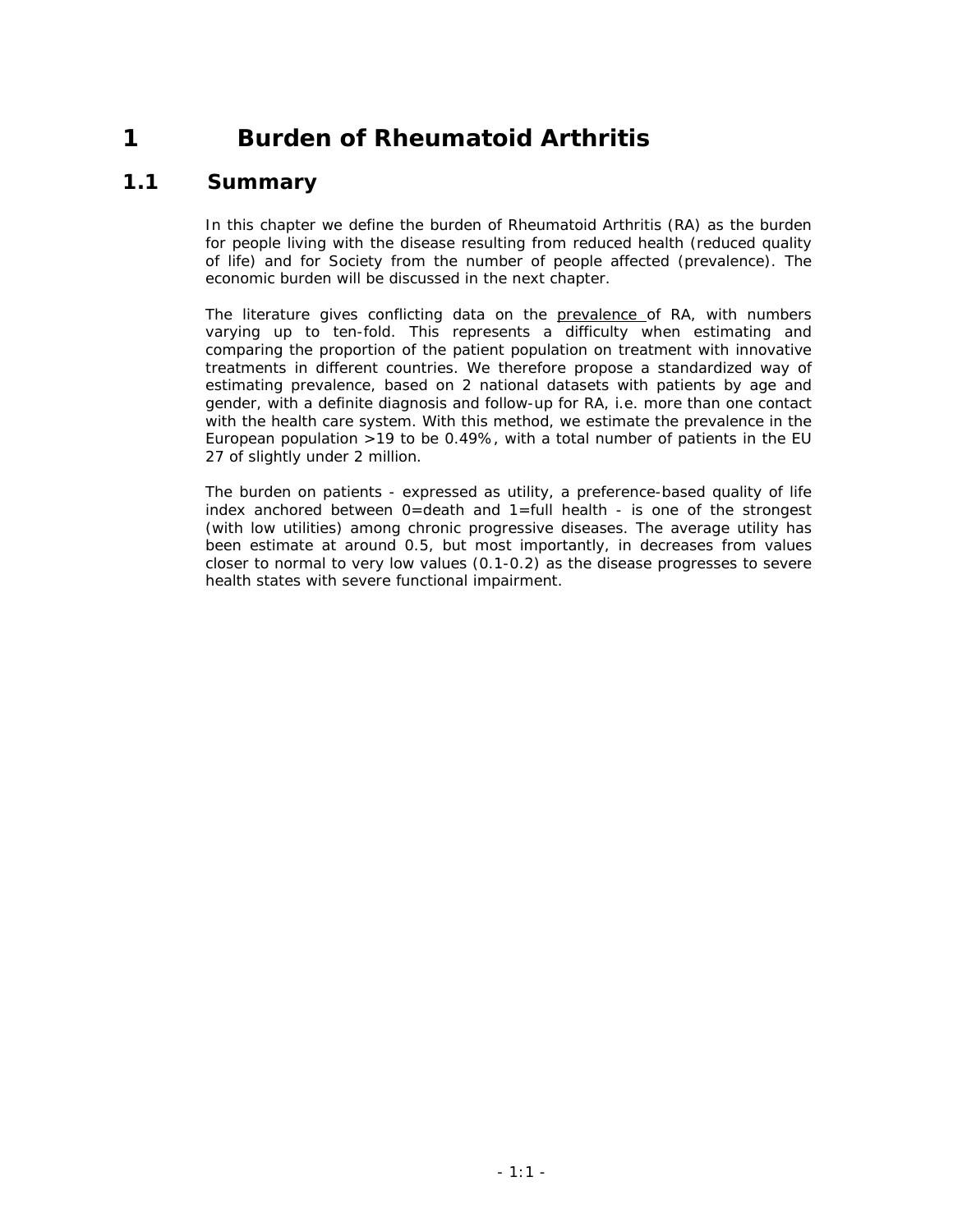## *1.2 Prevalence of RA*

### **1.2.1 Literature review**

The prevalence of RA has generally been estimated at 0.5-1.0% of the adult population  $1$ , but range from 0.2 to 3.0% in published studies. A number of epidemiological reviews have focused on reporting results  $2-5$ , but no attempt has been made to adjust and extrapolate the numbers to different countries.

It is thus difficult to directly derive an estimate of the number of prevalent patients in the different European countries. However, this is a prerequisite to estimating the total cost of RA in Europe, analyzing the uptake of the biologics and evaluating the proportion of patients on treatment. We therefore first discuss the issues related to the published literature and the difficulty to draw conclusions on the prevalence rates in the different countries, and then propose an approach to estimating European prevalence.

### *1.2.1.1 Timing*

In 2002, Symmons and colleagues published a "new prevalence estimate for a new century" <sup>6</sup>. They demonstrate convincingly that prevalence in 1991-92 had decreased compared to 1981-82, by 31% in women and by 19% in men, essentially due to the 1987 revision of the criteria for classification of rheumatoid arthritis <sup>7</sup>.

This trend is largely confirmed when analyzing the actual publication years of some of the studies included in the reviews. Although reporting in 1997, Abdel-Nasser and colleagues included essentially studies performed between 1968 and 1975 and all rates reported were around  $0.9$ -1.1% of the adult population  $2$ . The findings from this review were also the primary source for data in the paper by Kvien in 1997<sup>3</sup>. Subsequent reviews by Silman and Hochberg (Eds)<sup>8</sup> and Alamos and colleagues reported considerably lower rates  $4, 5$ . When excluding studies performed prior to 1990 from the review by Silman and Hochberg (Eds), rates range from 0.2-0.8%. Alamanos and colleagues conducted a review of studies published between 1988-2005, and found rates in Europe between 0.2-0.85% <sup>5</sup>. The majority of these studies were conducted between 1998 and 2002 and, not surprisingly, the authors found only limited trends for change over time  $5$ .

Nevertheless it is possible that rates have declined somewhat further as the 1987 criteria are more widely used. Also, since the introduction of the biologic treatments and their restriction to a defined group of patients, much more focus is given to clear diagnoses, and the high number of "unspecified" cases may have largely disappeared.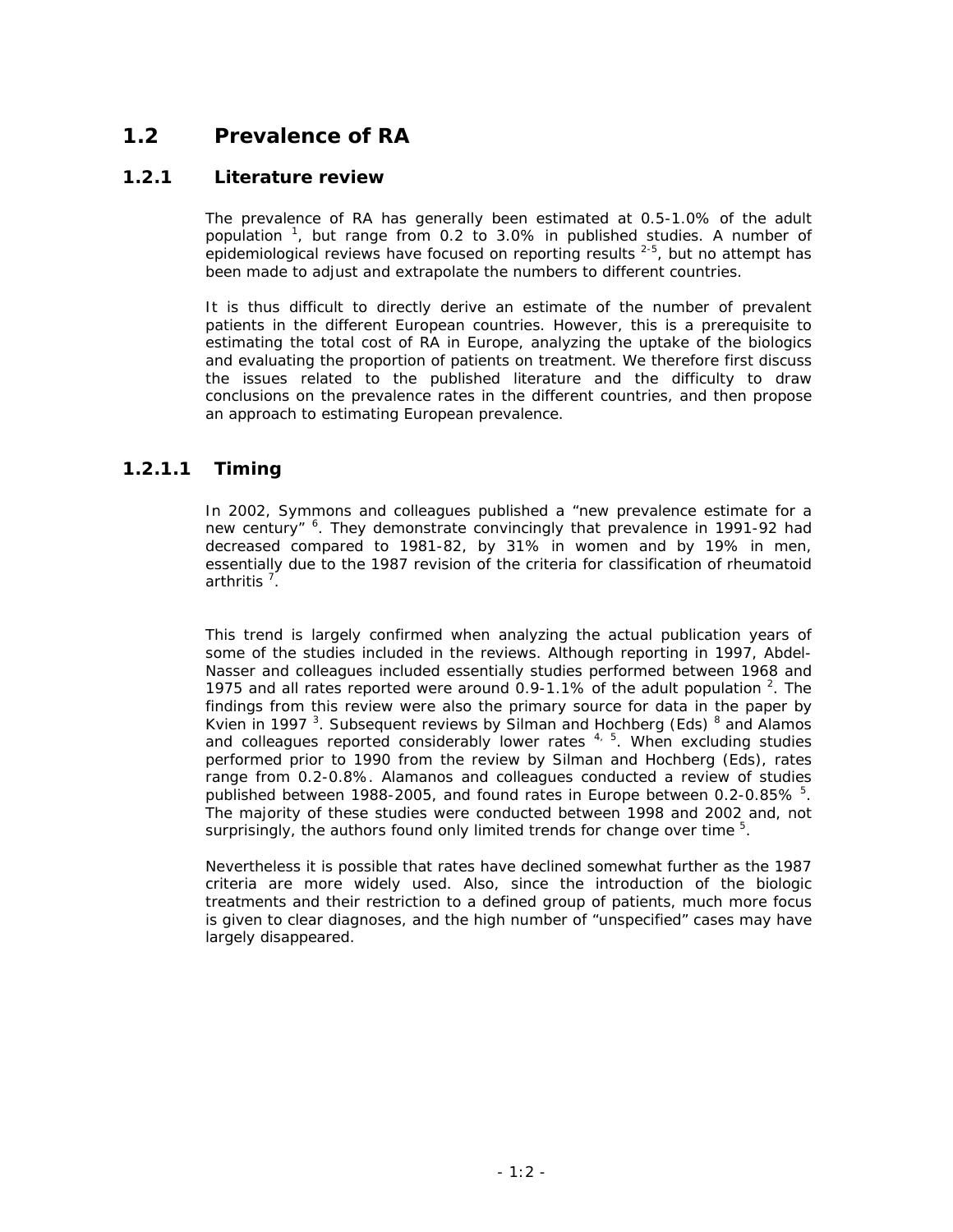| Table 1-1- Prevalence Estimates based on 1987 ACR Criteria |  |  |  |
|------------------------------------------------------------|--|--|--|
|------------------------------------------------------------|--|--|--|

| <b>Publication</b>                                              | Year | Country          | <b>Prevalence</b><br>% | <b>Population</b><br><i>included</i> |  |  |  |
|-----------------------------------------------------------------|------|------------------|------------------------|--------------------------------------|--|--|--|
|                                                                 |      |                  |                        |                                      |  |  |  |
| Hakala et al <sup>9</sup>                                       | 1993 | <b>Finland</b>   | $0.8\%*$               | $>=16$                               |  |  |  |
| Kvien et al $3$                                                 | 1997 | <b>Norway</b>    | $0.44*$                | $20 - 79$                            |  |  |  |
| Drosos et al <sup>10</sup>                                      | 1997 | Greece           | 0.35                   | $>=16$                               |  |  |  |
| Cimmino et al <sup>11</sup>                                     | 1998 | Italy            | $0.33*$                | $>=16$                               |  |  |  |
| Stojacovic et al <sup>12</sup>                                  | 1998 | Yugoslavia       | $0.18*$                | $>=20$                               |  |  |  |
| Power et al <sup>13</sup>                                       | 1999 | Ireland          | $0.50*$                |                                      |  |  |  |
| Saraux et al <sup>14</sup>                                      | 1999 | France           | 0.50                   | $>=18$                               |  |  |  |
| Simmonson et al <sup>15</sup>                                   | 1999 | Sweden           | $0.51*$                | $20 - 74$                            |  |  |  |
| Riise et al <sup>16</sup>                                       | 2000 | <b>Norway</b>    | $0.43*$                | $>=20$                               |  |  |  |
| Carmona et al <sup>17</sup>                                     | 2002 | Spain            | $0.50*$                | $>=20$                               |  |  |  |
| Symmons et al <sup>6</sup>                                      | 2002 | <b>UK</b>        | $0.85*$                | $>=16$                               |  |  |  |
| Andrianakos et al 18                                            | 2003 | Greece           | $0.70*$                | $>=19$                               |  |  |  |
| Guillemin et al <sup>19</sup>                                   | 2005 | France           | 031                    | $>=18$                               |  |  |  |
| Akar et al $^{20}$                                              | 2004 | <b>Turkey</b>    | $0.36*$                | $>=20$                               |  |  |  |
| * crude rates                                                   |      |                  |                        |                                      |  |  |  |
| Source: Adapted from Alamanos et al, Semin Arthritis Rheum 2006 |      |                  |                        |                                      |  |  |  |
|                                                                 |      |                  |                        |                                      |  |  |  |
|                                                                 |      |                  |                        |                                      |  |  |  |
| Laiho et al <sup>21</sup>                                       | 2001 | <b>Finland</b>   | 1.8                    | $>= 65$                              |  |  |  |
| Salaffi et al <sup>22</sup>                                     | 2005 | Italy            | $0.46*$                | $>=18$                               |  |  |  |
| Hanova et al <sup>23</sup>                                      | 2006 | <b>Czech Rep</b> | $0.61*$                | $>=16$                               |  |  |  |
| Andrianakos et al <sup>24</sup>                                 | 2006 | Greece           | 0.67                   | $>=19$                               |  |  |  |
| Roux et al $^{25}$                                              | 2007 | France           | 0.31                   |                                      |  |  |  |
| Adomaviciute et al <sup>26</sup>                                | 2008 | Lithuania        | 0.55                   | $>=18$                               |  |  |  |
| Otsa et $a^{27}$                                                | 2009 | Estonia          | $0.46*$                | $>=20$                               |  |  |  |
|                                                                 |      |                  |                        |                                      |  |  |  |
| * crude rates                                                   |      |                  |                        |                                      |  |  |  |
| Additional studies, MedLine Update, (non-exhaustive)            |      |                  |                        |                                      |  |  |  |

### *1.2.1.2 Samples and Reporting*

Published studies have included different populations or have been performed in different geographic areas within countries, and some findings were surprising. A recent study based on telephone interviews in two Lithuanian cities reported 0% prevalence in men and 1% in women, which is a rather unlikely result  $26$ . A French study found 32 cases but estimated prevalence rates in 7 different geographic areas <sup>25</sup>. Another study was performed in a female religious community. Two studies in Greece found rates of 3.5%  $^{10}$  and 7%  $^{24}$ . As illustrated in the table above, a majority also only report crude rates (i.e. not age adjusted).

Studies also included different age groups. While most cover the adult population above 16-18, some have not included patients above 80 (Norway)<sup>3</sup>, while others only included people above 65 (Finland) $^{21}$ . For some studies it appears not entirely clear whether any limits were set. The men-to-women ratios reported are likely influenced by these difference in studies, but overall studies concur on a ratio of 1:2 to 1:3, but Symmons reported a higher proportion of men in the agegroup 45 to 64  $^6$ .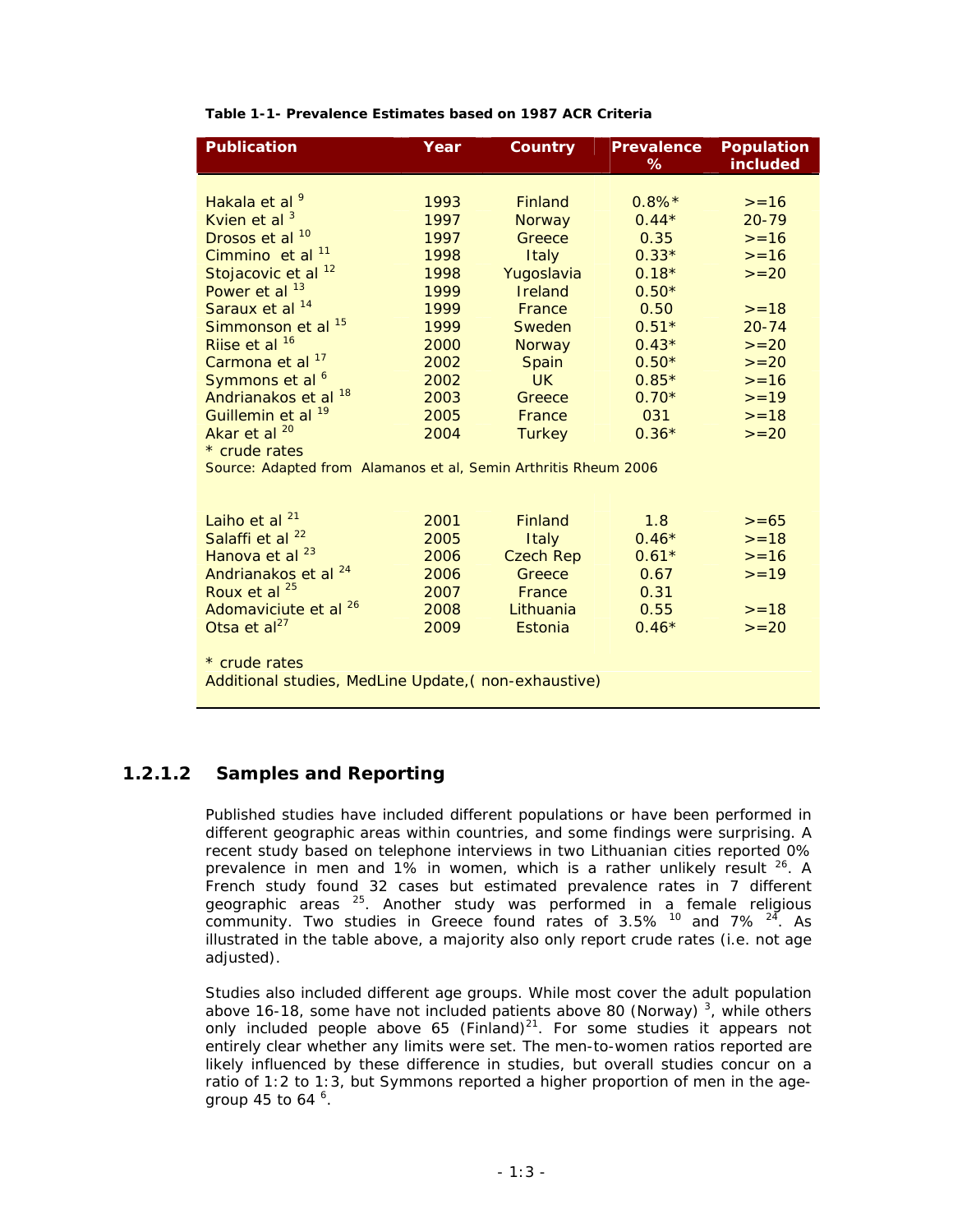### *1.2.1.3 North-South Gradient*

It is commonly accepted that prevalence is higher in Northern Europe than in Southern Europe, although it is difficult to understand where the separation line should be. Does a country like Germany belong to the North? If so, how should then France be classified, Northern or Mediterranean? In his first paper, Alamanos grouped countries into Northern and Southern Europe, but the split appears rather artificial  $4$ . The rate for Ireland is reported as 0.5%, while France has a rate of 0.6%. Yet France belongs to the South and Ireland to the North. Overall the ranges overlap and the North-South difference seems far from clear. In his second paper, Alamanos explores the difference further and comes to the conclusion that – while there seems to be a trend – the difference is not significant. Interestingly, a small French study found higher prevalence rates in Northern France than in Southern France <sup>25</sup>, which could be due to a migration of retirees towards Southern France. Nevertheless, the data indicate that prevalence is somewhat higher in the Nordic area and the United Kingdom. This may be due to a number of reasons such as genetics, life style, climate and a long tradition of diagnosing and treating RA.

### **1.2.2 Estimation of Prevalence**

These issues may not be a large issue when considering one country at a time. However, in this report, we build the estimate of the cost of RA in all European countries on three types of data: the mean cost per patient based on available cost analyses adjusted for economic factors, total sales of biologic drugs in each country, and prevalence. The latter is a crucial input, as it is used to estimate the proportion of patients treated in each country to estimate the mean drug cost per prevalent patient, and to extrapolate the mean cost per patient to total national and European costs.

In our previous paper  $^{28}$  we based our estimates essentially on the first paper by Alamanos and used prevalence rates of 0.45% and 0.66% for Southern and Northern countries, respectively. However, in view of the issues discussed above, we now argue that prevalence might be rather similar across Europe, and that the considerable differences observed could be to some extent a consequence of

- the timing of the study (due to changes in diagnostic criteria and focus on rapid correct diagnosis)
- the region of observation (urban, rural; economic situation of the area)
- the study methods (design, sample, age adjustment)
- the age structure of a country (proportion of patients over 60)
- medical tradition and access to specialists for diagnosis.

We therefore propose a different approach, using the following arguments:

- 1. The variation in prevalence is in part due to the age structure, i.e. prevalence will be higher in countries with a larger population of elderly: Consequently, we used prevalence rates for 3 different age-groups: >19 to <45, 45 to 64, >64. The groups were chosen with a view to both the average age of diagnosis, workforce participation and mean salary.
- 2. The patient populations relevant for our calculations are those actually diagnosed, not the potential patient population including undiagnosed cases. These latter cases, although they cause costs to society, would not receive biologic treatments. We therefore used two official national datasets with confirmed numbers of diagnosed patients by age and gender to estimate the basic rate.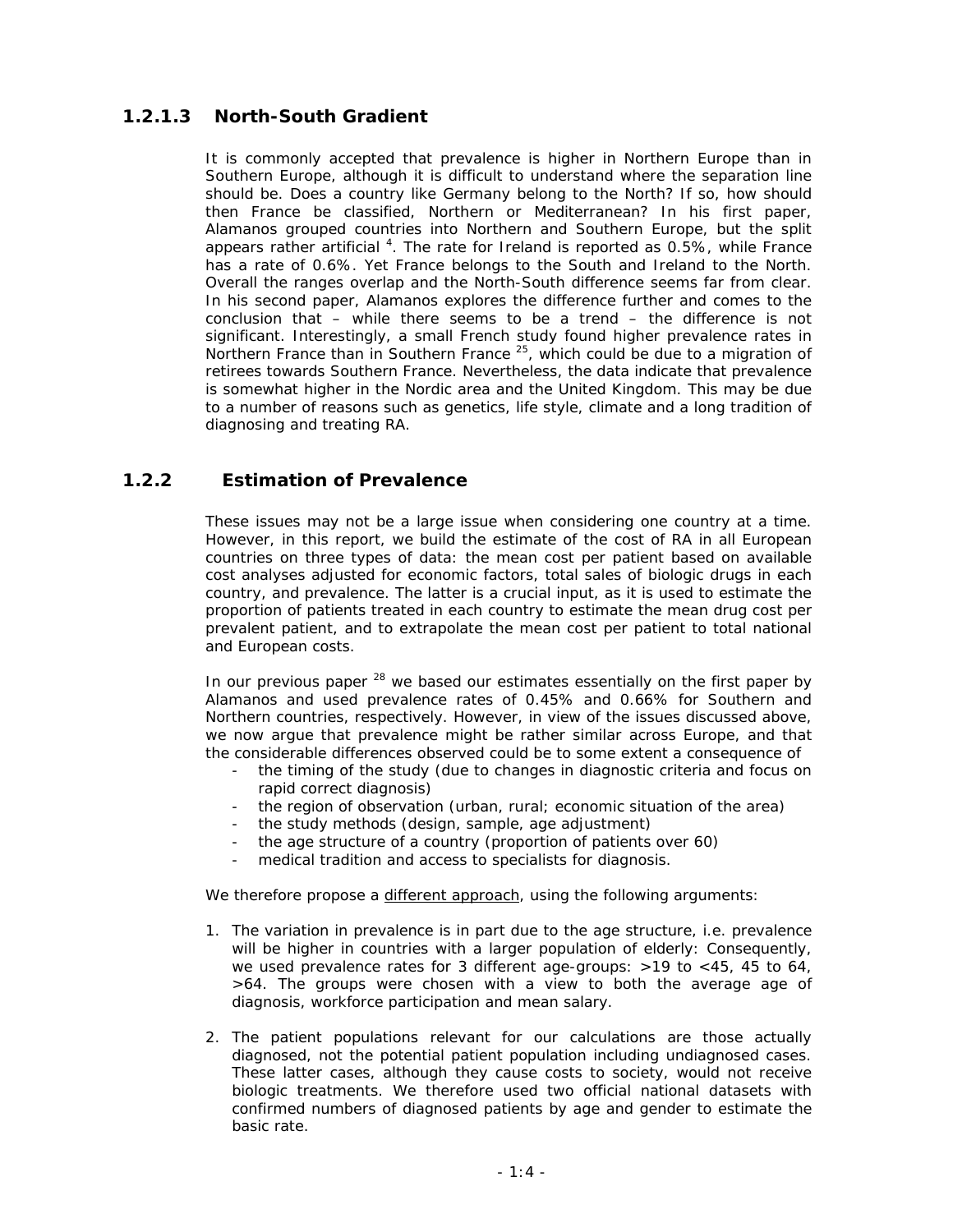- For the Nordic area and the UK, detailed data from the administrative region of Southern Sweden (Skåne) were used (personal communication from Martin Englund, MORSE project, University of Lund, Sweden  $^{29}$ ) and combined with published data  $^{6}$ .  $21$ . The Skåne data included all patients with at least two contacts with the health care system for the diagnosis of RA.
- For continental and southern Europe, detailed data from official government statistics in Hungary (personal communication from Marta Pentek, Corvinus University, Budapest<sup>30</sup>) were combined with published data 17, 24, 26.

Overall prevalence in Sweden was 0.59% and in Hungary 0.49%. It was interesting to note that in the younger and middle age groups, rates in Sweden, Hungary and published data from other countries were almost identical. Differences related mostly to the age group over 65, with Sweden and the UK reporting higher rates than other countries. One might argue that this is a consequence of a long tradition of diagnosis, where patients diagnosed a long time ago now make up the patients over 65.

The table below indicates the rates used in our calculations by gender and age group. We used a cut-off of >19 years due to the way the data were available, but this should not have a major incidence on the total prevalence, considering the small number of cases below the age of 20.

These rates were then applied to the age structure of the individual countries and the number of prevalent patients estimated. The calculation also yielded an overall prevalence for each country which was then again compared to published data. However, for reasons of consistency, we did not make any further adjustments, but rather comment on the differences. A second verification was done against estimated numbers of patients provided by some of the companies marketing biologic drugs for RA. However, most of the numbers provided came from published literature, and had thus already been taken into account.

| Age groups<br><b>Countries</b>                                                 | $20 - 44$    |      | $45 - 64$    |      | $65 +$ |      |
|--------------------------------------------------------------------------------|--------------|------|--------------|------|--------|------|
|                                                                                | <b>Women</b> | Men  | <b>Women</b> | Men  | Women  | Men  |
| Denmark, Finland,<br><i>Iceland.</i><br><i>Ireland, Norway, Sweden, UK</i> 0.2 |              | 0.07 | 0.9          | 0.45 | 1.7    | 0.95 |
| All other countries                                                            | 0.17         | 0.07 | 0.8          | 0.4  | 1.3    | 0.65 |

#### **Table 1-2 – Prevalence rates used for the calculations (% per adult population)**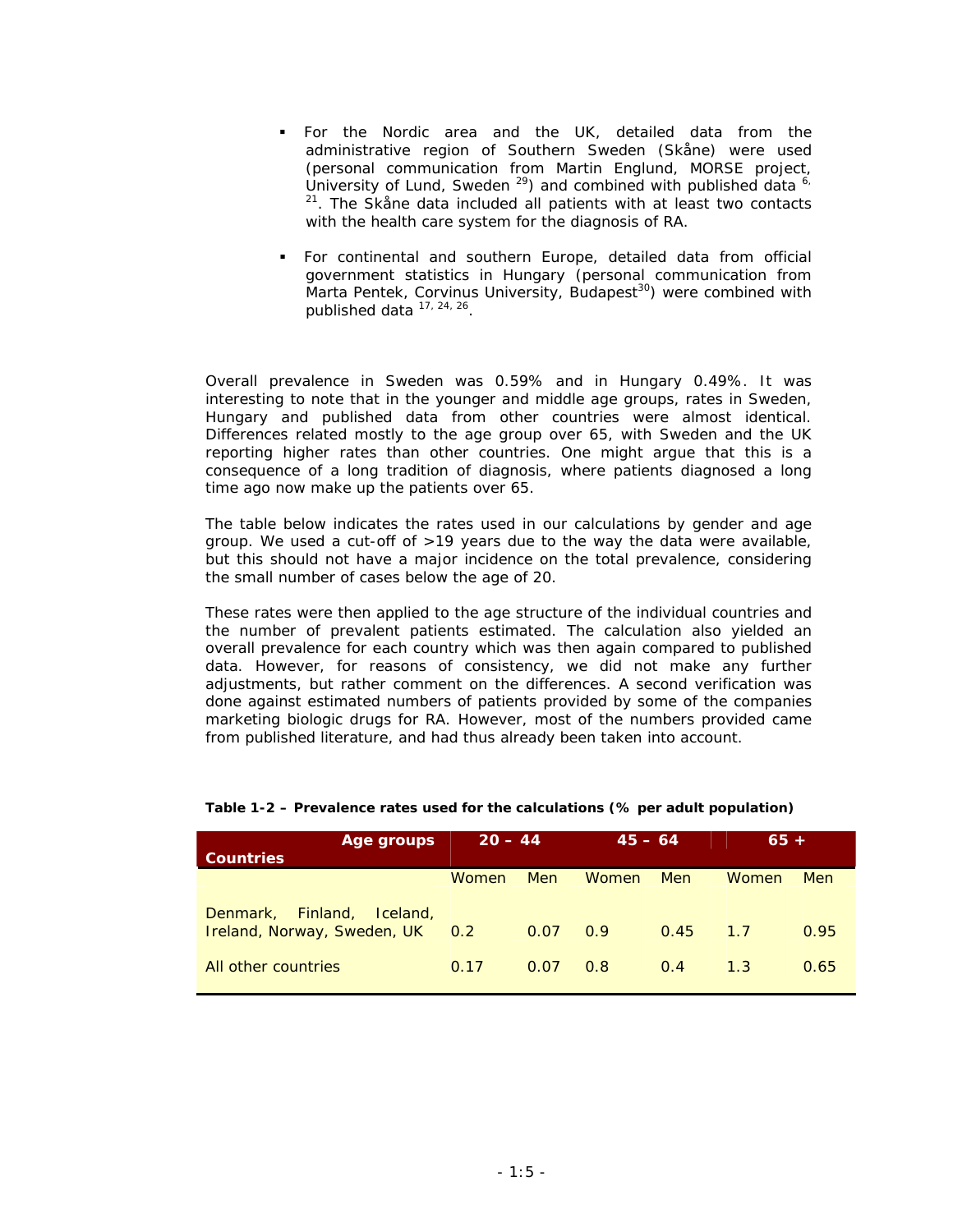

 **Figure 1-1 – Age structures in the different countries (>19)**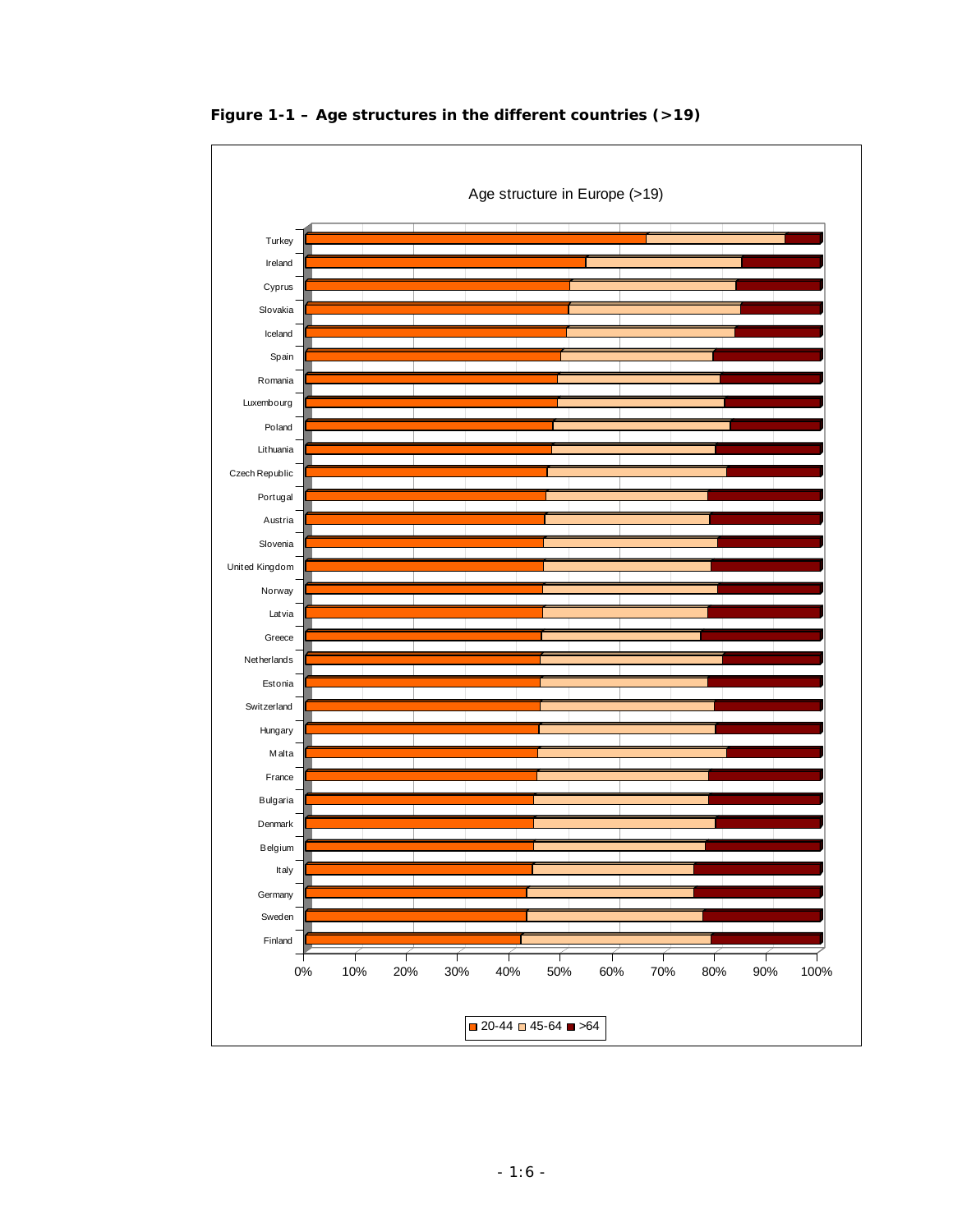| <b>Country</b>        | Population > 19 | Patients >19 | Prevalence > 19 |
|-----------------------|-----------------|--------------|-----------------|
|                       | (000')          |              | (%)             |
| <b>Austria</b>        | 6,485           | 30,536       | 0.47            |
| <b>Belgium</b>        | 8,113           | 39,209       | 0.48            |
| <b>Bulgaria</b>       | 6,158           | 29,711       | 0.48            |
| <b>Cyprus</b>         | 576             | 2,422        | 0.42            |
| <b>Czech Republic</b> | 8,126           | 37,037       | 0.46            |
| <b>Denmark</b>        | 4,104           | 23,676       | 0.58            |
| <b>Estonia</b>        | 1,038           | 5,124        | 0.49            |
| <b>Finland</b>        | 4,039           | 24,279       | 0.60            |
| <b>France</b>         | 47,375          | 226,750      | 0.48            |
| <b>Germany</b>        | 66,032          | 328,844      | 0.50            |
| Greece                | 8,960           | 42,574       | 0.48            |
| <b>Hungary</b>        | 7,904           | 37,907       | 0.48            |
| <b>Iceland</b>        | 212             | 1085         | 0.51            |
| <b>Ireland</b>        | 3,099           | 15,035       | 0.49            |
| <b>Italy</b>          | 47,717          | 235,898      | 0.49            |
| Latvia                | 1,786           | 8,771        | 0.49            |
| Lithuania             | 2,576           | 12,213       | 0.47            |
| <b>Luxembourg</b>     | 358             | 1,589        | 0.44            |
| <b>Malta</b>          | 309             | 1,419        | 0.46            |
| <b>Netherlands</b>    | 12,380          | 56,934       | 0.46            |
| <b>Norway</b>         | 3,451           | 19,486       | 0.56            |
| <b>Poland</b>         | 29,207          | 131,546      | 0.45            |
| <b>Portugal</b>       | 8,355           | 39,379       | 0.47            |
| Romania               | 16,610          | 74,832       | 0.45            |
| <b>Slovakia</b>       | 4,105           | 17,567       | 0.43            |
| <b>Slovenia</b>       | 1,604           | 7,461        | 0.47            |
| <b>Spain</b>          | 35,424          | 159,535      | 0.45            |
| <b>Sweden</b>         | 6,916           | 41,576       | 0.60            |
| <b>Switzerland</b>    | 5,852           | 27,469       | 0.47            |
| <b>United Kingdom</b> | 45,871          | 263,672      | 0.57            |
| <b>Turkey</b>         | 44,823          | 137,905      | 0.31            |

| Table 1-3 - Prevalence rates and estimated number of patients (>19) |  |  |  |  |
|---------------------------------------------------------------------|--|--|--|--|
|---------------------------------------------------------------------|--|--|--|--|

**The average prevalence for Europe (excluding Turkey) was estimated at 0.49%.**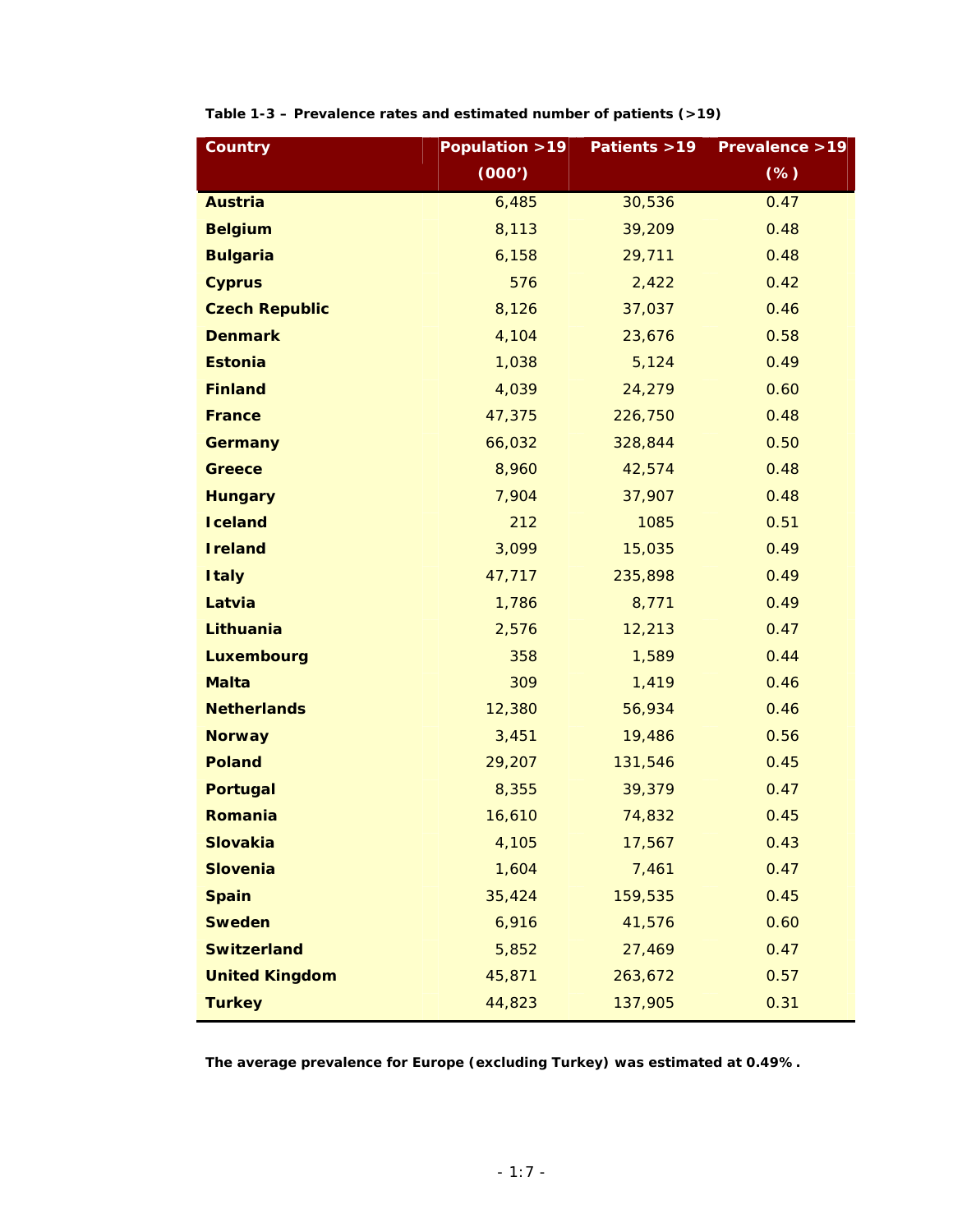

**Figure 1-2 – Estimated Prevalence**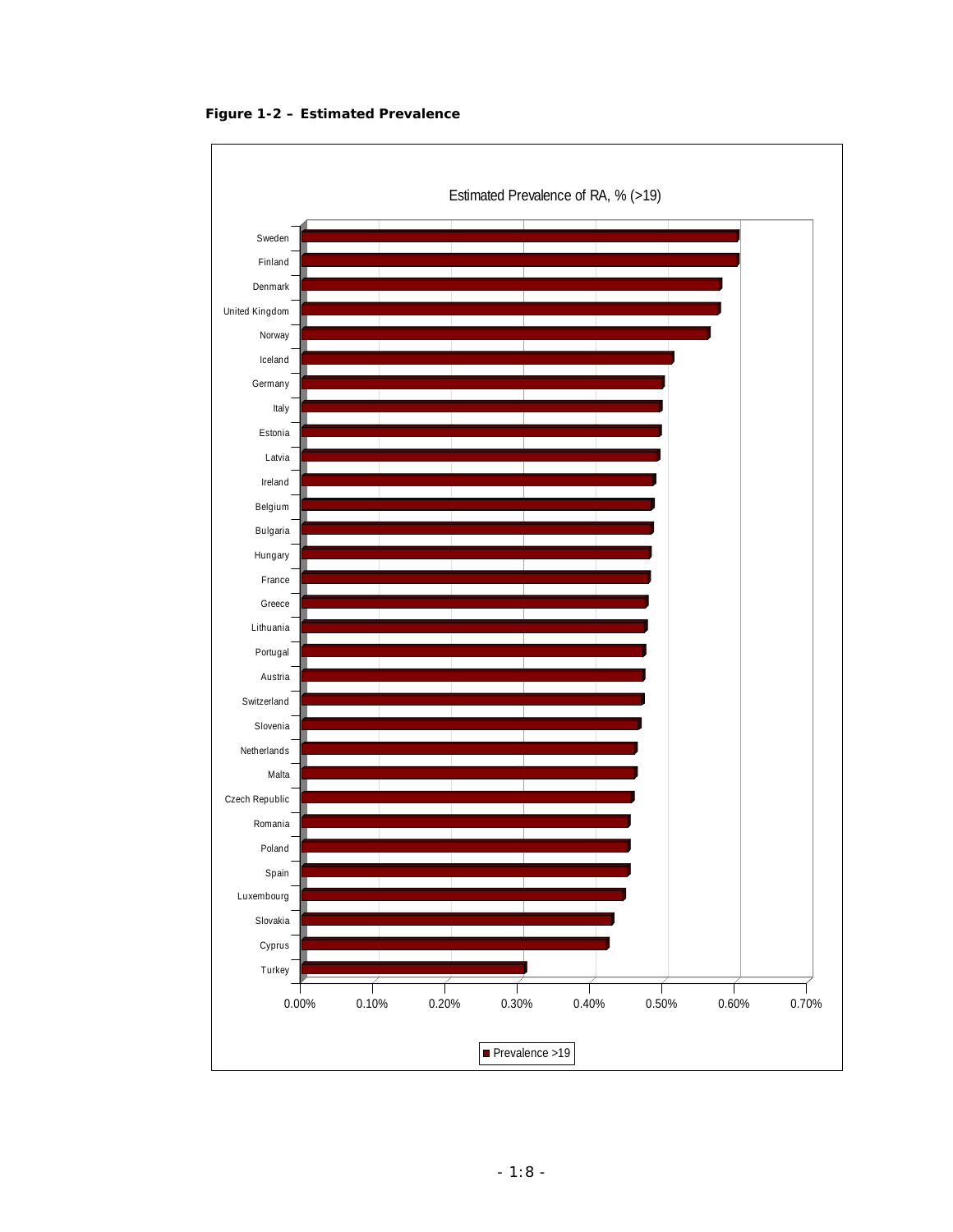

**Figure 1-3 – Estimated number of patients**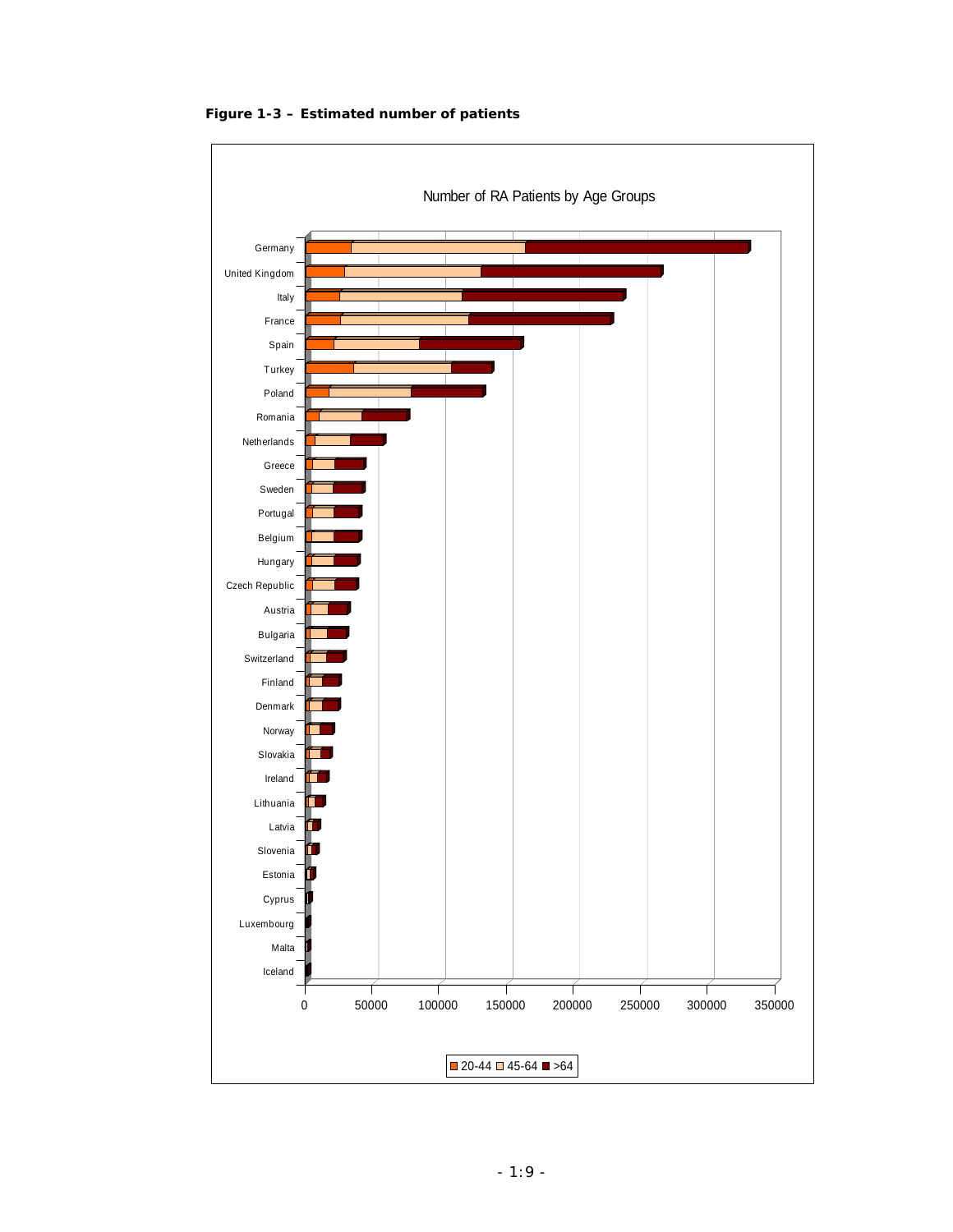

**Figure 1-4- Estimated proportions of patients in different age groups**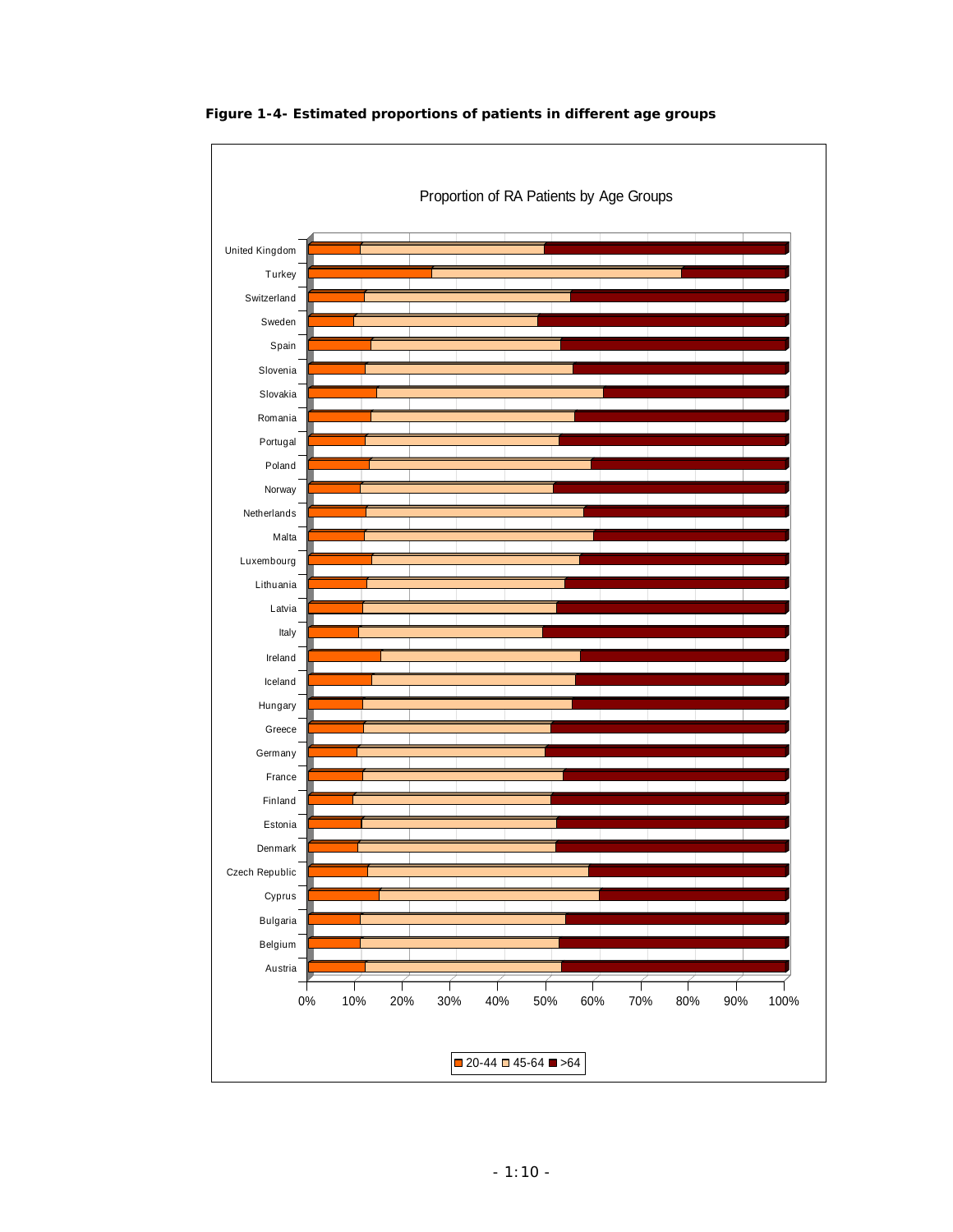The total number of patients was estimated at close to 2 million for Europe, of which 1.6 million in Western Europe and 360,000 in Central/Eastern Europe (model output).

|                    |           | <b>Women</b> |         |           | Men       |                 | Total     |
|--------------------|-----------|--------------|---------|-----------|-----------|-----------------|-----------|
|                    | $20 - 44$ | $45 - 64$    | >64     | $20 - 44$ | $45 - 64$ | >64             |           |
| <i>Total EU 27</i> | 157,000   | 536,000      | 681,000 | 64,000    |           | 259,000 247,000 | 1,945,000 |
| <b>W.Europe</b>    | 125.000   | 425,000      | 563,000 | 51,000    | 208,000   | 210,000         | 1.581.000 |
| E.Europe           | 32.000    | 111.000      | 118,000 | 13,000    | 51,000    | 37,000          | 362,000   |
| <b>Turkey</b>      | 25,000    | 48.000       | 21,000  | 11,000    | 24,000    | 9,000           | 138,000   |

| Table 1-4 - Total Estimated Number of Patients (Europe 30 plus Turkey) |  |  |
|------------------------------------------------------------------------|--|--|
|                                                                        |  |  |

### **1.2.3 Comparison to Published Data**

If we compare the prevalence calculated with our approach, there are very few countries where the recent published estimates differ, as shown below. Only the United Kingdom and Finland are somewhat different. Considering that the majority of the estimates in Alamanos' paper were crude estimates while our estimates are adjusted to the population by age and gender, and that we have a slightly higher starting age (>19), there appears no need for further adjustment.

| Country             | Year | <b>Estimated</b><br>Prevalence<br>% | <b>Published</b><br>Prevalence<br>% | <b>Population</b> |
|---------------------|------|-------------------------------------|-------------------------------------|-------------------|
|                     |      |                                     |                                     |                   |
| <b>Czech Rep</b>    | 2006 | 0.46                                | $0.61*$                             | $>=16$            |
| <b>Finland</b>      | 1993 | 0.60                                | $0.8\%*$                            | $>=16$            |
| <b>Finland</b>      | 2001 | n.a.                                | 1.8                                 | $>= 65$           |
| France              | 1999 | 0.48                                | 0.50                                | $>=18$            |
| <b>France</b>       | 2005 | 0.48                                | 031                                 | $>=18$            |
| France              | 2007 | 0.48                                | 0.31                                |                   |
| Greece              | 1997 | 0.48                                | 0.35                                | $>=16$            |
| Greece              | 2003 | 0.48                                | $0.70*$                             | $>= 19$           |
| Greece              | 2006 | 0.48                                | 0.67                                | $>=19$            |
| <b>Ireland</b>      | 1999 | 0.49                                | $0.50*$                             |                   |
| <i><b>Italy</b></i> | 1998 | 0.49                                | $0.33*$                             | $>=16$            |
| <i><b>Italy</b></i> | 2005 | 0.49                                | $0.46*$                             | $>=18$            |
| Lithuania           | 2008 | 0.47                                | 0.55                                | $>= 18$           |
| <b>Norway</b>       | 1997 | 0.56                                | $0.44*$                             | $20 - 79$         |
| <b>Norway</b>       | 2000 | 0.56                                | $0.43*$                             | $>=20$            |
| <b>Spain</b>        | 2002 | 0.45                                | $0.50*$                             | $>=20$            |
| <b>Sweden</b>       | 1999 | 0.60                                | $0.51*$                             | $20 - 74$         |
| <b>UK</b>           | 2002 | 0.57                                | $0.85*$                             | $>=16$            |
| <b>Turkey</b>       | 2004 | 0.31                                | $0.36*$                             | $>=20$            |

**Table 1-5 – Comparison of Estimates to Published Data** 

*\*crude rates*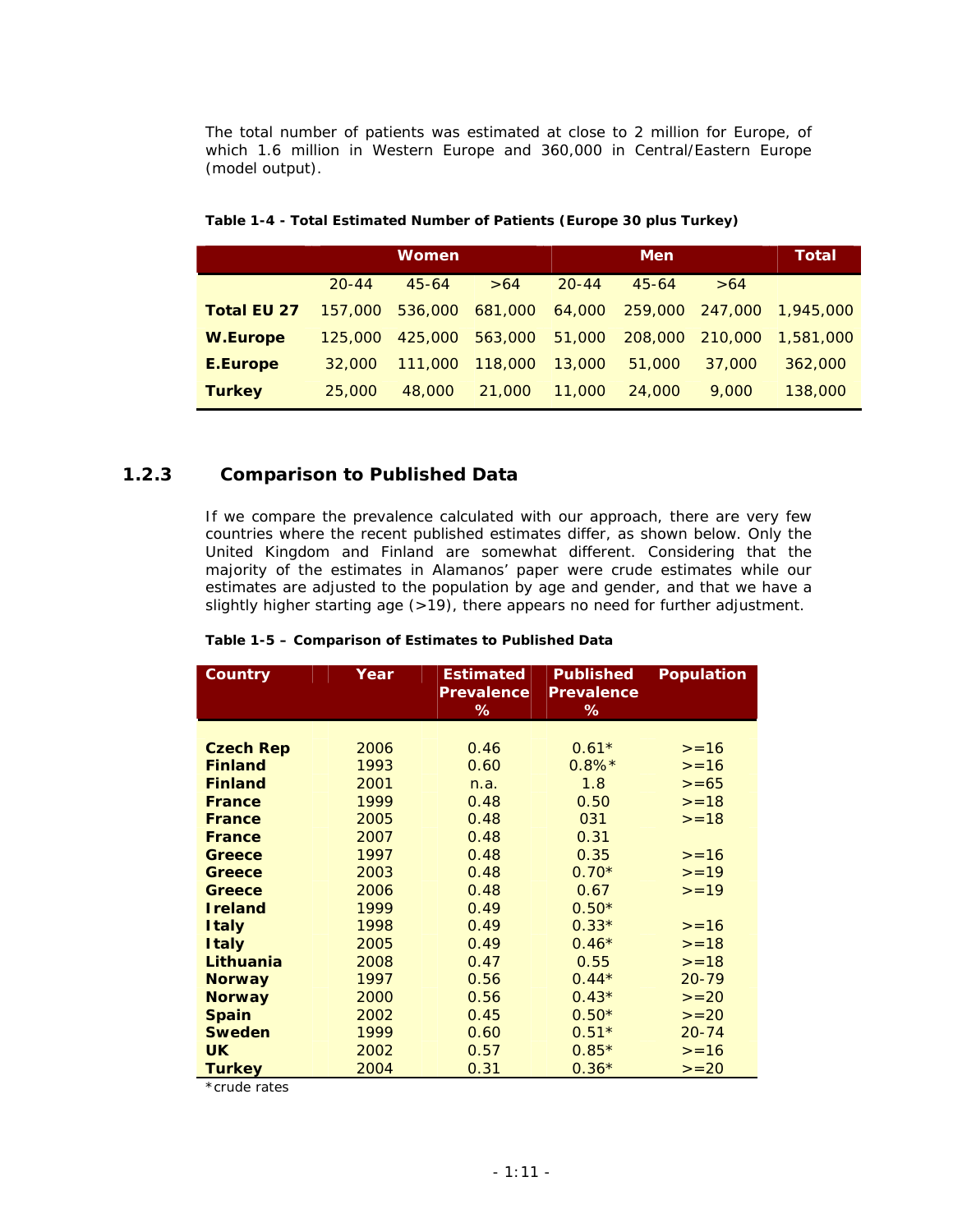## *1.3 Health Burden*

"Health burden" is defined here as the impact on patients' health related quality of life and their ability to perform daily activities. This topic has been addressed extensively in the previous report  $28, 31$ , and is therefore only summarized here.

On a macro-level, where one of the key requirements is comparability across diseases, the health burden is generally measured by disability-adjusted lifeyears (DALY), a two-dimensional measure integrating mortality and disability (morbidity) developed by the World Health Organization <sup>32</sup>. In simple terms, one DALY can be thought of as one year without disability lost. The measure does thus not include health related quality of life, but is based on disability.

In health economic studies, the quality-adjusted life-year (QALY) is preferred. As the DALY, it is a two-dimensional measure, combining life-years with a weight (called utility) between 0 (representing death) and 1 (representing full health) that represents the population's preference for given health states  $33$ . The major differences of the QALY to the DALY are that utility does incorporate health related quality of life and that 0 and 1 are clearly anchored with reference values established with the general population.

### **1.3.1 DALYs in RA**

The loss of DALYs is thus composed of two inputs, mortality (years of life lost) and disability (years of disability), and to compare across diseases, it is interesting to investigate which part contributes most to the measure. For the total burden of disease in Europe, the split between years of life lost and years of disability is approximately 50%-50% as shown in the figure below  $32$ . However the distribution between disability and mortality to the disease burden varies greatly depending on the type of disease. For RA the greatest share of the disease burden is caused by disability, whereas for cancer and cardiovascular disease premature death constitutes the largest part of the disease burden.



**Figure 1-5 – The share of morbidity and mortality in the disease burden** 

*\*WHO sub-region EUR A (Andorra, Austria, Belgium, Croatia, Czech Republic, Denmark, Finland, France, Germany, Greece, Iceland, Ireland, Israel, Italy, Luxembourg, Malta, Monaco, Norway, Netherlands, Portugal, San Marino, Slovenia, Spain, Sweden. Switzerland, United Kingdom)*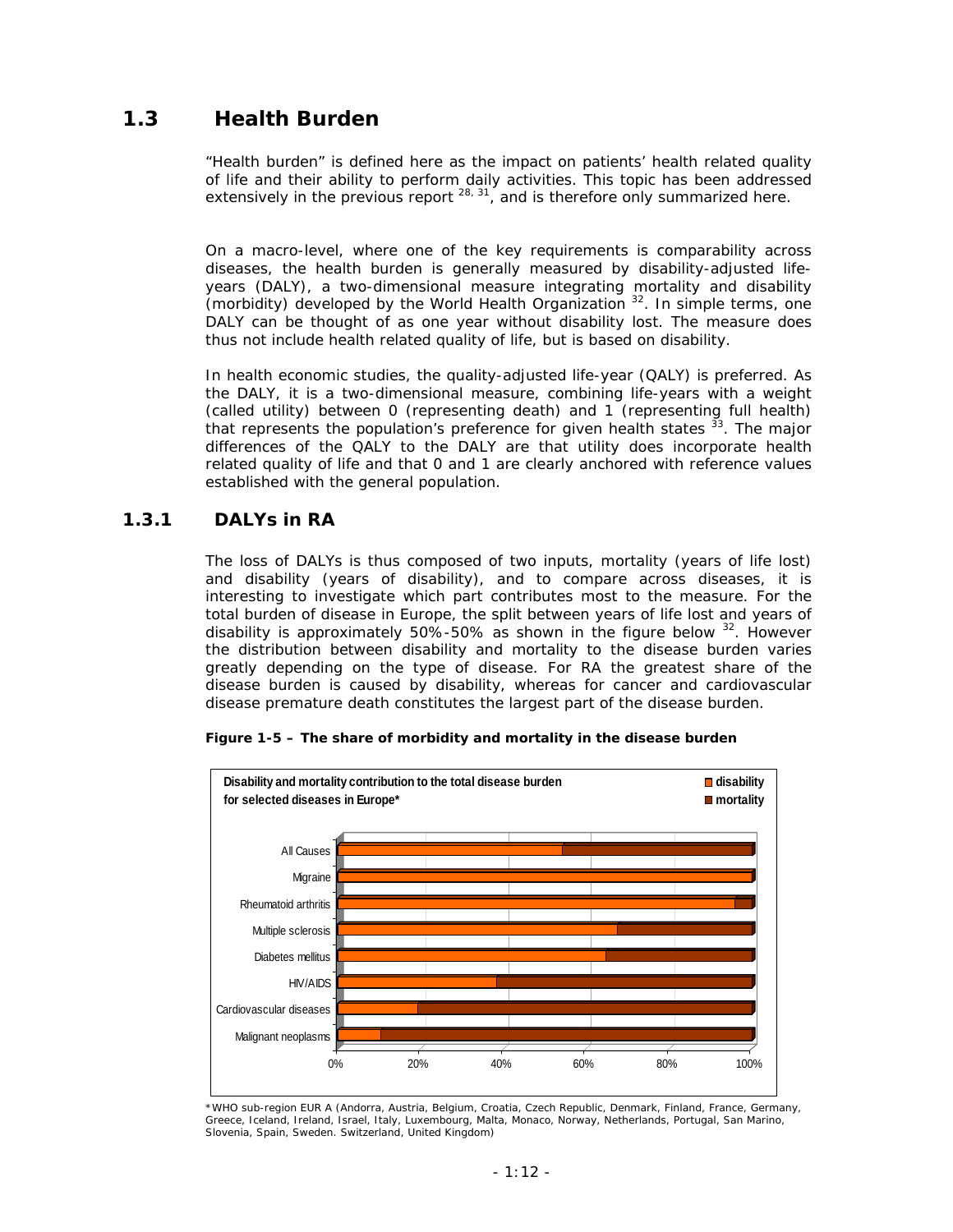### **1.3.2 QALYs in RA**

QALYs have been widely used and accepted for economic evaluation in RA. As the disease manifests itself with a number of different symptoms – swollen and tender joints, stiffness, pain, fatigues, temporary and irreversible functional disability – quality of life appears the most appropriate measure of the burden and the health gain with treatment.

Compared to many other chronic diseases, mean utility in RA is low, as shown below. More importantly, though, a considerable number of studies have shown that it decreases rapidly right from the onset of the disease  $31, 34-38$ . The mean utility is thus strongly influenced by the disease severity of the sample, and small samples may produce biased results. Utility is closely correlated with functional capacity, expressed on a scale between 0 and 3 with the Health Assessment Questionnaire (HAQ). Early in the disease, HAQ is most strongly influenced by the consequences of inflammation (swollen and painful joints, fatigue) while later in the disease it is influenced by both inflammation and irreversible and painful joint erosion <sup>39</sup>. In addition to function, disease activity exerts an additional effect on utility, with patients with low disease activity but a similar HAQ level having higher utility than patients with high disease activity <sup>37</sup>. When mean utilities of patients with RA are compared to those of an age-matched sample of the general population, the loss of QALYs can be estimated at 0.2-0.3 QALYs per year, or expressed differently, a 20-30% loss of quality of life (adapted from <sup>38</sup>)

| Disease                              | Mean<br>utility | Sample<br>size |
|--------------------------------------|-----------------|----------------|
|                                      |                 |                |
| Other rheumatoid arthritis           | 0.43            | 120            |
| <b>Rheumatoid arthritis</b>          | 0.50            | 1487           |
| <b>Multiple sclerosis</b>            | 0.56            | 13186          |
| Angina pectoris                      | 0.57            | 284            |
| Acute myocardial infarction          | 0.61            | 251            |
| Atrial fibrillation and flutter      | 0.61            | 189            |
| Chronic ischaemic heart disease      | 0.64            | 789            |
| Gastro-oesophageal reflux disease    | 0.67            | 216            |
| Crohn's disease (regional enteritis) | 0.69            | 73             |
| Essential (primary) hyptertension    | 0.69            | 82             |
| Malignant neoplasm of prostate       | 0.72            | 83             |
| Non-insulin-dependent diabetes       | 0.76            | 159            |
| Ulcerative colitis                   | 0.79            | 61             |

#### **Table 1-6 – Utilities in different chronic diseases.**

Source: adapted from Curry et al, Value in Health 2005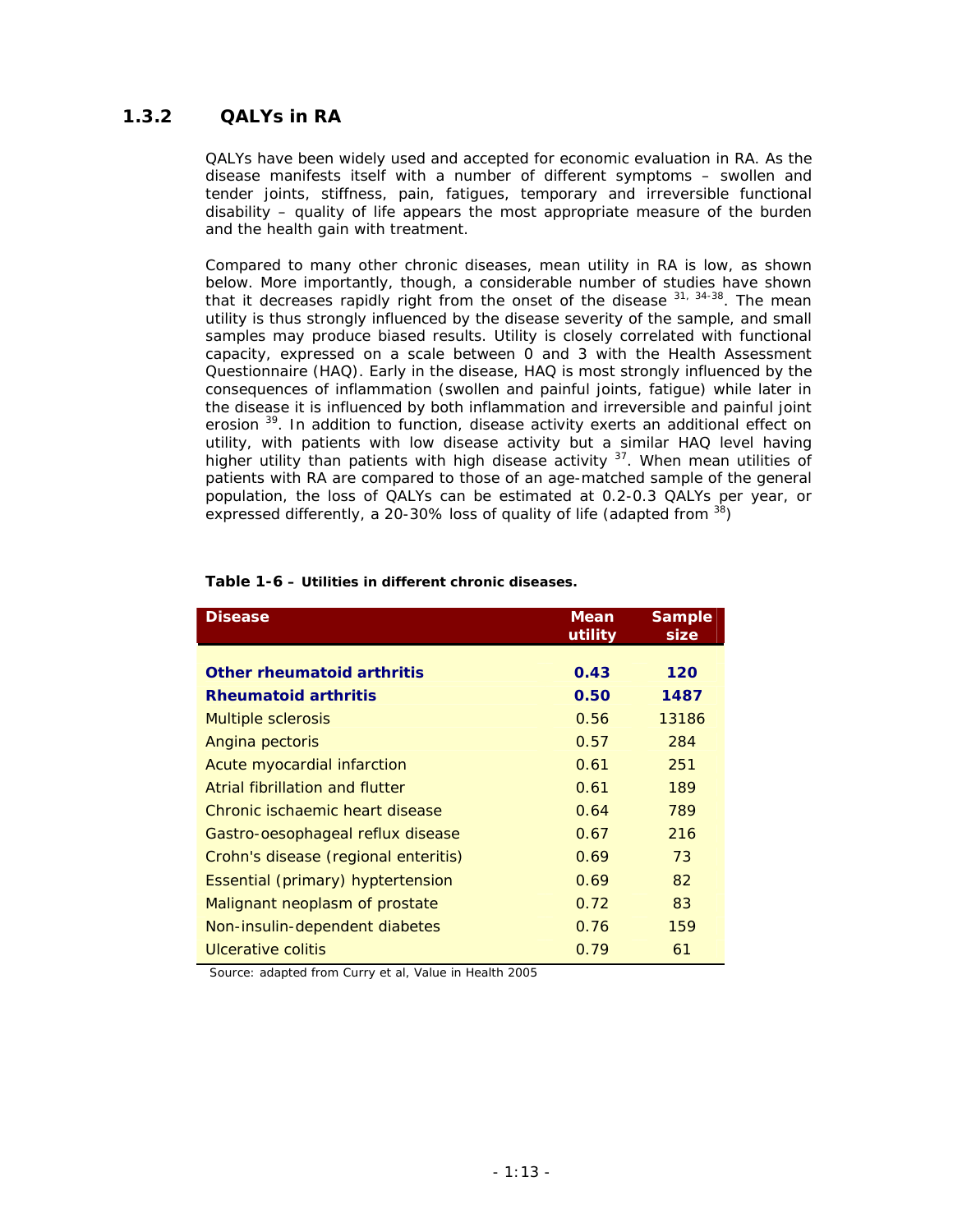**Figure 1-6 – Utility related to disease severity** 



Source: Adapted from 31, 37, 38

Utility was measured in both studies using the EQ-5D.

Measurement of utility using the EQ-5D is currently included as part of outcome measurement in some of the registries that follow patients on biologic treatments and first results are available from the Southern Swedish Registry (SSATG)<sup>40</sup>. (See chapter 5).

In a similar way as utility, a French study found that when patients were asked to rate the activity of their disease (inflammation), their pain and their fatigue on Visual analogue scales (1-10), all three symptoms were correlated with HAQ (adapted from  $38$ ).



**Figure 1-7 – Rating of disease symptoms** 

*Source: adapted from <sup>38</sup>*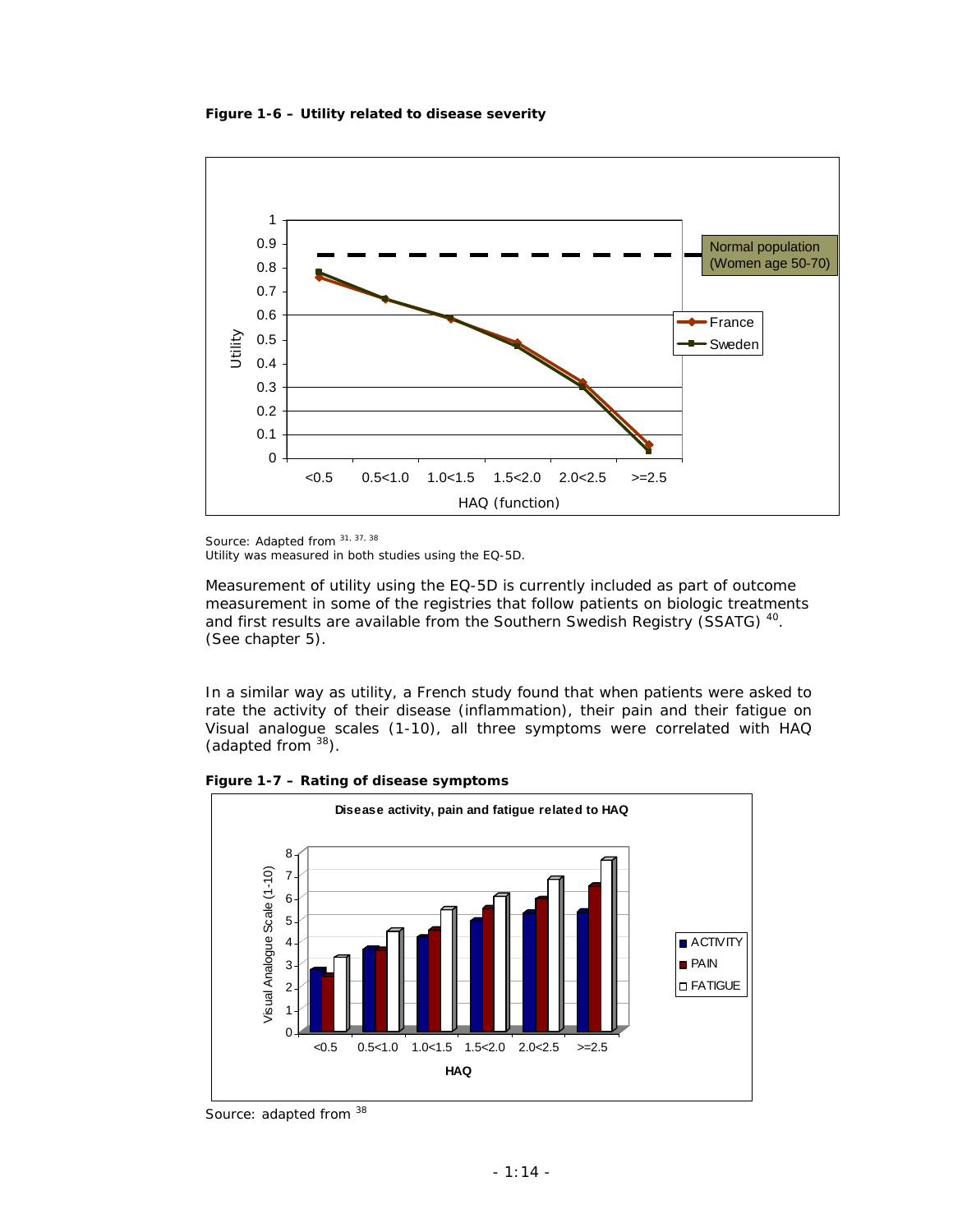## *1.4 Conclusions*

This chapter summarizes the literature on prevalence of RA and the impact the disease has on patients. The data on the health burden, despite of the limited number of large studies, are very consistent and can essentially be applied across Europe. The data on prevalence are more difficult to interpret and we have therefore proposed an approach to estimating prevalence from existing detailed data sets. The results yields the prevalence for patients that are diagnosed rather than the estimated potential number of patients, as this is more relevant when estimating the proportion of patients that receive treatment.

## *1.5 References*

- 1. Silman A, Hochberg M. Epidemiology of rheumatic diseases. Oxford: Oxford University Press; 1993.
- 2. Abdel-Nasser AM, Rasker JJ, Valkenburg HA. Epidemiological and clinical aspects relating to the variability of rheumatoid arthritis. Semin Arthritis Rheum 1997;27(2):123-40.
- 3. Kvien TK, Glennas A, Knudsrod OG, Smedstad LM, Mowinckel P, Forre O. The prevalence and severity of rheumatoid arthritis in Oslo. Results from a county register and a population survey. Scand J Rheumatol 1997;26(6):412-8.
- 4. Alamanos Y, Drosos AA. Epidemiology of adult rheumatoid arthritis. Autoimmun Rev 2005;4(3):130-6.
- 5. Alamanos Y, Voulgari PV, Drosos AA. Incidence and prevalence of rheumatoid arthritis, based on the 1987 American College of Rheumatology criteria: a systematic review. Semin Arthritis Rheum 2006;36(3):182-8.
- 6. Symmons D, Turner G, Webb R, et al. The prevalence of rheumatoid arthritis in the United Kingdom: new estimates for a new century. Rheumatology (Oxford) 2002;41(7):793-800.
- 7. Arnett FC, Edworthy SM, Bloch DA, et al. The American Rheumatism Association 1987 revised criteria for the classification of rheumatoid arthritis. Arthritis Rheum 1988;31(3):315-24.
- 8. Silman A, Hochberg M. Epidemiology of rheumatic diseases. Second Edition. Oxford: Oxford University Press; 2002.
- 9. Hakala M, Pollanen R, Nieminen P. The ARA 1987 revised criteria select patients with clinical rheumatoid arthritis from a population based cohort of subjects with chronic rheumatic diseases registered for drug reimbursement. J Rheumatol 1993;20(10):1674-8.
- 10. Drosos AA, Alamanos I, Voulgari PV, et al. Epidemiology of adult rheumatoid arthritis in northwest Greece 1987-1995. J Rheumatol 1997;24(11):2129- 33.
- 11. Cimmino MA, Parisi M, Moggiana G, Mela GS, Accardo S. Prevalence of rheumatoid arthritis in Italy: the Chiavari Study. Ann Rheum Dis 1998;57(5):315-8.
- 12. Stojanovic R, Vlajinac H, Palic-Obradovic D, Janosevic S, Adanja B. Prevalence of rheumatoid arthritis in Belgrade, Yugoslavia. Br J Rheumatol 1998;37(7):729-32.
- 13. Power D, Codd M, Ivers L, Sant S, Barry M. Prevalence of rheumatoid arthritis in Dublin, Ireland: a population based survey. Ir J Med Sci 1999;168(3):197-200.
- 14. Saraux A, Guedes C, Allain J, et al. Prevalence of rheumatoid arthritis and spondyloarthropathy in Brittany, France. Societe de Rhumatologie de l'Ouest. J Rheumatol 1999;26(12):2622-7.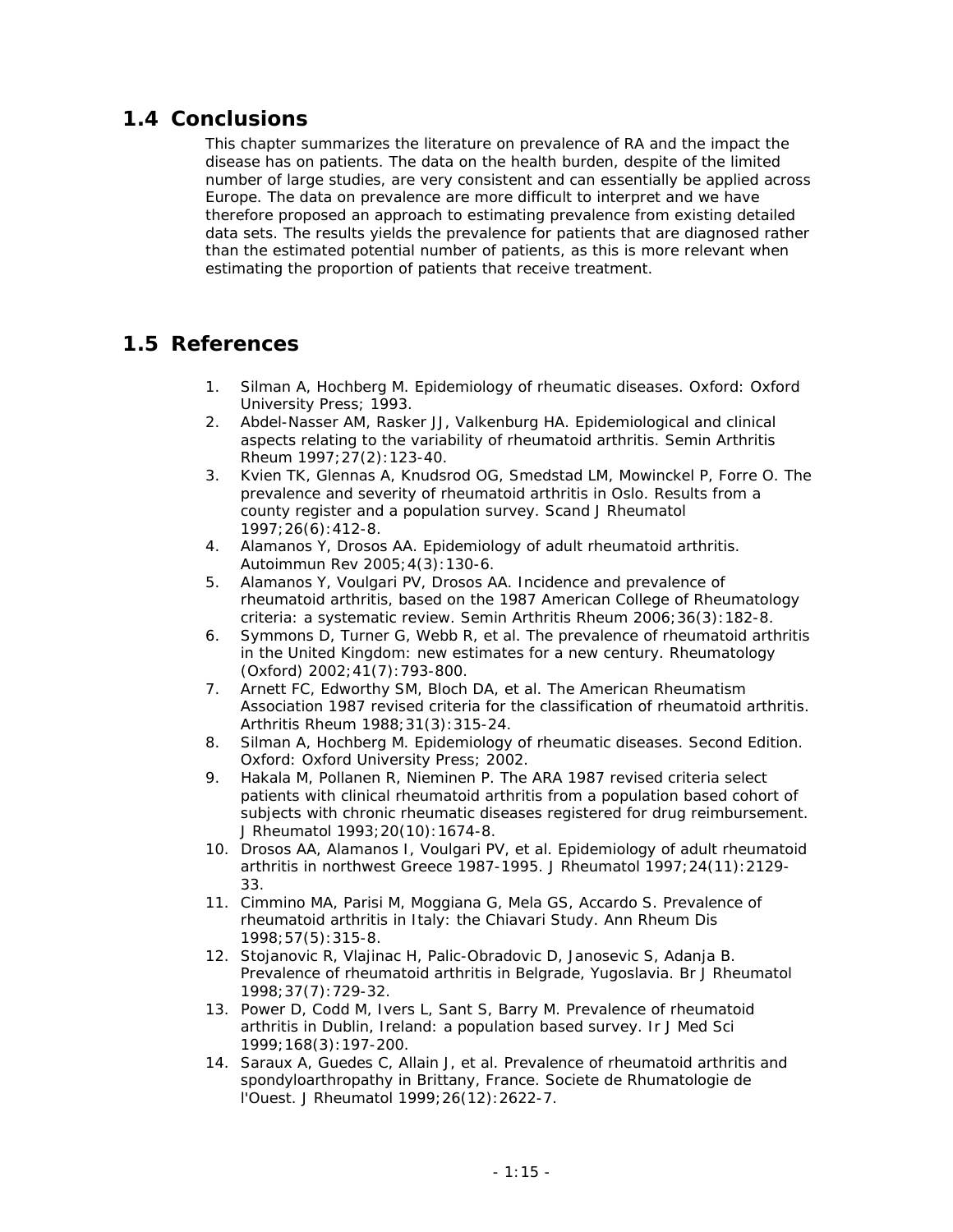- 15. Simonsson M, Bergman S, Jacobsson LT, Petersson IF, Svensson B. The prevalence of rheumatoid arthritis in Sweden. Scand J Rheumatol 1999;28(6):340-3.
- 16. Riise T, Jacobsen BK, Gran JT. Incidence and prevalence of rheumatoid arthritis in the county of Troms, northern Norway. J Rheumatol 2000;27(6):1386-9.
- 17. Carmona L, Villaverde V, Hernandez-Garcia C, Ballina J, Gabriel R, Laffon A. The prevalence of rheumatoid arthritis in the general population of Spain. Rheumatology (Oxford) 2002;41(1):88-95.
- 18. Andrianakos A, Trontzas P, Christoyannis F, et al. Prevalence of rheumatic diseases in Greece: a cross-sectional population based epidemiological study. The ESORDIG Study. J Rheumatol 2003;30(7):1589-601.
- 19. Guillemin F, Saraux A, Guggenbuhl P, et al. Prevalence of rheumatoid arthritis in France: 2001. Ann Rheum Dis 2005;64(10):1427-30.
- 20. Akar S, Birlik M, Gurler O, et al. The prevalence of rheumatoid arthritis in an urban population of Izmir-Turkey. Clin Exp Rheumatol 2004;22(4):416-20.
- 21. Laiho K, Tuomilehto J, Tilvis R. Prevalence of rheumatoid arthritis and musculoskeletal diseases in the elderly population. Rheumatol Int 2001;20(3):85-7.
- 22. Salaffi F, De Angelis R, Grassi W. Prevalence of musculoskeletal conditions in an Italian population sample: results of a regional community-based study. I. The MAPPING study. Clin Exp Rheumatol 2005;23(6):819-28.
- 23. Hanova P, Pavelka K, Dostal C, Holcatova I, Pikhart H. Epidemiology of rheumatoid arthritis, juvenile idiopathic arthritis and gout in two regions of the Czech Republic in a descriptive population-based survey in 2002-2003. Clin Exp Rheumatol 2006;24(5):499-507.
- 24. Andrianakos A, Trontzas P, Christoyannis F, et al. Prevalence and management of rheumatoid arthritis in the general population of Greece--the ESORDIG study. Rheumatology (Oxford) 2006;45(12):1549-54.
- 25. Roux CH, Saraux A, Le Bihan E, et al. Rheumatoid arthritis and spondyloarthropathies: geographical variations in prevalence in France. J Rheumatol 2007;34(1):117-22.
- 26. Adomaviciute D, Pileckyte M, Baranauskaite A, Morvan J, Dadoniene J, Guillemin F. Prevalence survey of rheumatoid arthritis and spondyloarthropathy in Lithuania. Scand J Rheumatol 2008;37(2):113-9.
- 27. Otsa K, Tammaru M, Vorobjov S, Esko M, Pärsik E. The prevalence of rheumatoid arthritis (RA) in Harju County, Estonia. EULAR 2009 2009;Abstract FRI0517.
- 28. Lundkvist J, Kastang F, Kobelt G. The burden of rheumatoid arthritis and access to treatment: health burden and costs. Eur J Health Econ 2008;8 Suppl 2:S49-60.
- 29. National, of B, and H, Welfare. Skåne Health Care Register (SHCR). 2008;Personal communication M.Englund, MORSE project, Musculoskeletal Sciences. Lund University Hospital Sweden.
- 30. National, Statistics, Hungary http:\\www.ksh.hu. Patients with ICD10 code M05, M06 registered at the general practitioners' service. 2006.
- 31. Kobelt G, Jonsson B. The burden of rheumatoid arthritis and access to treatment: outcome and cost-utility of treatments. Eur J Health Econ 2008;8 Suppl 2:95-106.
- 32. WorldHealthOrganisation. Dearth and DALY estimated for 2002 by cause for WHO member states. In: WHO, Geneva; 2002.
- 33. Torrance G. Measurement of health state utilities for economic appraisal. A review. Journal of Health Economics 1986;5:1-30.
- 34. Hurst N, Kind P, Ruta D, Hunter M, Stubbings A. Measuring health-related quality of life in rheumatoid arthritis: Validity, responsiveness and reliability of EuroQol (EQ-5D). British Journal of Rheumatology 1997;36:551-9.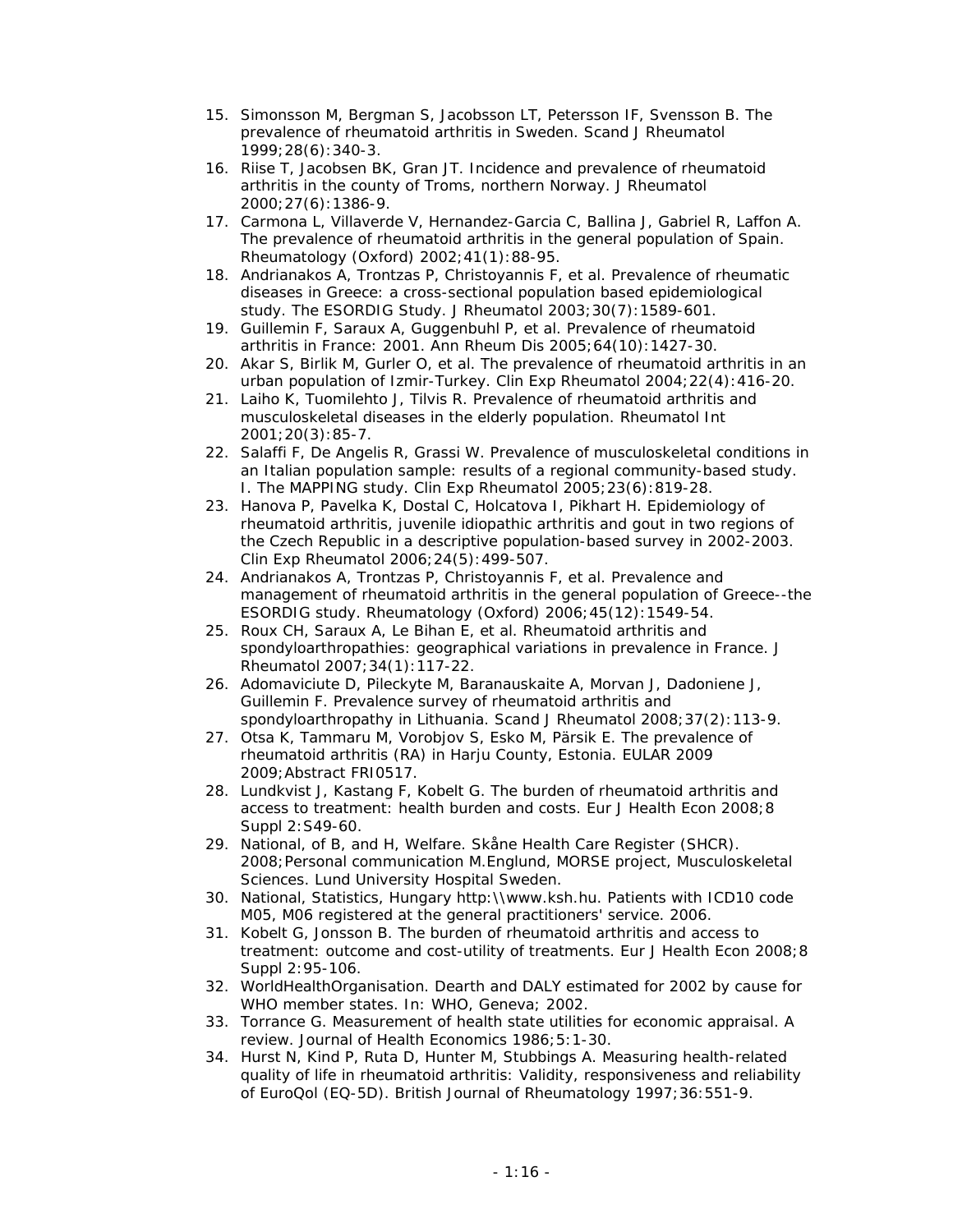- 35. Kobelt G, Eberhardt K, Jönsson L, Jönsson B. Economic consequences of the progression of rheumatoid arthritis in Sweden. Arthritis & Rheumatism 1999;42(2):347-56.
- 36. Kobelt G, Jönsson L, Lindgren P, Young A, Eberhardt K. Modelling the Progression of Rheumatoid Arthritis. A Two-Country Model to Estimate Costs and Consequences RA. Arthritis & Rheumatism 2002;46(9):2310-9.
- 37. Kobelt G, Lindgren P, Lindroth Y, Jacobson L, Eberhardt K. Modelling the effect of function and disease activity on costs and quality of life in rheumatoid arthritis. Rheumatology (Oxford) 2005;44(9):1169-75.
- 38. Kobelt G, Woronoff AS, Richard B, Peeters P, Sany J. Disease status, costs and quality of life of patients with rheumatoid arthritis in France: the ECO-PR Study. Joint Bone Spine 2008;75(4):408-15.
- 39. Aletaha D, Smolen J, Ward MM. Measuring function in rheumatoid arthritis: Identifying reversible and irreversible components. Arthritis Rheum 2006;54(9):2784-92.
- 40. Gulfe A, Kristensen LE, Saxne T, Jacobsson LT, Petersson IF, Geborek P. Rapid and sustained health utility gain in anti-TNF treated inflammatory arthritis. Observational data during seven years in southern Sweden. Ann Rheum Dis 2009.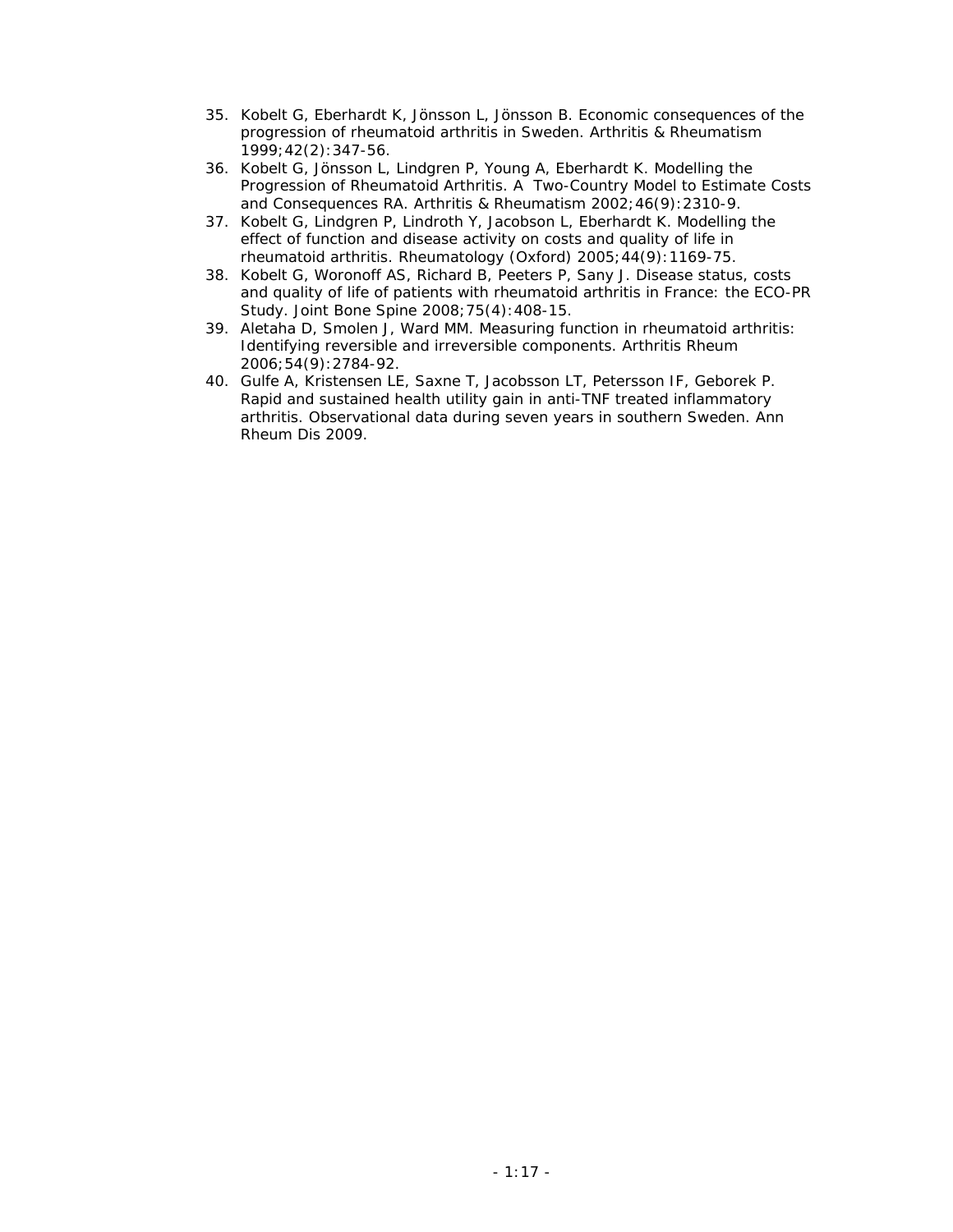## **Chapter 2 - Cost of Rheumatoid Arthritis**

We gratefully acknowledge the contribution of

- Marta Pentek MD PhD (Corvinius University, Budapest, Hungary) with the detailed Hungarian cost data

### **CONTENT**

| $\mathcal{P}$ |  |
|---------------|--|
| 2.1           |  |
| 22            |  |
| 2.3           |  |
|               |  |
|               |  |
|               |  |
|               |  |
|               |  |
|               |  |
| 25            |  |

### **TABLES**

| Table 2-1 – Cost differences due to perspective and calculation methods  2:3    |  |
|---------------------------------------------------------------------------------|--|
|                                                                                 |  |
| Table 2-3 Relative prices and relative health care expenditures per capita  2:7 |  |
|                                                                                 |  |
|                                                                                 |  |
|                                                                                 |  |

### **FIGURES**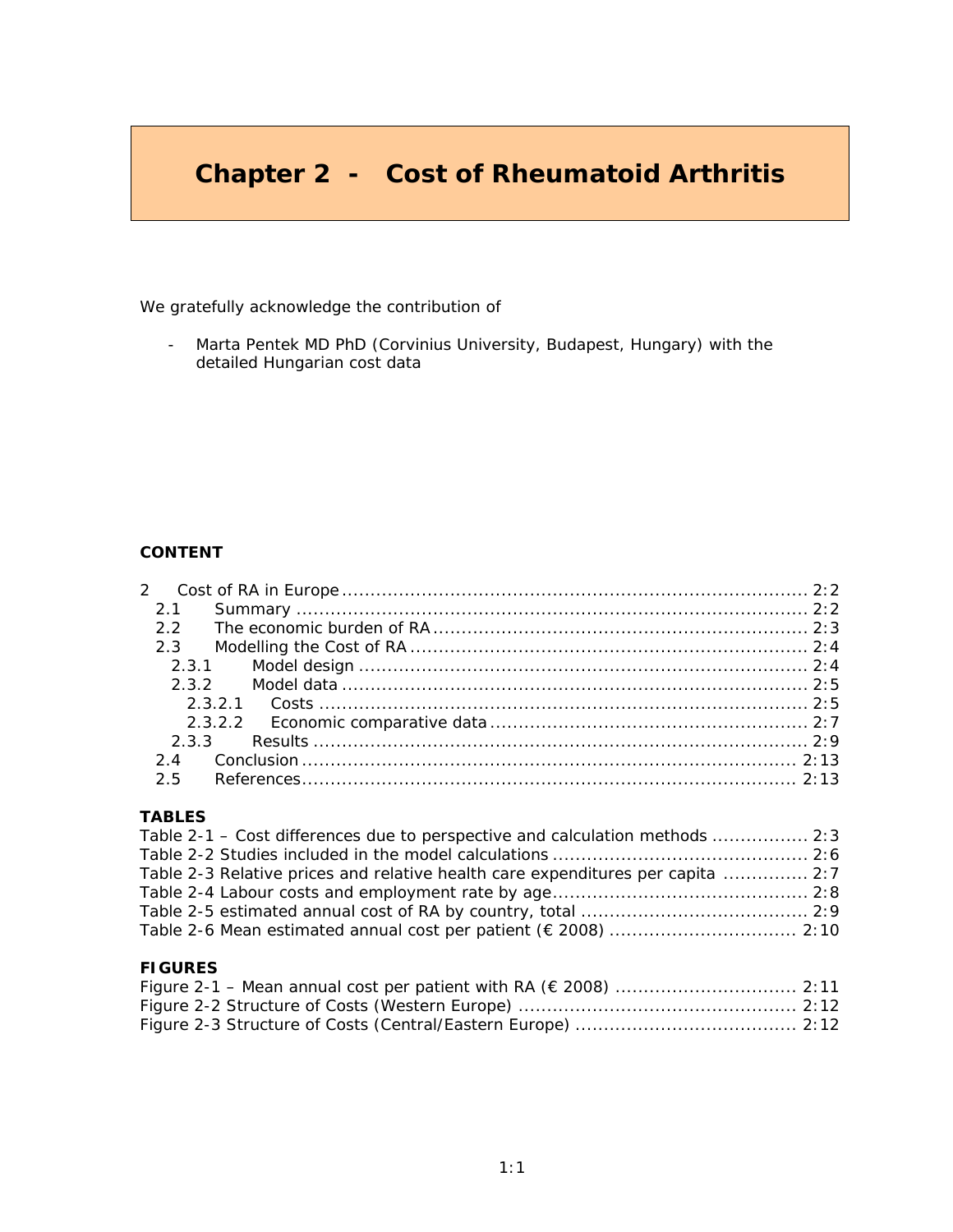## **2 Cost of RA in Europe**

### **2.1 Summary**

*In this chapter, we estimate the total cost of RA in Europe, based on the cost per patient and on the prevalence of diagnosed patients.* 

*The published literature on the cost of RA in different countries does not give a clear picture, as studies are not consistent in their approach and in the samples and data included in the analysis. In chronic progressive diseases, the influence on costs of the disease severity in the study sample is very important. Similarly, prevalence by groups of disease severity would be important to extrapolate from the cost per patient to national costs of RA. In the absence of such data, we use age as a proxy in our estimation.* 

*We use the same age groups as in the calculation of prevalence in the previous chapter, as they take into account the differences particularly in workforce participation and income. Proportional costs for the different types of resources (health care, non-medical costs, production losses and informal care) in these groups were estimated from 3 complete datasets and applied to published data*  from other countries. In a cost model using economic indicators costs were then *imputed to those countries without published data to estimate the cost in Europe. An exception was the cost of biologic treatments for which the actual cost per patient was extracted from international sales data.* 

The average cost per patient with RA in Europe was estimated at  $\epsilon$  12,900,, with *as expected a clear difference between Western Europe (€ 15,000) and Central/Eastern Europe (* $\epsilon$  *3750). The total cost of the disease was estimated at*  $\epsilon$ *25.1 billion.* 

*These estimates are lower than what was found in our previous report. The difference is due to the facts that we use prevalence estimates for diagnosed patients only, adjusted for the age structure in the population and actual sales data for biologic drugs.*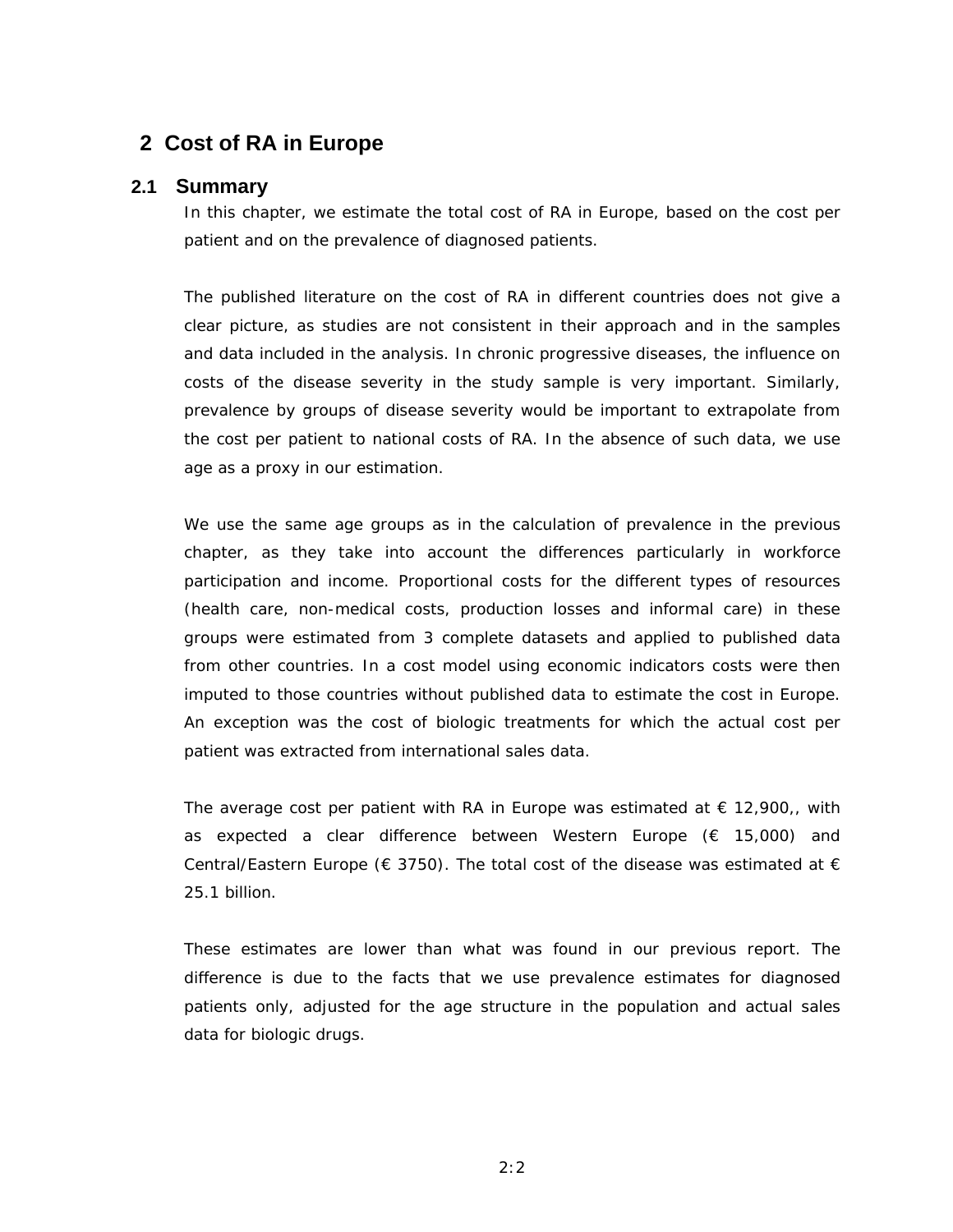## **2.2 The economic burden of RA**

The economic burden of a disease is a complement to information about the health burden. It captures both the direct costs for resources used for the disease within the health care system and the indirect costs for resources lost due to morbidity and premature mortality. The considerable cost, both to the health care system and to society at large of RA as a chronic progressive and potentially disabling disease has been recognized for a long time. Economic studies in the field span more than two decades and a number of reviews and summaries have been published. Estimating the incremental costs incurred due to a disease is a difficult task and it is acknowledged that cost-of-illness estimates are often surrounded with a certain degree of uncertainty. A number of facts influence the results, such as the country where the study has been performed, the study objectives, the samples included, prevalence estimates, and not the least the methodology used  $1$ . Major methodological issues in cost of illness studies pertain to how costs due to the disease can be separated from other unrelated costs due to co-morbidity patients may incur, what perspective is adopted for the analysis, a societal perspective (all costs regardless of who pays) or a payer perspective (only costs carried by the health and care and social systems). The largest differences will occur due to the perspective, but even within the studies using the same perspective large differences may arise due to the method of calculation, in particular the way production losses are valued, as illustrated below.

|                                                    |                            | <b>Perspectives</b><br>France <sup>2</sup><br>Annual cost per patient<br>$(N=1487;$ € 2005) | <b>Calculation Method</b><br>Netherlands <sup>3</sup><br>Annual indirect cost per<br>patient (N=576; € 2005) |                                |  |
|----------------------------------------------------|----------------------------|---------------------------------------------------------------------------------------------|--------------------------------------------------------------------------------------------------------------|--------------------------------|--|
|                                                    | Public payers <sup>1</sup> | Societal                                                                                    | Human Capital<br><b>Method</b>                                                                               | <b>Friction Cost</b><br>Method |  |
|                                                    | Mean (SD)                  | Mean (SD)                                                                                   | <b>Mean</b>                                                                                                  | Mean                           |  |
| Direct medical costs <sup>2</sup>                  | 9216 (15483)               | 11757 (17615)                                                                               |                                                                                                              |                                |  |
| non-medical<br><b>Direct</b><br>costs <sup>3</sup> | 136 (702)                  | 4857 (11827)                                                                                |                                                                                                              |                                |  |
| Indirect costs <sup>4</sup>                        | 2305 (5178)                | 5076(11253)                                                                                 | $278 + 1559$                                                                                                 | $4434 + 9957$                  |  |
| <b>Total annual cost</b>                           | 11658 (16834)              | 21690 (26238)                                                                               |                                                                                                              |                                |  |

#### **Table 2-1 – Cost differences due to perspective and calculation methods**

*1) Excluding complementary insurance (Mutuelles)* 

*2) Health care costs* 

*3) Investments, services, transport, informal care* 

*4) Production losses, patients <60*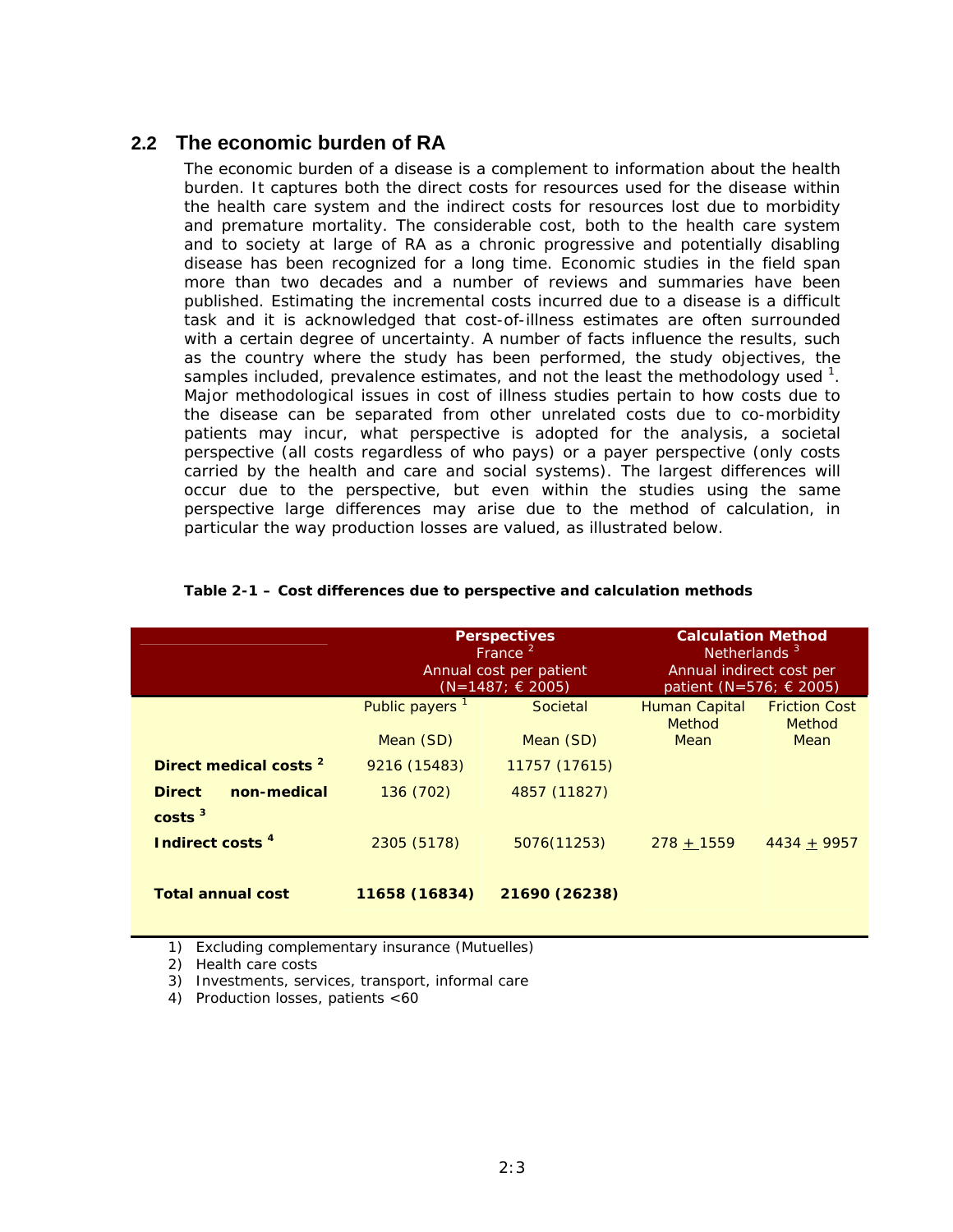However, studies agree in their overall findings: the inflammatory activity and gradual physical impairment associated with RA leads to substantially increased health care costs and severe limitations in the ability to work. Indeed, production losses represent the largest cost in most studies. More recently, studies have also focused on the large amount of costs borne by patients and their families, due to the need to adapt the environment or for help with daily activities  $4-6$ . Functional disability has been identified as the major driver of all types of costs with the exception of short term sick leave which is driven by inflammation (disease activity)  $7-9$ . As one would expect in the case of a chronic progressive diseases, there is a strong correlation between disease activity, severity, duration, age, functional status. As individual measures, they are all correlated with costs, but overall by far the strongest driver is functional status (generally measured by  $HAO$ )  $^{10}$ .

Information about the cost of a disease provides important general information to policy makers, but can not be used directly for guiding decisions about resource allocation to individual treatments. Cost-of illness studies do, however, provide important data that can serve as a basis for cost-effectiveness analyses of health interventions. In the case of RA, mean costs per patient increase with increasing functional disability (and thus with age and time). Economic evaluation will then estimate the long-term consequences of changing the course of the disease and prevent or delay the development of severe disability  $1$ .

## **2.3 Modelling the Cost of RA**

Costs in health economic studies are divided into direct and indirect costs:

- Direct costs are costs directly linked to the treatment, detection, prevention or care of an illness. They are further separated into medical cost, i.e. costs that occur in the health care sector, and non-medical costs that occur in other sectors, such as social services, community or patients themselves.
- Indirect costs are production losses that result as a consequence of an illness, premature death or treatment of an illness.

These definitions are used in most studies, but there is some discussion as to whether informal care should be considered a direct or an indirect cost. We choose to report them as a separate item. Informal care costs can be estimated in three different ways: production losses for those carers who work, replacement cost using as proxy the cost of professional carers, or loss of leisure time for all carers. Data on informal care are rather scarce in the data at our disposal, and we therefore present informal care as a separate item in this report. Other nonmedical costs such transportation, social services, etc are integrated into direct costs.

### **2.3.1 Model design**

We developed a model, based on earlier work  $11$  that allows estimating the cost of RA in Europe despite a considerable lack of data in many countries. The model uses data on the cost per patient from published studies and comparative economic indexes to estimate costs for countries where cost data are missing or incomplete in the following way:

Health care costs (direct medical costs) are imputed using the healthcare spending per capita and the comparative price levels in health care;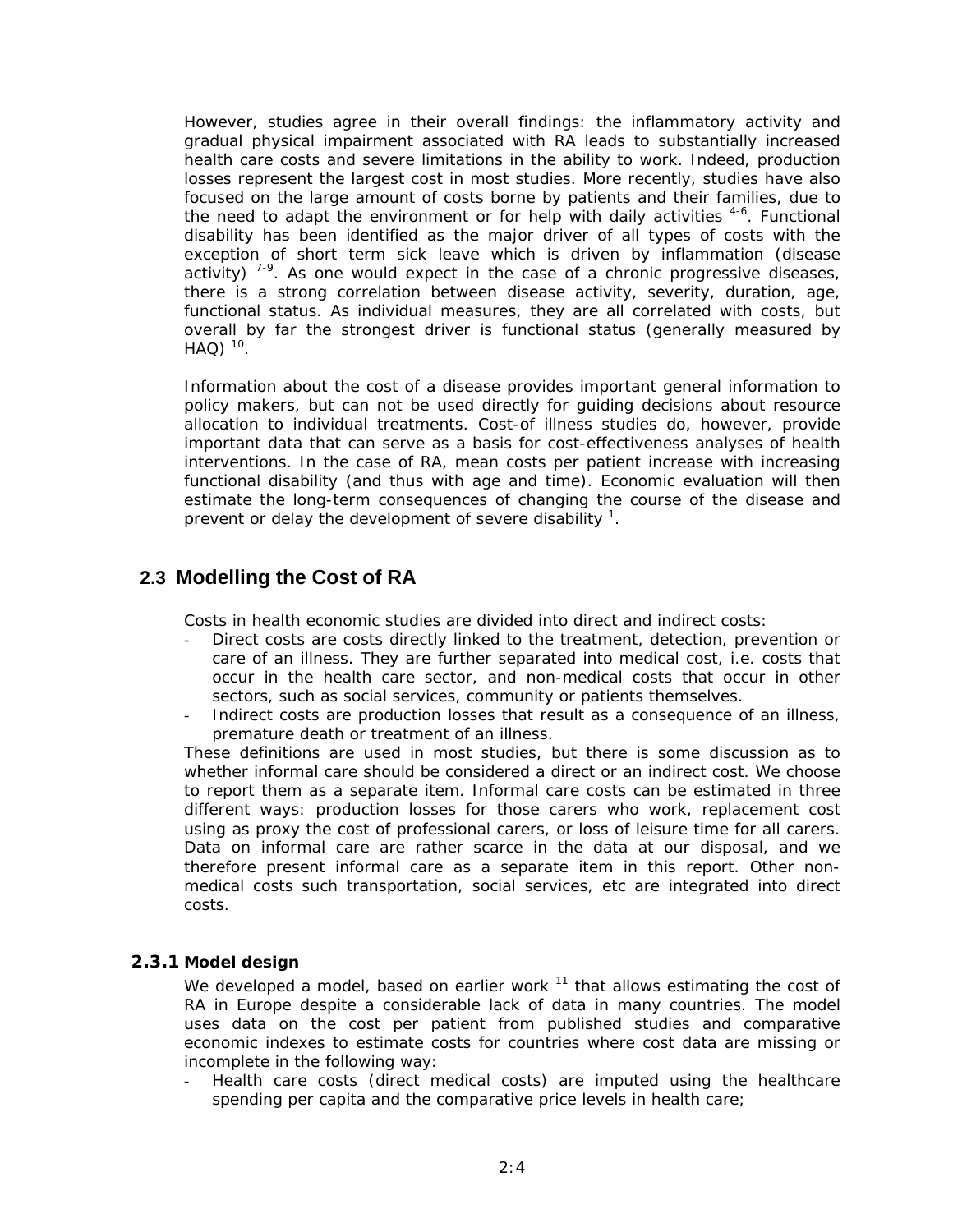- Non-medical costs were calculated differently depending on the type
	- o Cost of goods (devices and investments) were imputed using national price levels;
	- o Cost for services were adjusted by the cost of labour in health care;
	- o Informal care, estimated as the cost of leisure time estimated from disposable income after tax, was imputed using the comparative index of cost of labour;
	- o Production losses imputed using the comparative index of cost of labour and level of work participation in each country by age group and sex.

The costs per patient estimated are then combined with the country-specific prevalence to obtain the total cost of RA per country included the report.

The model can thus be likened to a prevalence-based cost of illness study that estimates total annual costs for a prevalent patient population, based on the mean annual cost per patient. These latter costs can be estimated using either aggregated resource consumption from available statistics, or by collecting actual resource consumption in a representative sample of patients. We based our cost estimates on an analysis of patient data from France, Hungary and Sweden and on published cost studies, most of which had collected data from patients.

For the model, costs were divided into medical costs, drugs, non-medical costs, informal care and production losses (indirect costs). Non-medical costs were further separated into services (formal help in home, transportation) and products (aids/devices/adaptations/other). In a first step, available annual costs per patients for each of these categories were extracted from the studies identified in the literature review. In a second step these costs were inflated to the same base year (2008) using country specific consumer price indexes (CPI). Finally, costs were adjusted into a common currency (Euro), using 2008 average exchange rates.

The prevalence of RA was estimated in three age groups, 20-44 years, 45-64 years, and >64 years (see chapter 1) and costs were calculated for the same age groups. This allows a much more precise calculation of in particular production losses, as salary levels tend to be different between the two first age groups and not calculated for retired patients. Although retirement age varies slightly between the countries, we used 65 as the generally accepted age.

In countries for which cost studies were available, these data were used in the model, with costs updated to 2008 value and converted to Euros. Imputations were thus only made for countries where no or not enough data could be identified.

### **2.3.2 Model data**

### **2.3.2.1 Costs**

A comprehensive literature review was conducted to identify studies relevant for the purpose of this cost study. PubMed, Health Economic Evaluations Database (HEED), and reports from various research institutes were included in the searches. Studies that evaluated the cost of a representative sample of RA patients were included. This means that cost data from studies assessing cost of patients undergoing a particular treatment, studies assessing costs of newly diagnosed patients only, etc. were not included in the analysis.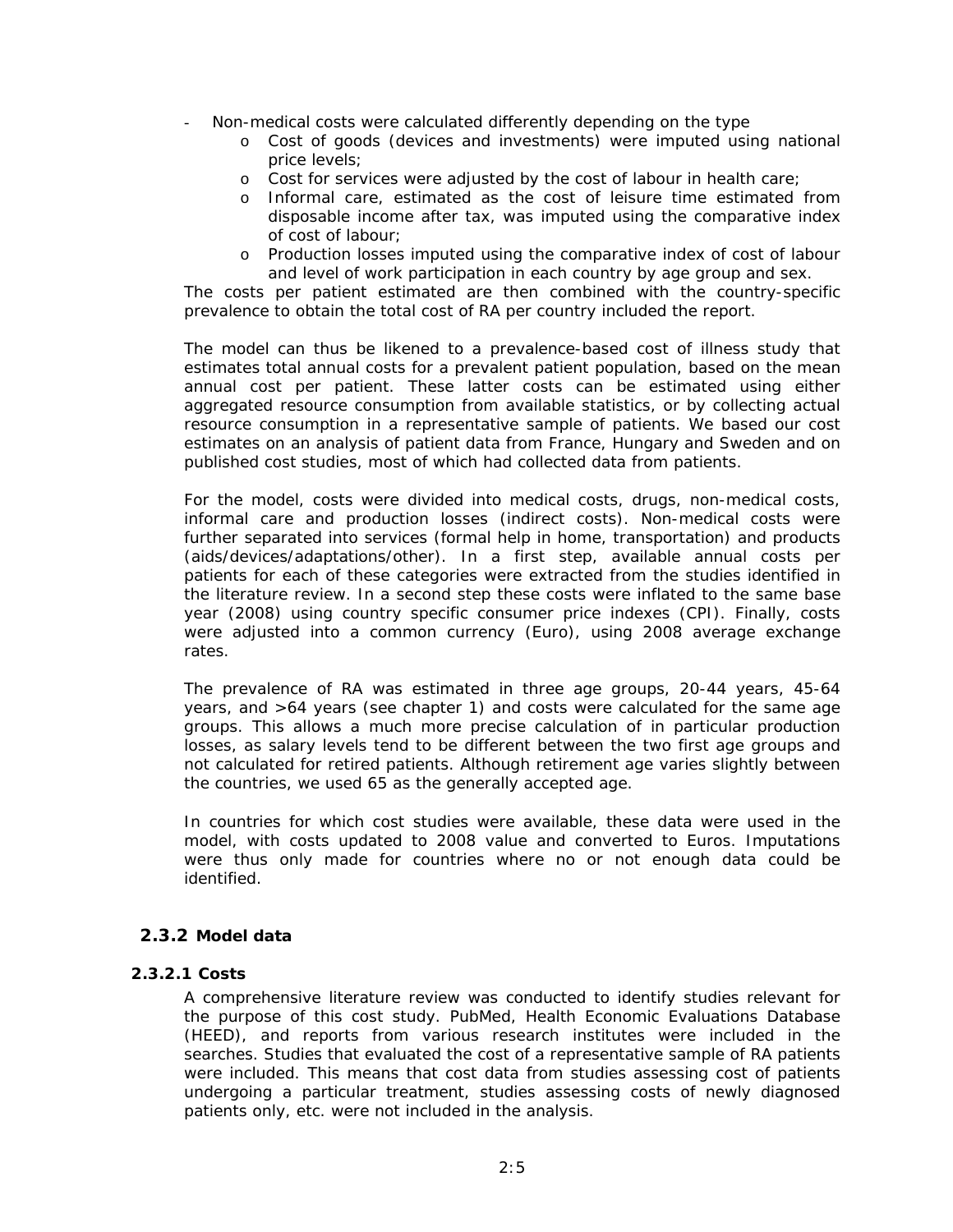Costs were separated into the categories mentioned above: medical costs, drugs, non-medical costs, informal care and indirect costs. The studies identified were reviewed in detail and one study per country (and cost category, as applicable) was selected as basis for the international comparison. The selection was based on the completeness of the study, quality of study methodology, patient population included and year of data collection.

For three of these studies (France, Sweden, Hungary  $2, 12, 13$ ), the raw data were available and cost estimates were refined by age and gender. For a fourth study (Denmark  $-14$ ) it was possible to estimate cost by age from the publication. The proportional distribution of costs by age group and gender thus estimated were then applied to the age range and mean age of the patients in the published data from other countries. Average cost per patient were hence calculated by the age groups defined earlier, 20-44, 45-64 and >65, and by gender.

The studies included in the final cost analysis are shown below, with all costs updated with the CPI of the specific country and converted to  $\epsilon$  2008.

| <b>Country</b>  | <b>Author</b>                                                                    | Year of<br>cost<br>data | Age<br>mean/      | <b>Years with RA</b><br>(mean) | $\mathbf n$ | <b>Annual cost of RA</b><br>(€ 2008)                    |
|-----------------|----------------------------------------------------------------------------------|-------------------------|-------------------|--------------------------------|-------------|---------------------------------------------------------|
|                 |                                                                                  |                         | (range)           |                                |             |                                                         |
|                 |                                                                                  |                         |                   |                                |             | <b>Annual total cost</b><br>of RA (€2008)               |
| <b>France</b>   | Recalculated<br>from Kobelt <sup>2</sup>                                         | 2005                    | $/(20-44)$        | 12                             | 133         | €23,461                                                 |
| <b>France</b>   | idem                                                                             | 2005                    | $/(45-64)$        | 16                             | 631         | €30,188                                                 |
| <b>France</b>   | idem                                                                             | 2005                    | $/(65+)$          | 21                             | 722         | €15,097                                                 |
| <b>Sweden</b>   | <b>Unpubished</b><br>data, updated<br>from Jacobsson<br>and Kobelt <sup>12</sup> | 2008                    | $/(20-44)$        | 9                              | 126         | € 14,331                                                |
| <b>Sweden</b>   | <b>Idem</b>                                                                      | 2008                    | $/(45-64)$        | 13                             | 442         | €23,554                                                 |
| <b>Sweden</b>   | idem                                                                             | 2008                    | $/(65+)$          | 18                             | 478         | €5,607                                                  |
| <b>Portugal</b> | Pedro <sup>15</sup>                                                              | 2008                    | 57/               | 16                             | 713         | €5,808                                                  |
| <b>Hungary</b>  | <b>Recalculated</b><br>from Pentek <sup>13</sup>                                 | 2004                    | $/(20-44)$        | 6                              | 39          | €6,160                                                  |
| <b>Hungary</b>  | Idem                                                                             | 2004                    | $/(45-62)$        | $\overline{9}$                 | 155         | €6,576                                                  |
| <b>Hungary</b>  | idem                                                                             | 2004                    | $/(62+)$          |                                | 60          | €2,866                                                  |
|                 |                                                                                  |                         |                   |                                |             |                                                         |
|                 |                                                                                  |                         |                   |                                |             | <b>Annual direct</b><br>cost of RA $(\epsilon$<br>2008) |
| <b>Belgium</b>  | Westhovens <sup>16</sup>                                                         | 2005                    | $57/(24 -$<br>76) | 6.5                            | 133         | €8,240                                                  |
| <b>Austria</b>  | Wagner <sup>17</sup>                                                             | 2005                    | $61/(27 -$<br>83) | 16                             | 210         | €7,269                                                  |
| <b>Denmark</b>  | Sørensen <sup>14</sup>                                                           | 2004                    | $/(20-44)$        |                                |             | €1,912                                                  |
| <b>Denmark</b>  |                                                                                  |                         | $/(45-64)$        |                                |             | €3,371                                                  |
| <b>Denmark</b>  |                                                                                  |                         | $/(65+)$          |                                |             | €2,933                                                  |
|                 |                                                                                  |                         |                   |                                |             | <b>Annual indirect</b><br>cost of RA<br>(€2008)         |
| <b>Finland</b>  | Puolakka                                                                         | 2006                    | $/45 - 49$        | $5 - 8$                        | 162         | €7,893                                                  |

### **Table 2-2 Studies included in the model calculations**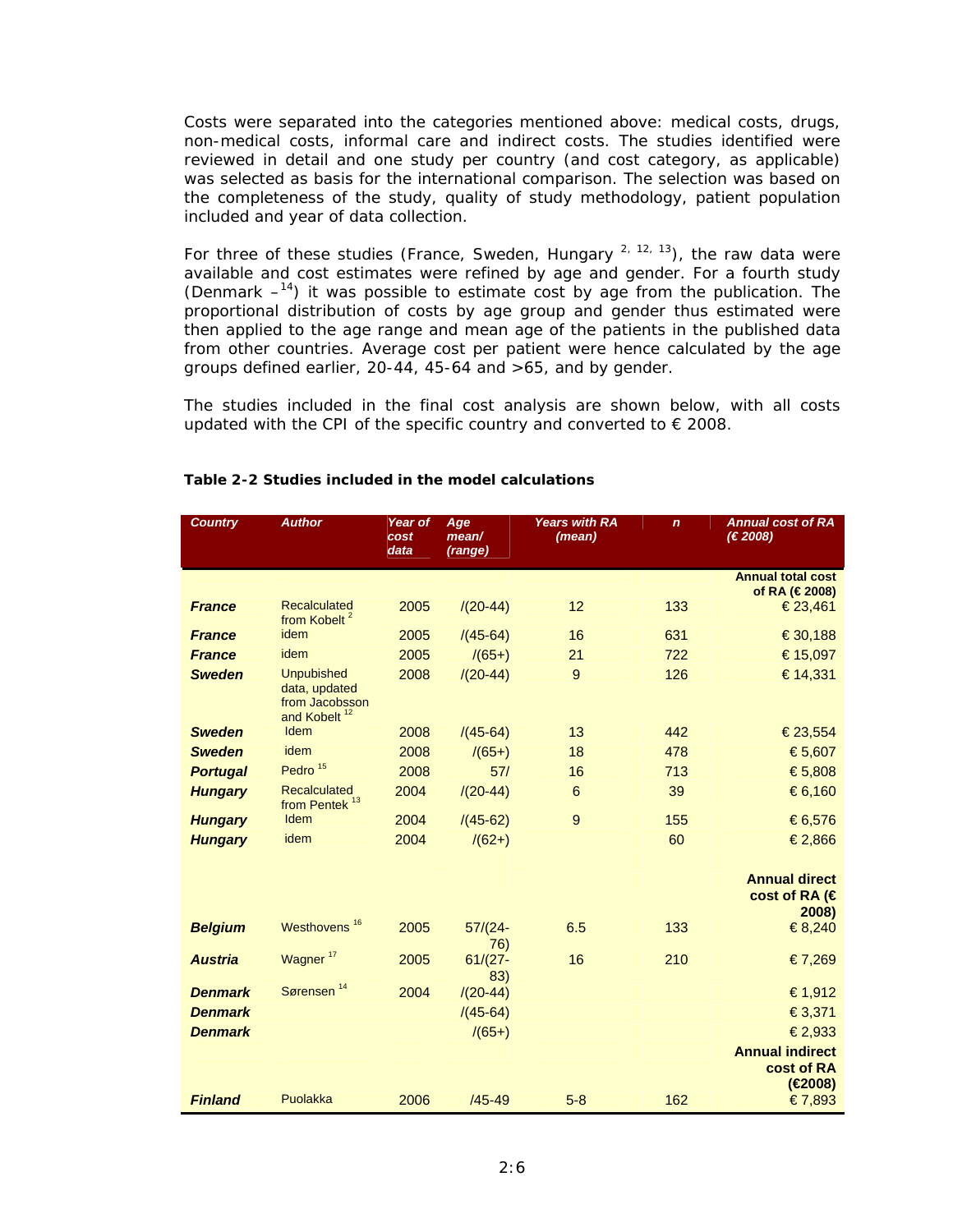### **2.3.2.2 Economic comparative data**

Data on health care expenditure, price levels, labour costs as well as population statistics were obtained from WHO  $^{18}$  and Eurostat  $^{19}$  and are presented in table below. Information not available in Eurostat, e.g. some data for the non-EU countries, was taken from national statistics databases for the specific countries <sup>20,</sup><br><sup>21</sup>.

|                                   | price<br><b>Comparative</b><br>level index EU27 -<br>Health 2007 | Health expenditure per<br>capita 2005 (PPP €) | <b>Comparative health</b><br>exp per capita index<br><b>EU27</b> |
|-----------------------------------|------------------------------------------------------------------|-----------------------------------------------|------------------------------------------------------------------|
| <b>EU27</b>                       | 100                                                              | 1,755                                         | 100                                                              |
| <b>Austria</b>                    | 107                                                              | 2,417                                         | 137                                                              |
| <b>Belgium</b>                    | 110                                                              | 2,132                                         | 120                                                              |
| <b>Bulgaria</b>                   | 29                                                               | 642                                           | 36                                                               |
| <b>Cyprus</b>                     | 102                                                              | 902                                           | 51                                                               |
| <b>Czech</b>                      |                                                                  |                                               |                                                                  |
| <b>Republic</b><br><b>Denmark</b> | 47<br>152                                                        | 1,255                                         | 71<br>110                                                        |
| <b>Estonia</b>                    | 53                                                               | 1,940                                         | 37                                                               |
| <b>Finland</b>                    | 127                                                              | 663                                           | 85                                                               |
| <b>France</b>                     | 107                                                              | 1,511                                         | 137                                                              |
| <b>Germany</b>                    | 103                                                              | 2,426                                         | 136                                                              |
| <b>Greece</b>                     | 81                                                               | 2,403                                         | 123                                                              |
| <b>Hungary</b>                    | 54                                                               | 2,178                                         | 61                                                               |
| <b>Iceland</b>                    | 170                                                              | 1,074                                         | 116                                                              |
| <b>Ireland</b>                    | 131                                                              | 2,061                                         | 117                                                              |
| <b>Italy</b>                      | 123                                                              | 2,072                                         | 84                                                               |
| Latvia                            | 44                                                               | 1,491<br>686                                  | 39                                                               |
| Lithuania                         | 46                                                               | 665                                           | 38                                                               |
| <b>Luxembourg</b>                 | 123                                                              | 3,504                                         | 198                                                              |
| <b>Malta</b>                      | 58                                                               | 1,450                                         | 82                                                               |
| <b>Netherlands</b>                | 101                                                              | 2,400                                         | 136                                                              |
| <b>Norway</b>                     | 159                                                              | 2,530                                         | 143                                                              |
| <b>Poland</b>                     | 44                                                               | 758                                           | 43                                                               |
| <b>Portugal</b>                   | 87                                                               | 1,403                                         | 79                                                               |
| <b>Romania</b>                    | 37                                                               | 464                                           | 26                                                               |
| <b>Slovakia</b>                   | 51                                                               | 828                                           | 47                                                               |
| <b>Slovenia</b>                   | 71                                                               | 1,427                                         | 81                                                               |
| <b>Spain</b>                      | 84                                                               | 1,737                                         | 98                                                               |
| <b>Sweden</b>                     | 123                                                              | 2,056                                         | 116                                                              |
| <b>Switzerland</b>                | 138                                                              | 2,798                                         | 158                                                              |
| <b>United</b>                     |                                                                  |                                               |                                                                  |
| <b>Kingdom</b>                    | 117                                                              | 1780                                          | 101                                                              |
| <b>Turkey</b>                     | 58                                                               | 452                                           | 26                                                               |

#### **Table 2-3 Relative prices and relative health care expenditures per capita in the countries included 18, 19**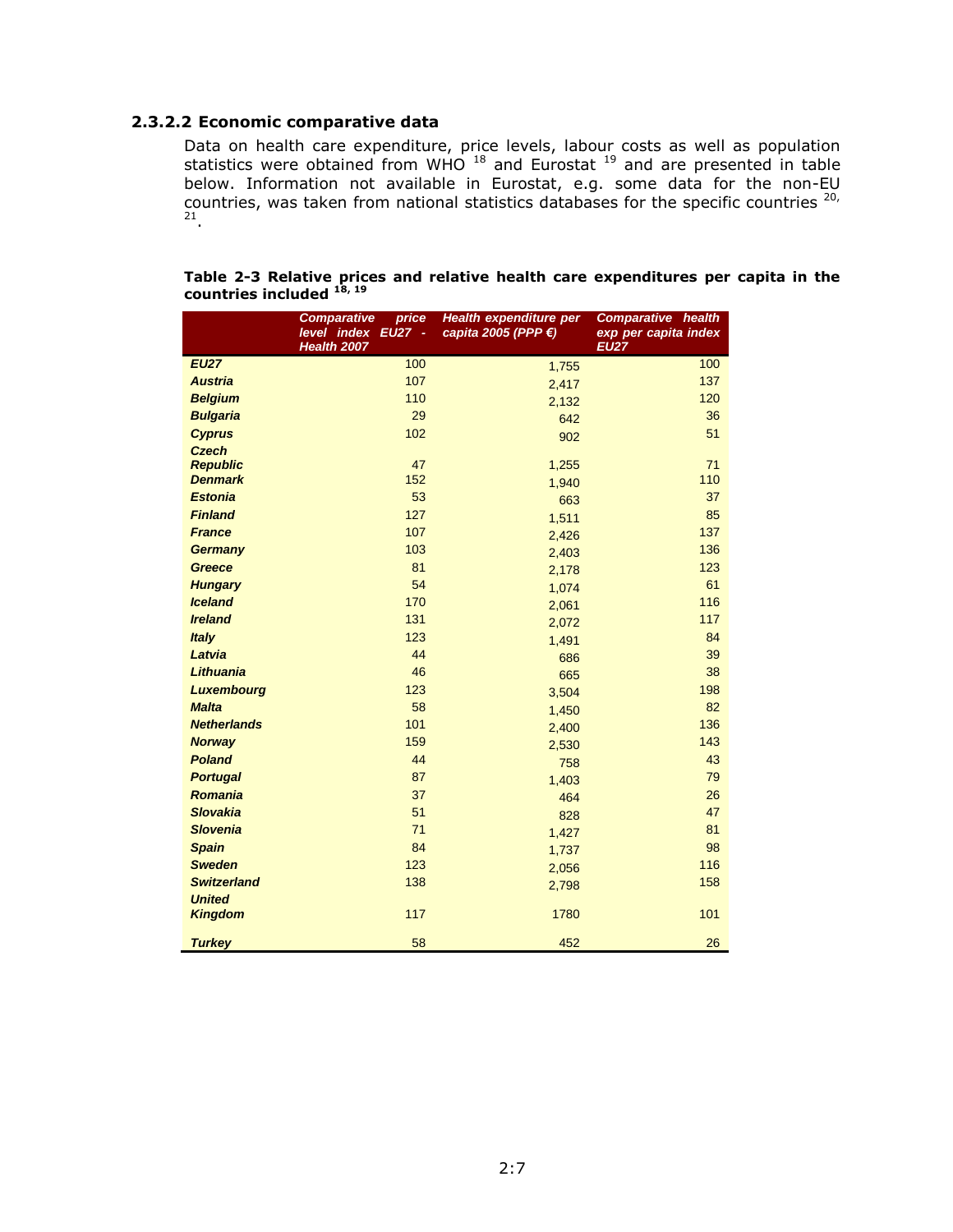|                                 | <b>All branches</b> | Monthly labour cost EU27 -                 | <b>Monthly labour cost EU27</b><br>- Health and social work |                                            | % employed<br>$(20-44 \text{ yrs})$ |     | % employed<br>$(45-64$ yrs) |     |
|---------------------------------|---------------------|--------------------------------------------|-------------------------------------------------------------|--------------------------------------------|-------------------------------------|-----|-----------------------------|-----|
|                                 | €2006               | <b>Comparative</b><br>levels<br>(EU27=100) | €2006                                                       | <b>Comparative</b><br>levels<br>(EU27=100) | women                               | men | women                       | men |
| <b>EU27</b>                     | 3,117               | 100                                        | 2,723                                                       | 100                                        | 68%                                 | 83% | 54%                         | 71% |
| <b>Austria</b>                  | 3,827               | 123                                        | 3,373                                                       | 124                                        | 76%                                 | 89% | 55%                         | 72% |
| <b>Belgium</b>                  | 4,047               | 130                                        | 2,960                                                       | 109                                        | 70%                                 | 81% | 48%                         | 67% |
| <b>Bulgaria</b>                 | 243                 | 8                                          | 255                                                         | 9                                          | 70%                                 | 78% | 56%                         | 67% |
| <b>Cyprus</b>                   | 2,091               | 67                                         | 2,546                                                       | 67 <sup>E</sup>                            | 76%                                 | 88% | 56%                         | 84% |
| <b>Czech</b><br><b>Republic</b> | 1,028               | 33                                         | 982                                                         | 36                                         | 66%                                 | 86% | 58%                         | 75% |
| <b>Denmark</b>                  | 4,481               | 144                                        | 3,423                                                       | 126                                        | 81%                                 | 89% | 67%                         | 77% |
| <b>Estonia</b>                  | 840                 | 27                                         | 782                                                         | 29                                         | 71%                                 | 85% | 74%                         | 75% |
| <b>Finland</b>                  | 3,685               | 118                                        | 2,725                                                       | 100                                        | 75%                                 | 84% | 70%                         | 69% |
| <b>France</b>                   | 4,382               | 141                                        |                                                             | $141^E$                                    | 71%                                 | 82% | 58%                         | 66% |
| <b>Germany</b>                  | 3,868               | 124                                        | 3,333                                                       | 122                                        | 73%                                 | 83% | 61%                         | 74% |
| <b>Greece</b>                   |                     | 71 <sup>A</sup>                            |                                                             | $71^E$                                     | 59%                                 | 83% | 42%                         | 76% |
| <b>Hungary</b>                  | 947                 | 30                                         | 841                                                         | 31                                         | 60%                                 | 77% | 50%                         | 60% |
| <b>Iceland</b>                  | 5,032               | 161                                        |                                                             | 161 <sup>E</sup>                           | 81%                                 | 91% | 82%                         | 93% |
| <b>Ireland</b>                  |                     | 128 <sup>D</sup>                           |                                                             | 128 <sup>E</sup>                           | 70%                                 | 86% | 54%                         | 78% |
| Italy                           |                     | $104^B$                                    |                                                             | 104 <sup>E</sup>                           | 57%                                 | 81% | 41%                         | 69% |
| Latvia                          | 532                 | 17                                         | 534                                                         | 20                                         | 73%                                 | 83% | 68%                         | 75% |
| Lithuania                       | 646                 | 21                                         | 586                                                         | 22                                         | 72%                                 | 78% | 66%                         | 74% |
| <b>Luxembourg</b>               | 4,625               | 148                                        | 4,850                                                       | 178                                        | 69%                                 | 85% | 49%                         | 68% |
| <b>Malta</b>                    | 1,445               | 46                                         | 1,592                                                       | 58                                         | 53%                                 | 88% | 19%                         | 68% |
| <b>Netherlands</b>              |                     | $133^{\circ}$                              |                                                             | 133 <sup>E</sup>                           | 80%                                 | 91% | 59%                         | 77% |
| <b>Norway</b>                   |                     | $152^D$                                    |                                                             | 152                                        | 81%                                 | 86% | 73%                         | 81% |
| <b>Poland</b>                   | 889                 | 29                                         | 697                                                         | 26                                         | 64%                                 | 77% | 44%                         | 60% |
| <b>Portugal</b>                 | 1,618               | 52                                         | 1,872                                                       | 69                                         | 72%                                 | 83% | 58%                         | 74% |
| <b>Romania</b>                  | 414                 | 13                                         | 457                                                         | 17                                         | 63%                                 | 74% | 50%                         | 67% |
| <b>Slovakia</b>                 | 775                 | 25                                         | 621                                                         | 23                                         | 64%                                 | 79% | 51%                         | 70% |
| <b>Slovenia</b>                 | 1,673               | 54                                         | 1,922                                                       | 71                                         | 78%                                 | 85% | 53%                         | 67% |
| <b>Spain</b>                    | 2,203               | 71                                         | 2,439                                                       | 90                                         | 66%                                 | 84% | 45%                         | 75% |
| <b>Sweden</b>                   | 4,518               | 145                                        | 3,765                                                       | 138                                        | 78%                                 | 85% | 75%                         | 80% |
| <b>Switzerland</b>              |                     | 138 <sup>D</sup>                           |                                                             | 138 <sup>E</sup>                           | 77%                                 | 91% | 70%                         | 85% |
| <b>Turkey</b>                   | 624 21              | 20                                         |                                                             | 20 <sup>E</sup>                            | 27%                                 | 81% | 20%                         | 59% |
| <b>United</b><br><b>Kingdom</b> |                     | 137                                        | 4,258                                                       | 156                                        | 72%                                 | 86% | 63%                         | 77% |

## **Table 2-4 Labour costs and employment rate by age 19**

*A Based on data from 2003, BBased on data from 2002, C Based on data from 2005, <sup>D</sup> Extrapolation from 2006 OECD data, <sup>E</sup> Based on data for all branches*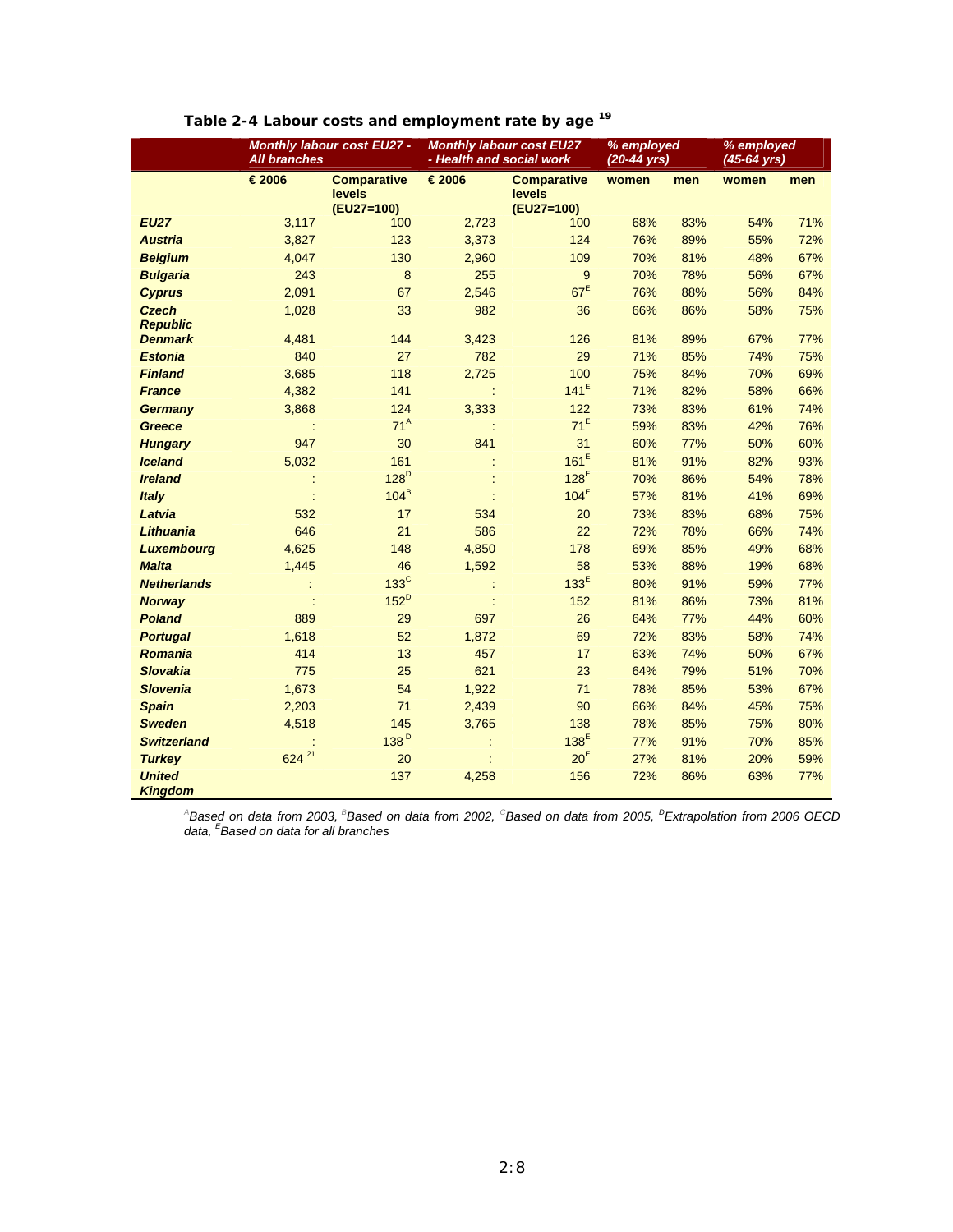### **2.3.3 Results**

We estimate that there are currently 1.9 million patients with a diagnosis of RA in Europe (EU 27 and EU 30 including Iceland, Norway, Switzerland) as well as Turkey. The total cost of RA in EU 27 was estimated to € 24 billion.

**Table 2-5 estimated annual cost of RA by country, total** 

| Country                     | Total cost of RA $(E)$ | Total prevalent cases of |
|-----------------------------|------------------------|--------------------------|
|                             | 2008)                  | $\overline{\mathsf{RA}}$ |
| <b>Austria</b>              | 420,666,022            | 30,536                   |
| <b>Belgium</b>              | 618,317,047            | 39,209                   |
| <b>Bulgaria</b>             | 61,295,241             | 29,711                   |
| <b>Cyprus</b>               | 19,822,623             | 2,422                    |
| <b>Czech Republic</b>       | 223,950,063            | 37,037                   |
| <b>Denmark</b>              | 399,385,899            | 23,676                   |
| <b>Estonia</b>              | 20,133,404             | 5,124                    |
| <b>Finland</b>              | 339,073,147            | 24,279                   |
| <b>France</b>               | 4,653,453,492          | 226,750                  |
| <b>Germany</b>              | 6,179,460,256          | 328,844                  |
| <b>Greece</b>               | 487,911,658            | 42,574                   |
| <b>Hungary</b>              | 198,934,391            | 37,907                   |
| <b>Iceland</b>              | 22,929,557             | 1,085                    |
| <b>Ireland</b>              | 253,251,076            | 15,035                   |
| <b>Italy</b>                | 2,723,687,485          | 235,898                  |
| Latvia                      | 27,707,292             | 8,771                    |
| <b>Lithuania</b>            | 41,166,056             | 12,213                   |
| <b>Luxembourg</b>           | 33,288,628             | 1,589                    |
| <b>Malta</b>                | 9,707,362              | 1,419                    |
| <b>Netherlands</b>          | 1,027,487,886          | 56,934                   |
| <b>Norway</b>               | 402,987,901            | 19,468                   |
| <b>Poland</b>               | 489,374,432            | 131,546                  |
| <b>Portugal</b>             | 295,031,406            | 39,379                   |
| <b>Romania</b>              | 162,387,179            | 74,832                   |
| <b>Slovakia</b>             | 74,879,157             | 17,567                   |
| <b>Slovenia</b>             | 58,854,828             | 7,461                    |
| <b>Spain</b>                | 1,586,356,683          | 159,535                  |
| <b>Sweden</b>               | 543,107,075            | 41,576                   |
| <b>Switzerland</b>          | 536,933,367            | 27,469                   |
| <b>United Kingdom</b>       | 3,163,265,560          | 263,672                  |
|                             |                        |                          |
| <b>Turkey</b>               | 320,917,123            | 137,905                  |
| <b>Total EU27</b>           | 24,072,620,328         | 1,895,497                |
| <b>Total Europe</b>         | 25,074,806,172         | 1,943,519                |
| <b>Total Western Europe</b> | 23,716,124,129         | 1,581,350                |
| <b>Total Eastern Europe</b> | 1,358,682,043          | 362,169                  |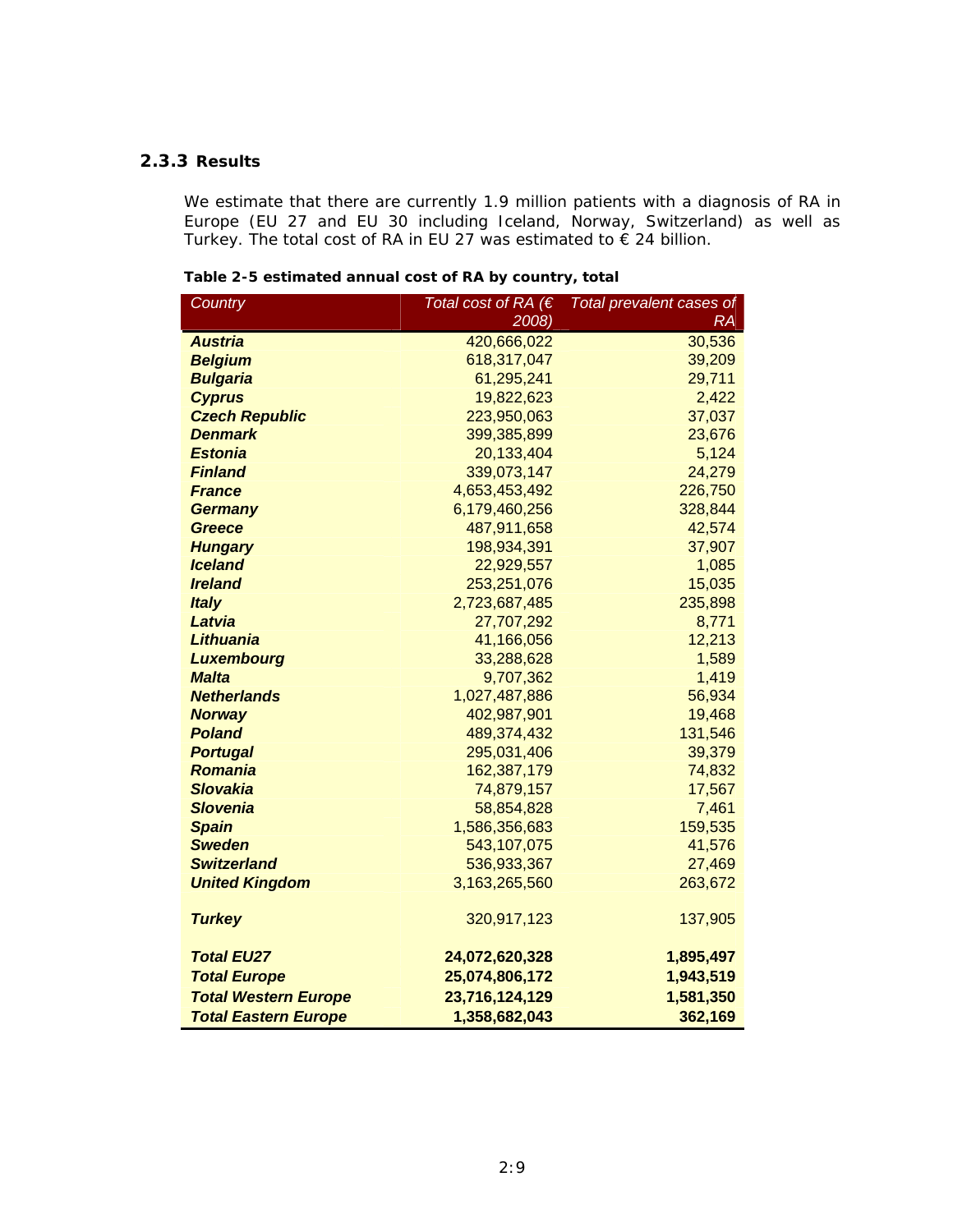The estimated mean annual cost per patient in the study countries ranged from €2,000 to €21,000.

| Country                       | <b>Total cost</b> | Direct cost      | <b>Biologics</b> | <b>Informal</b>  | <b>Indirect</b>  |
|-------------------------------|-------------------|------------------|------------------|------------------|------------------|
|                               | per patient       | (excl.biol)      |                  | Care             | Cost             |
|                               |                   |                  |                  |                  |                  |
|                               | Mean, $\epsilon$  | Mean, $\epsilon$ | Mean, $\epsilon$ | Mean, $\epsilon$ | Mean, $\epsilon$ |
| <b>Austria</b>                | 13,776            | 5,515            | 444              | 2,528            | 5,289            |
| <b>Belgium</b>                | 15,770            | 3,959            | 2,222            | 4,606            | 4,983            |
| <b>Bulgaria</b>               | 2,063             | 1,552            | 13               | 160              | 338              |
| <b>Cyprus</b>                 | 8,185             | 2,532            | 818              | 1,355            | 3,480            |
| <b>Czech Republic</b>         | 6,047             | 3,144            | 616              | 670              | 1,618            |
| <b>Denmark</b>                | 16,869            | 4,648            | 2,213            | 2,969            | 7,039            |
| <b>Estonia</b>                | 3,929             | 1,742            | 254              | 556              | 1,377            |
| <b>Finland</b>                | 13,965            | 4,243            | 1,645            | 2,448            | 5,631            |
| <b>France</b>                 | 20,522            | 10,252           | 1,475            | 1,284            | 7,512            |
| <b>Germany</b>                | 18,791            | 7,261            | 1,284            | 2,576            | 7,670            |
| <b>Greece</b>                 | 11,460            | 5,551            | 1,952            | 1,466            | 2,492            |
| <b>Hungary</b>                | 5,248             | 1,763            | 411              | 837              | 2,237            |
| <b>Iceland</b>                | 21,135            | 5,885            | 2,005            | 3,299            | 9,946            |
| <b>Ireland</b>                | 16,844            | 5,645            | 2,716            | 2,616            | 5,867            |
| <b>Italy</b>                  | 11,546            | 4,552            | 731              | 3,290            | 2,972            |
| Latvia                        | 3,159             | 1,728            | 254              | 352              | 825              |
| <b>Lithuania</b>              | 3,371             | 1,688            | 254              | 426              | 1,003            |
| <b>Luxembourg</b>             | 20,949            | 9,314            | 2,361            | 3,026            | 6,248            |
| <b>Malta</b>                  | 6,842             | 3,753            | 818              | 939              | 1,332            |
| <b>Netherlands</b>            | 18,047            | 7,847            | 1,543            | 2,214            | 6,442            |
| <b>Norway</b>                 | 20,700            | 6,960            | 2,740            | 3,149            | 7,851            |
| <b>Poland</b>                 | 3,720             | 1,922            | 88               | 579              | 1,132            |
| <b>Portugal</b>               | 7,492             | 4,453            | 818              | 1,070            | 1,151            |
| <b>Romania</b>                | 2,170             | 1,187            | 170              | 272              | 542              |
| <b>Slovakia</b>               | 4,263             | 2,052            | 549              | 502              | 1,160            |
| <b>Slovenia</b>               | 7,888             | 3,797            | 648              | 1,099            | 2,344            |
| <b>Spain</b><br><b>Sweden</b> | 9,944             | 5,383<br>3,543   | 1,443            | 1,456<br>496     | 1,662            |
| <b>Switzerland</b>            | 13,063            |                  | 2,158            | 2,835            | 6,866            |
| <b>United Kingdom</b>         | 19,547<br>11,997  | 7,450<br>5,265   | 1,793<br>888     | 2,837            | 7,470<br>3,008   |
|                               | 2,327             | 1,126            | 170              | 387              | 645              |
| <b>Turkey</b>                 |                   |                  |                  |                  |                  |
| <b>Average Europe</b>         | 12,902            | 5,512            | 1,028            | 2,012            | 4,289            |
| <b>Western Europe</b>         | 14,997            | 6,345            | 1,285            | 2,355            | 5,012            |
| <b>Eastern Europe</b>         | 3,752             | 1,878            | 232              | 513              | 1,128            |
|                               |                   |                  |                  |                  |                  |

## **Table 2-6 Mean estimated annual cost per patient (€ 2008)**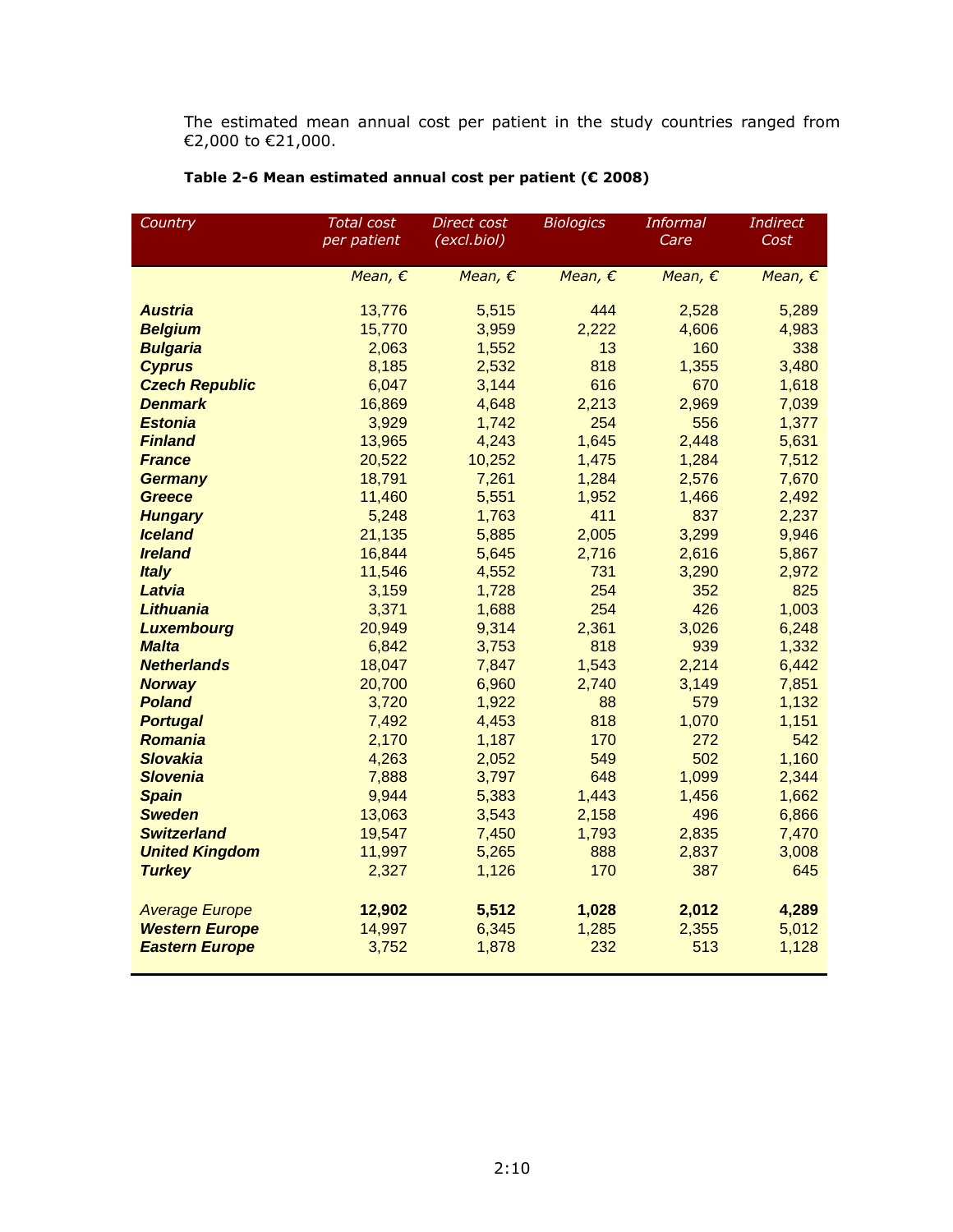**Figure 2-1 – Mean annual cost per patient with RA (€ 2008)** 



**Mean total annual cost per RA patient (€ 2008)**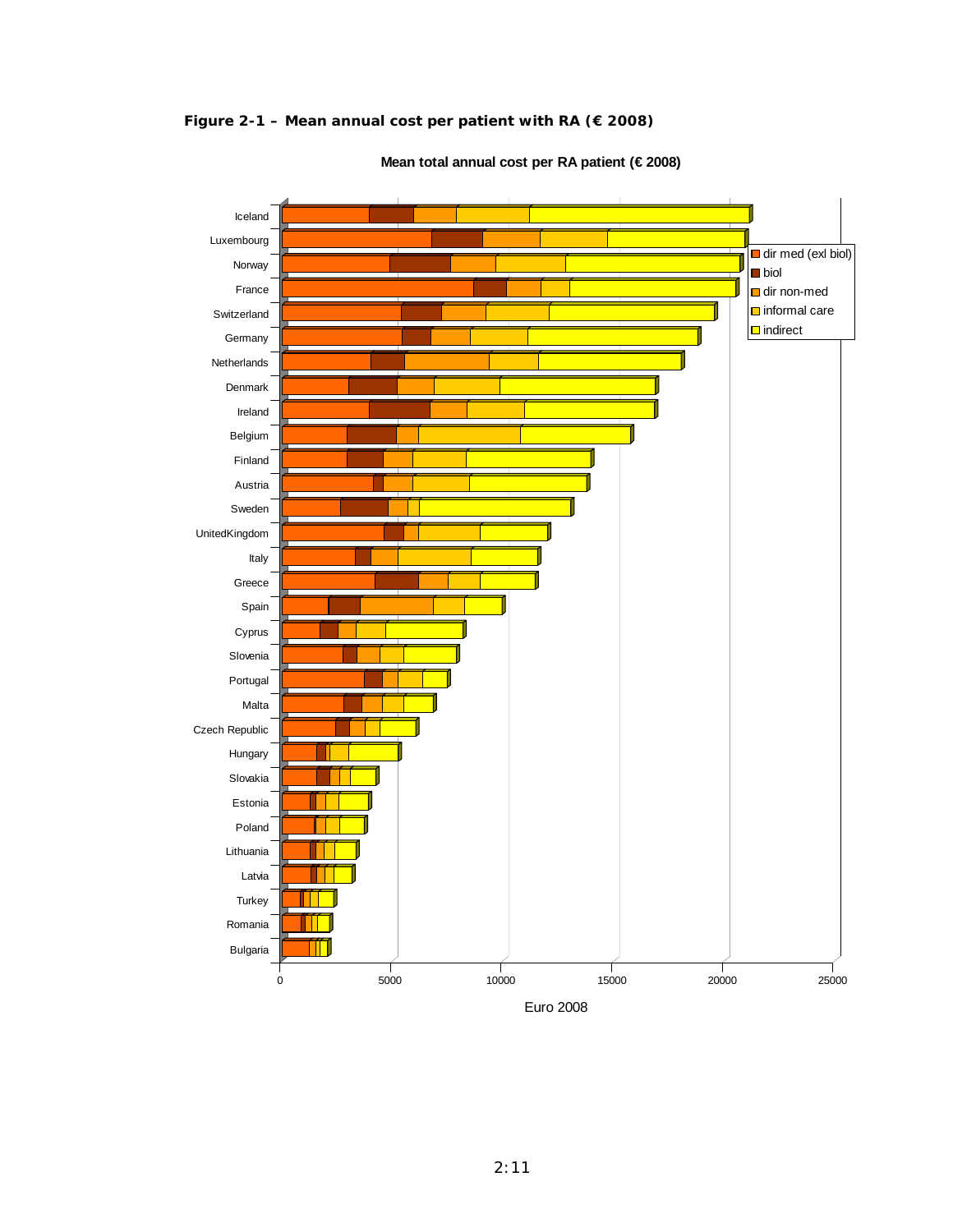

#### **Figure 2-2 Structure of Costs (Western Europe)**





As in previous studies, we found that costs outside the health care sector dominate costs: production losses, informal care, non-medical costs are often only partially reimbursed. Total costs per patient between the old and new EU countries, with biologics representing a larger proportion of substantially higher costs in Western Europe. In the societal perspective, biologic treatments are estimated to represent 20% of health care costs in Western Europe, 12% in Central and Eastern Europe.

However, costs outside the health care sector continue to dominate costs in RA in all countries.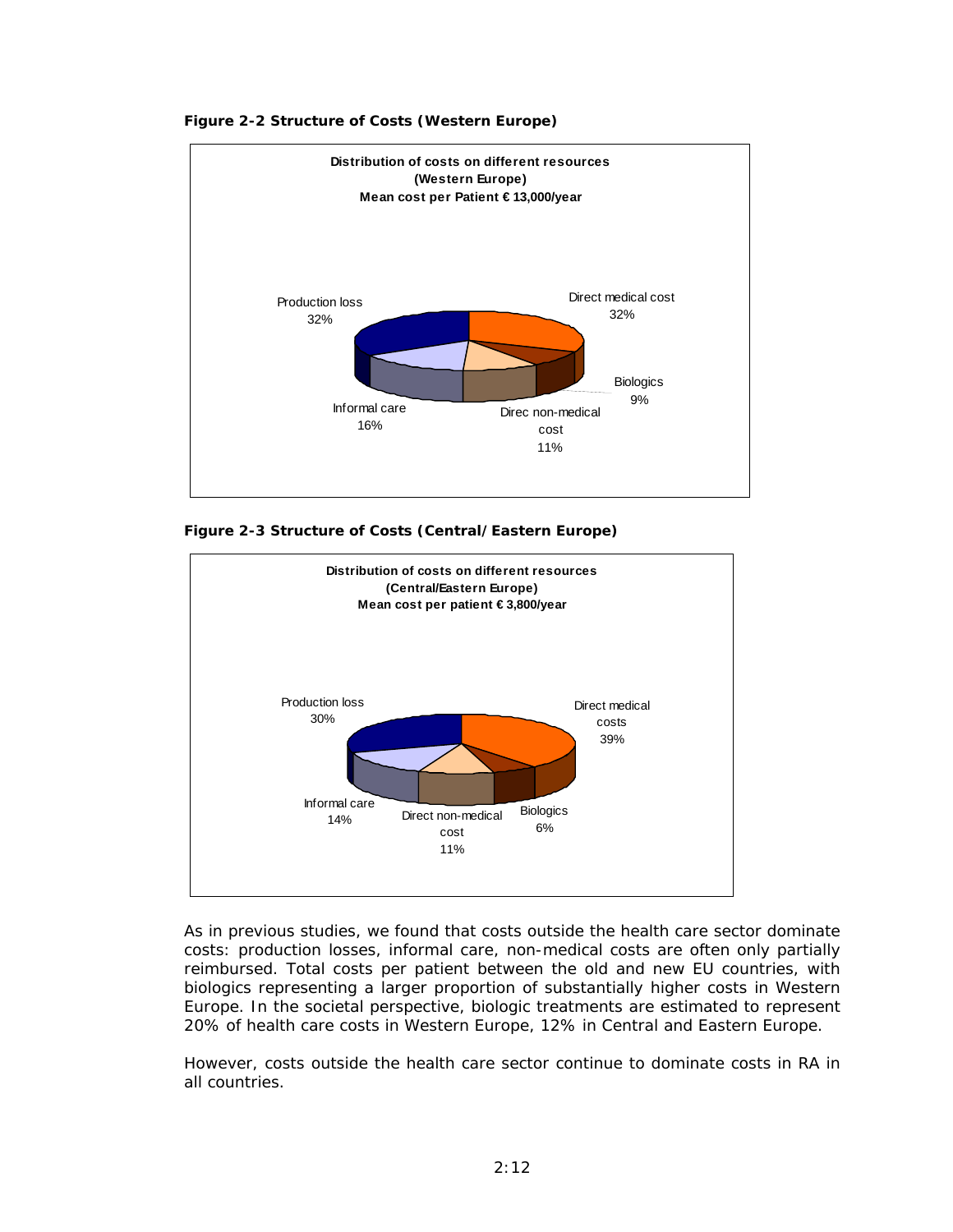## **2.4 Conclusion**

In this chapter, we have refined the previous estimates of the cost of RA by using a different calculation of the number of prevalent and diagnosed patients, as well as new information on the costs per patient and type of resource by age and gender. This has yielded a considerably lower estimate than in our earlier report, explained by

- a lower overall prevalence, around 0.5 versus around 0.6
- using actual sales per patient of biologic drugs, rather than impute usage from published studies, which yielded in an overestimation of biologics costs in particular in Eastern and Central European countries
- to a lesser extent, selecting only one country per study with the most complete data rather than all available studies.

## **2.5 References**

- 1. Kobelt G. Health economic issues in rheumatoid arthritis. Scand J Rheumatol 2006;35(6):415-25.
- 2. Kobelt G, Woronoff AS, Richard B, Peeters P, Sany J. Disease status, costs and quality of life of patients with rheumatoid arthritis in France: the ECO-PR Study. Joint Bone Spine 2008;75(4):408-15.
- 3. Verstappen SM, Boonen A, Verkleij H, Bijlsma JW, Buskens E, Jacobs JW. Productivity costs among patients with rheumatoid arthritis: the influence of methods and sources to value loss of productivity. Ann Rheum Dis 2005;64(12):1754-60.
- 4. Kobelt G, Lindgren P, Lindroth Y, Jacobson L, Eberhardt K. Modelling the effect of function and disease activity on costs and quality of life in rheumatoid arthritis. Rheumatology (Oxford) 2005;44(9):1169-75.
- 5. Huscher D, Merkesdal S, Thiele K, Zeidler H, Schneider M, Zink A. Cost of illness in rheumatoid arthritis, ankylosing spondylitis, psoriatic arthritis and systemic lupus erythematosus in Germany. Ann Rheum Dis 2006;65(9):1175-83.
- 6. Hulsemann JL, Mittendorf T, Merkesdal S, et al. Direct costs related to rheumatoid arthritis: the patient perspective. Ann Rheum Dis 2005;64(10):1456-61.
- 7. Kobelt G, Eberhardt K, Jonsson L, Jonsson B. Economic consequences of the progression of rheumatoid arthritis in Sweden. Arthritis Rheum 1999;42(2):347- 56.
- 8. Kobelt G, Jonsson L, Lindgren P, Young A, Eberhardt K. Modeling the progression of rheumatoid arthritis: a two-country model to estimate costs and consequences of rheumatoid arthritis. Arthritis Rheum 2002;46(9):2310-9.
- 9. Lajas C, Abasolo L, Bellajdel B, et al. Costs and predictors of costs in rheumatoid arthritis: a prevalence-based study. Arthritis Rheum 2003;49(1):64-70.
- 10. Kobelt G, Lindgren P, Singh A, Klareskog L. Cost effectiveness of etanercept (Enbrel) in combination with methotrexate in the treatment of active rheumatoid arthritis based on the TEMPO trial. Ann Rheum Dis 2005;64(8):1174-9.
- 11. Andlin-Sobocki P, Jonsson B, Wittchen HU, Olesen J. Cost of disorders of the brain in Europe. Eur J Neurol 2005;12 Suppl 1:1-27.
- 12. Jacobsson LT, Lindroth Y, Marsal L, Juran E, Bergstrom U, Kobelt G. Rheumatoid arthritis: what does it cost and what factors are driving those costs? Results of a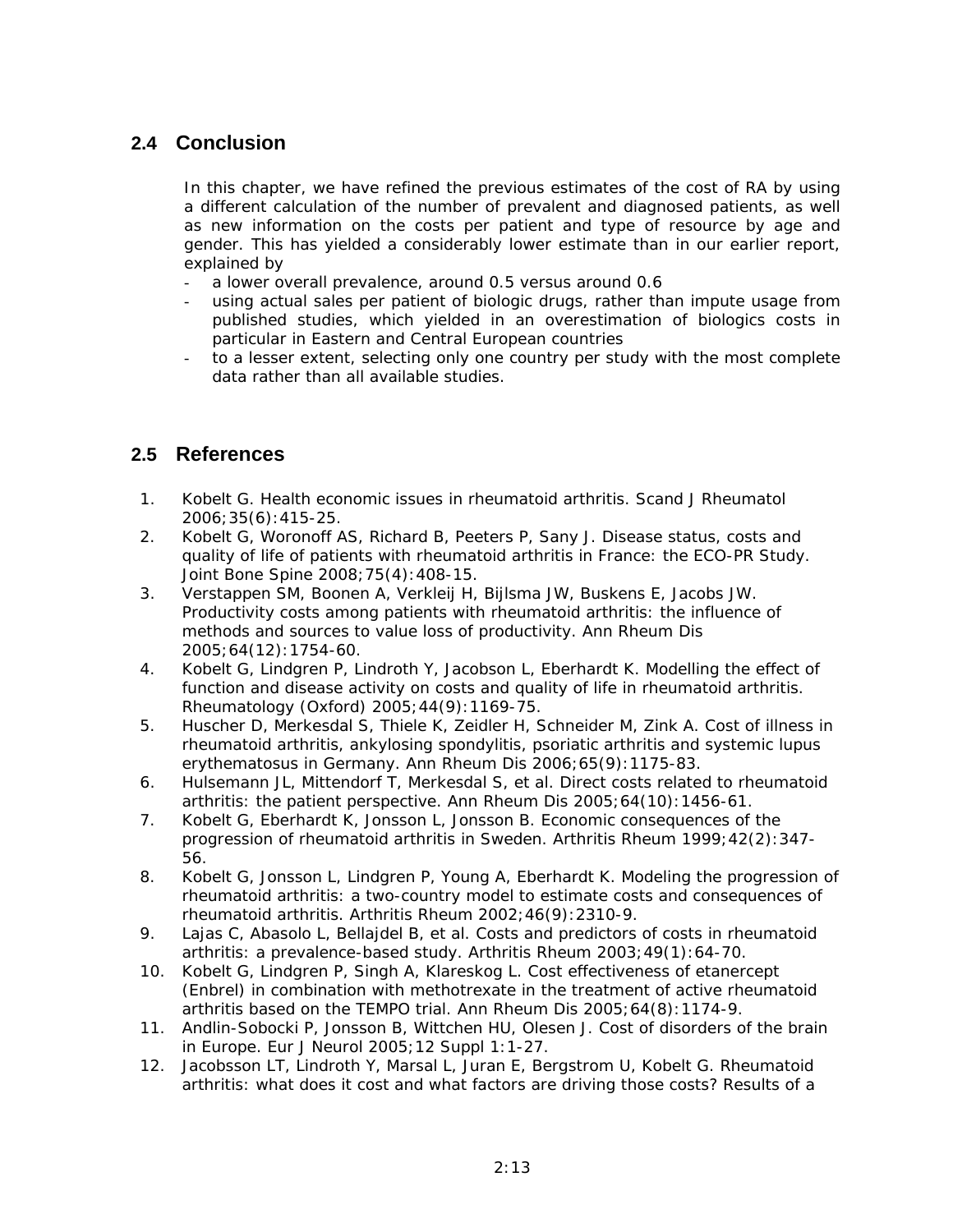survey in a community-derived population in Malmo, Sweden. Scand J Rheumatol 2007;36(3):179-83.

- 13. Pentek M, Kobelt G, Czirjak L, et al. Costs of rheumatoid arthritis in Hungary. J Rheumatol 2007;34(6):1437.
- 14. Sorensen J. Health care costs attributable to the treatment of rheumatoid arthritis. Scand J Rheumatol 2004;33(6):399-404.
- 15. Pedro S, Ethgen O, Michaud K. Direct and indirect costs and their predictors in patients with rheumatoid arthritis in Portugal. Ann Rheum Dis 2008;67(Suppl.1):574.
- 16. Westhovens R, Boonen A, Verbruggen L, et al. Healthcare consumption and direct costs of rheumatoid arthritis in Belgium. Clin Rheumatol 2005;24(6):615-9.
- 17. Wagner E, Lackerbauer E, Siegmeth W. [Direct and indirect costs of rheumatoid arthritis and the socio-emotional effects of this disease--an Austrian study]. Wien Med Wochenschr 2005;155(9-10):217-26.
- 18. WHOSIS (World Health Organization Statistical Information System). Core Health Indicators 2008 Database. Geneva. [Online at:http://www.who.int/whosis/database/].
- 19. Eurostat Database [Online at: http://epp.eurostat.ec.europa.eu].
- 20. Statistics Iceland, [Online at: http://www.statice.is/].
- 21. Turkish Statistical Institute [Online at: http://www.turkstat.gov.tr].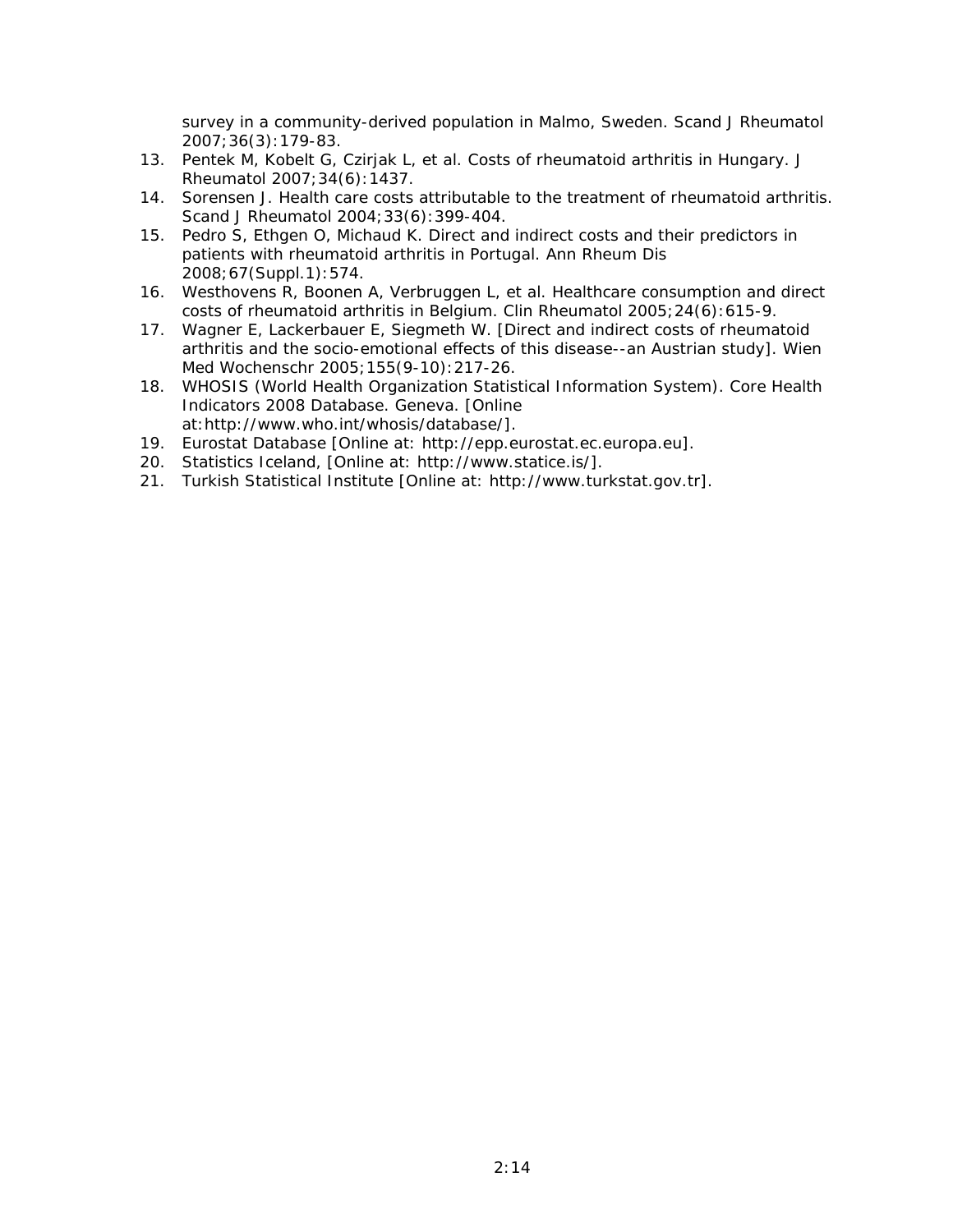# **Chapter 3 - Uptake of Biologic Treatments**

We gratefully acknowledge the contribution of Per Troen, IMS Health, London, for help with interpretation of IMS data.

| CONTENT                                                           |  |
|-------------------------------------------------------------------|--|
| 3.                                                                |  |
| 3.1                                                               |  |
| $3.2 -$                                                           |  |
| 3.2.1                                                             |  |
|                                                                   |  |
| 3.2.2.1                                                           |  |
| 3.2.2.2                                                           |  |
| $3.3 -$                                                           |  |
|                                                                   |  |
| 3.3.2                                                             |  |
| The 5 Large Markets (illustration of calculations) 3:9<br>3.3.2.1 |  |
| 3.3.2.2                                                           |  |
| 3.3.2.3                                                           |  |
| 3.3.2.4                                                           |  |
| 3.3.2.5                                                           |  |
| 3.3.2.6                                                           |  |
| 3.3.2.7                                                           |  |
| $3.4^{\circ}$                                                     |  |

### **TABLES**

| Table 3-3 Sales per 100,000 population in the 4th quarter 2008 (IMS) 3:7 |  |
|--------------------------------------------------------------------------|--|

#### **FIGURES**

| Figure 3-1 Estimated European Market Shares (sales per prevalent patient) 3:7                      |        |
|----------------------------------------------------------------------------------------------------|--------|
|                                                                                                    |        |
| Figure 3-3 Estimated total number of patients treated (5 large markets)  3:9                       |        |
| Figure 3-4 Estimated drug quantity per prevalent patient (5 large markets) 3:10                    |        |
| Figure 3-5 Estimated annual sales ( $\epsilon$ 2008) per prevalent patient (5 large markets)  3:10 |        |
|                                                                                                    |        |
| Figure 3-7 Estimated total number of patients treated (Nordic Area) 3:12                           |        |
| Figure 3-8 Estimated proportion of patients on treatment (Nordic Area)  3:12                       |        |
| Figure 3-9 Estimated total number of patients treated (small W.European markets) 3:13              |        |
| Figure 3-10 Estimated proportion of patients on treatment (small W.EU markets) 3:13                |        |
| Figure 3-11 Estimated total number of patients treated (new EU countries)  3:14                    |        |
| Figure 3-12 Estimated proportion of patients on treatment (new EU countries) 3:14                  |        |
|                                                                                                    |        |
|                                                                                                    |        |
| Figure 3-15 Proportion of patients treated with different drugs (etanercept)                       | . 3:16 |
| Figure 3-16 Proportion of patients treated with different drugs (infliximab)                       | 3:16   |
| Figure 3-17 Proportion of patients treated with different drugs (adalimumab)                       | 3:17   |
| Figure 3-18 Proportion of patients treated with different drugs (abatacept)                        | 3:17   |
|                                                                                                    | 3:18   |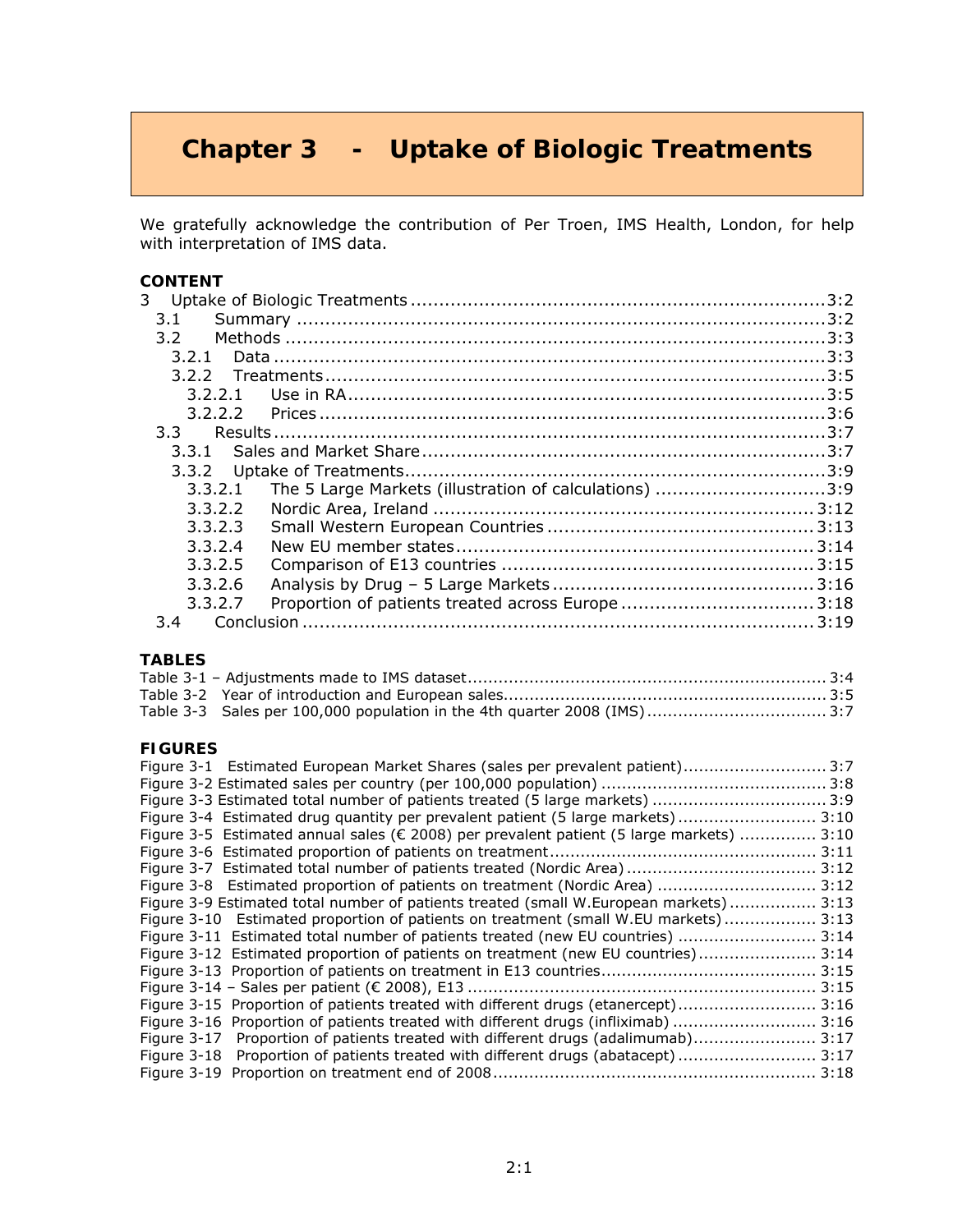# **3 Uptake of Biologic Treatments**

### **3.1 Summary**

*This chapter provides a description of current access to biologic treatments. In the absence of readily available information on the number of patients treated in any country in Europe, we use international sales data on volume (mg) and price (in*  $\epsilon$ *)* form IMS, as well as estimated prevalence in each country to derive the number of *patients treated.* 

*IMS data are incomplete in some countries, and this has been systematically verified both with manufacturers of biologic drugs and IMS staff. However, in most cases it*  has not been possible to identify comparable data that could be incorporated into the *IMS data set, and limited adjustments were therefore made.* 

Four of the 6 treatments included in the analysis are used in more than one *indication, but no information on the proportion of drug used in the indication RA could be obtained. We have therefore used our own best estimates.* 

*Results are presented as drug quantity and sales (€) per prevalent patient (using prevalence estimates presented in chapter 1), and the estimated proportion of treated patients. We also present the total number of patients estimated to be on treatment in each country.*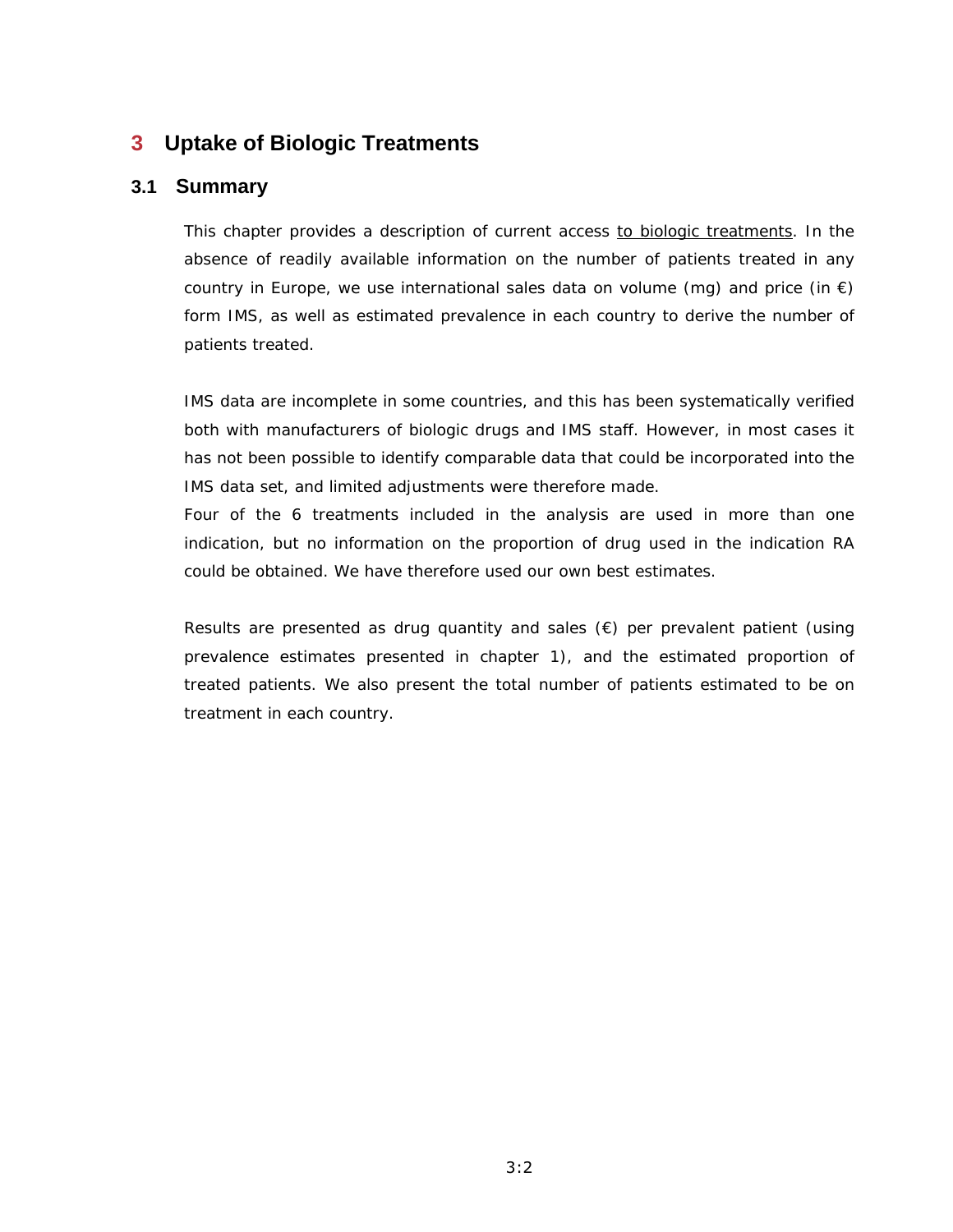### **3.2 Methods**

In order to discuss what factors determine access to new therapies, a description of the current access is required. Ideally, this would be information on the number of patients actually treated in each country and for what indication, as well as what proportion of patients this represents. Unfortunately, such data are not readily available, and one might think that such primary information would improve the discussion regarding access. Currently, the necessary information has to be derived indirectly.

We will use overall sales data from IMS (volume and value) and average annual dose per patient and drug to estimate the number of patients treated in each country. These data are then combined with our prevalence estimates (chapter 1) to estimate the proportion of patients treated and the mean cost per prevalent patient. This cost, in turn, is used as an input into the cost model to estimate the total cost of the disease in Europe.

### **3.2.1 Data**

IMS data are currently the only source of comparative data at an international level, despite a number of shortcomings. It is likely that in no country are 100% of sales captured, but it is difficult to define the magnitude of underestimation. Similarly, it is possible that sales are overestimated in some countries as a consequence of the sample of pharmacies and hospitals that provide data. We have thus refrained from an overall adjustment to the data. Individual country issues and adjustments have been discussed with IMS.

For some countries it is known that part or all of hospital sales are omitted and certain wholesalers or other channels of distribution not included. In some cases, IMS data do partially adjust for this within the data set. This is for instance the case in the United Kingdom where some data at regional level (Scotland) are lacking, but this is adjusted for in the national data set. In Portugal, only hospital sales are available, but as biologics are essentially used within the hospital setting, we felt that this was not a large issue. In Austria, not all hospital sales are captured and no adjustment made for this. Consequently, we adjusted sales slightly upwards (5%). Hospital sales are not or not fully captured in Greece, Luxembourg, Ireland and the Baltic States. For the first three countries, sales appear comparatively high and one might suspect that not all parallel export sales have been excluded. Prices in these 3 countries are similar as in most other countries but considerably lower than in Germany where parallel import is known to take place. For this reason, and in the absence of any other data sets, we have not made any adjustments. For the Baltic States, we obtained a secondary data set from Estonia that allowed estimating the number of patients on treatment. The Estonian proportion of patients on treatment was then also used for Latvia and Lithuania. Finally, no data at all were available for Cyprus, Iceland and Malta. For these countries, we imputed sales from countries with similar GDPs and similar health care spending per capita. Turkey was not included in this analysis.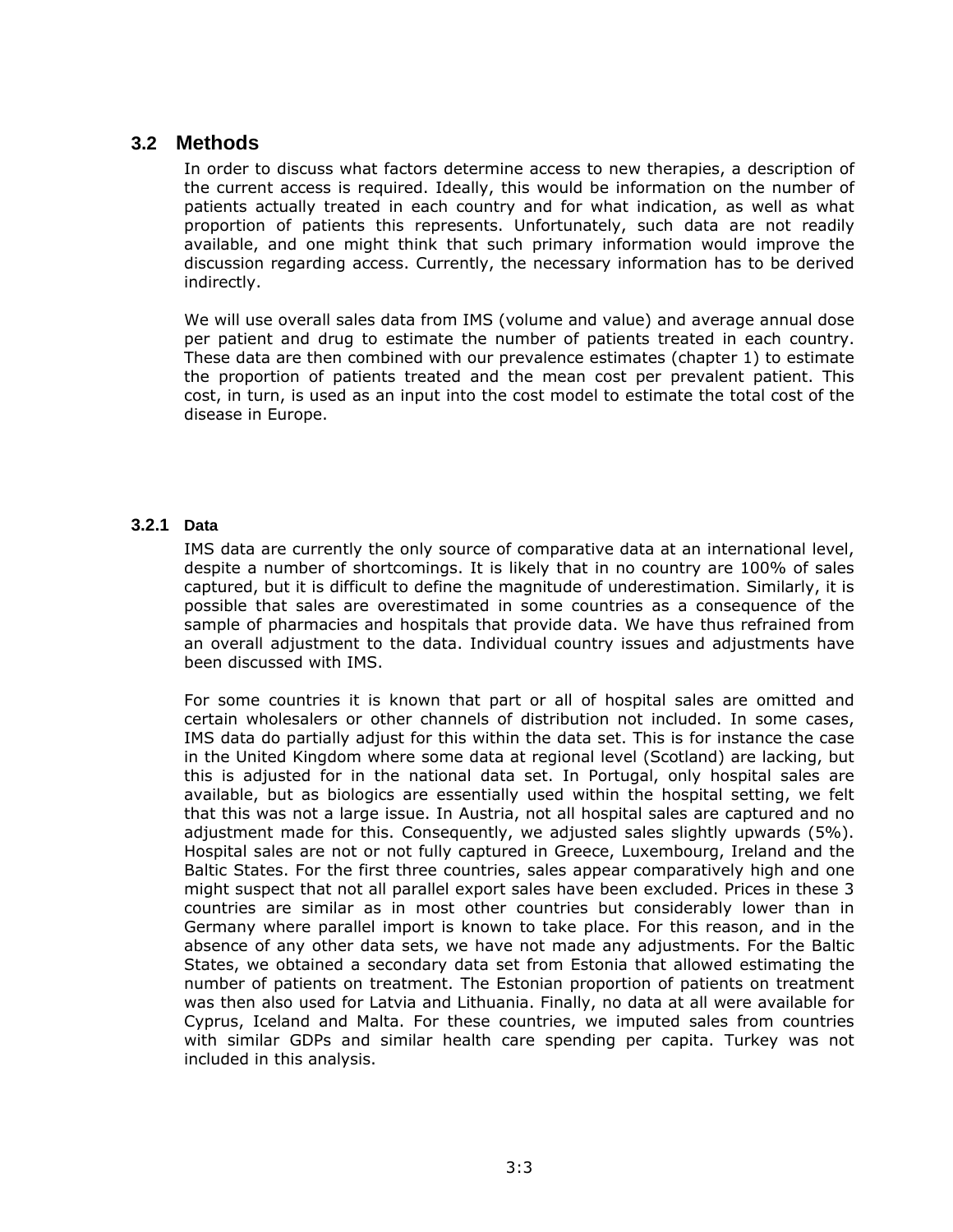| Country           | <b>Reason or data source</b> | <b>Adjustment</b>                   |  |
|-------------------|------------------------------|-------------------------------------|--|
|                   |                              |                                     |  |
| <b>Austria</b>    | Incomplete hospital sales    | $+5%$                               |  |
| <b>Cyprus</b>     | No data                      | Imputation of Portuguese data       |  |
| <b>Estonia</b>    | Local sales data base (kg)   | Actual quantities from Estonia from |  |
|                   |                              | $2004 - 1^{st}$ gt 2008             |  |
| Greece            | No hospital sales            | none                                |  |
| <b>Iceland</b>    | No data                      | Imputation of average sales<br>in.  |  |
|                   |                              | Denmark, Sweden, Finland            |  |
| <b>Ireland</b>    | No hospital sales            | none                                |  |
| <b>Luxembourg</b> | No hospital sales            | none                                |  |
| Latvia            | Limited data                 | Imputation of Estonian data         |  |
| Lithuania         | Limited data                 | Imputation of Estonian data         |  |
| <b>Malta</b>      | No data                      | Imputation of Portuguese data       |  |
| <b>Portugal</b>   | Hospital data only, from     | none                                |  |
|                   | 2004                         |                                     |  |

#### **Table 3-1 – Adjustments made to IMS dataset**

Another difficulty may arise from parallel trade. Although drugs launched in the last 2 decades have generally a rather narrow price band across Europe, traditional price control mechanisms, adaptation to distribution channels and currency fluctuations have led to some price differences. As the price of biologic treatments is comparably high, even small differences make parallel trade worthwhile. The higher than average price in Germany has indeed led to parallel import from a number of countries, but the magnitude is difficult to estimate. Within the IMS data, this should be adjusted for, but it is difficult to verify whether there is no double-counting at all. We have approached the issue by verifying the data from Norway where parallel export to Germany is known to exist. Data from Farmastat in Norway indicate similar sales as IMS. Farmastat collects sales from wholesalers, and wholesalers are legally obliged to exclude parallel export. Several sources within the health insurance in Norway estimate the number of patients treated to be around 6000, which coincides with our calculations from IMS data. We therefore made no adjustment for Norway. The high proportion of patients treated in our Norwegian estimates may be due to two factors: 1) prevalence is underestimated, as a very high prevalence had been reported for Northern Norway, and 60% sales occur in that region, despite low population density; 2) the fastest growing segment are skin diseases, and our estimate of the proportions of drugs sold in RA may be too high for that reason.

Overall, all our verifications indicated that IMS data are a solid source in most countries for international comparison purposes.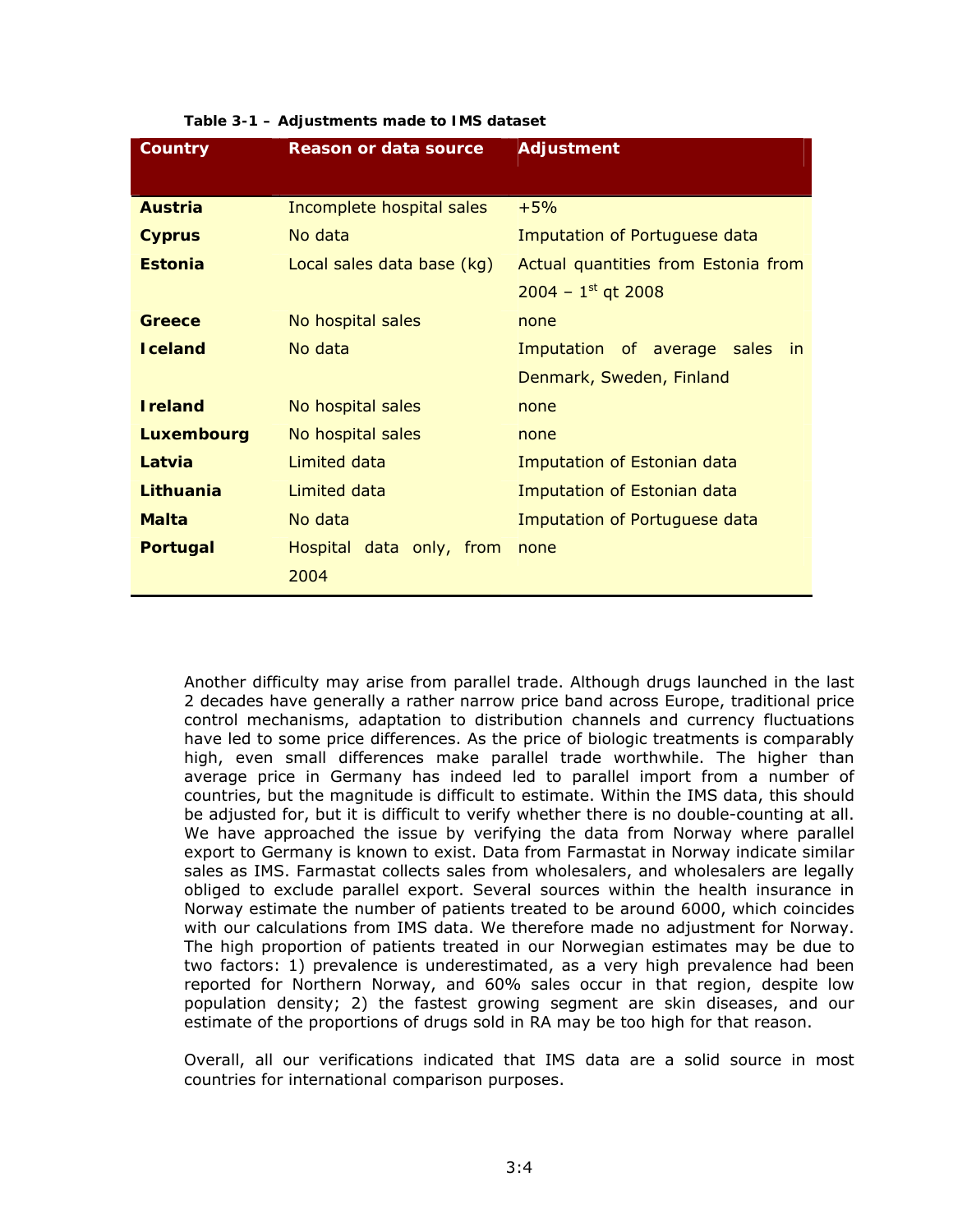#### **3.2.2 Treatments**

#### **3.2.2.1** *Use in RA*

The first biologic treatments for RA, etanercept and infliximab, were introduced for the indication of RA in 1998, followed by anakinra in 2001, adalimumab in 2003 and most recently rituximab and abatacept in 2006. The three TNF-α inhibitors Etanercept, infliximab and adalimumab have subsequently been approved for further indications: ankylosing spondylitis, psoriatic arthritis, psoriasis, juvenile arthritis, Crohn's disease, ulcerative colitis, as shown above.

The additional indications have been approved in a different sequence for different drugs, but also in the different countries. Data on the proportion of drug used in RA are unfortunately available neither from IMS nor from the individual manufacturers. Similarly, rituximab has long been on the market for Non-Hotchkins' Lymphoma, and information on the proportion sold for RA is not available from IMS or the manufacturer.

As a consequence, it was necessary to make an assumption on the use in RA for these 4 products. Under the circumstances, and although for some countries the share could possibly have been established by other means, only an overall estimate for Europe rather than estimates for each individual country was made. We used the years of introduction of each additional indication for each individual drug to estimate yearly shares.

Two of the products are exclusively used in rheumatoid arthritis (anakinra, abatacept). Rituximab sales in RA are likely to between 5-10% in 2008, but can be estimated to be considerably higher in the United Kingdom where the preliminary NICE guidance has recommended its use after failure of the first TNF-inhibitor. In the absence of more precise information, we used an arbitrary number of 10% in all countries. For the TNF-inhibitors, we estimated that 65% of etanercept and adalimumab, and 45% of infliximab were used in RA. It is likely that these proportions are at the higher end for countries where the additional indications have been introduced very rapidly, e.g. in Northern Europe, but lower in countries where new indications are approved slowly, e.g. Central and Eastern Europe. However, in the absence of actual data, we have not differentiated between countries.

The table below shows the year of first introduction in Europe (EMEA approval), as well as our estimates of the proportion of sales currently in RA.

|                   | <b>RA</b> | AS                       | <b>PS</b> | PsA  | CD                       | <b>UC</b>                | <b>Sales for RA</b> |
|-------------------|-----------|--------------------------|-----------|------|--------------------------|--------------------------|---------------------|
|                   |           |                          |           |      |                          |                          |                     |
| <b>Etanercept</b> | 2000      | 2004                     | 2004      | 2002 | $\overline{\phantom{a}}$ | $\overline{a}$           | 65%                 |
| <b>Infliximab</b> | 1999      | 2003                     | 2005      | 2006 | 2006                     | 2006                     | 45%                 |
| <b>Adalimumab</b> | 2003      | 2006                     | 2007      | 2005 | 2007                     | $\overline{a}$           | 65%                 |
| <b>Anakinra</b>   | 2001      | $\overline{\phantom{0}}$ |           | -    | $\overline{\phantom{0}}$ | $\overline{\phantom{0}}$ | 100%                |
| <b>Rituximab</b>  | 2006      | $\overline{\phantom{a}}$ |           | -    | -                        | $\overline{\phantom{0}}$ | 10%                 |
| Abatacept         | 2006      | $\overline{\phantom{a}}$ |           | -    | $\overline{\phantom{0}}$ | -                        | 100%                |

#### **Table 3-2 Year of introduction and European sales**

*RA=rheumatoid arthritis; AS = ankylosing spondylitis; PS = psoriasis; PsA = psoriatic arthritis; CD = Crohn's disease; UC = ulcerative colitis*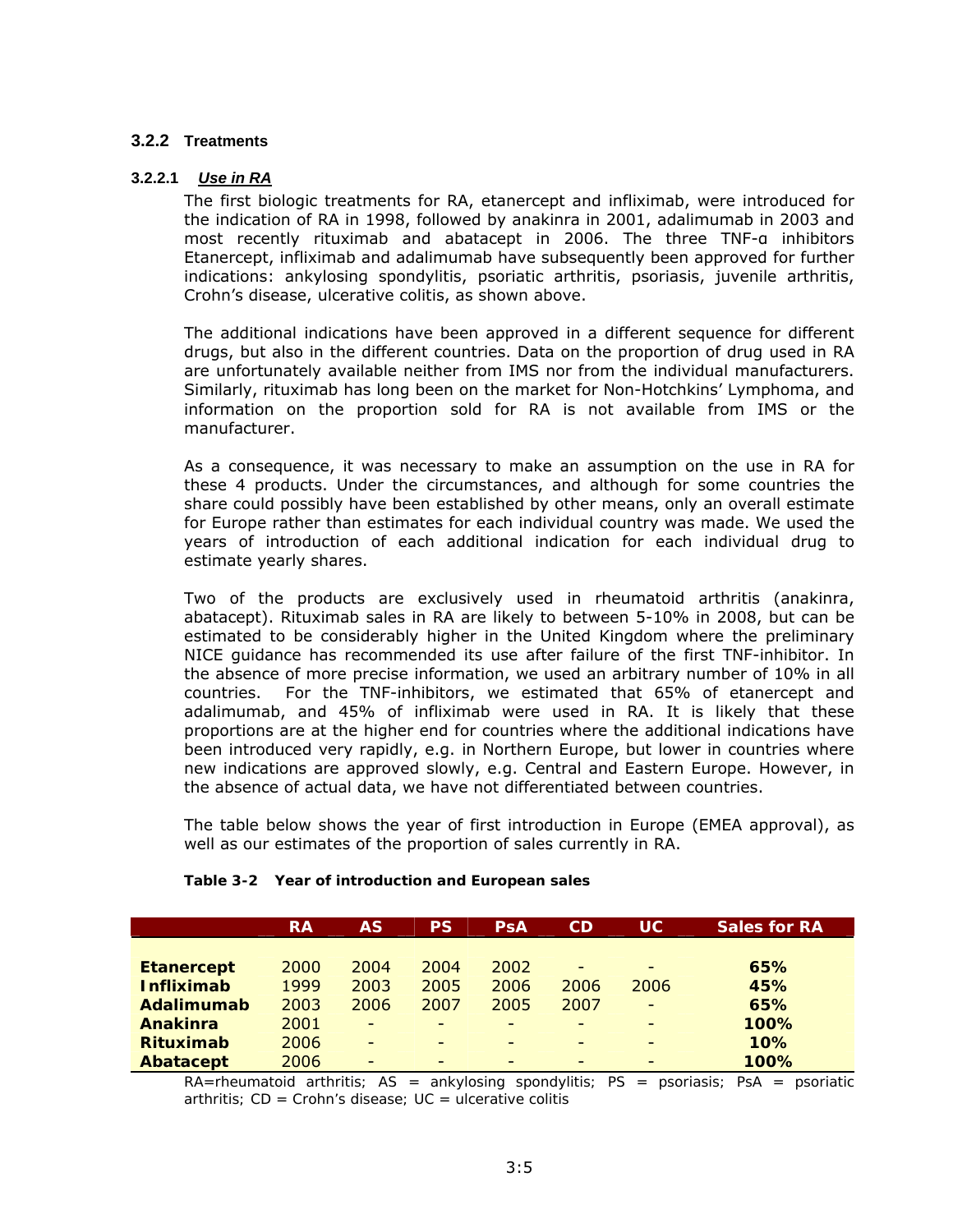#### **3.2.2.2** *Prices*

Overall, the drugs are priced at a comparable ex-factory level:

- Etanercept and adalimumab have an average ex-manufacturer price of around  $\epsilon$ 13,000/treatment year in most countries.
- Abatacept is priced closer to  $\epsilon$  14,000/treatment year, as it is indicated I most countries for patients that have failed a first biologic treatment.
- Infliximab is priced lower, around  $\epsilon$  9,000/treatment year, when used at the label dose. However as the dose is ankylosing spondylitis is higher and thus a large amount of safety data for a higher dose are available, there appears to be a tendency to increase the dose in RA as well for patients with insufficient response. An analysis of the Southern Swedish registry found that the average dose over 3 years was 26 ampoules/year rather than around 22 ampoules/year. This increases the cost most likely to a similar level as the other biologics.
- Rituximab has a similar price as infliximab, if infusions are given on average in 6month or longer intervals, as shown in the clinical trials. Shorter intervals will increase to cost to similar levels as the other biologics.

The end-user price in the different countries will show a greater variation, as wholesale and retail margins are different. However, biologics in many countries don't follow the standard distribution channels: A large part is sold via hospitals and standard whole-sale and pharmacy mark-ups do not apply. Also, in some countries special arrangements for distribution margins exist. Details are not available for all countries and our calculations are thus based on the ex-factory price.

Today, clinicians have thus a considerable number of treatments at their disposal that have a similar price in most countries and a similar effectiveness, but differ somewhat in their adverse effect profile and importantly by their route of administration (self-injection and infusion). The choice of which drug to use first, and in what sequence further drugs should be used, is thus rarely influenced by the price but remains with the clinician and patient. Clinicians are likely to give a high level of importance to the side-effect profile, while patients will have a strong input regarding route of administration.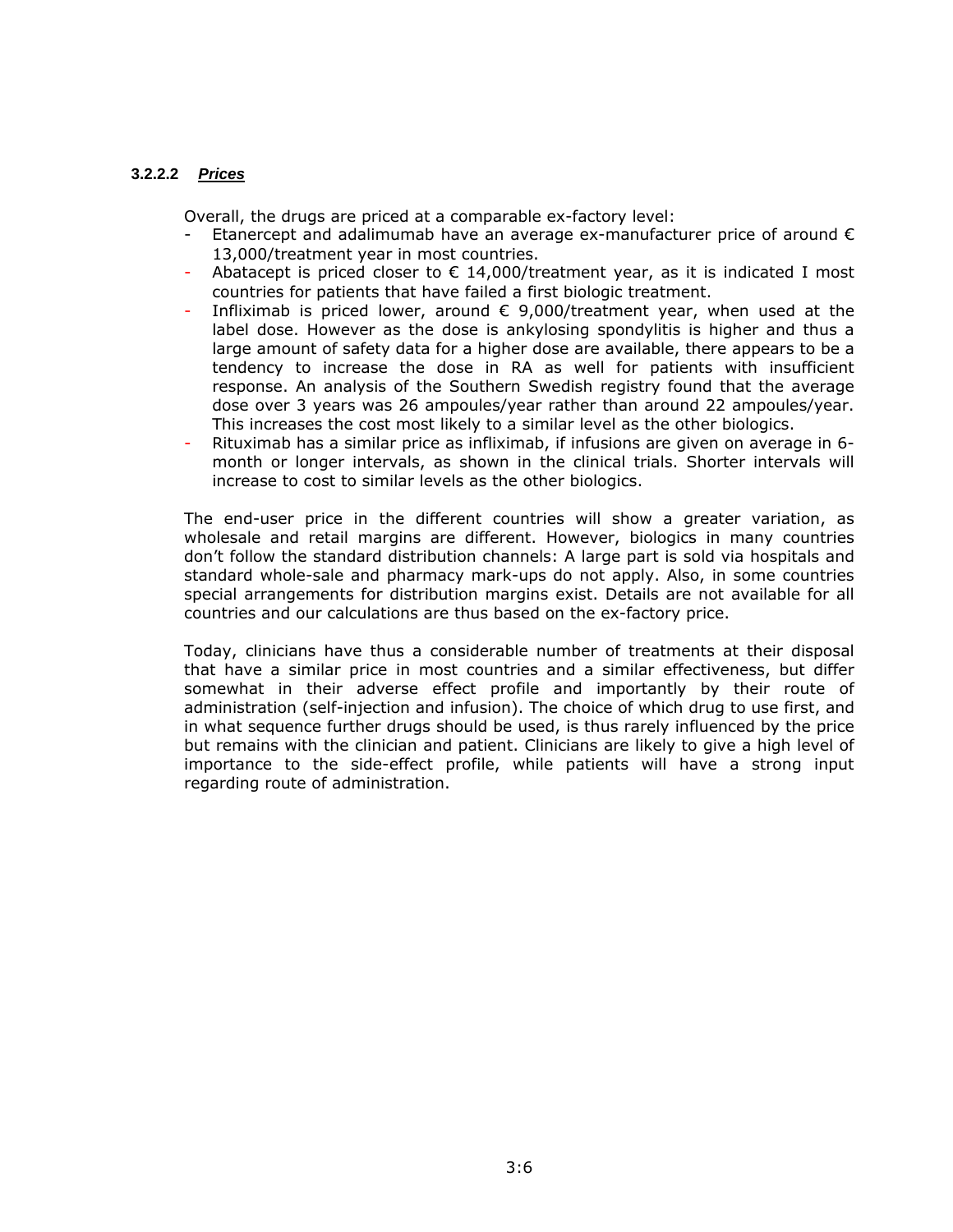### **3.3 Results**

Results are presented as estimated sales per product in the 4<sup>th</sup> quarter 2008 per 100,000 population by country and estimated market shares in the 4th quarter 2008 using sales per prevalent patient. For completeness, we also present estimated total sales per 100,000 population by individual country. Finally, up-take curves over time in the different markets are presented.

#### **3.3.1 Sales and Market Share**

As mentioned earlier, market shares in RA are based on our own estimates of the proportion of drugs that is being used for the indication of RA.

|  |  |  | Table 3-3 Sales per 100,000 population in the 4th quarter 2008 (IMS) |
|--|--|--|----------------------------------------------------------------------|
|  |  |  |                                                                      |

|                   | <b>Estimated Sales in</b><br><b>RA</b> | <b>Sales Europe</b><br>$4^{th}$ Qt 2008 |
|-------------------|----------------------------------------|-----------------------------------------|
|                   |                                        | €/100'000 population                    |
| <b>Etanercept</b> | 65%                                    | 75,600                                  |
| <i>Infliximab</i> | 45%                                    | 46,500                                  |
| Adalimumab        | 65%                                    | 77,000                                  |
| <b>Anakinra</b>   | <b>100%</b>                            | 1,400                                   |
| <b>Rituximab</b>  | <b>10%</b>                             | 3,900                                   |
| Abatacept         | 100%                                   | 1,700                                   |

**Figure 3-1 Estimated European Market Shares (sales per prevalent patient)** 

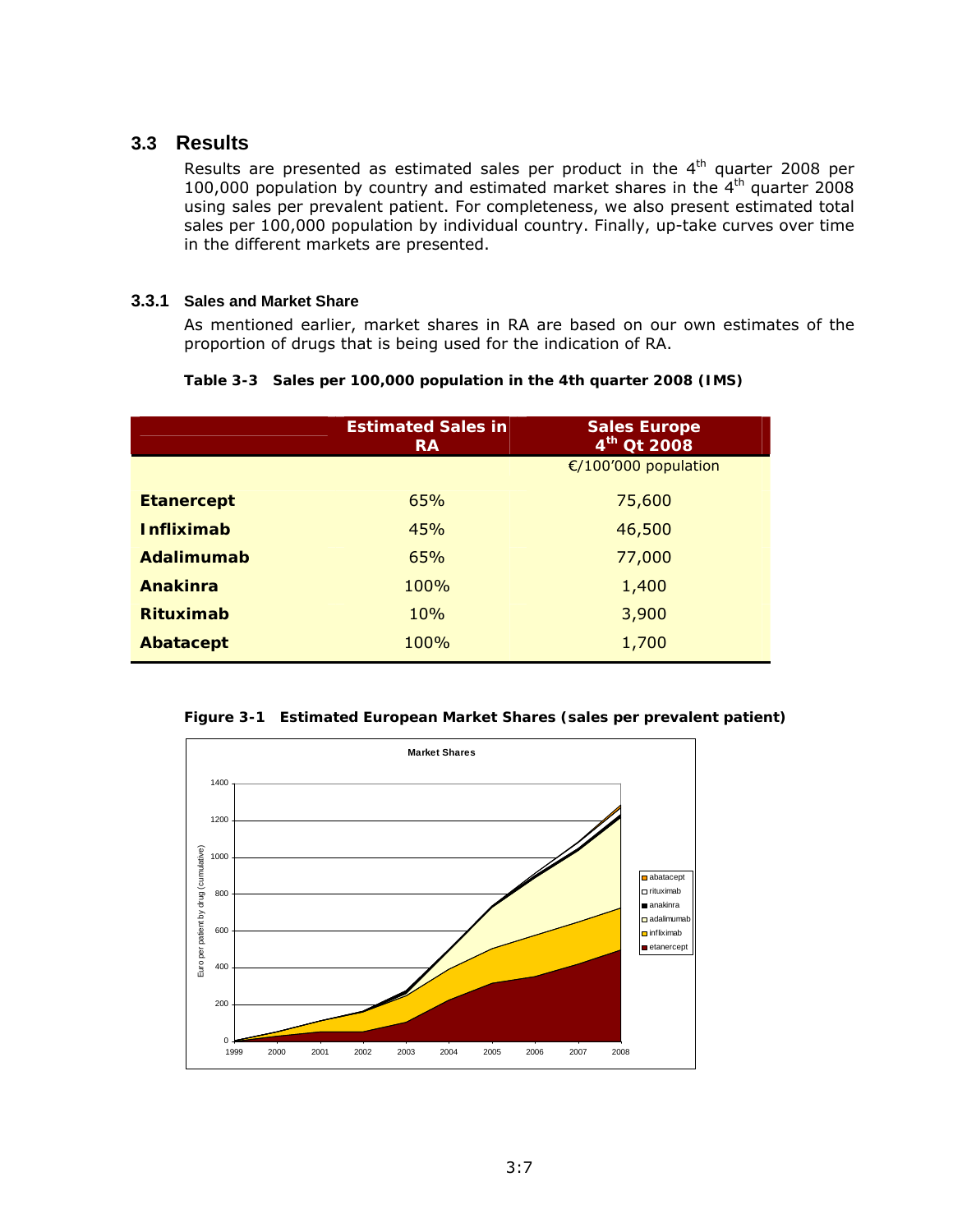

**Figure 3-2 Estimated sales per country (per 100,000 population)** 

*Sales are based on our estimates of the proportions of each drug used in RA and represent sales recorded by IMS, without corrections or imputations.*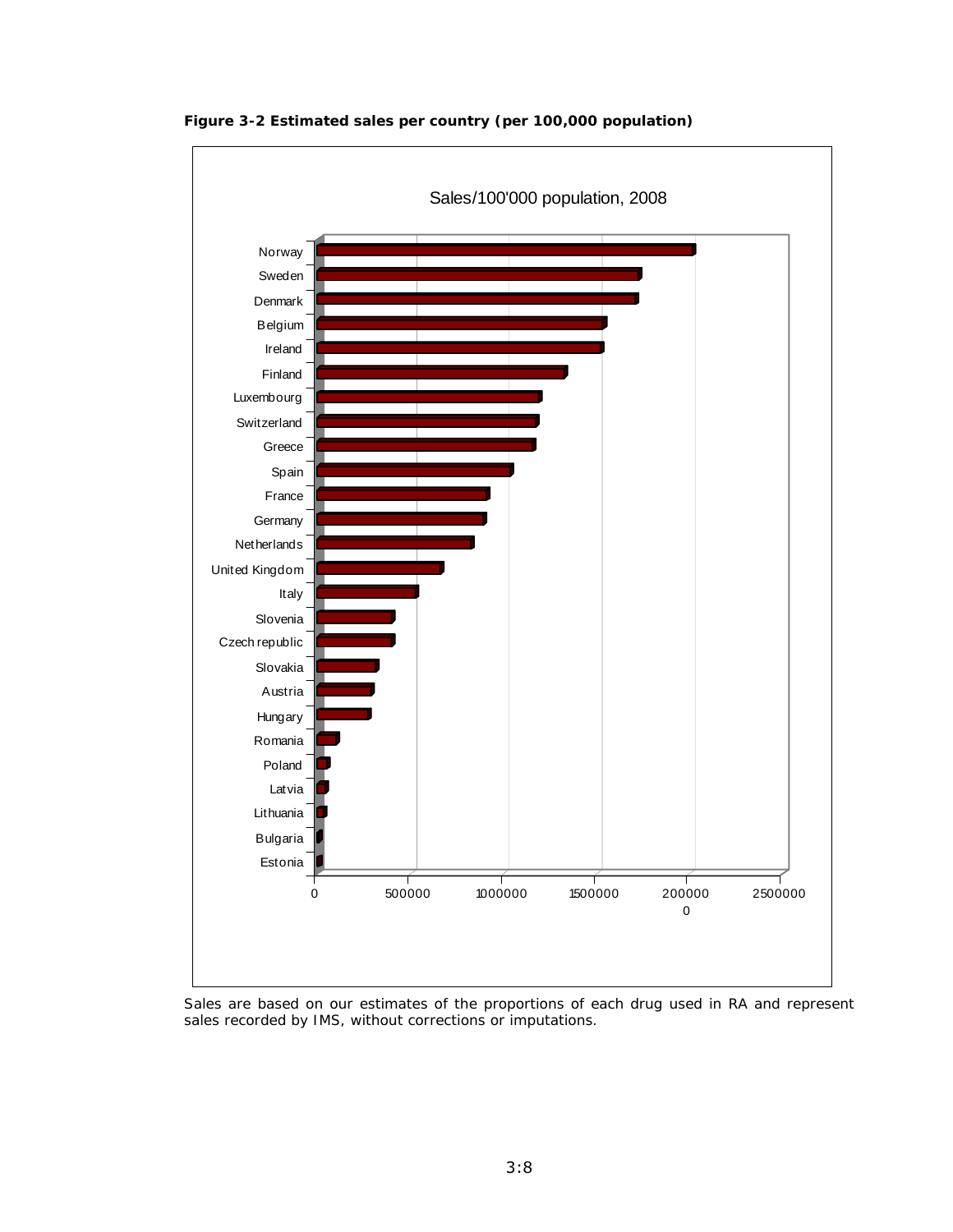#### **3.3.2 Uptake of Treatments**

Uptake curves are based on three main inputs: drug quantities (mg) used, sales per 100,000 population and prevalent patients.

For the quantities, we estimated average annual dosages for each drug to calculate the absolute number of patients treated. This was then related to the estimated number of prevalent patients in each country (see chapter 1) to calculate the proportion of patients on treatment, the average cost as well as the average drug quantity per prevalent patient.

For this calculation, we have assumed full treatment years. The actual number of patients who have access to biologics is therefore probably somewhat higher, as patients may be off treatment for some months (e.g. between treatment switches), or even be treated intermittently.

We illustrate below these calculations for the five big markets. Subsequently, we will concentrate on the absolute number of patients and the proportion of prevalent patients on treatment. E13 represents the average for western European countries where data appear complete (Austria, Belgium, Denmark, Finland, France, Germany, Italy, Netherlands, Norway, Spain, Sweden, Switzerland, United Kingdom).

The average cost per patient estimated here has been adjusted for estimated total cost of biologics (including estimated margins and infusion costs) into our cost model in chapter 2.

#### **3.3.2.1** *The 5 Large Markets (illustration of calculations)*



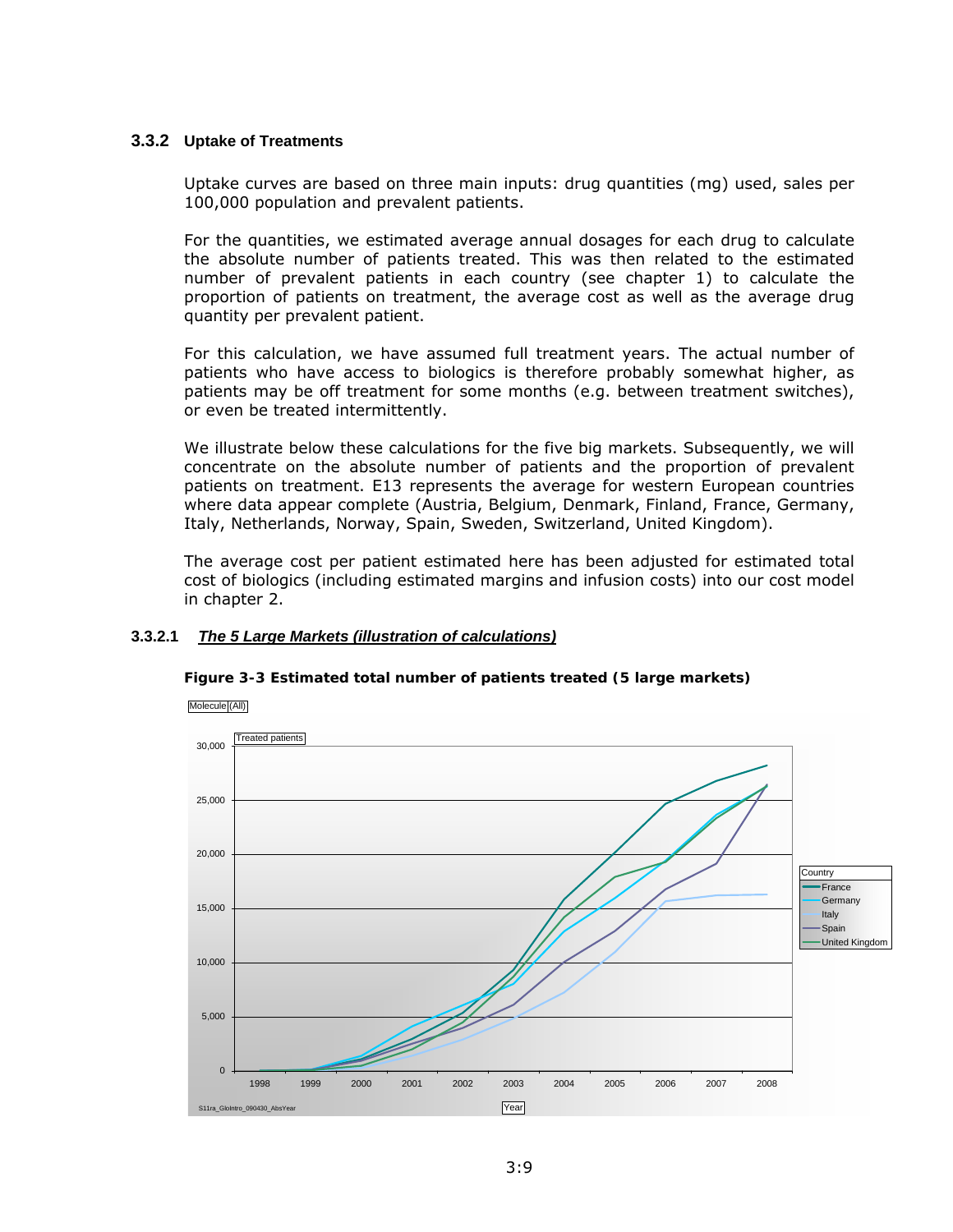

**Figure 3-4 Estimated drug quantity per prevalent patient (5 large markets)** Molecule (All)

*E13 = Western European markets* 

**Figure 3-5 Estimated annual sales (€ 2008) per prevalent patient (5 large markets)**  Molecule (All)



*E13 = Western European markets*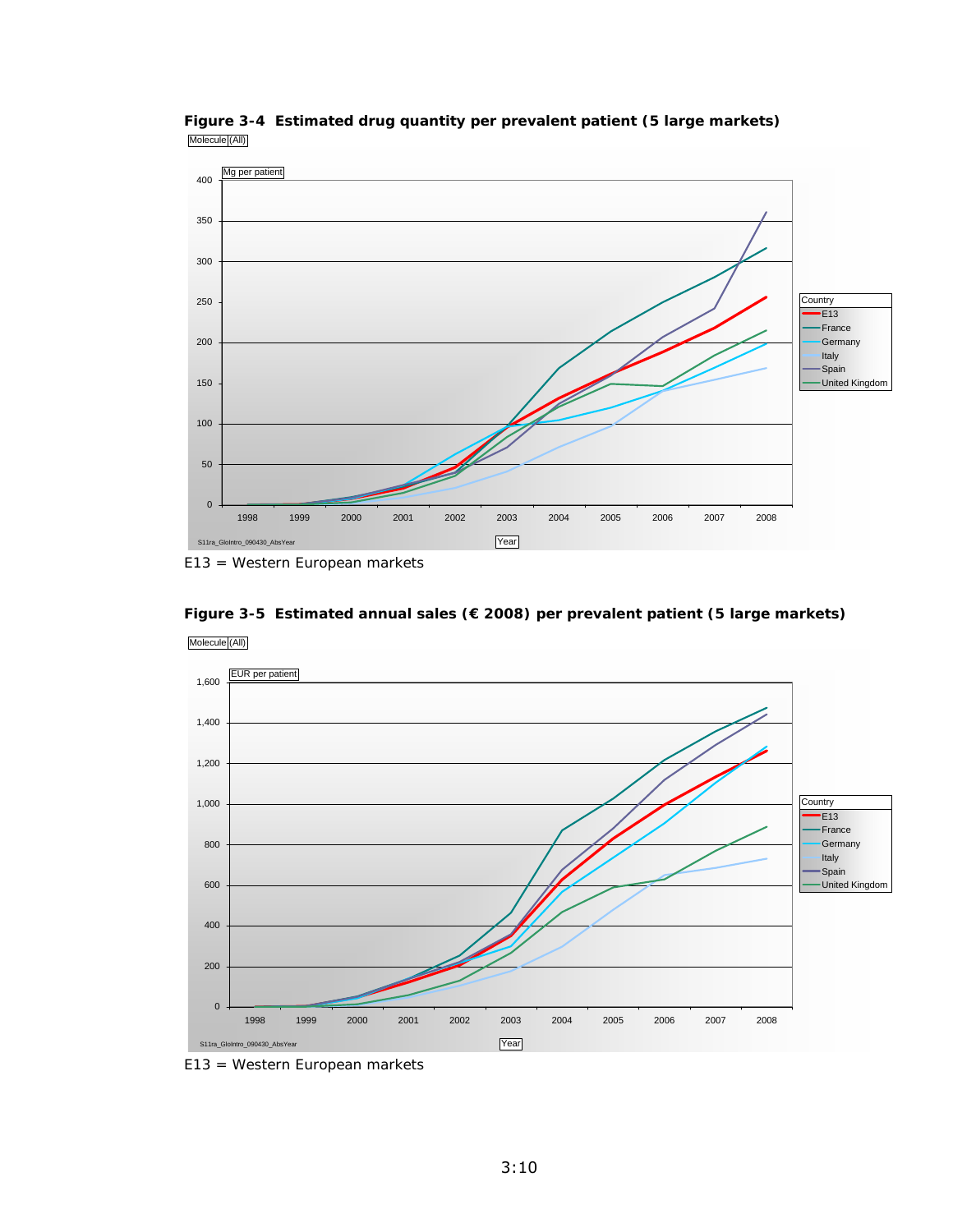**Figure 3-6 Estimated proportion of patients on treatment** 





*\* assumes 12 month treatment for all patients* 

The 4 types of analyses can be interpreted as follows:

- The absolute number of patients does not provide any comparison, as populations and prevalence differ between countries. However, they provide interesting information for the individual countries.
- Estimated mg per patient allow a first unbiased comparison between countries. However, as the annual mg quantities differ between drugs, the comparison would have to assume that market shares of the individual drugs are similar among countries. This does not seem far fetched, if one considers the similarity of the curves to the one presenting the proportion of patients treated (where actual quantities for each drug are used).
- The curves of estimated sales per patient add the price dimension to the quantities per patient. This can be illustrated with the examples of Germany, Italy and the UK
	- $\circ$  Germany has a low mg usage and low proportion of patients treated, but the sales per patient are closer to the average due to the higher manufacturer price in Germany.
	- o In Italy, mg usage and the number of patients on treatment are low, but so are sales per patient, as a consequence of the low price.
	- o In the UK, mg usage and proportion of patients on treatment are close to the European average, but sales per patient are low, as a consequence of the currency fluctuation (depreciation of the GBP against the  $\epsilon$  in 2008.
- The proportion of patients on treatment provides in our view the best comparison between countries, although they are obviously heavily influenced by the prevalence estimates used.

A further influence on all of these curves comes from our assumption of the proportion of each drug sold in the indication RA.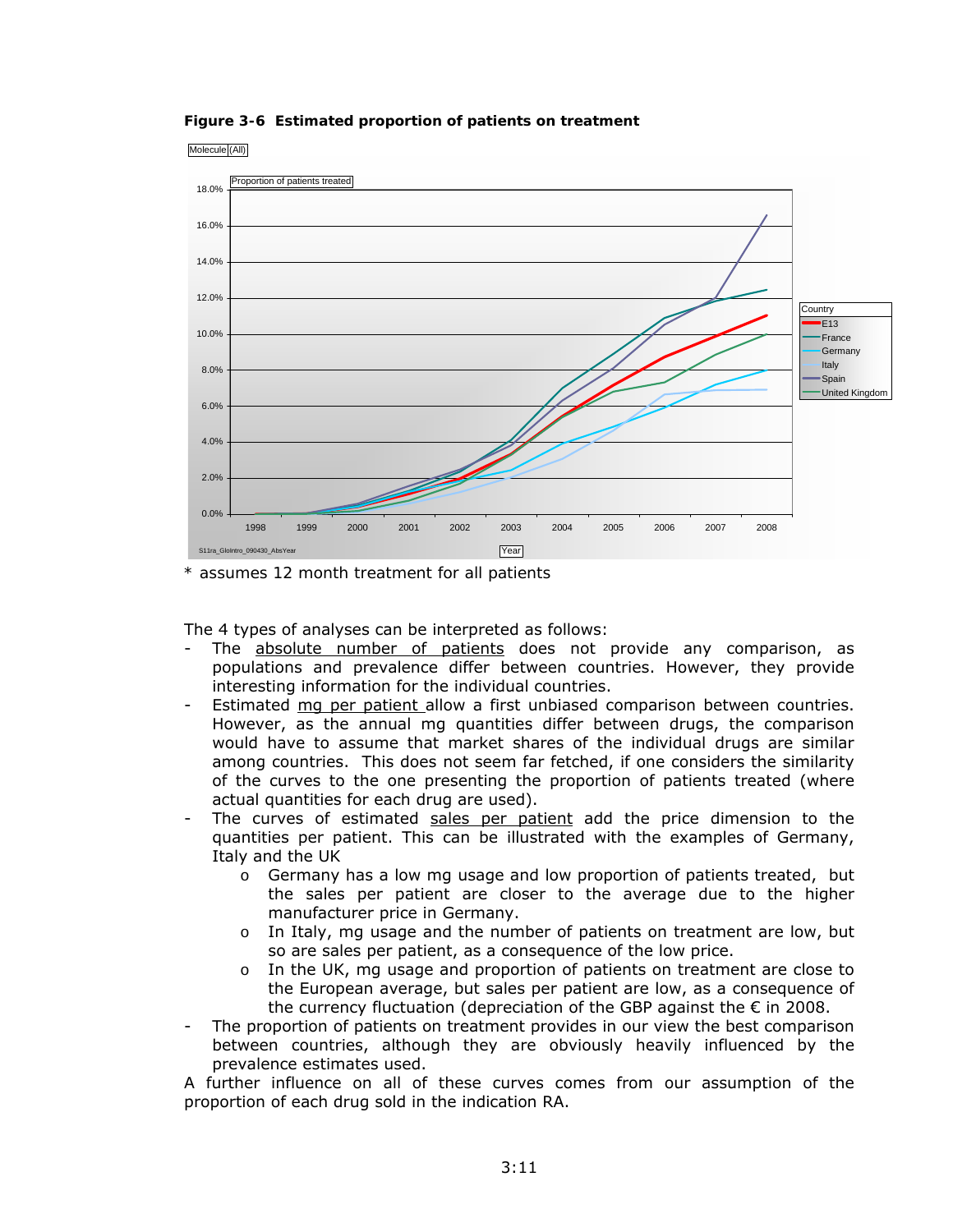

Molecule (All)



**Figure 3-8 Estimated proportion of patients on treatment (Nordic Area)** 

Molecule (All)

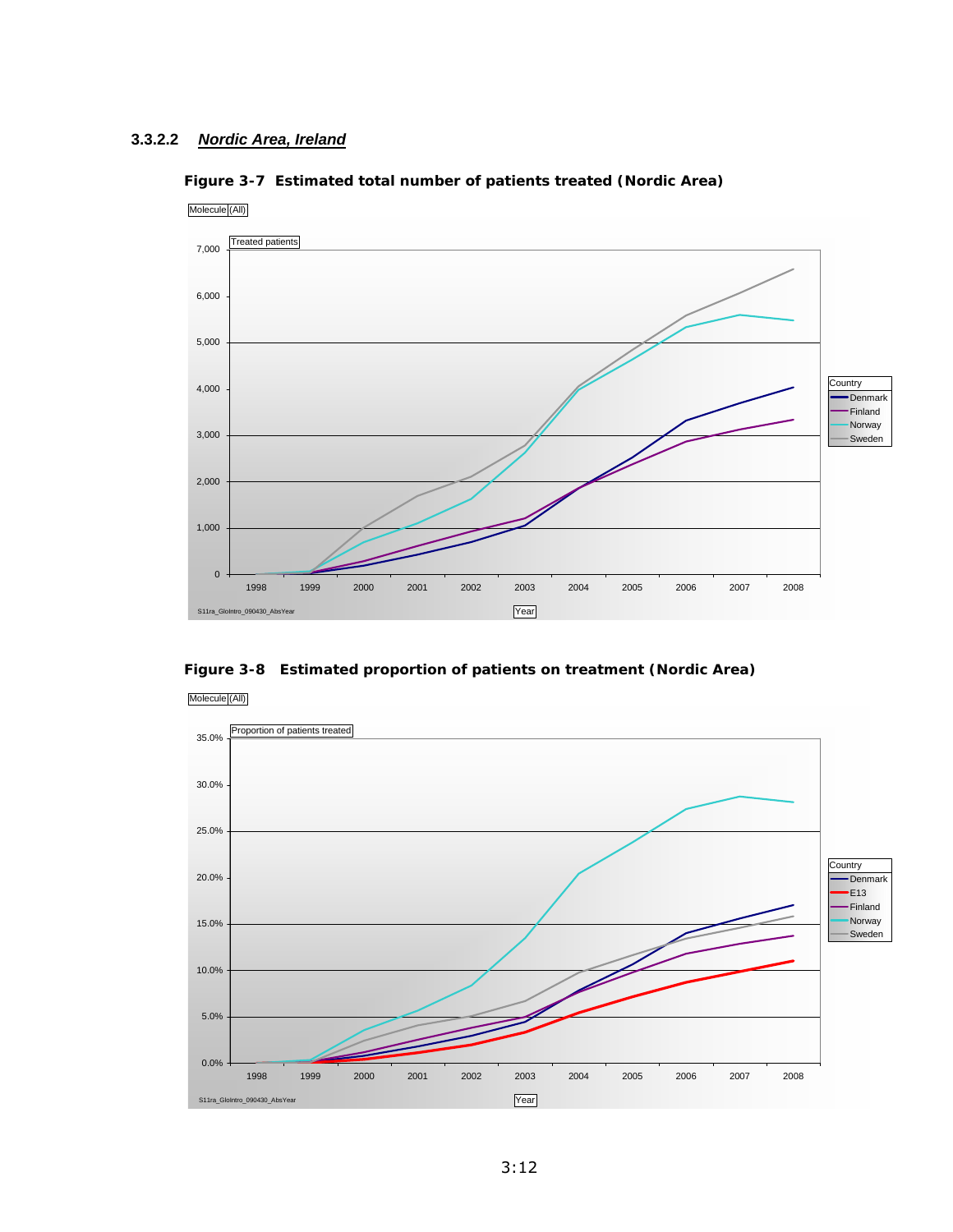#### **3.3.2.3** *Small Western European Countries*





**Figure 3-10 Estimated proportion of patients on treatment (small W.European markets)** 

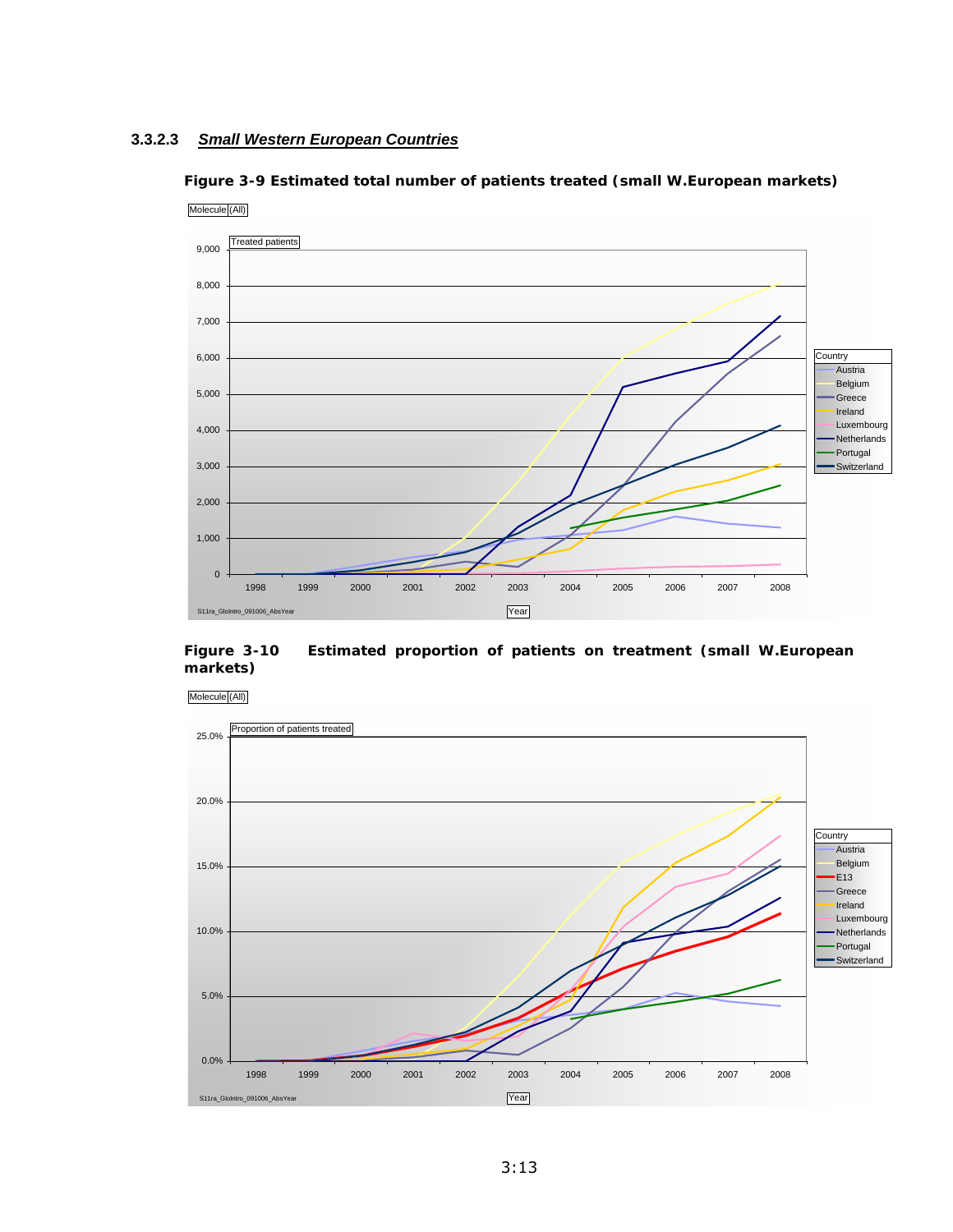#### **3.3.2.4** *New EU member states*

**Figure 3-11 Estimated total number of patients treated (selected new EU countries)**  Molecule (All)



**Figure 3-12 Estimated proportion of patients on treatment (selected new EU countries)** 



Molecule (All)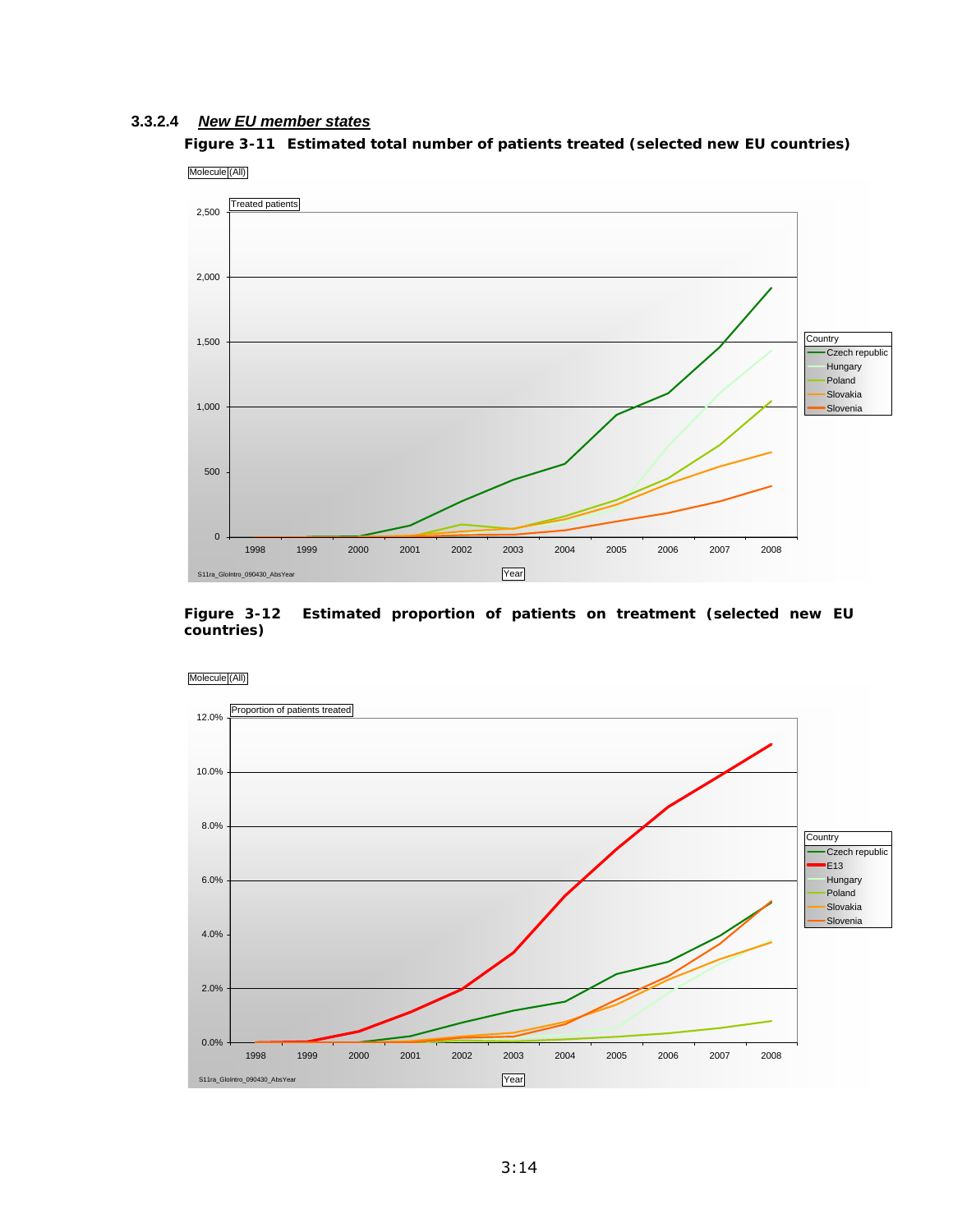#### **3.3.2.5** *Comparison of E13 countries*



**Figure 3-13 Proportion of patients on treatment in E13 countries** 

The clear front-runner is Norway, followed by Belgium, Switzerland and Sweden, while Austria, Italy, Germany and the UK provide access below average to their patients. When looking at sales per patient, the picture is similar, with the exception of Germany where the influence of the higher price and the UK where the depreciation of the Pound can be observed.



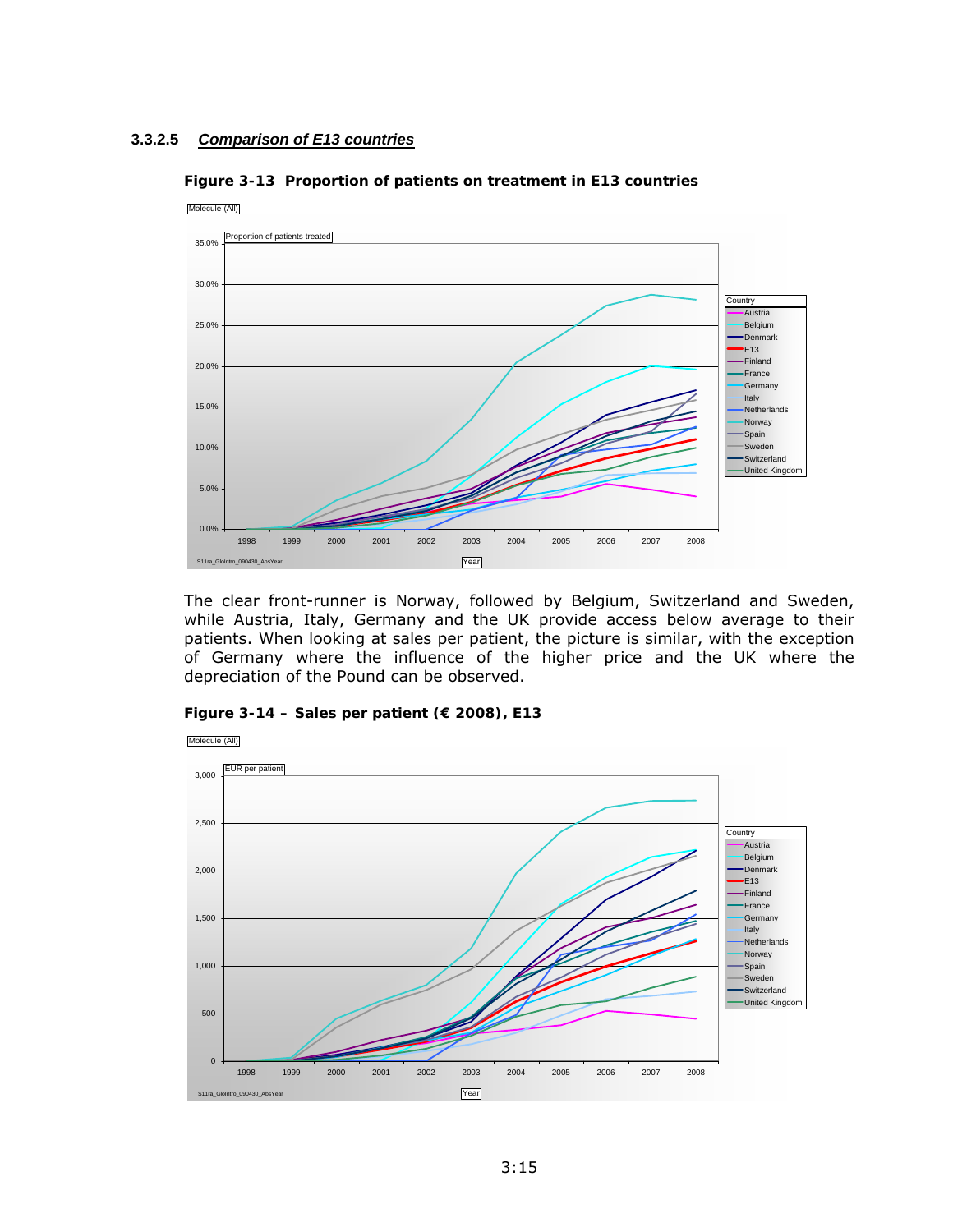#### **3.3.2.6** *Analysis by Drug – 5 Large Markets*

An analysis of usage by drug in the 5 large markets does not reveal any further differences for the 3 TNF-inhibitors. France and Spain not only treat most patients, but they also are the largest users of all drugs. Abatacept is more difficult to interpret, due to its recent introduction.







Molecule Infliximab

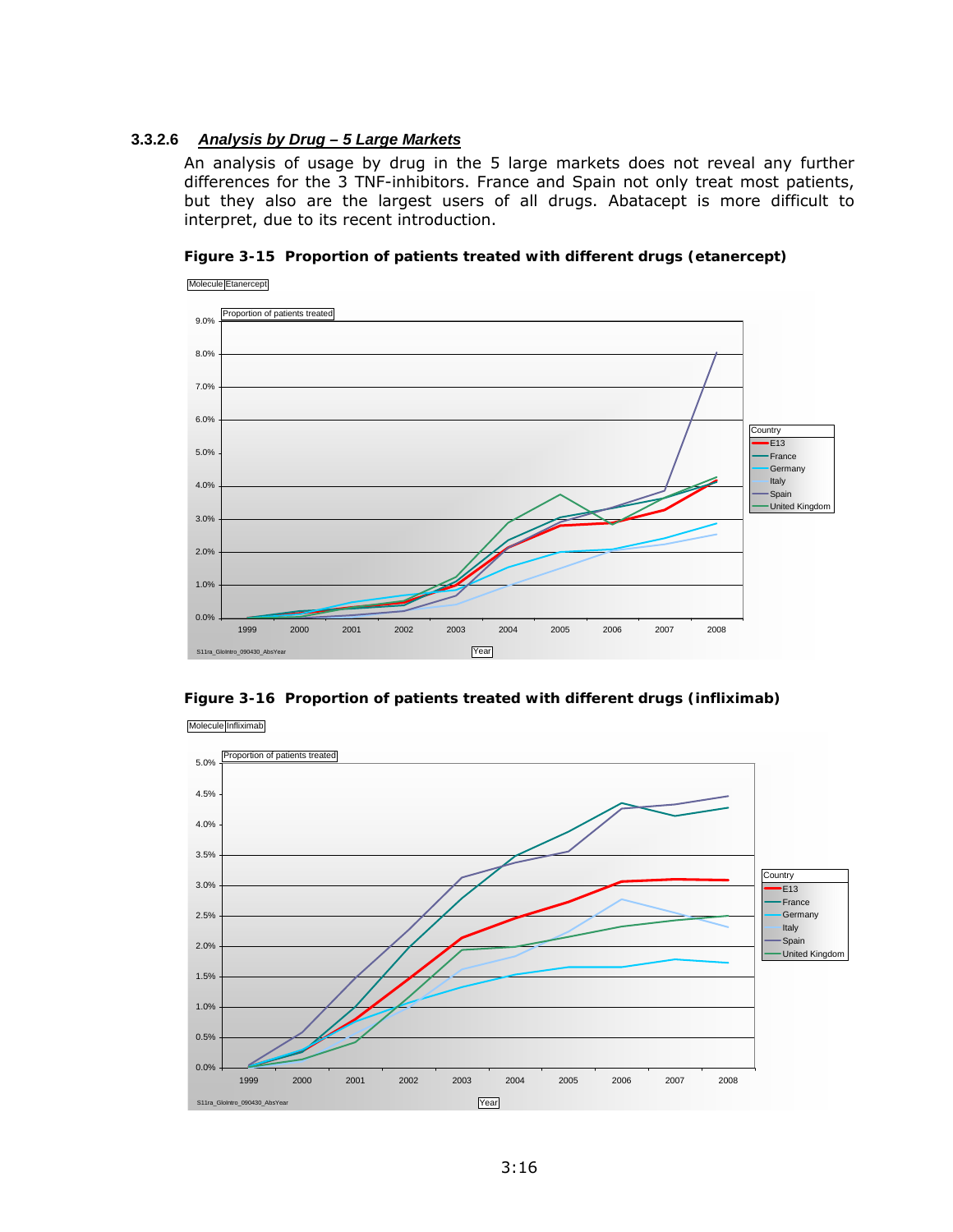

**Figure 3-17 Proportion of patients treated with different drugs (adalimumab)** 

 **Figure 3-18 Proportion of patients treated with different drugs (abatacept)** 

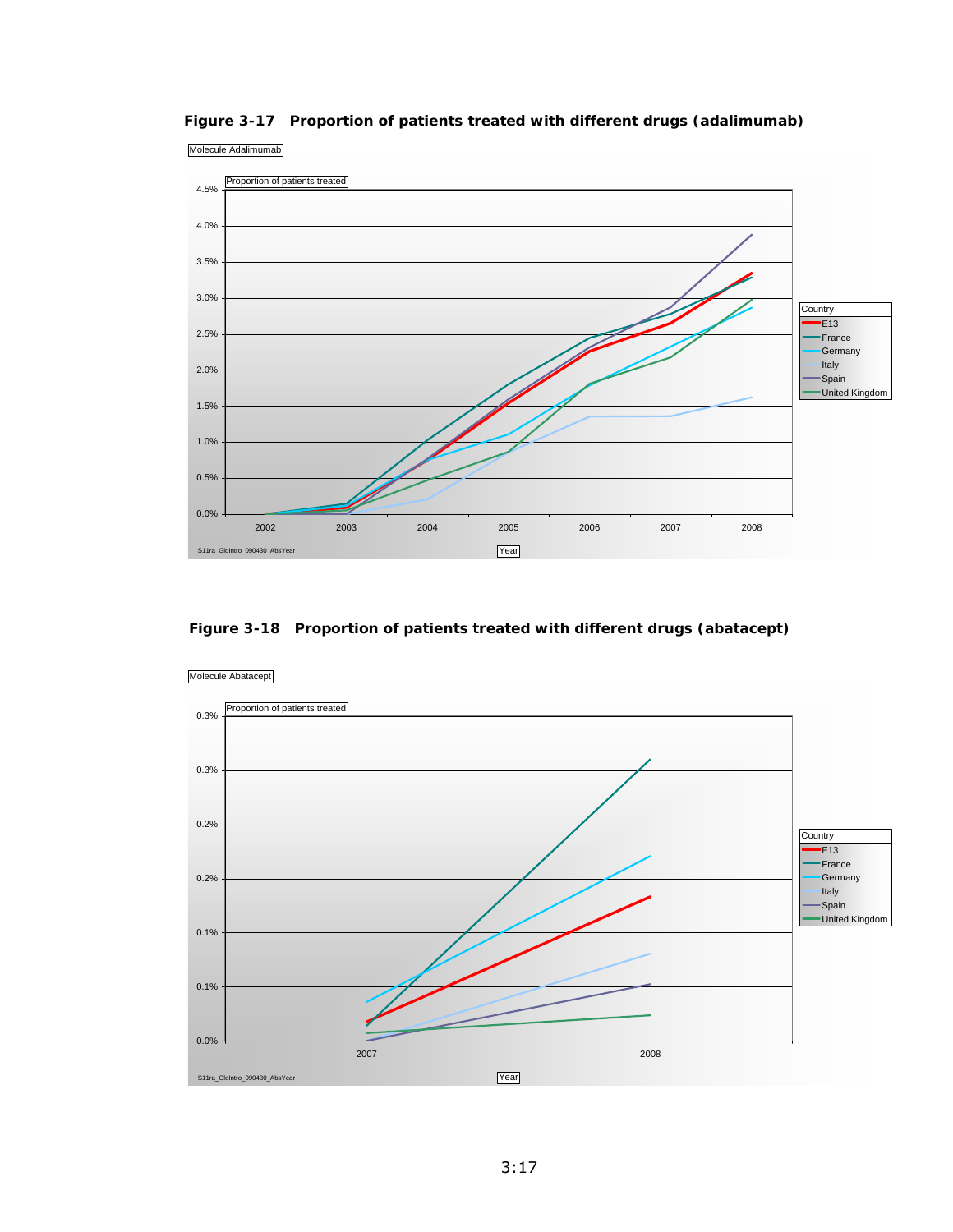### **3.3.2.7** *Proportion of patients treated across Europe*



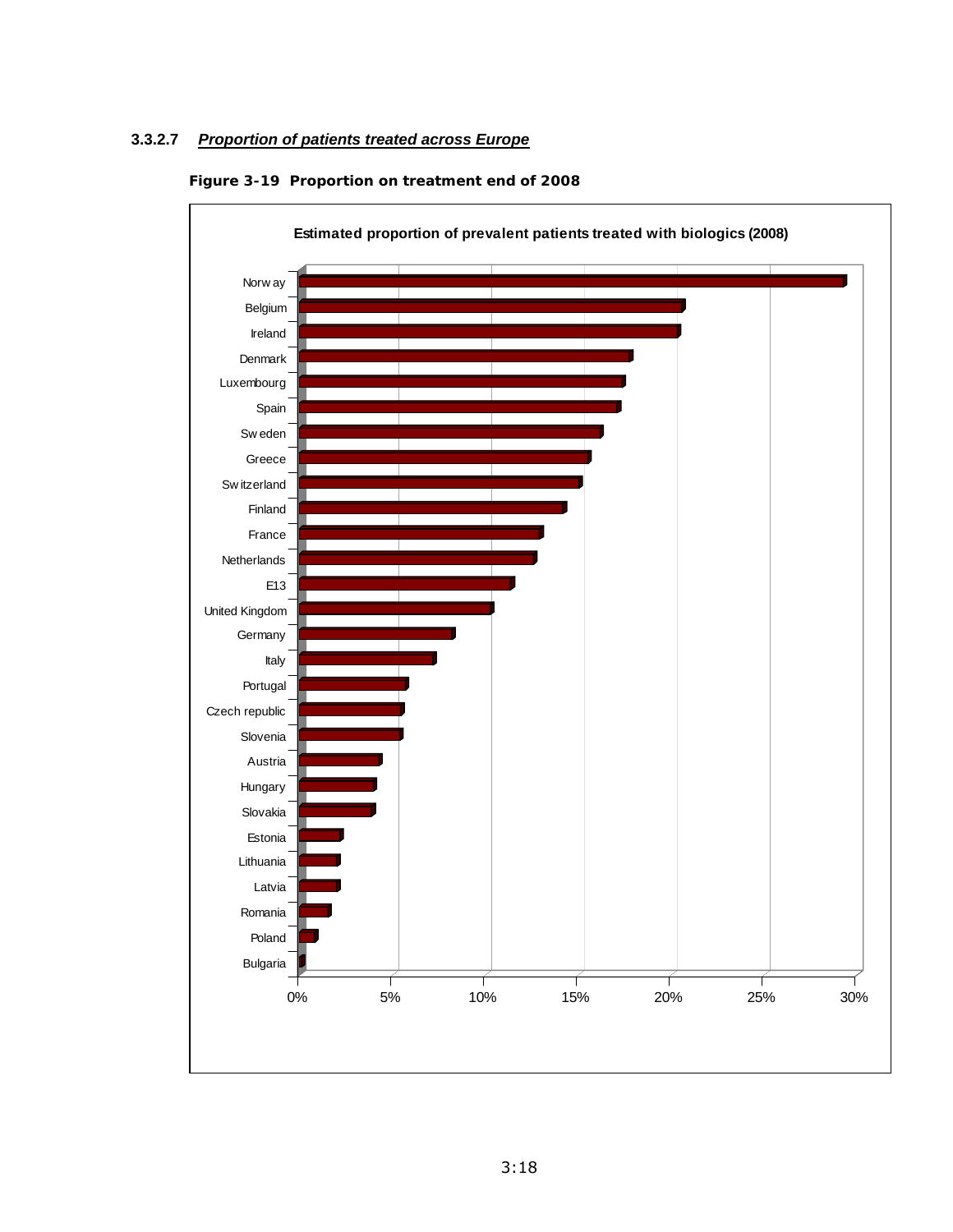For these calculations, we have used our own prevalence estimates. A recent report by the Innovative Medicines Initiative (IMI, Strategic Research Agenda) used substantially higher prevalence rates for Germany and the United Kingdom, while numbers for France, Spain and Italy were consistent with our estimates. If we were to apply these rates to Germany and the United Kingdom (0.9% and 0.88% in the population over 15), utilization rates would drop considerably. The proportion of patients treated in Germany would stand at 4.6% and in the United Kingdom at 6.9%. We believe that this would underestimate use particularly in Germany, where the prevalence data are not supported by any study but are implied from rates used in studies from the 80s and early 90s.

### **3.4 Conclusion**

In order to compare access to biologic drugs in Europe in the absence of actual data on the number of patients on treatment, the following information is required:

- prevalence data
- sales data
- drug prices
- proportion of sales within the indication of interest.

Neither of these datasets was readily available, and we have based our estimates on the following methods:

Prevalence has been re-estimated using age and gender adjusted patient level data in 2 countries. Sales data were available both as quantity and cost from IMS, and with a number of adjustments, these data have been used. We have also derived the manufacturing price from the IMS data set; end-user prices were not used, as biologics are distributed through special channels in many countries and wholesale and pharmacy margins can not be applied. Finally, the proportion of sales for RA for the different drugs was not available neither from IMS nor the manufacturers and we have made our own estimates.

Drug uptake presents the expected influence of the economic wealth of European countries, but also differences between similar countries that cannot be explained easily and are explored in the next chapter.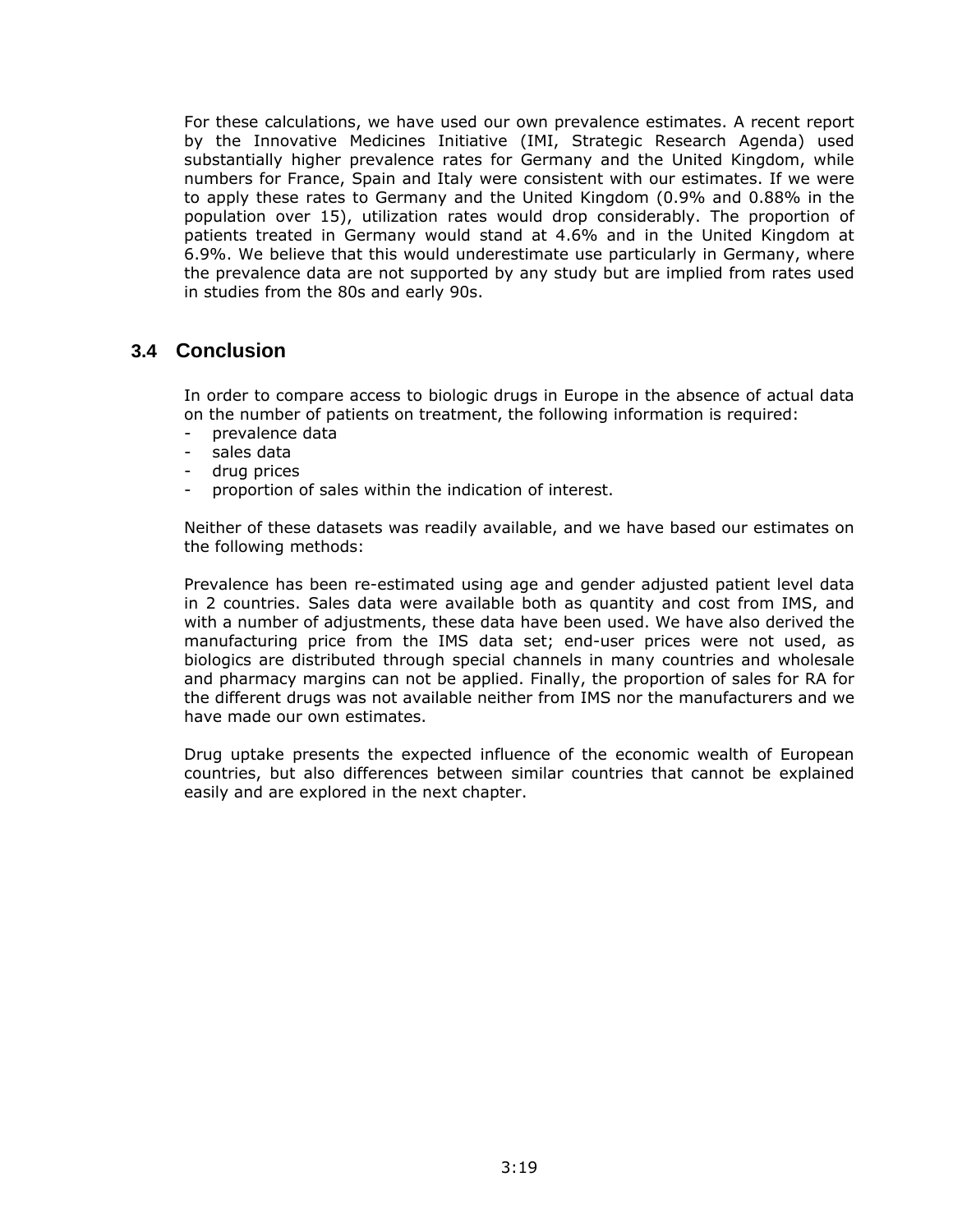# **Chapter 4 - Determinants of Access**

#### **CONTENT**

| 4 |      | Determinants of access to treatment in RA |  |
|---|------|-------------------------------------------|--|
|   | 4.1  |                                           |  |
|   | 4.2  |                                           |  |
|   | 4.3  |                                           |  |
|   | 4.4  |                                           |  |
|   | 4.5  |                                           |  |
|   | 4.6  |                                           |  |
|   | 4.7  |                                           |  |
|   | 4.8  |                                           |  |
|   | 4.9  |                                           |  |
|   | 4.10 |                                           |  |
|   | 4.11 |                                           |  |
|   | 4.12 |                                           |  |
|   | 4.13 |                                           |  |
|   |      |                                           |  |

#### **TABLES**

| Table 4-1 Comparison of prices, health expenditures and ability to afford 4-4 |  |
|-------------------------------------------------------------------------------|--|
| Table 4-2 Eligibility criteria for access to biologics and related use 4-10   |  |
|                                                                               |  |

### **FIGURES**

| Figure 4-1 Price comparison across countries (Germany=100)*4-5               |  |
|------------------------------------------------------------------------------|--|
| Figure 4-2 - Comparison of health expenditure/capita (Germany=100) 4-6       |  |
|                                                                              |  |
|                                                                              |  |
| Figure 4-5 Studies on costs, patient outcomes and cost-effectiveness in HEED |  |
|                                                                              |  |
| Figure 4-6 Number of patients with RA per rheumatologist 4:17                |  |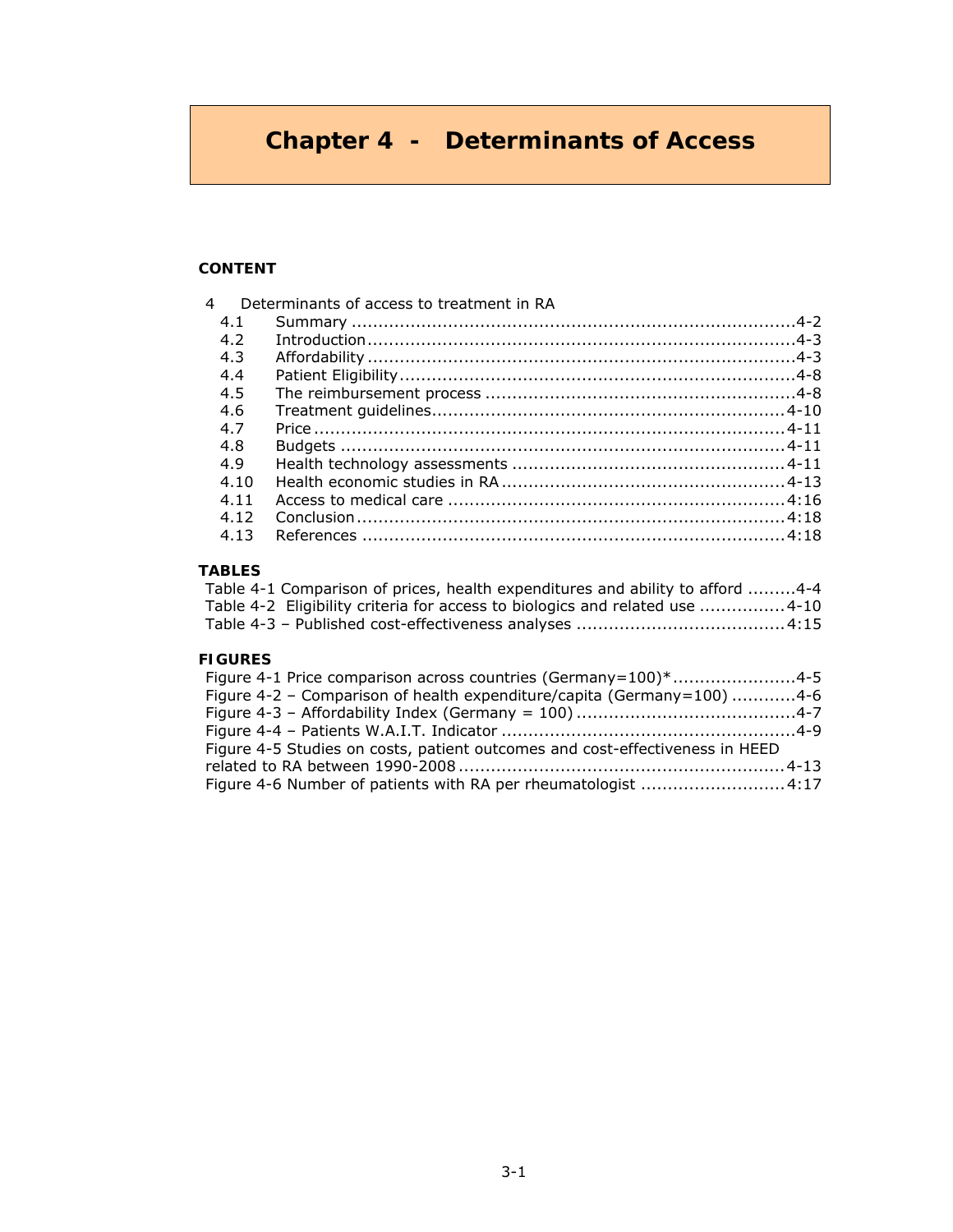# **4 Determinants of access to treatment in RA**

# *4.1 Summary*

*An important determinant for access and strong reason for restrictions in the use of the biologic treatments has been their cost and impact on health care budgets. This chapter discusses the importance of economic factors in the reimbursement and prescription of biological treatments for RA patients, as well as other factors that influence usage and lead to differences among markets* 

*The largest differences in access are the consequence of a global price for the drugs*  and large differences in wealth and hence affordability among countries in Europe. *The relationship between GDP, expenditures on health and global drug prices leads to a large difference in affordability between Western Europe and the new EU member states.* 

*However, health technology assessment studies and economic evaluations also have to be seen in front of this background. A treatment at a price between €10- 15,000 will lead to different cost-effectiveness results in countries where the average total annual cost for a patient ranges from €500 for patients with early and mild disease to €5,000 for patients with advanced severe disease than in countries where this range is between €3,500 and €35,000.* 

*While there appears to be no doubt concerning the effectiveness of these drugs, different countries have had different views on how cost-effective they are. Countries such as Norway and Sweden have found the TNF-inhibitors to be good*  value for money, with the result that they are currently among the top 10 drugs on *the drug budget. Other countries such as e.g. United Kingdom have evaluated them less favourably and usage is more restricted.* 

*Beyond the economic factors, access to treatment is defined by medical practice, i.e. clinical guidelines, but also the ease of access to care and availability of care. For instance, some countries lack rheumatologists while others have lengthy referral processes to specialists that both can lead to long waiting times for consultations and hence late diagnosis and treatment. Other factors that influence usage are, among others, prior approval requirements, limitations in prescribers of biologics and institutional or practice budget limitations or caps.* 

*No one of these factors in isolation explains the differences in uptake of biologics*  between European countries. General economic conditions explain to a large extent *the big difference between Western and Central/Eastern European countries. However, differences between countries with similar economic conditions are*  explained by a combination of economic organisational factors as well as clinical *practice.*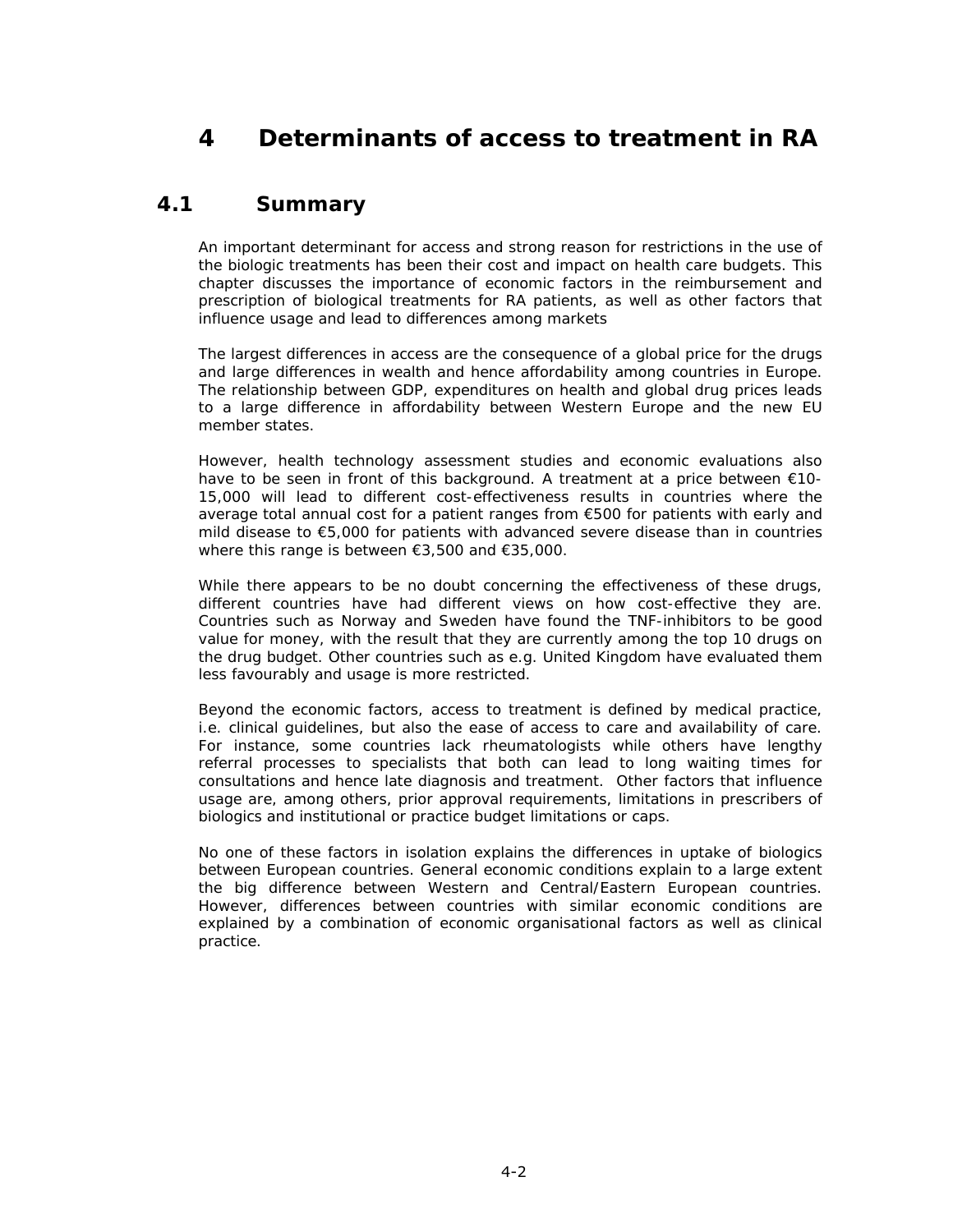# *4.2 Introduction*

RA drugs are to a large extent used in an outpatient setting. In countries with a public reimbursement for drugs, this means that inclusion in the reimbursement system is a very important criterion for funding of, and access to, the treatments. The reimbursement systems for drugs and the criteria for reimbursement have seen a rapid change in many countries during the last two decades, with costs and value for money becoming more important factors for reimbursement. Cost-effectiveness has emerged as an additional criterion to fulfil before a new drug reaches the market, alongside clinical safety, efficacy, effectiveness and quality that are requirements for marketing approval by the EMEA and national Medicine Agencies.

The introduction of biological drugs for the treatment of RA in recent years constitutes an example of the role played by economic considerations for patient access to innovative but expensive treatments. As shown in chapter 4 in this report, between 9-10% of all RA patients in European countries are treated with biological drugs. (This estimate uses our prevalence estimates from chapter 1, where patients are defined as those with a definite diagnosis and regularly followed, i.e. with more than one health care contact with this diagnosis.) The variation is however high, with a range from 1% or less in Bulgaria to almost 30% in Norway:

- In Western Europe (old EU plus Iceland, Norway Switzerland), we estimate average usage at 11-12%, with a range from less than 5% in Austria and close to 30% in Norway. The 3 large markets of Germany, Italy and the United Kingdom have a usage below 10% and drive the mean values; excluding them yields an average use in 15% of the patient population in Western Europe.
- In Central and Eastern Europe (new EU member states) the estimate is around 2%, with a range <1% in Bulgaria to 5-6% in the Czech Republic and Slovenia.

This difference is essentially related to the different wealth (GDP) in the different parts of Europe. Drugs are competing in a global market, and in particular in the EU with free movements of goods, they are priced within a narrow price band to avoid parallel trade. This de facto makes it difficult for countries with a lower GDP to afford treatments such as the biologics used in RA and creates large differences in access.

# *4.3 Affordability*

For this analysis, we first established relative prices and relative expenditure per capita, using Germany as an index of 100 in both cases. Comparing the two provides an index on how well biologics at the given price can be taken up within the health care budget. A higher index indicates more difficulties to afford.

However, we have arbitrarily reduced the German price by 5%. Until spring 2009, manufacturers could distribute biologics directly, thus avoiding the wholesale and pharmacy margin. Some of this distribution cost has likely been incorporated into the ex-factory price, but no detailed data are available, neither on the exact markup and for which product this would apply. We have therefore decided to reduce the ex-factory price by about half the wholesale margin in 2008.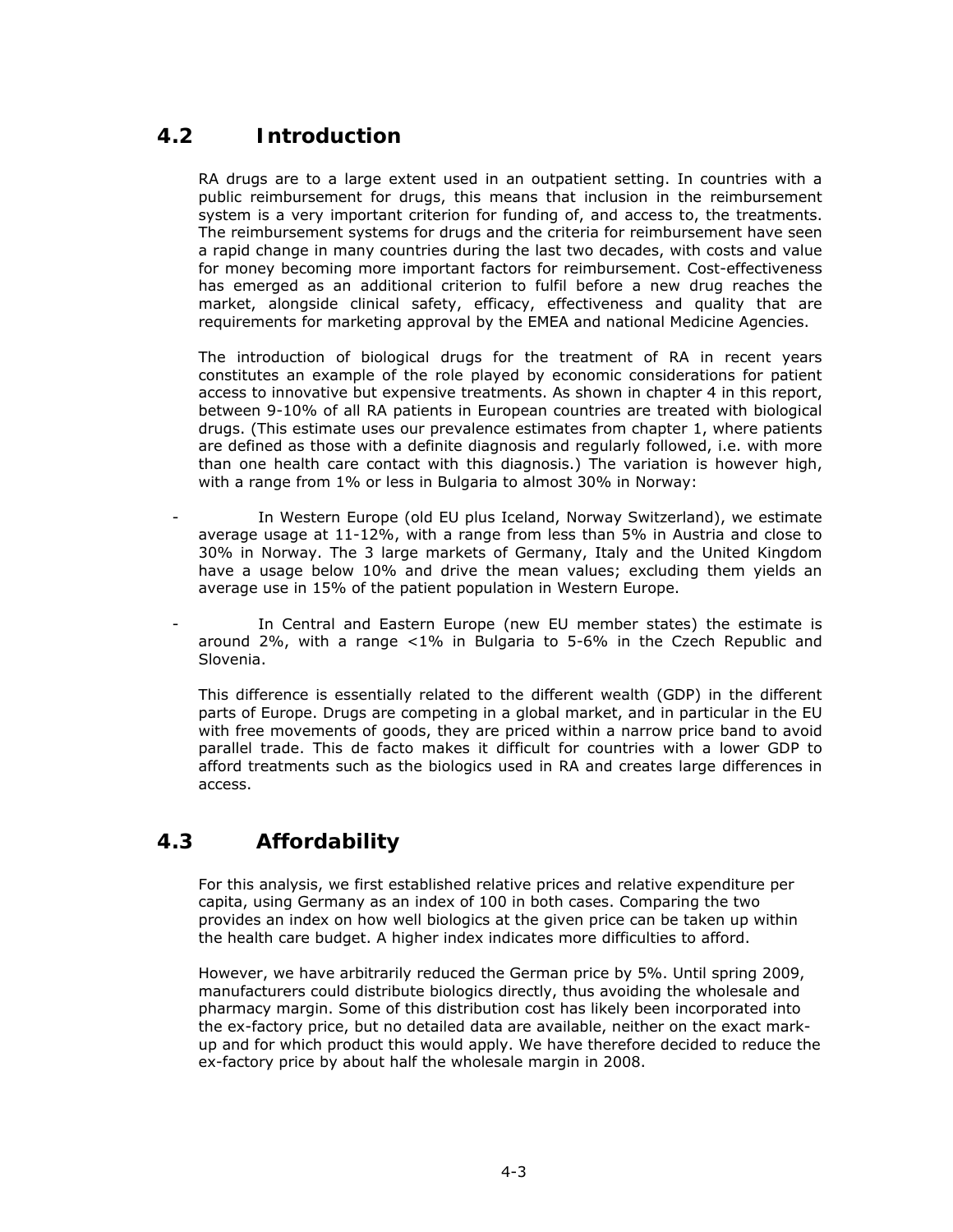| <b>Country</b>               | <b>TNF price</b><br>index<br>Germany = 100 | <b>Relative health</b><br>expenditure/capita<br>$\boldsymbol{\Lambda}$ | Affordability<br>index <sup>6</sup> |
|------------------------------|--------------------------------------------|------------------------------------------------------------------------|-------------------------------------|
|                              |                                            | Germany=100                                                            |                                     |
| <b>Austria</b>               | 82                                         | 107                                                                    | 77                                  |
| <b>Belgium</b>               | 81                                         | 103                                                                    | 79                                  |
| <b>Bulgaria</b>              | 78                                         | $28^{5}$                                                               | 278                                 |
| <b>Czech republic</b>        | 87                                         | 45                                                                     | 193                                 |
| <b>Denmark</b>               | 90                                         | 100                                                                    | 90                                  |
| <b>Estonia</b> (uncorrected) | $52^2$                                     | 31 <sup>5</sup>                                                        | 169                                 |
| <b>Finland</b>               | 81                                         | 79                                                                     | 102                                 |
| <b>France</b>                | 81                                         | 102                                                                    | 79                                  |
| Germany                      | 100                                        | 100                                                                    | 100                                 |
| <b>Greece</b> (retail)       | 78                                         | 74                                                                     | 105                                 |
| <b>Hungary</b>               | 76                                         | 45                                                                     | 169                                 |
| <b>Ireland</b>               | 82                                         | 91                                                                     | 90                                  |
| <b>Italy</b>                 | 72                                         | 78                                                                     | 93                                  |
| Latvia (uncorrected)         | 57 <sup>3</sup>                            | 30 <sup>5</sup>                                                        | 190                                 |
| Lithuania (uncorrected)      | 73                                         | 25                                                                     | 294                                 |
| <b>Luxembourg</b>            | 81                                         | $180^{5}$                                                              | 45                                  |
| <b>Netherlands</b>           | 72                                         | 94                                                                     | 77                                  |
| <b>Norway</b>                | 67                                         | 134                                                                    | 50                                  |
| <b>Poland</b>                | 73                                         | 27                                                                     | 271                                 |
| <b>Portugal</b> (hospital)   | 84                                         | 63                                                                     | 133                                 |
| <b>Romania</b>               | 84                                         | 19 <sup>5</sup>                                                        | 440                                 |
| <b>Slovakia</b>              | 100                                        | 39                                                                     | 257                                 |
| <b>Slovenia</b>              | 80                                         | 64 <sup>5</sup>                                                        | 126                                 |
| <b>Spain</b>                 | 82                                         | 73                                                                     | 113                                 |
| <b>Sweden</b>                | 83                                         | 95                                                                     | 87                                  |
| <b>Switzerland</b>           | 80                                         | 128                                                                    | 62                                  |
| <b>United Kingdom</b>        | 64                                         | 82                                                                     | 78                                  |

#### **Table 4-1 Comparison of prices, health expenditures and ability to afford**

*2) Data for only 1 product* 

- *3) Data for 2 products only*
- *4) Source: OECD Health Data 2008*

*5) Source: WHO statistical information system, 2006 adjusted* 

Price index based on un-weighted average of the 3 TNF inhibitors Germany = 100<br>
2) Data for only 1 product<br>
3) Data for 2 products only<br>
4) Source: OECD Health Data 2008<br>
5) Source: WHO statistical information system, 2006 6) *Calculated comparing the index of health care expenditures to the price index. Higher indexes indicate lower affordability.*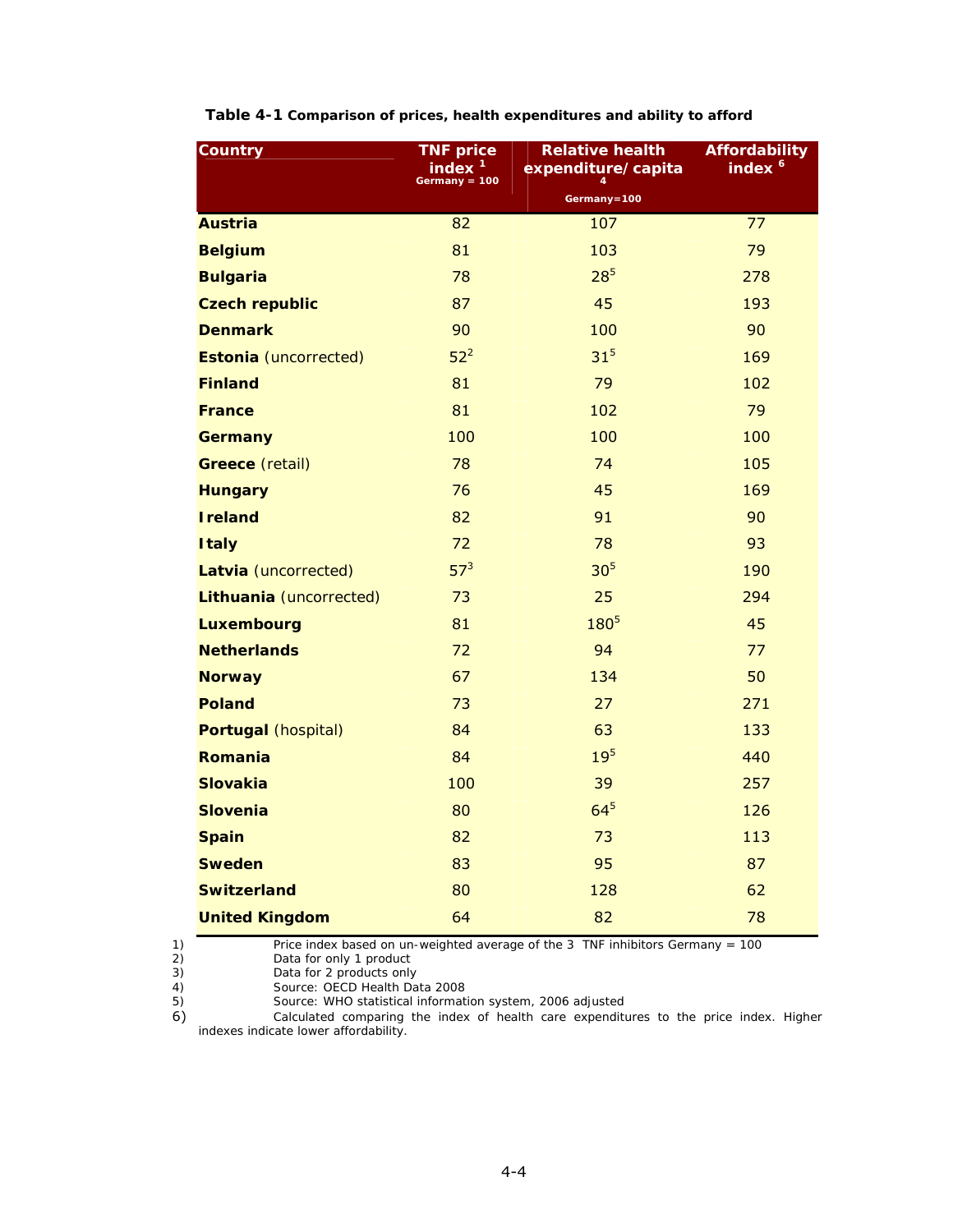

**Figure 4-1 Price comparison across countries (Germany=100)\*** 

*<sup>\*</sup>TNF inhibitors only, unweighted ex-factory prices (Note: only infliximab available in Estonia)*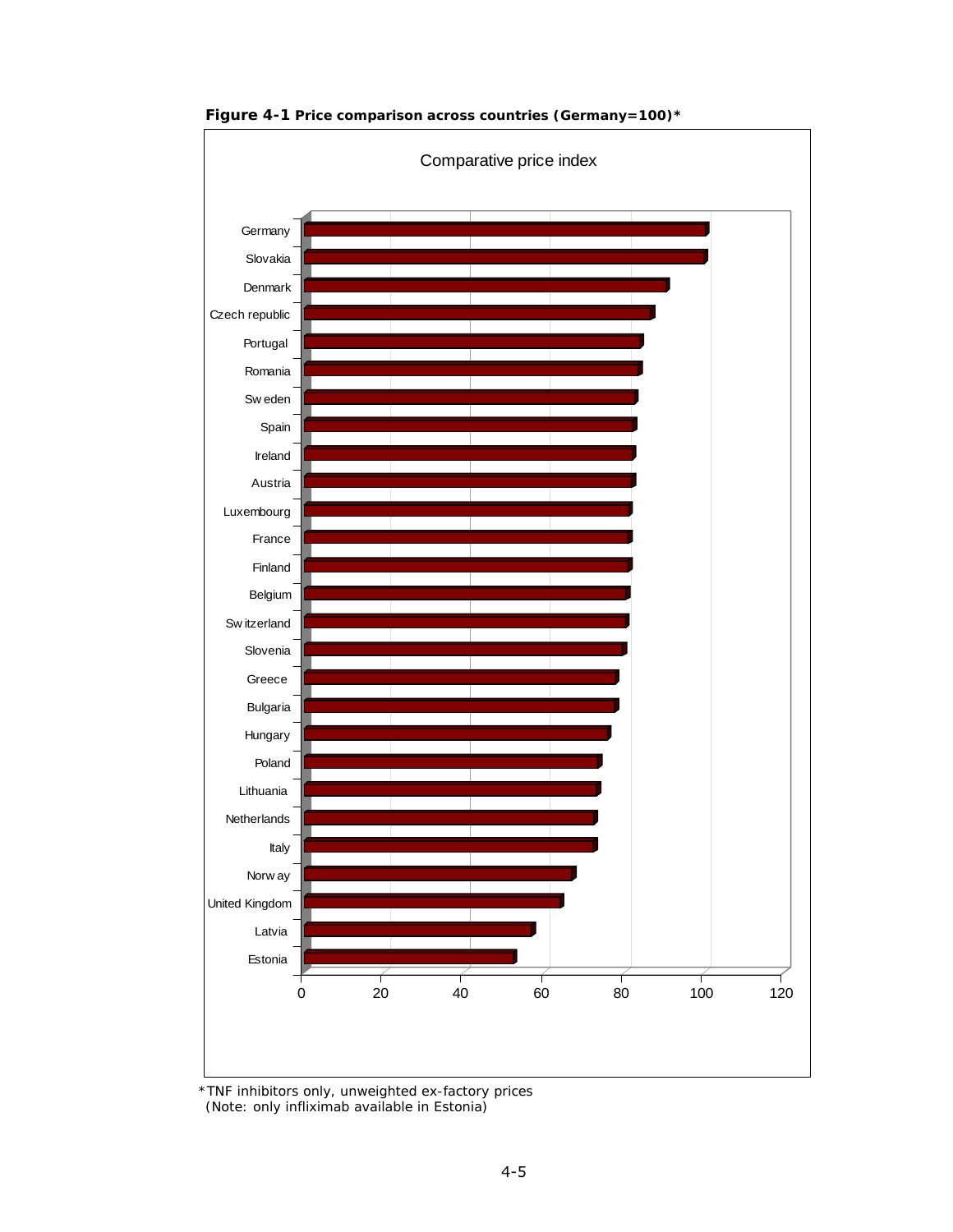

**Figure 4-2 – Comparison of health expenditure/capita (Germany=100)** 

*Source: OECD Health Data 2009, WHO Health Statistics*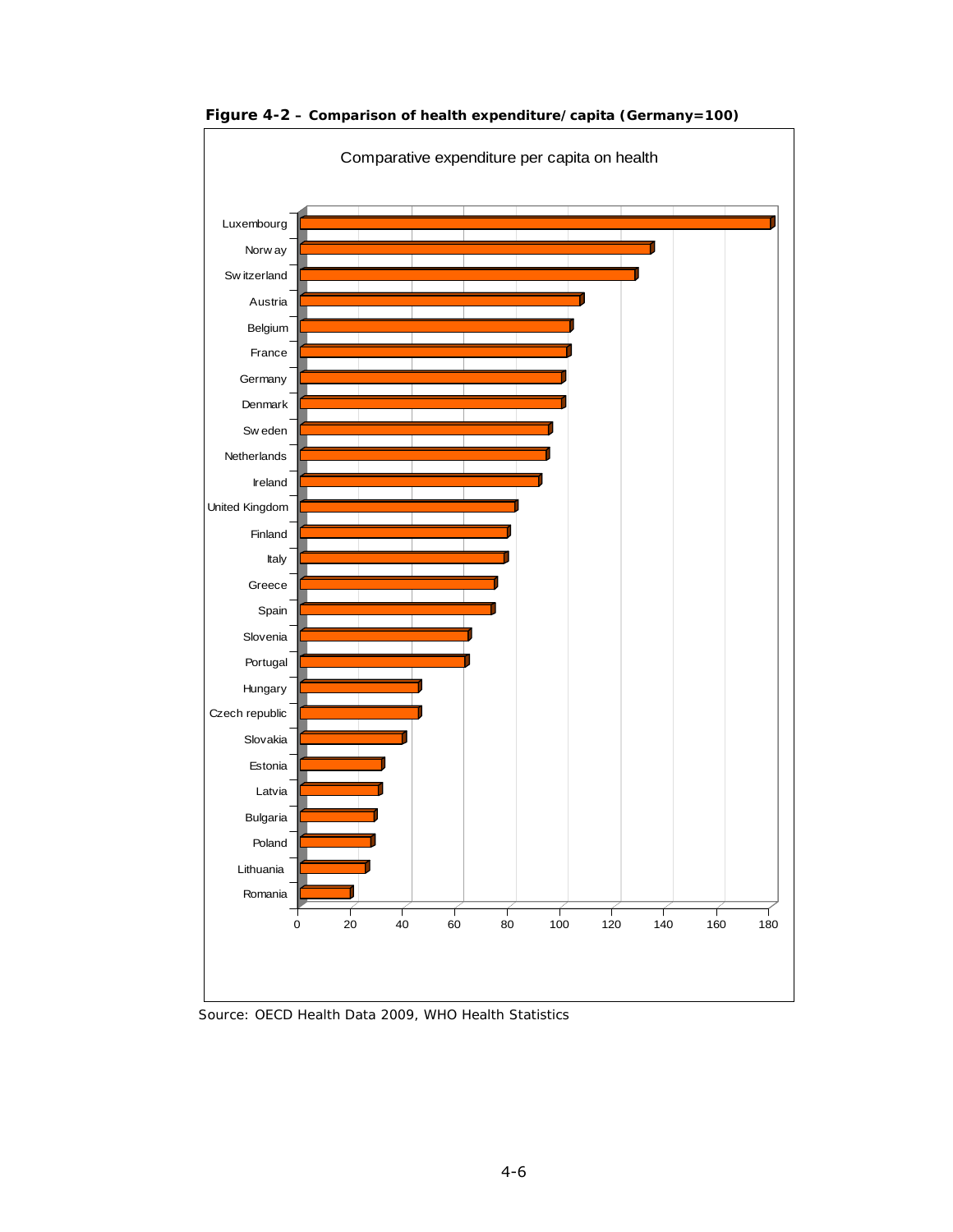

**Figure 4-3 – Affordability Index (Germany = 100)** 

*Comparison of health expenditures per capita (index) to the price of biologics (index). Low indexes indicate good affordability, high indexes indicate difficulties to afford.*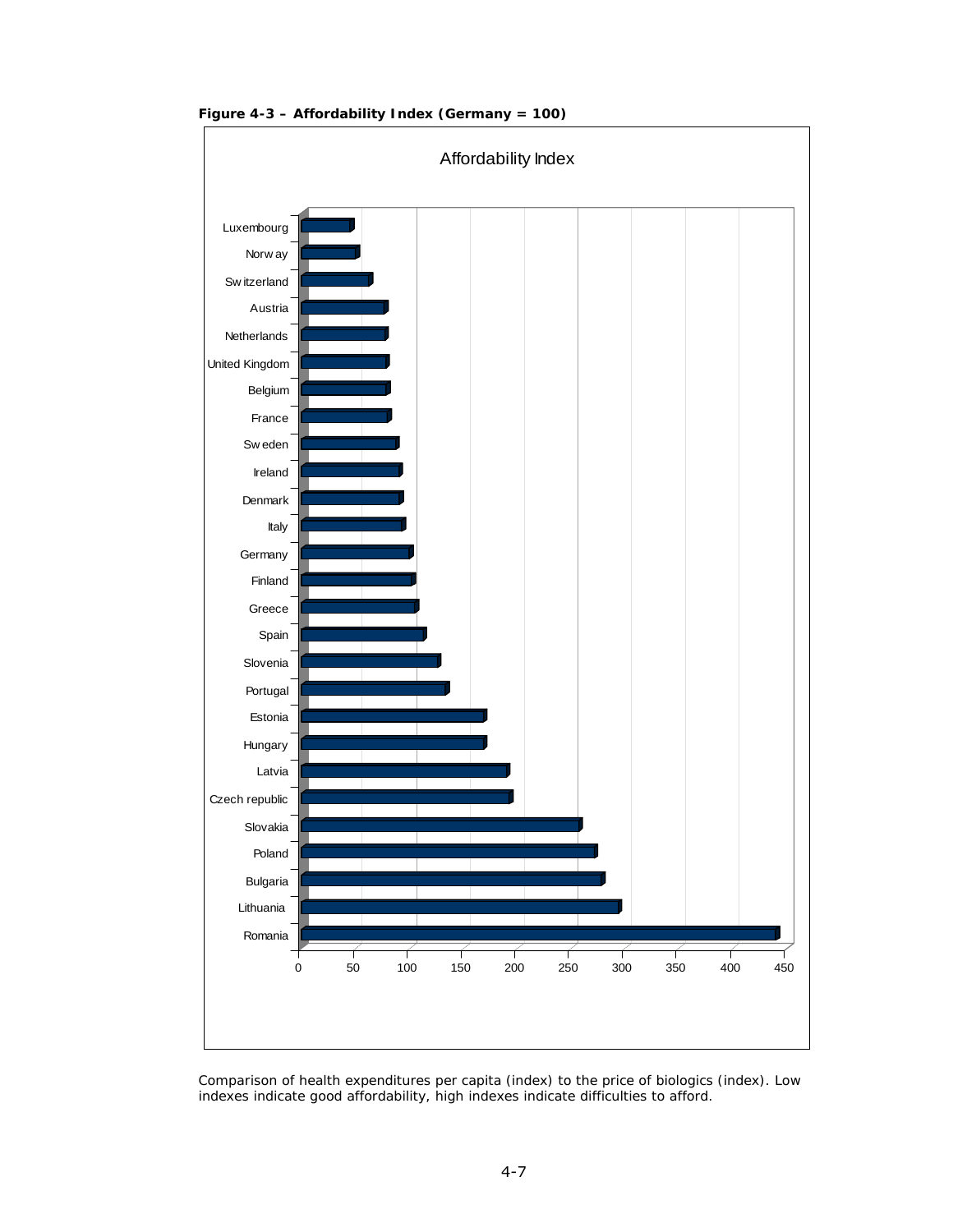# *4.4 Patient Eligibility*

Different bodies have provided different estimates on the number of patients that would benefit from treatment with biologics. Many of these estimates were made at the introduction or during the early use of these drugs, and therefore likely influence by initial caution regarding their adverse event profile. In addition, they were obviously influenced by the restrictions that were put in place by payers to limit the budget impact, and different levels of restrictions hence translate in different estimates of the patient population eligible for biologics, illustrated with two examples below.

In 2001, Douglas et al estimated that under the criteria established by the British Society of Rheumatology (BSR) in 1999, an estimated 6-7% of patients might be eligible for biologic treatment  $^1$ . Using a general formula of 10% of patients having severe diseases, and 20% of these would be eligible for biologic treatment yielded an even lower estimate (2%). Guidelines for biologic treatment of the BSR are currently in revision, but the eligibility criteria do not appear to have changed (draft available at http://www.rheumatology.org.uk/guidelines). Yet, according to our estimates, biological treatment is provided to 10% of patients using our prevalence estimates from chapter 1. Using the somewhat higher overall prevalence estimates by Symmons of 0.8%  $^2$ , an estimated 7.5% of patients would be on biologic treatment.

As a comparison, the Danish National Board of Health estimates that 10-20% of patients that are treated by a rheumatologist are no longer getting any benefit from classical DMARDs and would benefit from treatment with TNF inhibitors<sup>3</sup>. In our estimates, 17-18% of patients are currently treated with biologics in Denmark.

This estimate of 10-20% eligible patients appears currently well accepted. It is, however, based on current guidelines and restrictions (see below). It does thus not take into account the more recent findings of a short therapeutic window particularly in severe erosive disease where structural damage can be observed already within 3-6 months after first symptoms. It is virtually impossible to implement biologic treatment within this time frame in most countries, as it would mean reducing both the number of DMARDs that patients have to have failed on, and the time during which these need to be evaluated. Doing so, in the absence of perfect prognostic criteria, will increase the number of eligible patients, and payers may be reluctant to fund biologics for larger patient populations.

# *4.5 The reimbursement process*

Most countries have formal mechanisms for making national reimbursement decisions, with the exception of Germany and the United Kingdom where no specific decisions have to be made before a drug can be prescribed under the reimbursement system.

The reimbursement process can take more or less long, depending on the country and also on the technology in question. As an indication, we show below preliminary results of the 2009 "Patients W.A.I.T. Indicator" produced by IMS Health based on EFPIA's database on first marketing authorisation in the period 2006-2008. Compared to the 2008 indicator, little has changed. The delay from EMEA authorisation to completion of the reimbursement process in 15 European countries (excluding Germany and the United Kingdom) varies from 101 to 403 days, compared to 98 to 412 days in the previous report.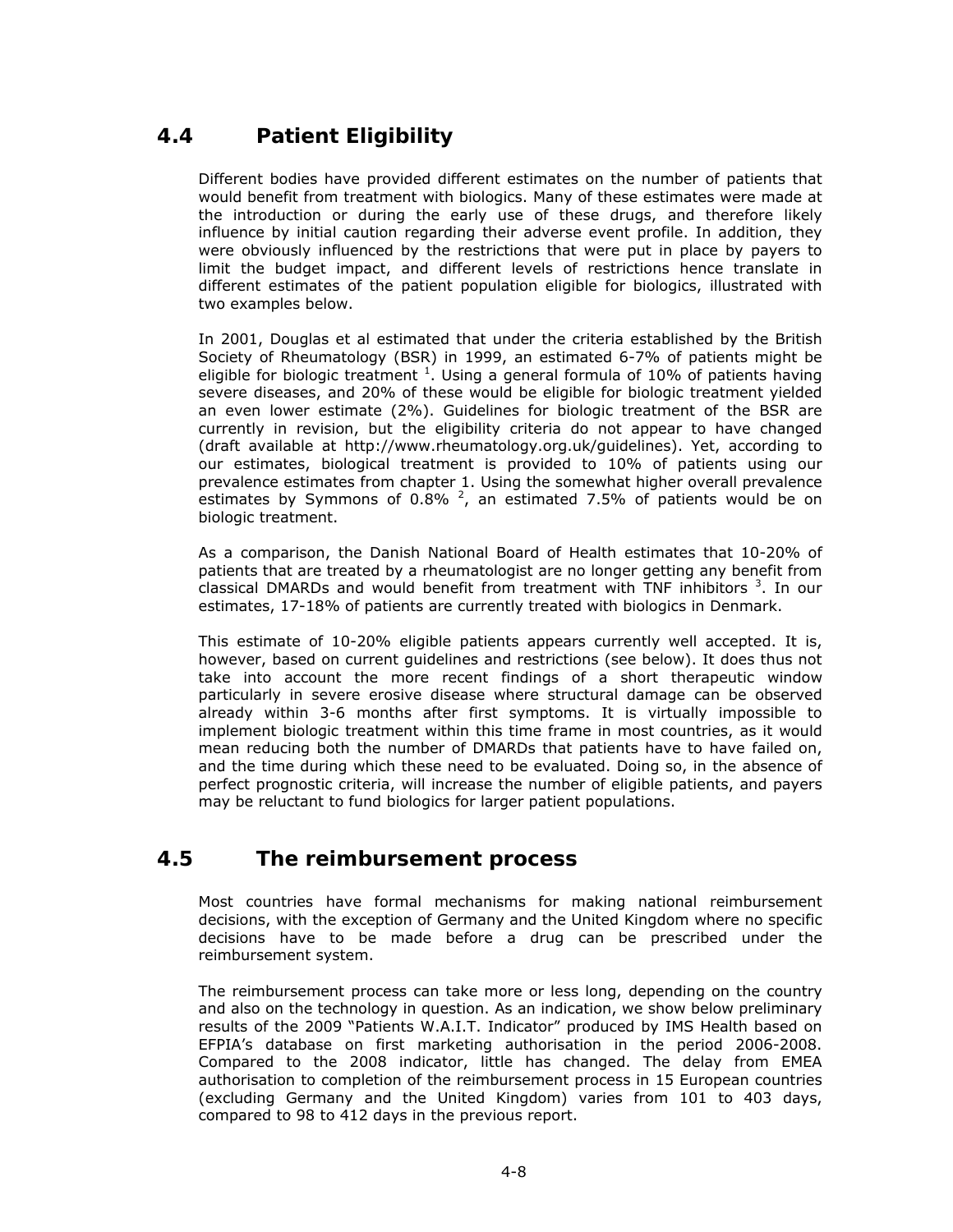

**Figure 4-4 – Patients W.A.I.T. Indicator** 

In Belgium, Finland, the Netherlands, Norway, Portugal and Sweden there is a formalized decision-making process where economic evaluation and the issue of cost-effectiveness play an important role. In France, Italy and Spain, costeffectiveness information is used as additional information for pricing and reimbursement decisions, although not as formally as in the countries above. For Denmark and Switzerland the role of economic evaluation and cost-effectiveness is not a formalized part of the decision-making process. The UK has no formal restriction for pricing and reimbursement of drugs, but the government still controls the pricing and can, for example, require price cuts and paybacks from companies. A number of Eastern European countries have also recently introduced economic evaluation into their reimbursement process (e.g. Hungary, Poland, Czech Republic, and Lithuania)<sup>4</sup>.

Within these processes it is sometimes possible to define the eligible patient populations more restrictively than in the market access authorisation by the EMEA, although actual control mechanisms are lacking in most countries. However, in the field of biologics in RA, clinical guidelines have to some extent played this role, with the objective to ensure access for patients with the highest medical need without creating issues for funding.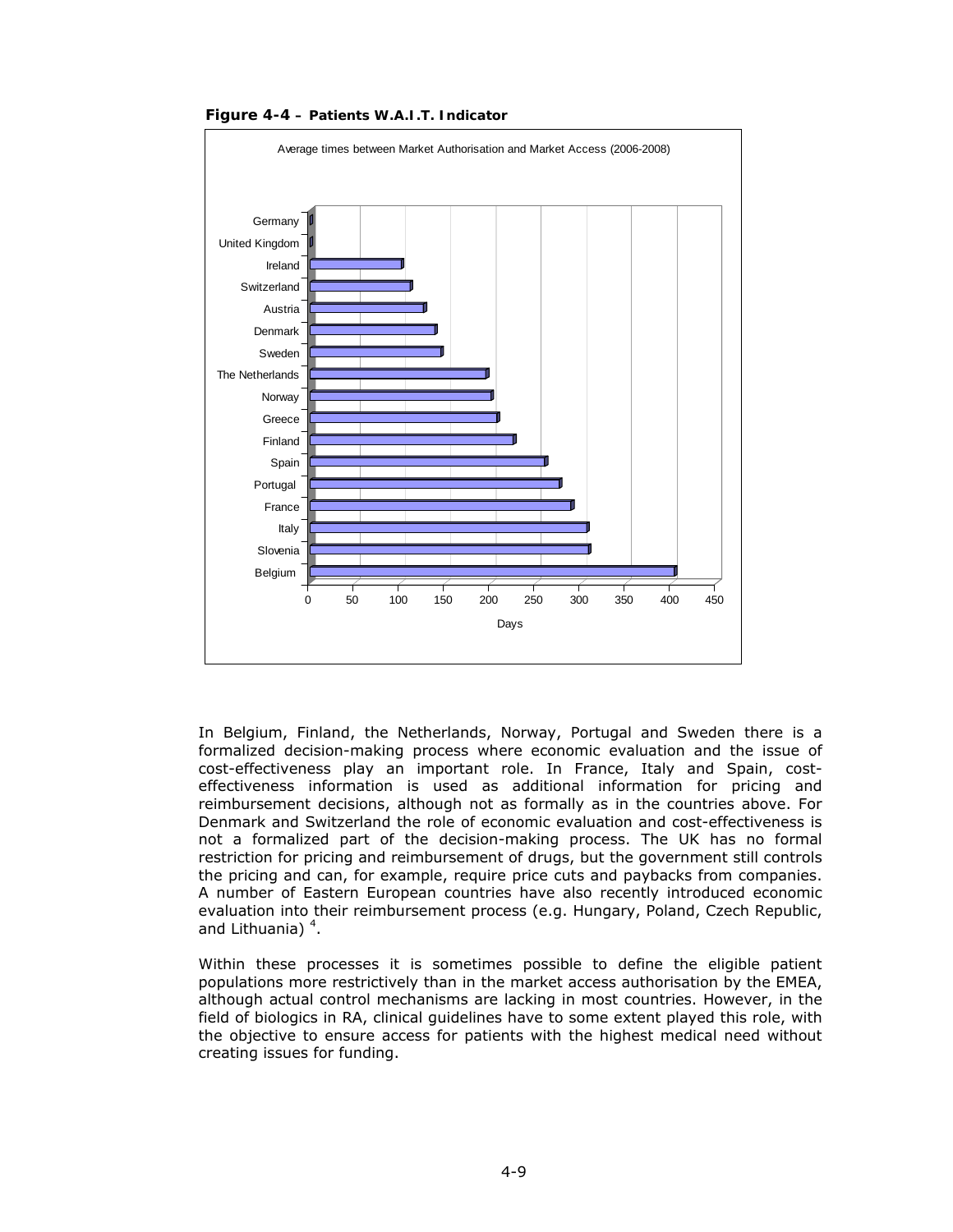# *4.6 Treatment guidelines*

Market authorisation and reimbursement of drugs does not ensure their utilisation. For most diseases there are a number of reimbursed drugs to choose between, and treatment recommendations/guidelines form important guidance for physicians in many countries. Such information may be provided at national or local levels.

Most countries have issued new clinical guidelines for treatment of RA, or updated existing ones, to incorporate usage of the biologics. The main objective for this was to use these potent but costly treatments appropriately both from a medical and economic point of view. Most of these documents define rather precisely which patients are eligible for biologic treatment, with TNF-inhibitors being the first option. Since the introduction of further classes of drugs, some of the guidelines also define the sequence in which they should be used (e.g. NICE guidance).

These definitions of eligible patients can be expected to have a strong effect on access within the countries, and thus differences between them. The table below lists the criteria used in different countries (adapted from Emery et al  $5$ ), and relates them to usage estimates in our study. Indeed, countries where the guidelines require a disease activity score (DAS28) of more than 5.1, such as Italy and the United Kingdom, usage is lower than average. (For the Czech Republic, the GDP level has an additional influence.) Germany appears to be an outlier: The guidelines are very open, similar to the Danish guidelines, yet Denmark treats twice as many patients with biologics as Germany. Hence, there are other factors that play a role. (Note that the list of guidelines in the paper by Emery is not exhaustive.)

| <b>Country</b>                  | <b>Level DAS28</b><br>required             | <b>Previous DMARD</b><br>treatment required                                       | Minimum time on<br>previous DMARDs | Evaluation<br>of effect | Estimated<br>use of<br><b>biologics</b> |
|---------------------------------|--------------------------------------------|-----------------------------------------------------------------------------------|------------------------------------|-------------------------|-----------------------------------------|
| <b>Belgium</b>                  | $\overline{\phantom{a}}$                   | 2, 1 one of them MTX                                                              | 6 months in total                  | 3-6 months              | 20.6%                                   |
| Czech<br><b>Republic</b>        | > 5.1                                      | 2, 1 one of them MTX                                                              | 6 months each                      | 3 months                | 5.4%                                    |
| <b>Denmark</b>                  | Persistent synovitis<br>$in > 6$ joints    | 2, 1 one of them MTX                                                              | 4 months each                      | 4 months                | 17.7%                                   |
| <b>France</b>                   | >5.1<br>>3.2 despite of<br>corticosteroids | $\mathbf{1}$                                                                      | 3 months                           |                         | 12.9%                                   |
| <b>Germany</b>                  |                                            | 2, 1 one of them MTX                                                              | 6 months in total                  | 3 months                | 8.2%                                    |
| <b>Italy</b>                    | > 5.1                                      | 2, 1 one of them MTX                                                              | 3 months each                      | 3 months                | 7.2%                                    |
| <b>Spain</b>                    | >3.2                                       | $-1$<br>$-0$ in case of<br>aggressive disease                                     | 4 months                           | 4 months                | 17.1%                                   |
| <b>Sweden</b>                   | >3.2                                       | $-2$ , 1 one of them<br><b>MTX</b><br>- MTX only in case of<br>aggressive disease | 2-3 months total                   | 2-3 months              | 16.2%                                   |
| <b>United</b><br><b>Kingdom</b> | > 5.1                                      | 2, 1 one of them MTX                                                              | 6 months each                      | 3 months                | 10.3%                                   |

#### Table 4-2 Eligibility criteria for access to biologics and related use (from <sup>5</sup>)

 $DAS28$  = Disease activity score, 28 joints; MTX = methotrexate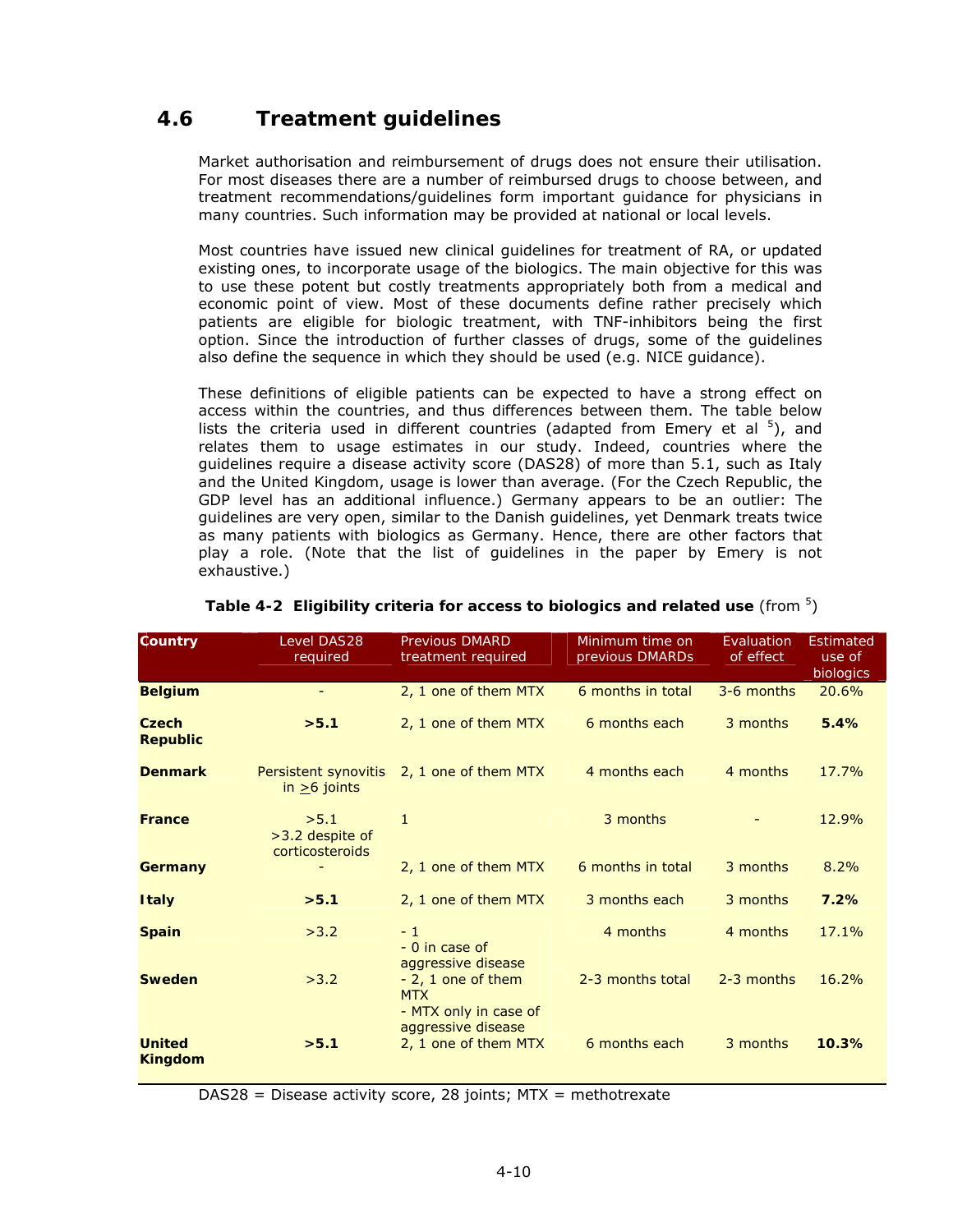# *4.7 Price*

The cost of biologics clearly influences their usage, with most health care payers defining more or less restrictively the subgroups in which they can be used, in part depending on the wealth of the country. A part from the macroeconomic conditions in the countries, prices have a poor explanatory value for differences in uptake between the countries. Indeed, ex factory prices are within a narrow price band. The actual public prices for all drugs in each country were not easily available, as in many countries special distribution channels are used and some of the products are hospital products, and normal margins do not apply. We have therefore used manufacturing prices for the comparisons presented in the previous chapter.

In the table above, Germany and Italy have the lowest use of biologics in Western Europe. Germany has the highest ex-factory price in Europe, while Italy has one of the lowest, and it is unlikely that this difference is made up by margins (see chapter 4 Figure 4-3). Hence, while the high price in Germany may explain some restraints in usage, the low price in Italy does not. For these countries, organizational issues in the health care financing such as budgets are a better explanation of the differences than price.

Some of the recent currency shifts versus the Euro have "disturbed" the price band. During 2008, the Norwegian Krona and in particular the British Pound have depreciated against the Euro and biologics in these countries have therefore comparatively low prices in Euro, despite being countries with traditionally high pharmaceutical prices. During 2009, this has also been the case for the Swedish Krona, but this does not affect our data that include the time up to end of 2008. The effect of these currency changes will be an increase in parallel export. Parallel import occurs currently particularly into Germany, from several countries, as a consequence of the high ex-manufacturing price. However, the influence on usage is likely limited, as in fact a minor part of the difference reaches the end-user.

# *4.8 Budgets*

A number of countries, but also regions and even hospitals have special budgets or budget controls for biologic drugs, but these details are beyond the scope of this report.

The consequence of budget controls can however be illustrated for the two countries discussed above, Germany and Italy, as it clearly appears to affect usage. Both have budgetary restrictions: Germany has fixed practice budgets for doctors, and excess spending is claimed back from the treating physician by the payers, unless the patient population can justify the extra expense. While it is often possible to justify this in the case of RA, it is a priori a hurdle and prescribers are extremely careful. In Italy, biologics can only be prescribed in the hospital setting, and hospital drugs are limited to 2.4% of total spending.

# *4.9 Health technology assessments*

Health technology assessment (HTA) reports published by national or regional HTA agencies often form part of the evidence for treatment recommendations/ guidelines and are by themselves important influences for treatment choices. The European Network for Health Technology Assessment initiative (EuNetHTA, http://www.eunethta.net) defines HTA as a multidisciplinary process that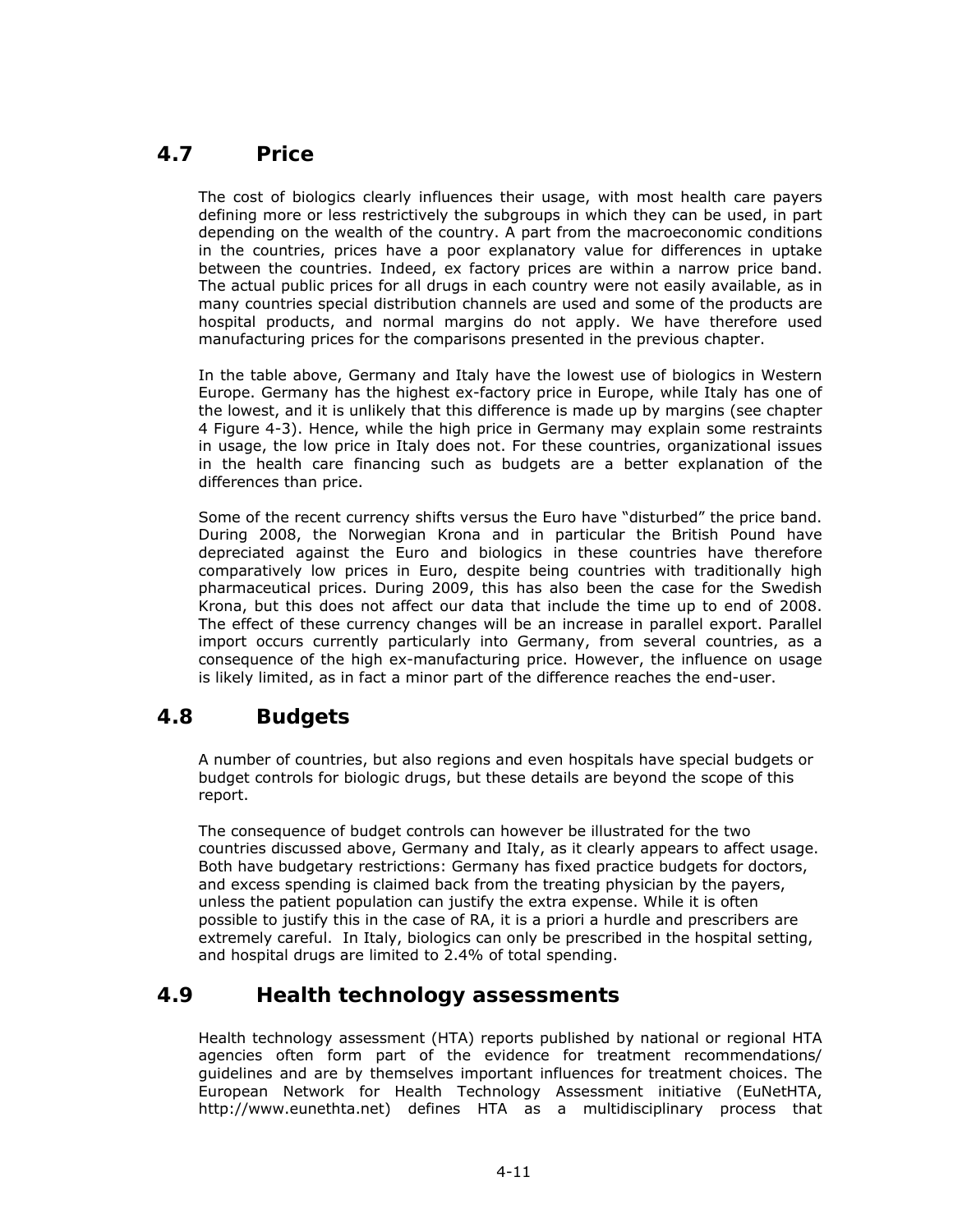summarises information about the medical, social, economic and ethical issues related to the use of a health technology in a systematic, transparent, unbiased, robust manner, with the aim to inform the formulation of safe, effective, health policies that are patient focused and seek to achieve best value. Economic evaluations are thus an integral part of HTA and reports include a review of previously published economic evaluations for the treatments in questions and may also include a new economic evaluation.

Assessment by HTA agencies support decision-making in healthcare at all levels and are intended for those who make choices regarding healthcare options, including professional caregivers, healthcare administrators, planners and health policymakers. They can thus be expected to have a strong influence on the uptake of treatments. In some cases there is a direct link between the assessment by the HTA agency and funding for the technology appraised, for example in England/Wales with the National Institute of Clinical Excellence (NICE) or Scotland with the Scottish Medicines Consortium (SMC). In England and Wales there is a direct link between the issuance of a positive guidance on a new drug therapy by NICE and the budget allocated to this new drug therapy by the National Health Service (NHS). Despite of the fact that economic evaluations cannot be transferred from one country to another, guidance documents issued by NICE appear to have an impact on decision-makers beyond the borders of the UK.

There several technology assessment reports of the new biological RA drugs available in Europe, but most are from NICE and concern the two TNF-inhibitors that were first introduced first (etanercept and infliximab). Subsequent updates included the third TNF-inhibitor (adalimumab) as well as early treatment with biologics, and most recently two different molecules (rituximab and abatacept).

- o The NHS HTA Programme in England and Wales published a first assessment report in 2002 for etanercept and infliximab that served as basis for the NICE treatment guidelines <sup>6</sup>. This first report assessed the cost per QALY gained with etarnercept or infliximab used at the earliest as a third line DMARD or as a last resort to £70,000-£115,000. This was clearly above the implicit cost-effectiveness threshold of NICE of around £30,000 per QALY gained. However, the subsequent NICE guidance from 2002<sup>7</sup> did recommend the usage of etanercept and infliximab as a third or subsequent line DMARD based on the HTA.
- o An updated assessment report was published in 2006, covering also adalimumab and treatment of early disease <sup>8</sup>. The report concluded that TNF inhibitors are most cost-effective when used as last active therapy, £24,000-38000 per QALY depending on the drug, while first-line use resulted in cost-effectiveness ratios of around £50,000 per QALY. In the updated NICE guidelines from 2007 the recommendation for use of TNF inhibitors remain as third line treatment  $9$ .
- $\circ$  In 2007, NICE published guidelines on rituximab, in the treatment of RA  $^{10}$ . Rituximab in combination with methotrexate was recommended as second line biologic after failure of at least one tumour necrosis factor α (TNF-α) inhibitor therapy. The decision was based on clinical and cost-effectiveness data submitted by the manufacturer (single therapy assessment).
- o The NHS R&D HTA Programme has also evaluated anakinra (interleukin-1 receptor antagonist), and concluded that on the balance of its clinical benefits and cost effectiveness, the drug is not recommended for the treatment of rheumatoid arthritis  $11$ .
- o Finally, a guidance for abatacept issued in 2008 (revision planned for 2010) did not recommend its use within the marketing authorization; use was recommended only for patients currently on the drug.<sup>12</sup> The interpretation of this negative guidance is that compared to rituximab, which has the same market authorization (patients failing on TNF-ihibitors) the cost of abatacept is higher, and rituximab is thus preferred as second line treatment after TNF.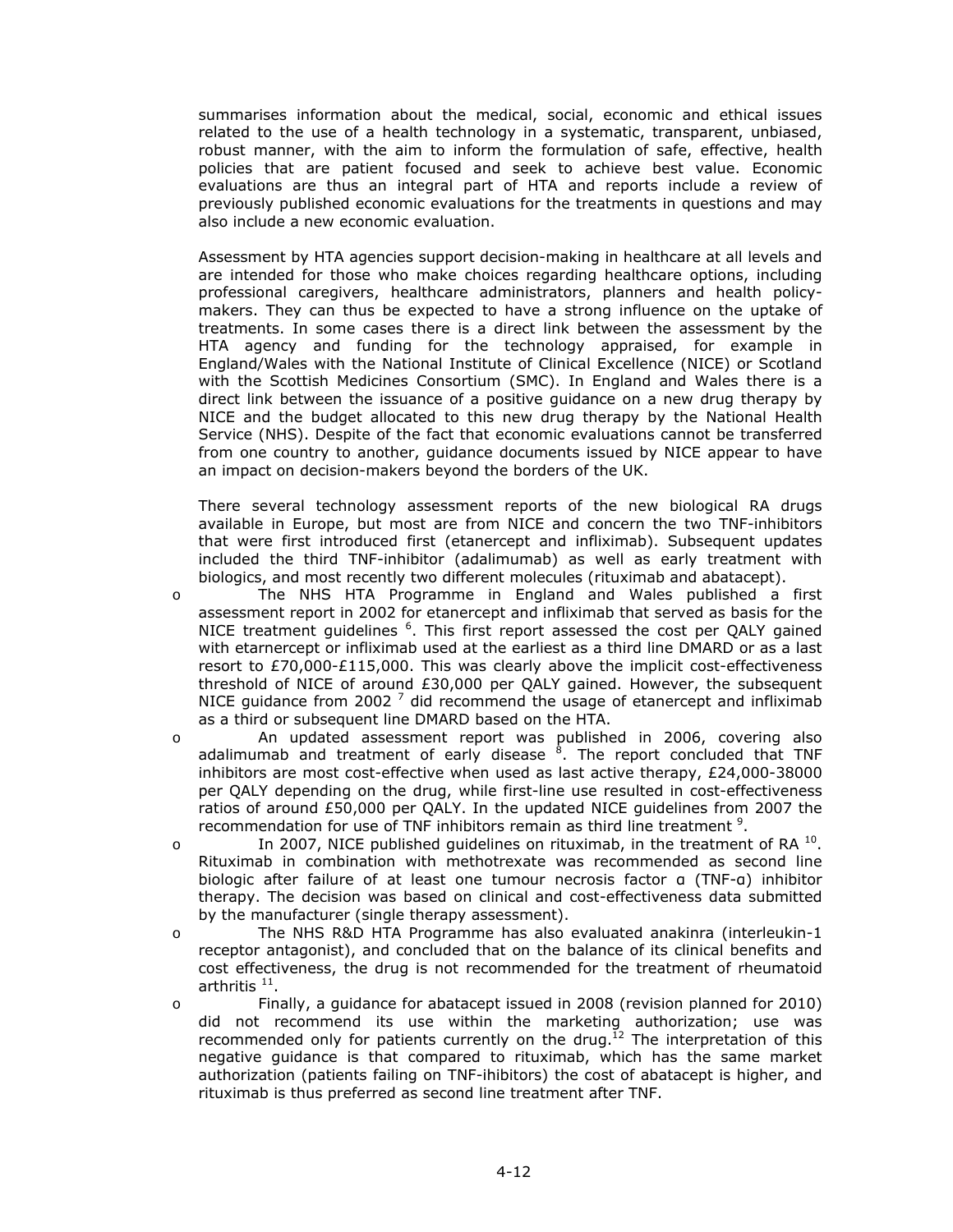There are few HTA evaluations of biological treatments in RA available from other countries, and these conclude in general that biological treatment (TNF inhibitors) can be recommended for patients who have failed at least two or three standard DMARD therapies, similar to the UK assessments. It is generally acknowledged that the treatments are clinically highly effective, but that their cost-effectiveness is currently less clear.

- o The Norwegian HTA agency (The Norwegian Knowledge Centre for the Health Services) published in 2007 an evaluation on TNF inhibitors, in three parts, with the purpose to serve as basis for national guidelines  $^{13}$ . It included a health technology assessment of adalimumab, etanercept, and infliximab based on a systematic literature review on published economic evaluations. It was concluded that TNF inhibitors do not seem to be cost-effective as first line therapy, no relevant studies are available to evaluate their cost-effectiveness as second line therapy and that in third line TNF inhibitors may be cost-effective, particular for patients with early disease.
- o A report by the Danish HTA agency published in 2002 assessed three different scenarios for introduction of TNF inhibitors and likewise concluded that introduction of the drugs in clinical practice was recommended for patients that have failed on other DMARDs<sup>3</sup>.
- o The Hungarian HTA agency published in 2002 a report on leflunomide but did not include biological treatments.

# *4.10 Health economic studies in RA*

The Health Economic Evaluation Database (HEED) has been developed as a joint initiative between the Office of Health Economics and the International Federation of Pharmaceutical Manufacturers' Associations. It contains information on costeffectiveness studies and economic evaluations of medicines and other treatments and medical interventions. The database gives an overview of the availability of studies in RA and the figure below presents the number of studies in HEED related to RA published in 1990-2008. In total, 278 RA studies were identified in the database. Not surprisingly, one can observe an increase in published studies around the time of launch of new treatment.

#### **Figure 4-5 Studies on costs, patient outcomes and cost-effectiveness in HEED related to RA between 1990-2008**

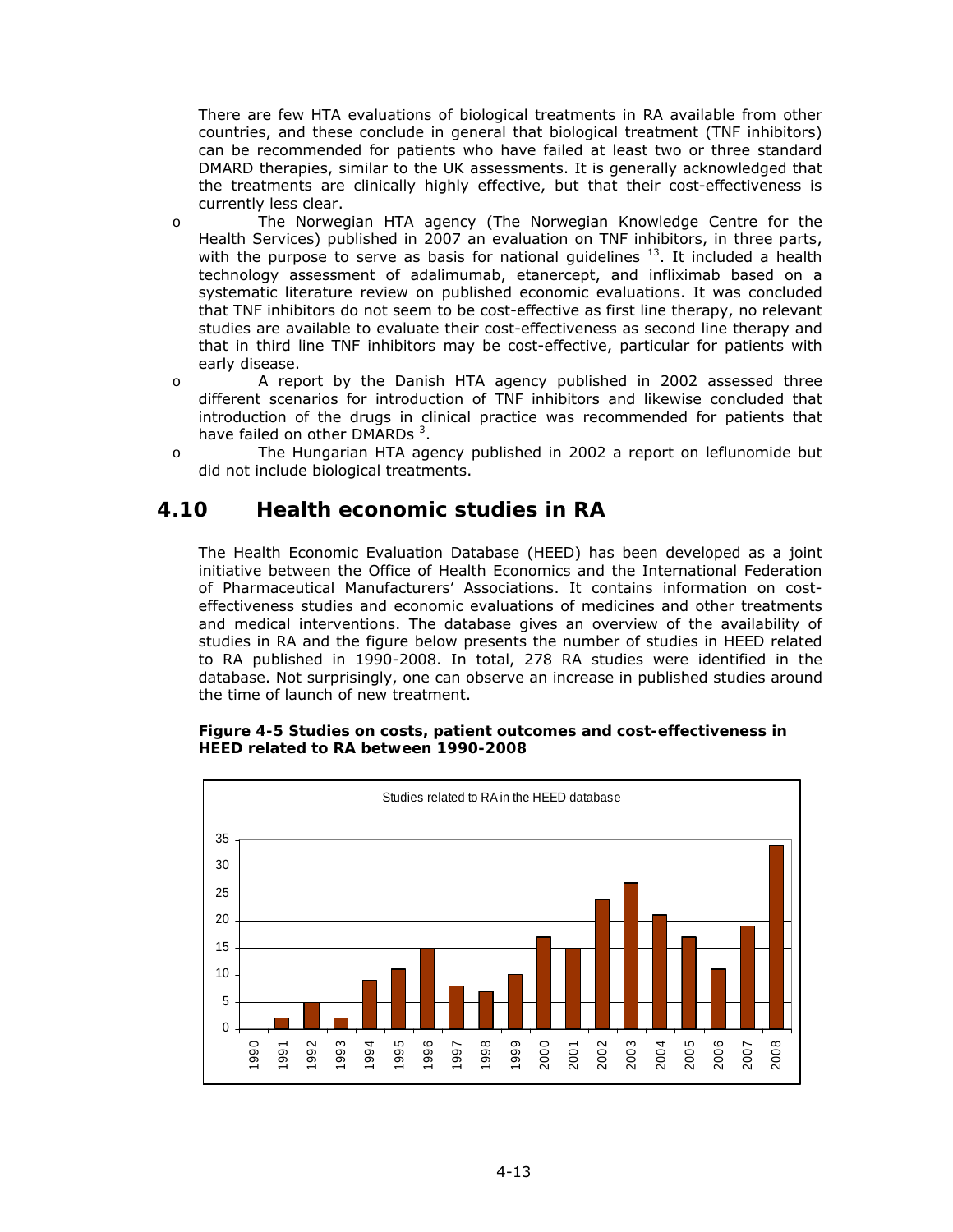Economic evaluation in RA has a long tradition. One of the first simple costeffectiveness analyses was performed using a placebo-controlled 6-month trial comparing auroanofin with placebo as early as  $1988$ .<sup>14</sup> Not surprisingly, in view of the short duration, the study showed no difference between the arms. Two decades later, with the availability of potent disease-modifying treatments, modelling the long term outcome is established and accepted as the standard for costeffectiveness analyses in chronic diseases such as RA.

As seen in the table above, published studies have shown quite different results, for a number of reasons that are not always immediately obvious. Key differences stem from the general study approach, the underlying data, the assumptions, and to a lesser extent from the analytical methods used. Other obvious reasons are the country of the study, the year of the analysis, the time horizon and, last but not least, the perspective (societal perspective where all costs regardless of who pays are included, or payer perspective where only costs to the particular payer(s) are included). A technical review of early modelling studies performed in the UK highlights how analytical choices may influence the results.<sup>15</sup> Another review of six more recent models provides evidence on more fundamental differences in the general approach to modelling which may or may not lead to different results.<sup>16</sup> Both reviews illustrate also how difficult it is even for specialists to fully understand all details of published models, essentially because of the limited space available for thorough explanations.

Models should represent best available knowledge, and are hence only as good as the underlying data. Regardless of the modelling technique, they should give the same results when using the same data. It is rare, however, that all required data are available, and assumptions regarding a number of parameters are always necessary. Different assumptions will lead to different results. And, by their nature, they can be subject to different opinions, interpretations and critiques.

At introduction of the new biologics, the relevant question was whether they were cost-effective compared to the older treatments, and for which patients. This question is best answered by modelling disease progression with current treatments and estimate changes induced with the new treatment. So far, all of these estimates are based on models. It takes many years and large samples of patients to estimate long-term progression, and a definite cost-effectiveness study for the use of TNF-inhibitors in clinical practice is still elusive. A considerable number of registries have been established in Europe, both specifically for patients treated with biological agents and for those who receive other drugs. However, mean follow-up in most of them is still relatively short. An important question at this point is also whether by combining some of these data sets better information on disease progression on treatment could be gained. Nevertheless, a first cost-analysis of the first year in the Southern Swedish RA registry (SSATG) indicated that all types of costs were reduced for patients treated with TNF-inhibitor, albeit not to the level of the added cost  $17$ . A first analysis of the British Biologics Registry (BSRBR) using a mean follow-up of 18 month found that treatment with TNF-inhibitors was costeffective, provided they were used according to the restrictions set forward by the NICE guidance.  $18$ 

Currently, with new market entries, the relevant question is in what sequence these treatments should be used and where in the sequence newly launched drugs should placed. To answer this question data on actual usage of the biologics launched first are required. Although it is still early days, such data are becoming available in the oldest of the registries, mainly in the UK (BSRBR) and in Sweden (ARTIS, and sub registries SSATG and STURE).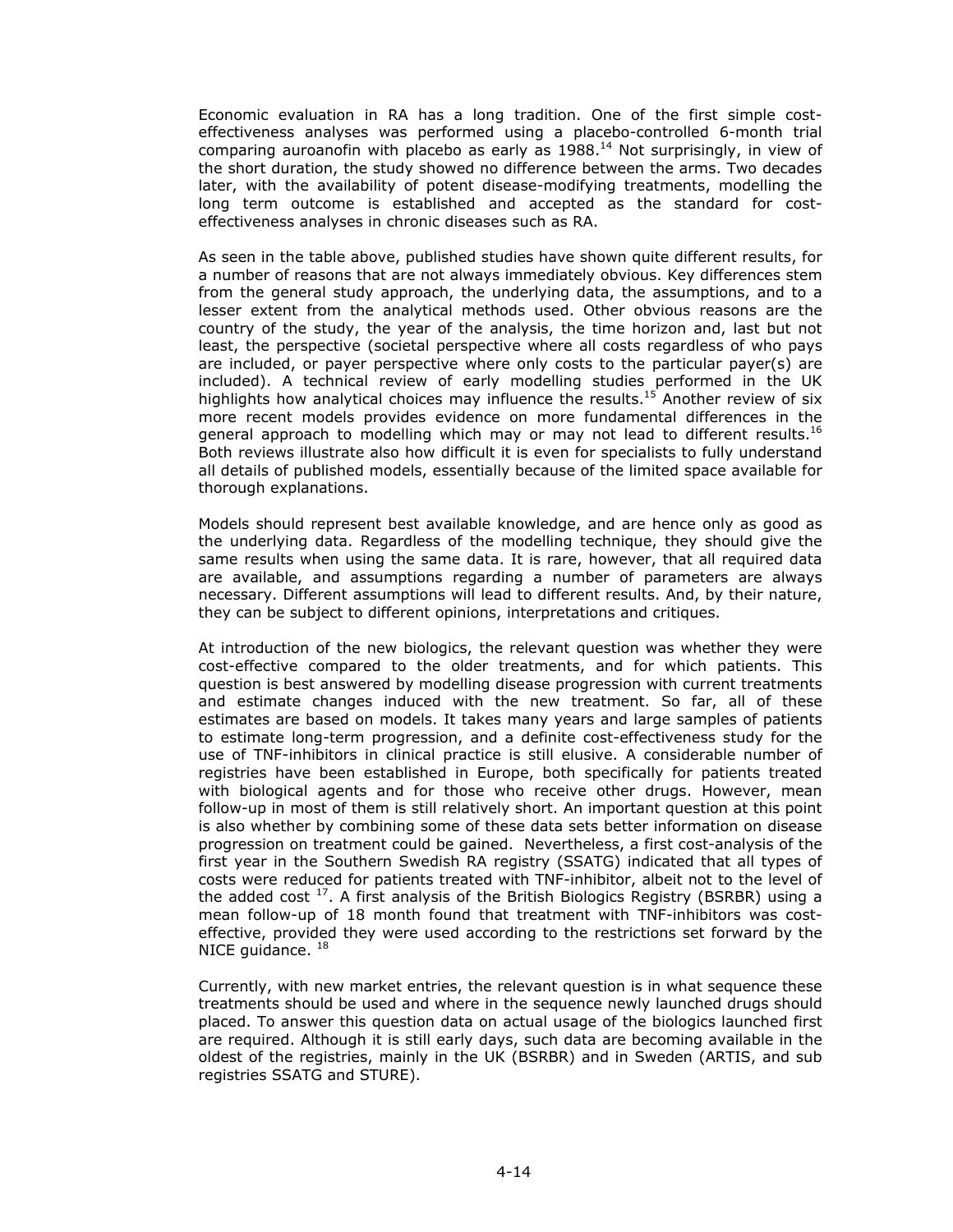| Country            | e                             | Perspectiv Interventions compared                                                | Data source                     | <b>Patients included</b><br>(baseline HAQ) | Time-<br>horizon  | <b>Result</b>                                             | Currency<br>and year | <b>Ref</b>      |
|--------------------|-------------------------------|----------------------------------------------------------------------------------|---------------------------------|--------------------------------------------|-------------------|-----------------------------------------------------------|----------------------|-----------------|
| <b>Finland</b>     | <b>Healthcare</b><br>provider | infliximab / other standard<br>care                                              |                                 | Early disease (1.3)                        | Mean 21<br>months | € 52,000                                                  | € 2007               | 19              |
| <b>Netherlands</b> | Societal                      | Monotherapy / combination /<br>combination+prednisone<br>/combination+infliximab | Investigator<br>trial           | Early disease (1.4)                        | 2 years           | infliximab vs. next<br>best alternative:<br>ICER €130,000 | € 2008               | 20              |
| <b>Sweden</b>      | Societal                      | <b>INF+MTX / MTX</b>                                                             | <b>Clinical trial</b>           | Advanced active RA<br>(HAQ 1.8)            | 10 years          | 16,100 €/QALY                                             | € 2002               | 21              |
| <b>Sweden</b>      | Societal                      | INF and ETA / compared to<br>baseline                                            | Registry                        | <b>Advanced RA</b><br>(HAQ 1.5)            | $1$ year          | 43,400 €/QALY                                             | € 2003               | 17              |
| <b>Sweden</b>      | Societal                      | ADA+MTX/ DMARD sequence                                                          | <b>Clinical trial</b>           | Advanced active RA                         | Lifetime          | 40-44,000€/QALY                                           | € 2004               | 22              |
| <b>Sweden</b>      | Societal                      | ETA+MTX / MTX                                                                    | <b>Clinical trial</b>           | Advanced active RA<br>(HAQ 1.8)            | 10 years          | 37-46,000€/QALY                                           | € 2004               | 23              |
| <b>Sweden</b>      | societal                      | Rituximab vs 2nd line TNF                                                        | <b>Clinical trial</b>           | Advanced RA, TNF                           | lifetime          | Rituximab dominant                                        | € 2008               | 24              |
| <b>Sweden</b>      | societal                      | INF /standard care (registry<br>data)                                            | and registry<br><b>Registry</b> | failures (1.9)<br>Advanced RA (1.4)        | 20 years          | 19-20,000€                                                | € 2007               | 25              |
| <b>UK</b>          | <b>NHS/PSS</b>                | ETA/ DMARD sequence                                                              | <b>Clinical trial</b>           | Advanced active RA                         | Lifetime          | 16,330 £/QALY                                             | <b>GB£ 2005</b>      | 26              |
| <b>UK (NICE)</b>   | <b>NHS/PSS</b>                | INF/ DMARD sequence;<br>ETA/ DMARD sequence                                      | <b>Clinical trial</b>           | <b>Advanced RA</b>                         | Lifetime          | 89,970 £/QALY<br>64,880 £/QALY                            | <b>GB£ 2004</b>      | 27, 28          |
| <b>UK</b>          | <b>NHS/PSS</b>                | LEF / SSZ ; LEF / MTX                                                            | <b>Clinical trials</b>          | Advanced active RA<br>$(HAQ 1.3-1.6)$      | 10 years          | No difference                                             | <b>GB£ 2002</b>      | 29              |
| <b>UK</b>          | <b>NHS/PSS</b><br>Societal    | $INF+MTX / MTX$                                                                  | <b>Clinical trial</b>           | Advanced active RA<br>(HAQ 1.8)            | 10 years          | 34,800 £/QALY<br>29,900 £/QALY                            | <b>GB£ 2002</b>      | 21              |
| <b>UK</b>          | <b>NHS/PSS</b>                | ETA, INF, ADA / DMARD<br>sequence                                                | <b>Registry</b>                 | Advanced active RA<br>(HAQ 2.1)            | Lifetime          | 23,900 £/QALY                                             | <b>GB£ 2006</b>      | 18              |
| <b>UK</b>          | <b>NHS/PSS</b>                | RIT 2 <sup>nd</sup> line/standard care                                           | <b>Clinical trial</b>           | Advanced RA, TNF-<br>failures (1.9)        | lifetime          | £11,601 vs biologics<br>£14,690 vs DMARDs                 | £ 2004               | 30 <sup>2</sup> |

#### **Table 4-3 – Published cost-effectiveness analyses**

ADA=adalimumab, ETA=etanercept, INF=infliximab, LEF= leflunomide, MTX=methotrexate, SSZ=sulfasalazine, DMARD=disease modifying arthritic drugs, NHS=National Health Service, PSS=Personal Social Service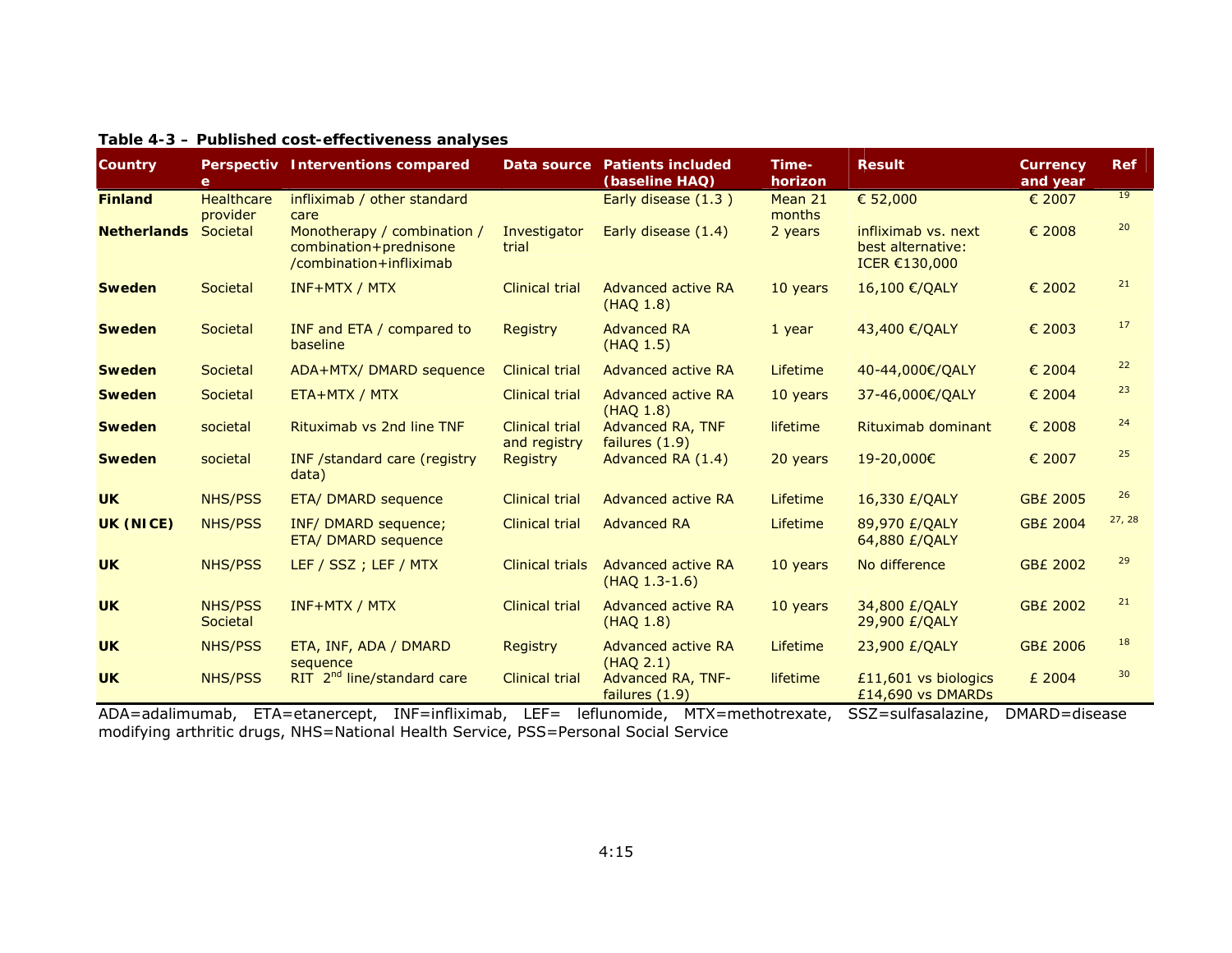# *4.11 Access to medical care*

The guidelines for the use of biologics described above focus on providing the most effective treatments for those patients most in need – patients with severe active and erosive disease - as fast as possible, and to assess their effect rapidly to ensure the best possible treatment. In France, Spain and Sweden it is possible to be prescribed a biologic within 3-4 months; in most other countries the shortest possible time to prescription is 6 months, but mostly lies between 6-12 months.

A number of reasons make even the longer delays optimistic in most cases, except for the very severe and very obvious cases. Often, some weeks will go by before a person with RA-like symptoms will seek the help of and be seen by a general practitioner. Some more weeks may pass with NSAID treatment, possibly courses of corticosteroids in severe cases, a number of lab analyses, before referral to a specialist who, in turn, generally has some weeks of waiting time. Even if the specialist then establishes the definite diagnosis within a month or two and starts DMARD treatment, it will take in most cases another 6-12 months before a biologic is actually prescribed. In other words, a delay of 2-3 years until biologic treatment is no exception in many countries. Delays are shorter when there is little doubt about the diagnosis and the disease is severe, but patients with moderate symptoms and difficult to establish diagnosis may wait a long time.

The rheumatology community has made large efforts to promote early diagnosis and early treatment. Reports from the Germany RA registry (Kerndokumentation, Kompetenznetwerk Rheuma, www.rheumanet.org) show that the time to diagnosis and treatment is steadily decreasing; while the mean time from symptoms to a first contact with a rheumatologist was 2 years in 1994, was 1.1 years in 2007 (personal communication, Dr Angela Zink). Surveys by French patient associations in 2003-4 showed delays of 3 years and more, but it appears that this has dramatically changed since then. Also, members in patients associations have often been diagnosed many years earlier, and their answers may give a somewhat biased picture. In 2002, an information campaign for general practitioners was carried out in relation to the start of a large cohort study of early RA patients (ESPOIR). A recent analysis investigated the time to treatment and found that one third of patients had not received a DMARD within 6 months. The main reason for late treatment was diagnostic uncertainty, i.e. the difficulty to reliably assess RA diagnosis as early as the first visits to the rheumatologist.  $32, 33$ 

Treatment within 6 months is thus an organisational challenge even in systems with an easy access to generalists and specialists like France and Spain. In countries where the referral process is slow, e.g. where generalists have a financial interest to treat the patients themselves, or where there is a lack of specialists leading to long waiting times prior to consultation, treatment within 6 months is seldom achieved.

The table below shows the number of patients per rheumatologists, using our prevalence calculations from chapter 1. The data should, however, be handled with great care as the number of rheumatologists officially listed in international or national databases may not be entirely accurate. Not all listed rheumatologists may be actively treating patients; some may be active in research or in the industry. On the other hand, a number of internists and orthopaedists are also treating patients with RA. Finally, in some countries, particularly in the Nordic area and in the United Kingdom, specialist nurses are heavily involved in routine follow-up of RA patients. Nevertheless, the figure gives an indication of the differences among countries in terms of the density of rheumatologists.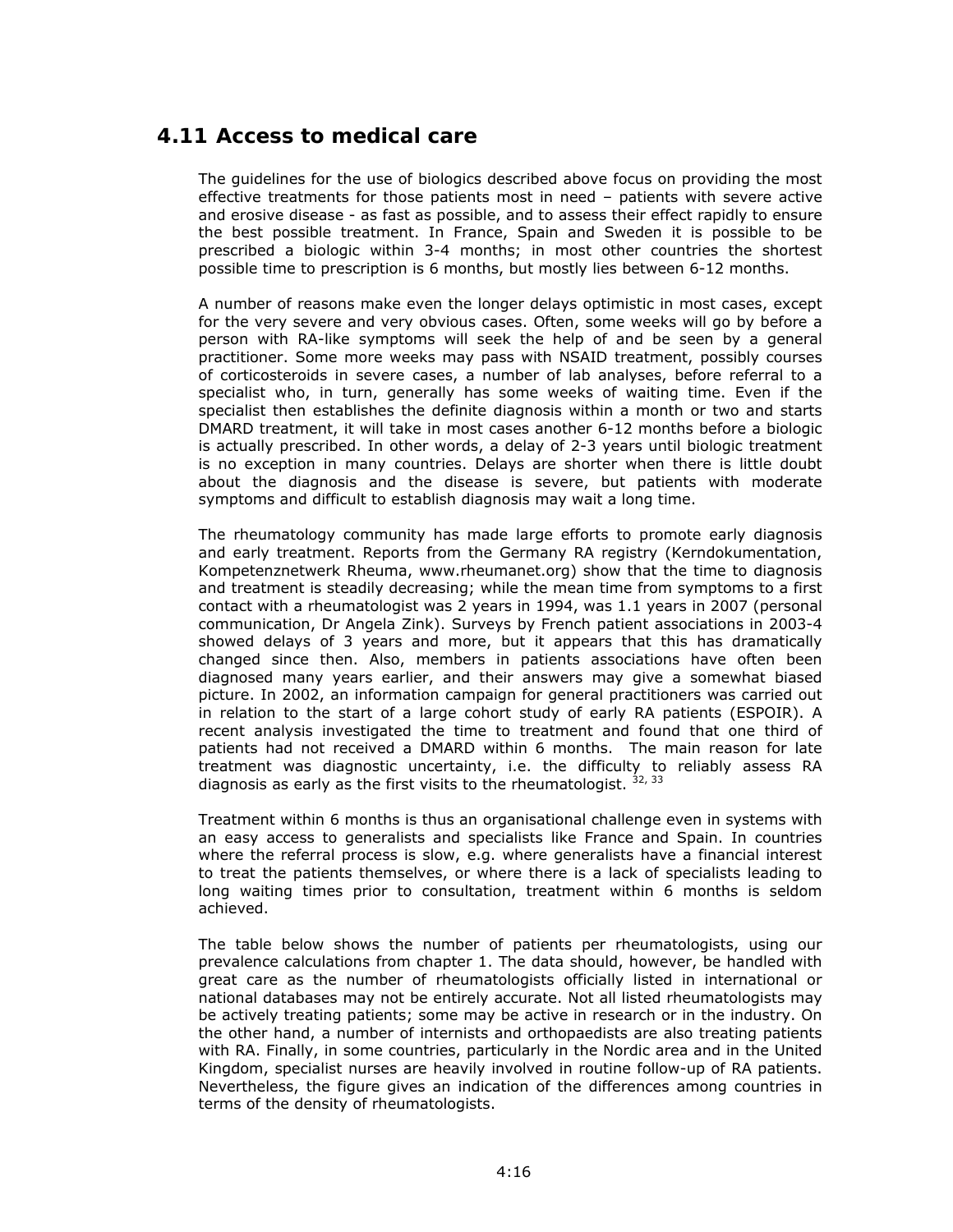

#### **Figure 4-6 Number of patients with RA per rheumatologist [source: EUROSTAT]**

*\*The number of rheumatologist is the most recent available. In most countries from 2006 (range 1999- 2007). As can be seen in the graph for some of the countries data was not available. The number of RA patients is the previously presented prevalence data.* 

*Note that numbers of rheumatologists are not available for all countries.* 

However, from these estimates it does not appear that density of rheumatologists has a systematic influence on the uptake of biologics. Sweden, Norway, Finland and the United Kingdom, with national health care services, have a similar density, yet the Nordic countries have an intensive use of biologics, at the opposite of the United Kingdom. Ireland appears to be one of the countries the least specialists, yet has one of the best uptakes of biologics. Within Western Europe, Germany has the lowest number of specialists and this may indeed partly explain the low usage.

A further complicating factor is that in a number of countries prescription of biologics is not only restricted to specialists only, but beyond that to centres of excellence and with prior authorisation. This appears to be particularly the case in Central and Eastern Europe, but also is an issue in Austria and particularly in Italy, where the number of prescribers has been limited to around 190 for the entire country. This fact, combined with the limitation in hospital drug budget would partly explain the low usage in Italy.

Finally, only two of the established biologics can be self-injected (etanercept and adalimumab), while the third (infliximab), as well as the 3 newer agents launched recently or about to be introduced (rituximab, abatacept, tocilizumab) require infusion. (A further agent that allows self-injection (golimumab) is expected to be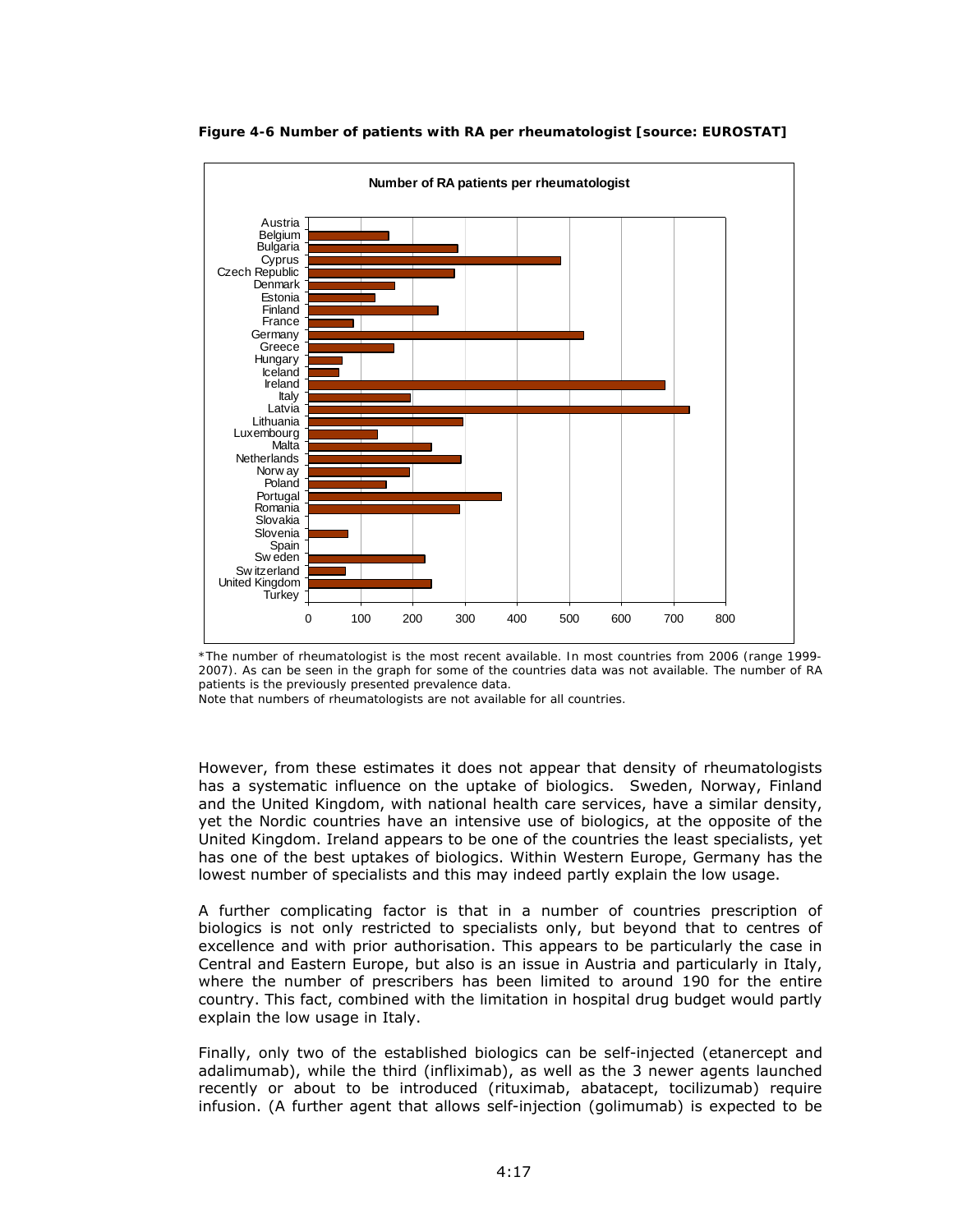launched shortly.) The number of infused drugs may represent a challenge in some countries, due to the lack of adequate facilities, distance to these facilities and patient preferences. It is however impossible to make a general assessment of this, as it is hospital specific rather than a regional or national issue.

## *4.12 Conclusion*

There is no one explanation for the differences in up-take of the biologics in the different countries in Europe. A number of factors play a role, and their combination is different in each country. The two most important factors are however the macro-economic conditions and treatment guidelines. Overall, we can see that limited usage is a consequence of a low GDP, restrictive treatment guidelines, budget restrictions, administrative hurdles and access to specialists.

## *4.13 References*

- 1. Douglas K, Bowman SJ. How many patients are eligible for anti-TNF therapy in the UK? Rheumatology (Oxford) 2001;40(12):1416.
- 2. Symmonds D. Looking back: rheumatoid arthritis--aetiology, occurrence and mortality. Rheumatology 2005;Suppl4(iv14-17).
- 3. Sundhedsstyrelsen Center for Evaluering og Medicinsk Teknologivurdering. Rheumatoid Arthritis - Health Technology Assessment of diagnosis and treatment Medicinsk Teknologivurdering 2002; 4 (2).
- 4. PPRI report Pharmaceutical Pricing and Reimbursement Information, European Commission/Austrian Federal Ministry of Health 2008.
- 5. Emery P, Van Vollenhoven R, Ostergaard M, et al. Guidelines for initiation of antitumour necrosis factor therapy in rheumatoid arthritis: similarities and differences across Europe. Ann Rheum Dis 2009;68(4):456-9.
- 6. Jobanputra P, Barton P, Bryan S, Burls A. The effectiveness of infliximab and etanercept for the treatment of rheumatoid arthritis: a systematic review and economic evaluation. Health Technol Assess 2002;6(21):1-110.
- 7. NICE. Etanercept and infliximab for the treatment of rheumatoid arthritis, NICE technology appraisal guideance No. 36, March 2002. 2002.
- 8. Chen YF, Jobanputra P, Barton P, et al. A systematic review of the effectiveness of adalimumab, etanercept and infliximab for the treatment of rheumatoid arthritis in adults and an economic evaluation of their cost-effectiveness. Health Technol Assess 2006;10(42):iii-iv, xi-xiii, 1-229.
- 9. NICE. Adalimumab, etanercept and infliximab for the treatment of rheumatoid arthritis, NICE technology appraisal guidance 130, October 2007. 2007.
- 10. NICE. Rituximab for the treatment of rheumatoid arthritis, National Institute for Clinical Excellence technology appraisal guidance 126, August 2007. 2007.
- 11. Clark W, Jobanputra P, Barton P, Burls A. The clinical and cost-effectiveness of anakinra for the treatment of rheumatoid arthritis in adults: a systematic review and economic analysis. Health Technol Assess 2004;8(18):iii-iv, ix-x, 1-105.
- 12. NICE. Abatacept for the treatment of rheumatoid arthritis. April 2008. 2008.
- 13. TNF- hemmere ved revmatiske Sykdommer 2007 Rapport fra Kunnskapssenteret Nr 12-2006/Nr 2-2007/Nr 16–2007 Kunnskapsoppsummering.
- 14. Thompson M, Leighton-Read J, Hutchings C, Paterson M, Jr EH. The Cost Effectiveness of Auranofin. Results of a Randomized Clinical Trial. Journal of Rheumatology 1988;15:35-42.
- 15. Drummond MF, Barbieri M, Wong JB. Analytic choices in economic models of treatments for rheumatoid arthritis: What makes a difference? Med Decis Making 2005;25(5):520-33.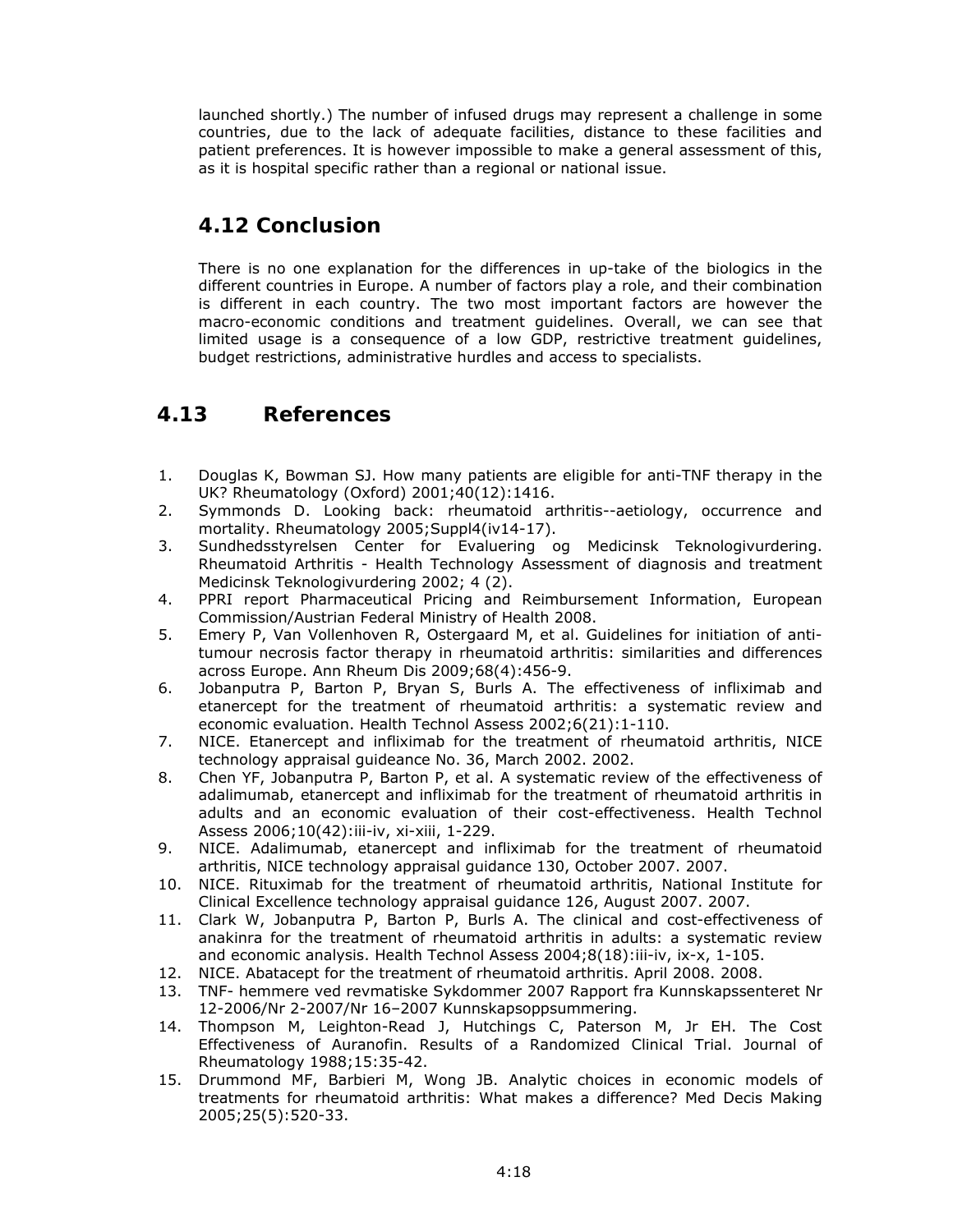- 16. Bansback NJ, Regier DA, Ara R, et al. An overview of economic evaluations for drugs used in rheumatoid arthritis: focus on tumour necrosis factor-alpha antagonists. Drugs 2005;65(4):473-96.
- 17. Kobelt G, Eberhardt K, Geborek P. TNF-inhibitors in the treatment of rheumatoid arthritis in clinical practice: costs and outcomes in a follow-up study of patients with RA treated with etanercept or infliximab in southern Sweden. Ann Rheum Dis 2004;63:4-10.
- 18. Brennan A, Bansback N, Nixon R, et al. Modelling the cost effectiveness of TNFalpha antagonists in the management of rheumatoid arthritis: results from the British Society for Rheumatology Biologics Registry. Rheumatology (Oxford) 2007;46(8):1345-54.
- 19. Virkki LM, Konttinen YT, Peltomaa R, et al. Cost-effectiveness of infliximab in the treatment of rheumatoid arthritis in clinical practice. Clin Exp Rheumatol 2008;26(6):1059-66.
- 20. Vanden Hout W, Goekoop-Reuterman Y, Allaart C, al e. Cost-utility analysis of treatment strategies in patients with recent onset rheumatoid arthritis. Arthritis Rheum 2009;61(3):291-9.
- 21. Kobelt G, Jönsson L, Young A, Eberhardt K. The cost-effectiveness of infliximab (Remicade(R)) in the treatment of rheumatoid arthritis in Sweden and the United Kingdom based on the ATTRACT study. Rheumatology 2003;42(2):326-35.
- 22. Bansback NJ, Brennan A, Ghatnekar O. Cost effectiveness of adalimumab in the treatment of patients with moderate to severe rheumatoid arthritis in Sweden. Ann Rheum Dis 2005;64(7):995-1002.
- 23. Kobelt G, Lindgren P, Singh A, Klareskog L. Cost effectiveness of etanercept (Enbrel) in combination with methotrexate in the treatment of active rheumatoid arthritis based on the TEMPO trial. Ann Rheum Dis 2005;64(8):1174-9.
- 24. Lindgren P, Geborek P, Kobelt G. Modeling the cost-effectiveness of treatment of rheumatoid arthritis with rituximab using registry data from Southern Sweden. Int J Technol Assess Health Care 2009;25(2):181-9.
- 25. Lekander I. ISPOR abstract 2008.
- 26. Brennan A, Bansback N, Reynolds A, Conway P. Modeling the cost-effectiveness of etanercept in adults with rheumatoid arthritis inthe UK. Rheumatology 2004;43:62- 72.
- 27. Jobanputra P, Barton P, Bryan S, Fry-Smith A, Burls A. The clinical effectiveness and cost-effectiveness of new drug treatments for rheumatoid arthritis: etanercept and infliximab. Birmingham: University of Birmingham; 2004.
- 28. Barton P, Jobanputra P, Wilson J, Bryan S, Burls A. The use of modelling to evaluate new drugs for patients with chronic conditions: the case of antibodies against tumour necrosis factor in rheumatoid arthritis. Health Technology Assessment 2004;8:1-91.
- 29. Kobelt G, Lindgren P, Young A, Eberhardt K. Cost and Effects of Leflunomide in the UK. Eur J Health Econom 2002;3:173-9.
- 30. Kielhorn A, Porter D, Diamantopoulos A, Lewis G. UK cost-utility analysis of rituximab in patients with rheumatoid arthritis that failed to respond adequately to a biologic disease-modifying antirheumatic drug. Curr Med Res Opin 2008;24(9):2639-50.
- 31. Brennan A, Bansback N, Nixon R, et al. Modelling the cost effectiveness of TNF- {alpha} antagonists in the management of rheumatoid arthritis: results from the British Society for Rheumatology Biologics Registry. Rheumatology (Oxford) 2007.
- 32. Benhamou M, Rincheval N, Roy C, et al. The gap between practice and guidelines in the choice of first-line disease modifying antirheumatic drug in early rheumatoid arthritis: results from the ESPOIR cohort. J Rheumatol 2009;36(5):934-42.
- 33. Lukas C, Guillemin F, Landewe R, et al. Factors determining a DMARD initiation in early inflammatory arthritis patients. The ESPOIR cohort study. Clin Exp Rheumatol 2009;27(1):84-91.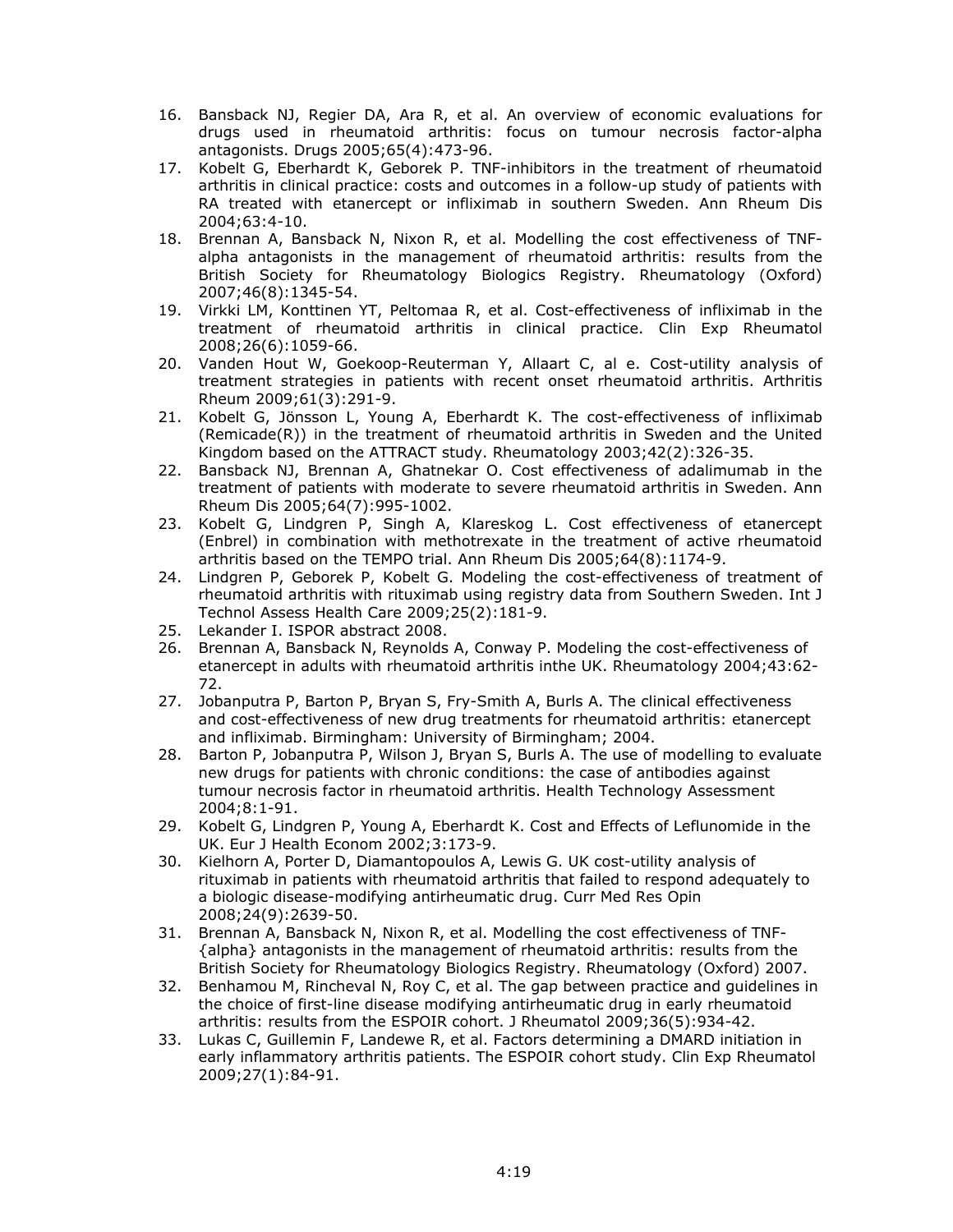# **Chapter 5 - The Value of Treatment in RA**

We gratefully acknowledge the contribution of Ronald van Vollenhoven, MD and Jenny Augustsson (Karolinska Institute, Stockholm, Sweden) for access to prepublished data.

#### **CONTENT**

| 5.1 |                                                       |  |
|-----|-------------------------------------------------------|--|
| 5.2 | $Introduction \dots 5:3$                              |  |
| 5.3 |                                                       |  |
| 5.4 |                                                       |  |
|     |                                                       |  |
|     |                                                       |  |
|     | 5.4.1.2 Utility in patients treated with biologics5:7 |  |
|     |                                                       |  |
|     |                                                       |  |
|     |                                                       |  |
|     |                                                       |  |
|     |                                                       |  |
|     |                                                       |  |

### **TABLES**

|  |  | Table 5-2 Ten-year cost and QALY differences by HAQ at treatment start $^{18}$ 5:15 |  |  |  |  |
|--|--|-------------------------------------------------------------------------------------|--|--|--|--|

#### **FIGURES**

| Figure 5-1 Correlation between QoL (utility) and functional capacity (HAQ) $5.65:5$             |  |
|-------------------------------------------------------------------------------------------------|--|
|                                                                                                 |  |
| Figure 5-3 Change in function and utility over time (HAQ, EQ-5D) 7 5:6                          |  |
| Figure 5-4 – Utility change with TNF-inhibitor treatment in clinical practice <sup>10</sup> 5:7 |  |
|                                                                                                 |  |
|                                                                                                 |  |
| Figure 5-7 – Changing structure of costs with advancing disease <sup>5</sup> 5:10               |  |
| Figure 5-8 Reductions in costs in the first year of TNF-inhibitor treatment $3\dots$ 5:11       |  |
| Figure 5-9 Decrease in outpatient consultations with anti-TNF therapy $12$ 5:12                 |  |
|                                                                                                 |  |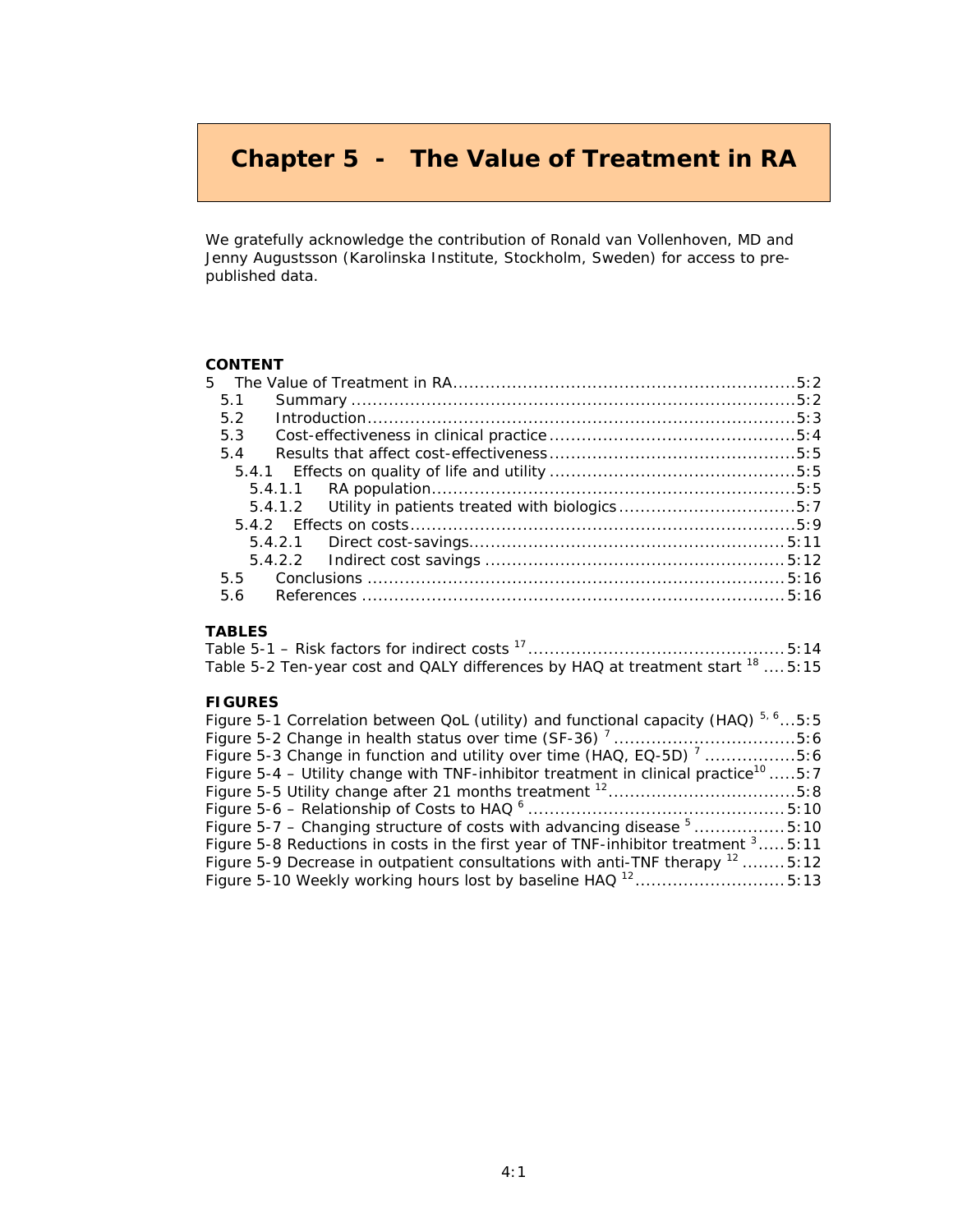# **5 The Value of Treatment in RA**

## *5.1 Summary*

*This chapter discusses current knowledge of the value of biologics, focusing on parameters that affect health economic results. However, a comprehensive review is beyond the scope of this chapter. Rather, issues are illustrated with pertinent examples.* 

*Over the past decade we have witnessed important advances in the management of RA, with development of novel tools for outcome assessment, innovative therapies and new intensive and dynamic therapeutic strategies. As a*  consequence, disease remission is today a realistic goal for many patients, if *available treatments are used to their full potential.* 

*The new biologic treatments have been shown to be extremely effective in not only reducing signs and symptoms of the disease, but also halt or slow the underlying joint destruction, and even improve cardiovascular events/mortality. They come at a substantial immediate cost concentrated on those payers responsible for the drug budgets, while potential savings are long term and occur with some degree of uncertainty to many other stakeholders. Usage of biologics has thus initially been restricted to those patients in greatest need where they are considered to be costeffective based on early models.* 

*Despite a decade of their use, it is still too early to evaluate the full impact of these treatments in clinical practice. In the short term, some health care costs can*  be off-set, but the majority of the impact lies in the future, if progression to severe *disability can be avoided or at least reduced.* 

*However, a wealth of data on individual clinical and/or economic parameters that affect the cost-effectiveness of these treatments is emerging. They all point towards large improvements in quality of life, function and disease activity, as well as savings and cost-offsets..*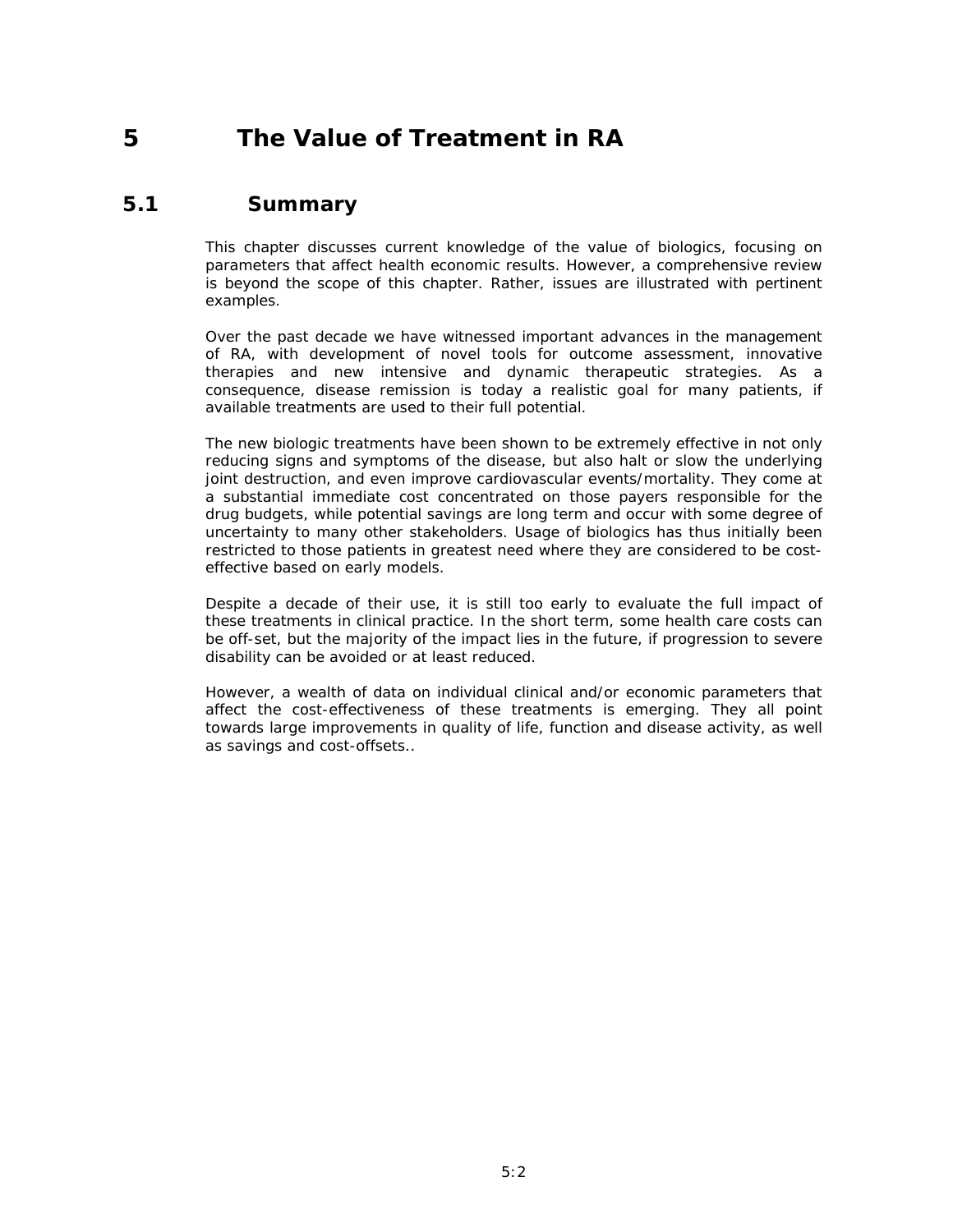## *5.2 Introduction*

Rheumatoid Arthritis (RA) is a chronic inflammatory joint disease that can affect virtually all joints, but most commonly involves hands and feet, followed in frequency by the wrist, knee and other large joints of the extremities. Onset can be insidious or acute, but in the majority of patients the course is progressive leading to destruction of joints, functional disability and reduced quality of life. RA is associated with increased morbidity and mortality, mostly due to the cardiovascular consequences of chronic inflammation, and an increased frequency of lymphomas in relation to the severity of the disease  $^1$ .

Over the past decade we have witnessed important advances in the management of RA, with development of novel tools for outcome assessment, innovative therapies and new intensive and dynamic therapeutic strategies. As a consequence, remission can be observed in one of five patients  $2$ , and even better success can be expected with the addition of further treatments.

The main goal of RA therapy to modify of the disease and slow progression is thus within reach for many patients, if available treatments are used to their full potential.

Traditionally, management of RA involves both medicinal and non-medicinal strategies. Non-medicinal strategies include on the one hand psychological counselling, physiotherapy and occupational therapy, and on the other hand orthopaedic surgery with joint conservation or joint replacement. Medicinal strategies include symptomatic agents such as non-steroidal anti-inflammatory drugs (NSAIDs) or analgesic agents, glucocorticoids and disease-modifying antirheumatic drugs (DMARDs).

Whereas symptomatic agents reduce the signs and symptoms of RA, they fail to interfere with the processes leading to joint damage. In contrast, DMARDs can not only effectively control signs and symptoms, but also slow join erosions, and have been used earlier and earlier in the disease process. Traditional small molecules are gold salts, antimalarials, salazopyrine, methotrexate and leflunomide, and among these, methotrexate is regarded as the most effective and currently standard initial therapy particularly in active disease. However, many patients will not experience even a 50% improvement of signs and symptoms with these treatments, despite frequent switching, dose increases and combination treatment.

For these patients, biologic treatments provide the only effective treatment option. The first successful compounds, 3 TNF inhibitors (etanercept, infliximab, adalimumab), have shown convincingly in a number of studies to lead to rapid clinical improvement, reduction in physical impairment and significant retardation or even half of joint damage both in established and early RA, particularly in combination with methotrexate. The more recent agents, with different mechanisms of action (rituximab, abatacept, toculizumab) have in turn shown to be effective in patients with an inadequate response or intolerance to a TNFinhibitor. (For a summary on clinical effects, see Smolen and Aletaha<sup>1</sup>.)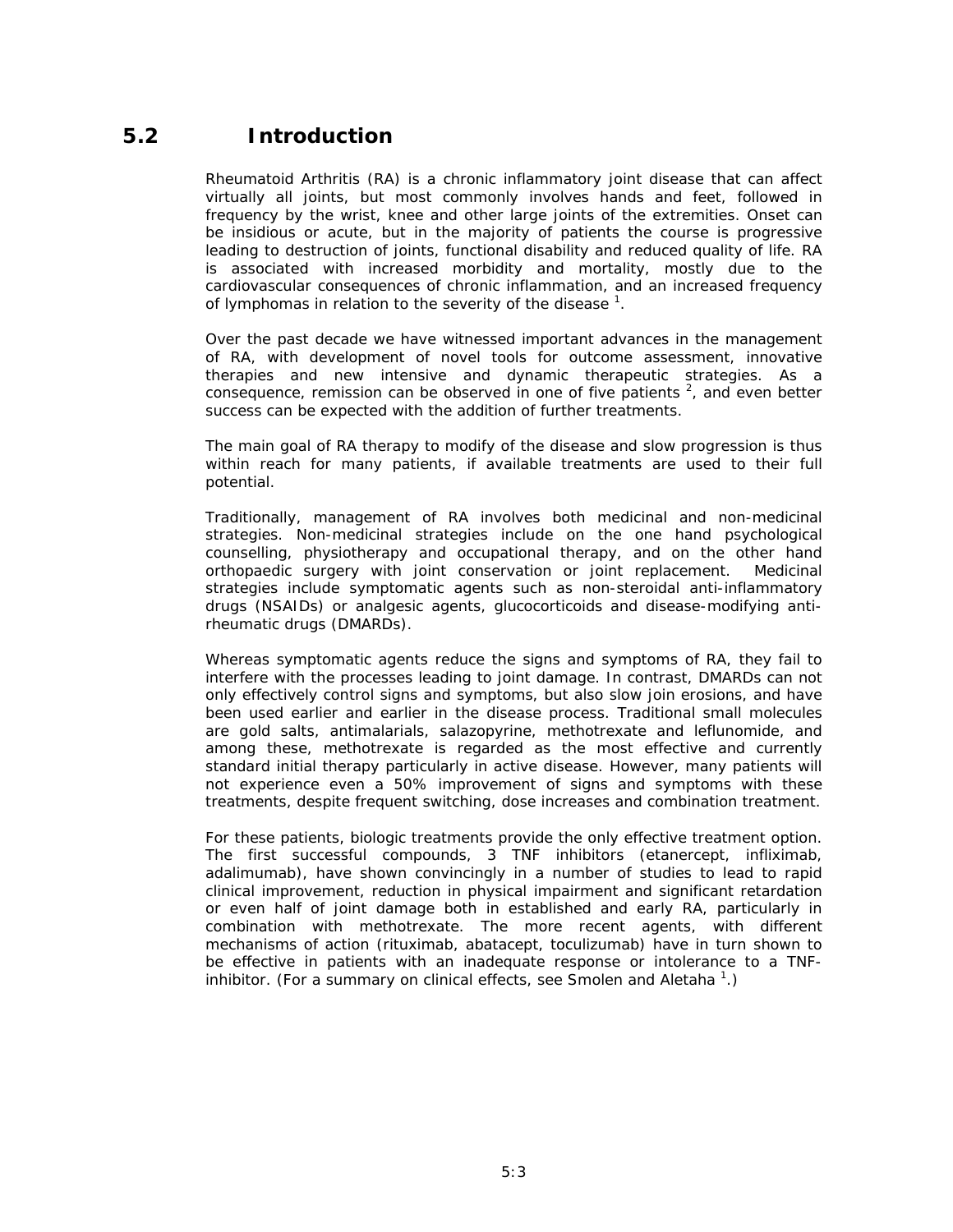## *5.3 Cost-effectiveness in clinical practice*

Despite of this uncontested clinical effect, the use of biologic agents is restricted in many ways, due to their price. Partly this may be due to budgetary or affordability reasons, partly due to the fact that the value (what one obtain) is perceived not to be in line with the price (what one pays). However, the evidence of the value is continuously built up with new trials, but most of all with data from clinical practice and registries. It is, however, still not possible to perform a full cost-effectiveness analysis based on actual use in clinical practice, essentially because the largest benefit – the absence or reduction of permanent functional disability associated with lower costs and higher quality of life – lies in the future. Thus, even with close to 10 year follow-up data in the longest-standing registries, modelling is still required.

For cost-effectiveness analysis, registries present a number of challenges. The biggest issue to tackle when using registry data is the comparator group. This is particularly difficult when using the early years in the registries, as in most countries all those very severely ill patients who qualified initially for anti-TNF drugs were indeed treated, as shown in an early Swedish study <sup>3</sup>. Patients of a similar severity level on standard treatment were likely those who either could not tolerate the biological treatments or could not take them for other reasons. The study thus analysed the change compared to baseline and is thus not a full costeffectiveness analysis. In contrast to the Swedish analysis, the recent study in the UK was based on 7083 patients treated with anti-TNF drugs and 870 controls treated with standard DMARDS from the same registry <sup>4</sup>. Both groups had active disease and substantial functional disability at baseline. However, mean disease duration was 9.9 years in the control group versus 14.1 years in the anti-TNF group, and mean HAQ scores were 1.6 in the control group versus 2.1 in the anti-TNF group. Although modelling techniques allow adjusting for such a difference, the question remains whether these 870 patients are truly comparable or whether they represent a group that either does not qualify, cannot tolerate, or has withdrawn from anti-TNF drugs. Nevertheless, as the group on biologics had more severe disease, the findings likely under- rather than over-estimate the costeffectiveness.

Considering these difficulties to perform a "real-life" cost-effectiveness analysis, we present in this chapter a number of findings from clinical practice with particular relevance to the burden and the cost of RA. (Modelling studies based on clinical trials are not included here but will be presented in the last chapter.) These represent illustrations rather than an exhaustive overview that would be beyond the purpose of this chapter. Findings presented include

- the effect on quality of life (QoL) and utility
- the effect on mortality
- the long term cost depending on when treatment is started
- the effect on direct costs
- the effect on indirect costs
- the effect of management

as well as a short discussion on drug dosing and cycling, management strategies and adverse events.

Within this discussion, we take the clinical effect on inflammation, disease activity and erosions as a given.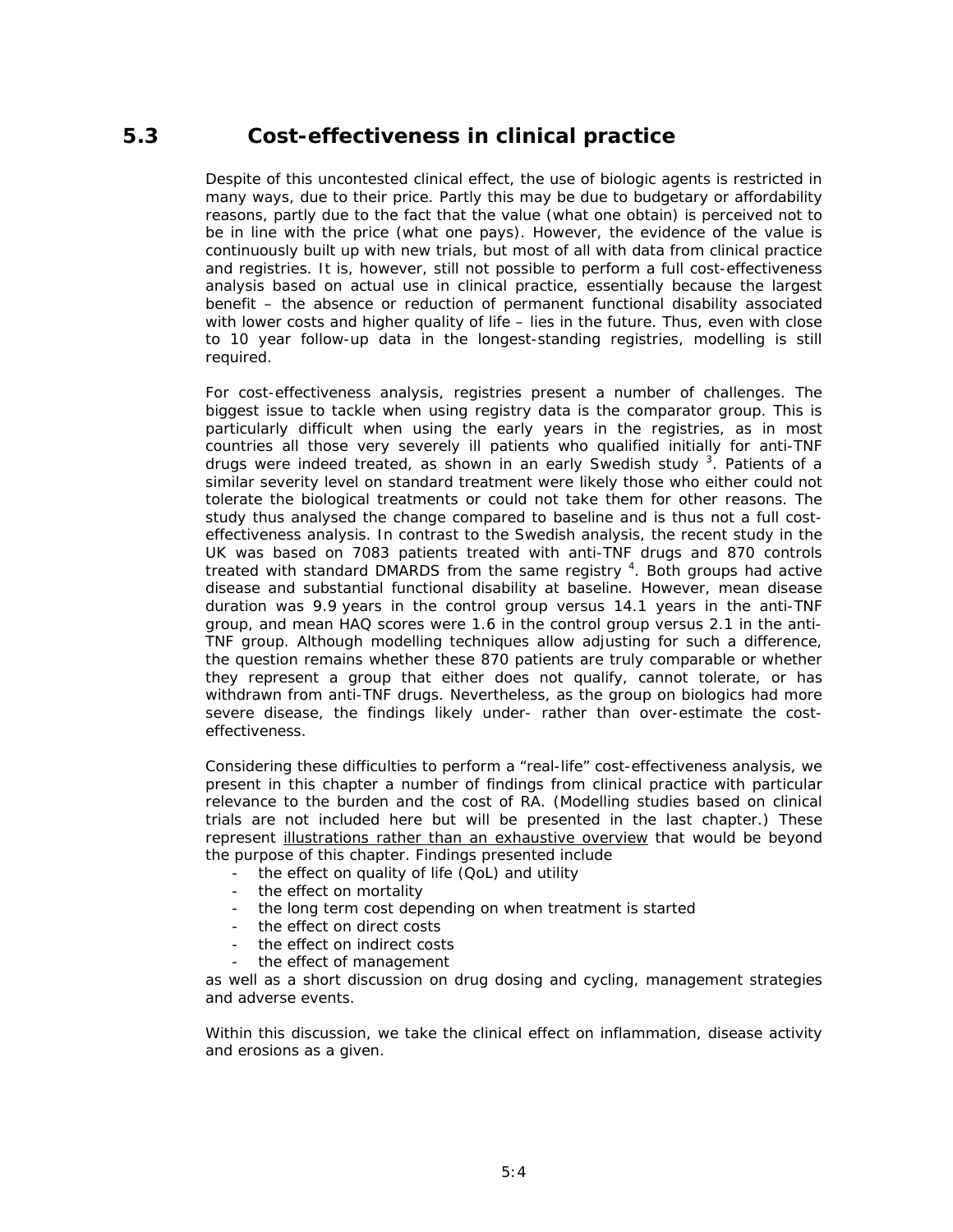## *5.4 Results that affect cost-effectiveness*

### **5.4.1 Effects on quality of life and utility**

### *5.4.1.1 RA population*

In RA, health related QoL is an important outcome measure both from the clinical and the health economic point of view. One has no difficulty to accept that, in general, patients with a better QoL will consume fewer health care resources.

The widely used Health Assessment Questionnaire (HAQ) is not a QoL instrument, but measures patient-reported functional capacity. However, its correlation with QoL has been shown in numerous studies, using instruments such as the Short Form 36 (SF-36) or the EQ-5D (utility): A decrease in HAQ will correspond to an increase in QoL and utility, as illustrated below.





Correlation of utilities with functional capacity

The SF-36 can show the improvements in different individual aspects of health related quality of life. The instrument is widely used in all indications and thus allows comparison across diseases. When used repeatedly, it allows investigating the development of QoL over time. This was investigated in the Norwegian RA registry, and results showed that between 1994 and 2004, overall health status of patients with RA improved  $^7$ . The number of respondents between 20 and 79 years of age were 931, 1025, 829 and 914 in 1994, 1996, 2001 and 2004, respectively. SF-36 scores, both the individual domains and the physical and mental summary scores increased (improved) over the 10 years. At the same time, mean HAQ decreased from 1.68 to 1.55, utility increased from 0.616 to 0.647, and for both the change was more noticeable in 2001 and 2004. It is not possible to link these results directly to the introduction of the biologic drugs, but it is noteworthy that in 2001 3.1% of patients and in 2004 11.8% of patients were on biologic treatment.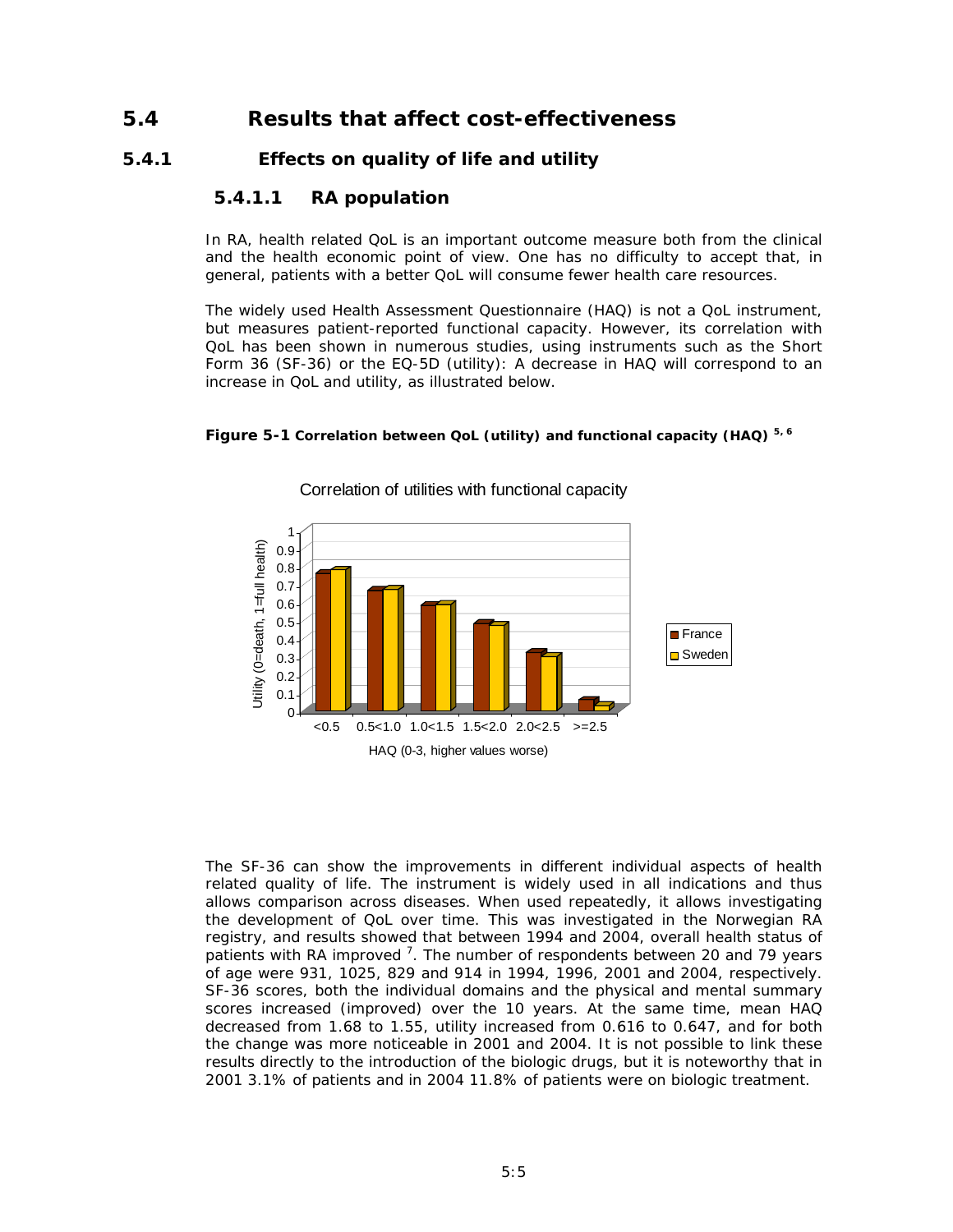

**Figure 5-2 Change in health status over time (SF-36) <sup>7</sup>**

**Figure 5-3 Change in function and utility over time (HAQ, EQ-5D) <sup>7</sup>**



The authors speculate that the results are a consequence of wider access to better and more aggressive treatments. Indeed, since the early 90's, RA treatment has evolved and the most effective DMARDs, including biologics, are introduced early in the disease course.

An analysis of the effect of prescription practice of TNF-inhibitors on treatment response in the Danish nationwide biologics registry (DANBIO) showed that practice has indeed changed towards patients with lower disease activity <sup>8</sup>. Baseline disease activity for 1813 patients recorded in the registry between 2000 and 2005 decreased from 5.9 to 5.3 (DAS28). Despite of this, treatment response increased significantly from 1.8 to 2.2 units (DAS28), good response rates as defined by the European League against Rheumatism (EULAR) from 28% to 50%, 50% improvement rates as defined by the American College of Rheumatology (ACR) from 31% to 51%, while no response decreased from 29% to 16%. Drug survival was around 70% in all years.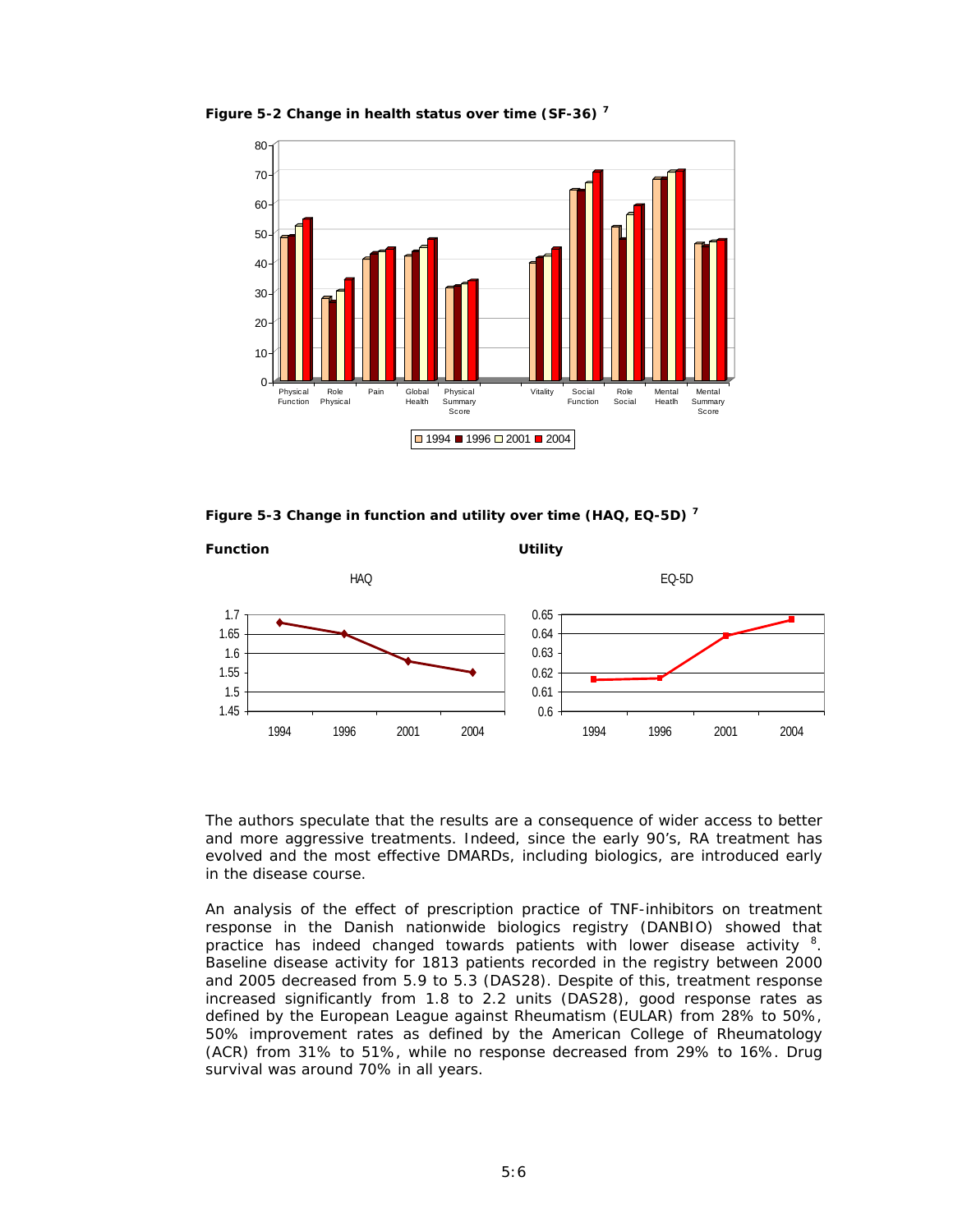Thus, not only does overall better access and management improve patients' health status, more intensive management and earlier treatment with biologics also provides better response. This should logically lead to savings in costs other than the intervention costs. This has also been shown in a Scottish study (TICORA) where patients were randomized to intensive and standard management (see under "Effects on costs" <sup>9</sup>.

### *5.4.1.2 Utility in patients treated with biologics*

#### 5.4.1.2.1 Treatment Effect

In the Southern Swedish biologics registry (SSATG), the registry with probably the longest follow-up of patients treated with biologics, the EQ-5D is used routinely to measure patients' health status. The rapid and sustained utility gain with TNFinhibitor treatment has been documented over time as well as for different lines of treatment, i.e. patients who switch to a second or third TNF-inhibitor due to either adverse events or lack of effect  $10$ . The analysis included 2554 patients with RA and showed a utility gain of around 0.25 already after 2 weeks' treatment, and maintained thereafter for 5 years if treatment continued. In an earlier analysis of the first 116 patients included in SSATG, the initial utility increase was shown to be significantly correlated with an increase in HAQ  $^3$ .

#### **Figure 5-4 – Utility change with TNF-inhibitor treatment in clinical practice<sup>10</sup>**



Reproduced with permission, Ann Rheum Dis 2009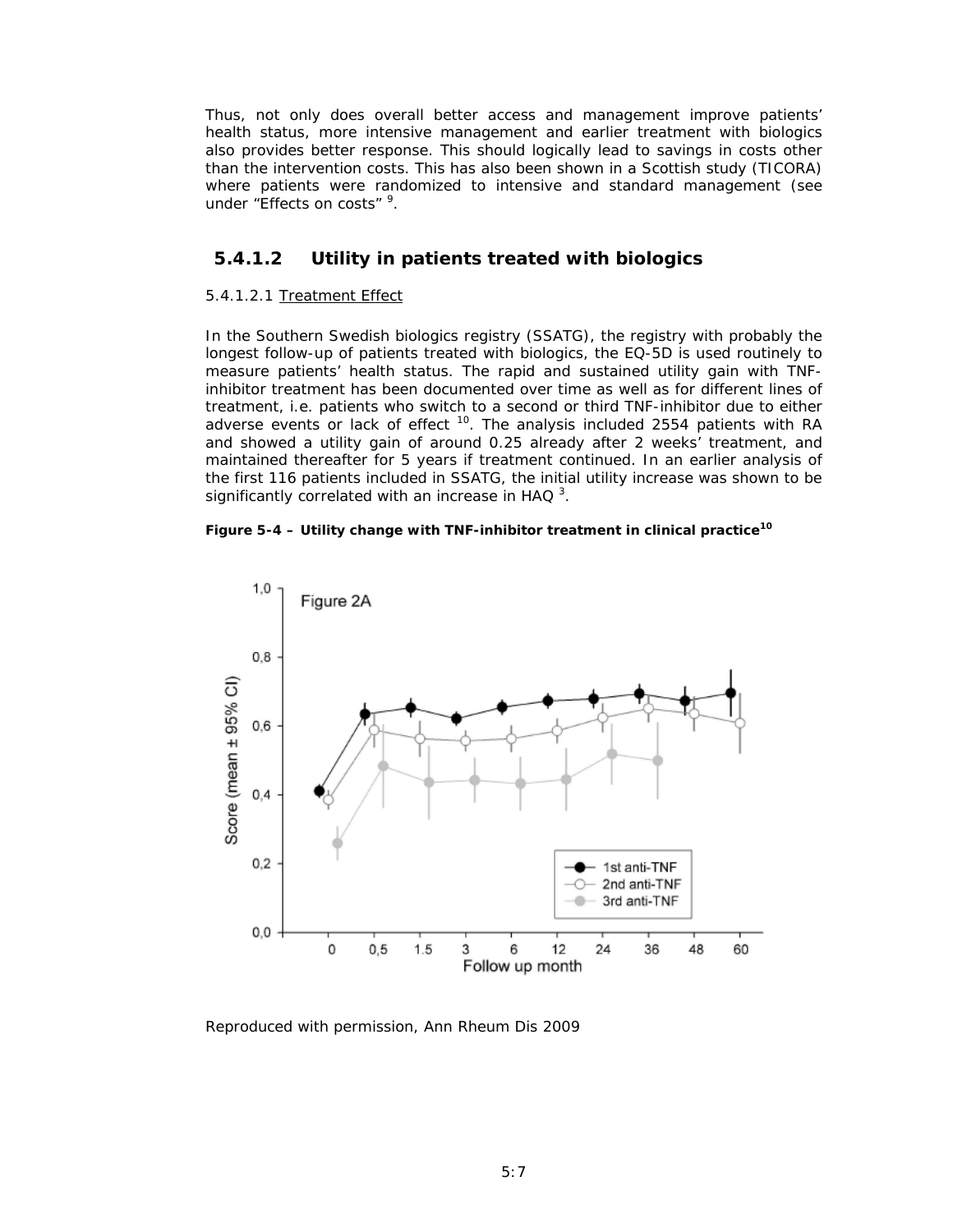The change shown above for the large sample of patients in SSATG is lower that what was seen in the first 116 patients included in the registry. Compared to the full sample, these patients had considerably lower baseline utilities (0.28 versus 0.4). Although the full analysis found no significant temporal trend, i.e. the change was similar despite a slight increase in baseline utility over time  $10$ , the low baseline of this early severe sample may explain the larger gain <sup>3</sup>.

In both analyses, patients reached a utility of around 0.65, and one could speculate that this represents a type of a "ceiling level" for patients who have had the disease for years of the disease. Indeed, joint damage is irreversible and thus limits the magnitude of the effect on utility that can be achieved with treatment. In view of the correlation of utility with HAQ, this can be implied directly from the findings of an irreversible part of HAQ in established disease  $11$ .

A recent analysis of 740 patients enrolled in the Alberta Biologics registry and treated with TNF-inhibitors showed a similar utility improvement <sup>12</sup>. The authors investigated responses by baseline severity of HAQ. For patients with a HAQ between 0 and 1, utility improved by 0.15 to basically normal population values; patients between HAQ 1 and 2 improved by 0.27; patients between HAQ 2 and 3 improved by 0.33. Utility improvement was parallel to an improvement in HAQ of 0.26, 0.97 and 1.11, respectively. All changes were significant (p<0.001).

#### **Figure 5-5 Utility change after 21 months treatment <sup>12</sup>**



#### **Change of HAQ and utility with anti-TNF therapy at 21 months, by HAQ at baseline**

Reproduced from <sup>12</sup>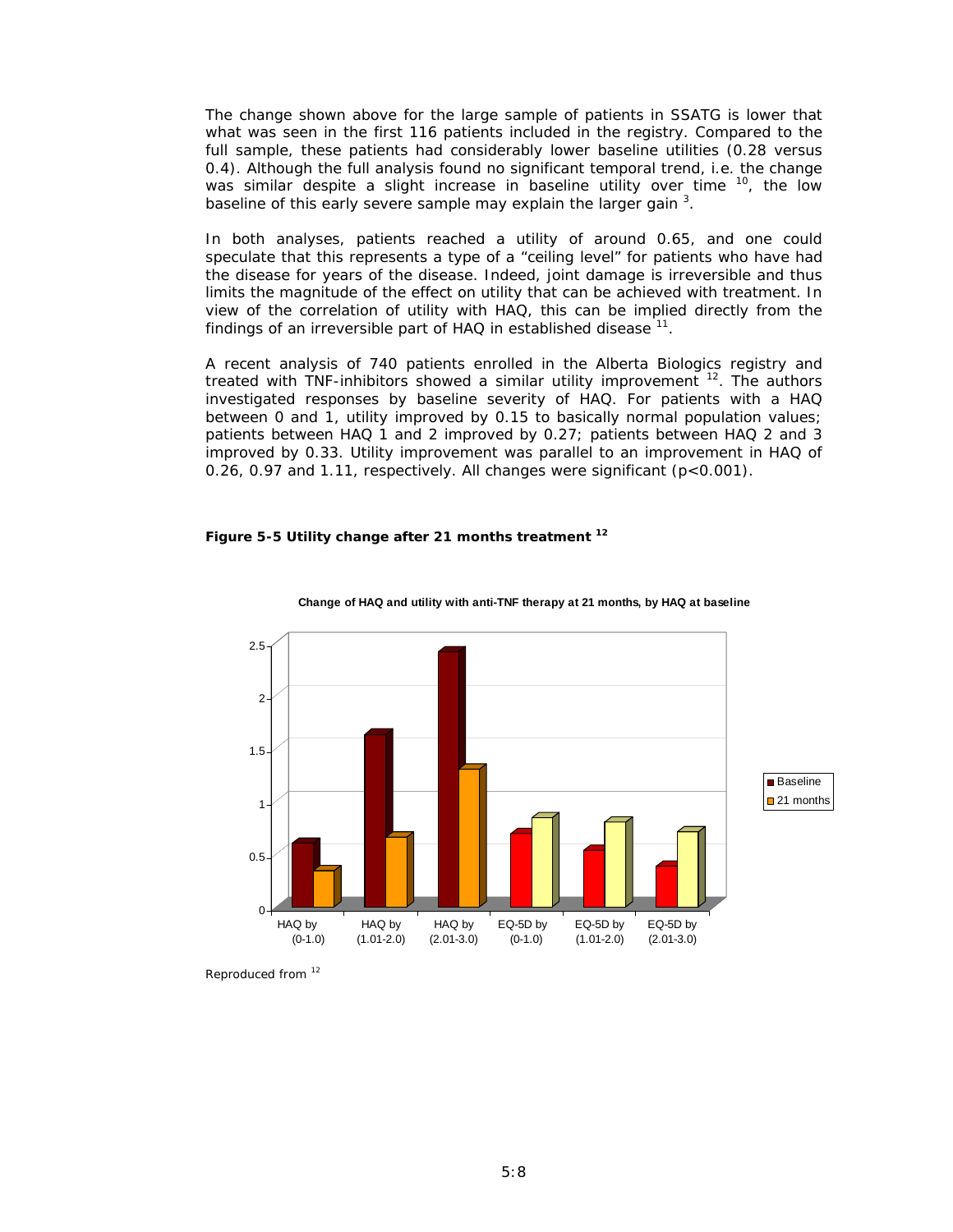In the Swedish analysis above, first and second line treatment showed similar results at the group level in this analysis. However, a responder analysis in the same sample using ACR and EULAR criteria showed that response was lower for second time switchers. Response rates to the second and third TNF-inhibitor at the group level were ACR50 27% and 18%, EULAR good response 25% and 9% respectively. 13 Another analysis from the Stockholm Biologics Registry (STURE) showed that response to the second or third TNF-inhibitor may be dependent on the reason for discontinuing the first: lack of effect or adverse events.<sup>14</sup> Patients with insufficient response to a first TNF-inhibitor had an improved response with a second TNF-inhibitor; patients discontinuing due to adverse effects but with a certain level of response on the first treatment achieved at least a similar response on the second similar treatment.

Currently, physicians have more treatment options with different classes of drugs at their disposal, allowing more individualized treatment and improved outcome. On could thus speculate that once patients have been initiated on biologic treatment, the utility gain is maintained as long as they remain on treatment with any of the available biologics.

#### 5.4.1.2.2 The value of utility increases

An increase in utility can be transformed into quality-adjusted life-years (QALYs). The QALY is the outcome measure of choice of European authorities who formally use economic evaluation in reimbursement or funding decisions. QALYs are a combination of years of life and quality of life, where years are weighted with their utility. Although no formal threshold exists as to how much society is willing to pay for a QALY gained, an unofficial limit of around €50,000 is often assumed.

The value of an increase in utility by 0.20-0.25 and the maintenance at this level thus yields 0.20-0.25 QALYs every year for patients on treatment. Using the above unofficial threshold, the value of this improvement can then be estimated at around  $\epsilon$  10-12,500 per year.

This calculation requires discussion. The implied value is close to or slightly less of the annual cost of the biologics, depending on the country, and one could be tempted to argue that this shows their cost-effectiveness. However, it is calculated using only patients who remain on treatment, and it is necessary to use an intent-to-treat approach, where treatment costs for patients that start treatment and discontinue, as well as the cost of monitoring and treating adverse events is incorporated. Thus the annual treatment cost increases above the value of the health gain, and it is crucial to manage treatment in a way that avoids wastage as much as possible. On the other hand, with improved health status come generally reductions in the use of resources, both health care and other resources, leading to cost-offset.

### **5.4.2 Effects on costs**

A number of studies have shown the correlation between HAQ and all type of costs. The largest and most recent comprehensive study from France illustrates this relationship.<sup>6</sup>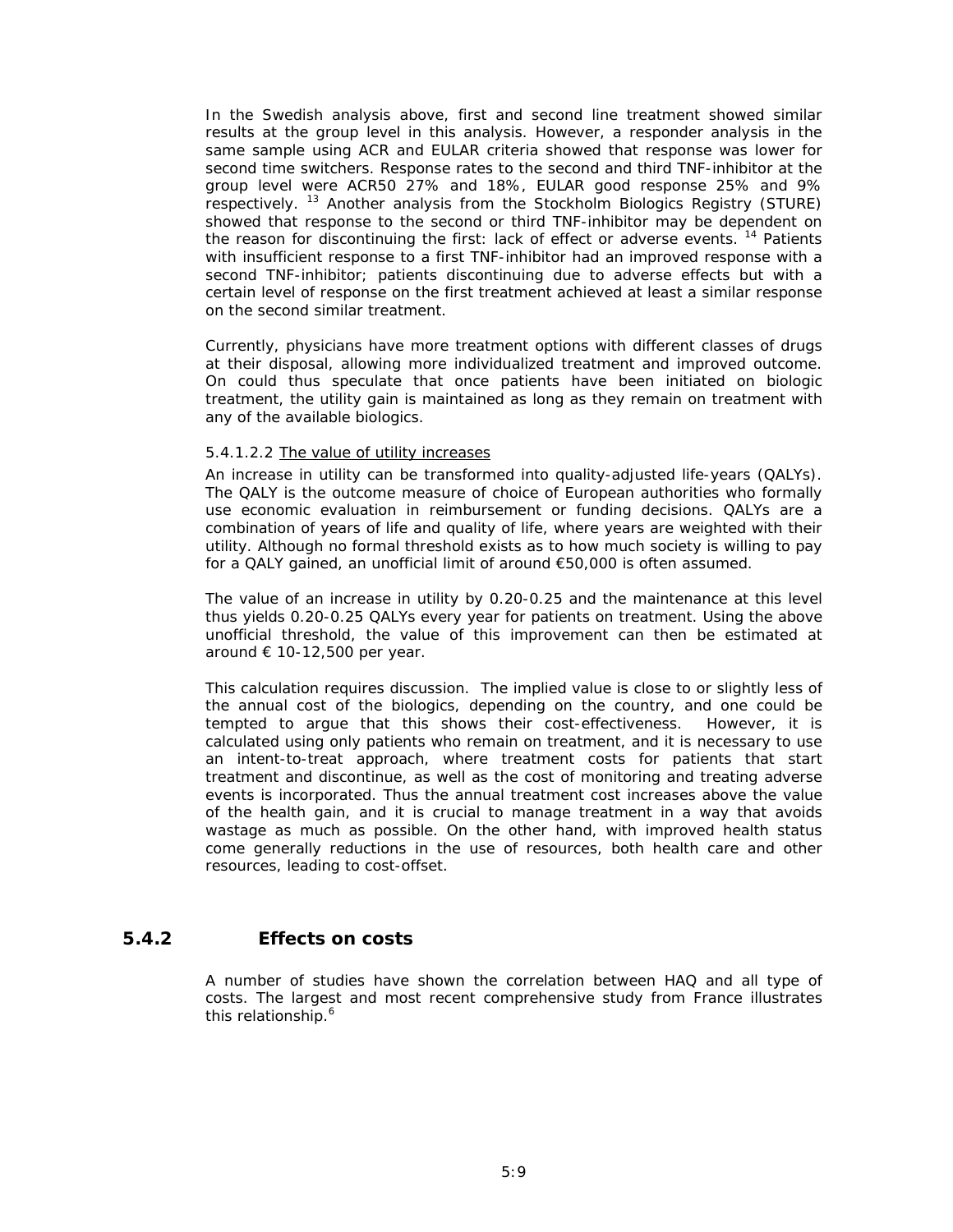**Figure 5-6 – Relationship of Costs to HAQ <sup>6</sup>**

**Mean annual cost per patient (France, societal perspective, 2005 €)**



A similar study in Sweden investigated drivers of different types of costs. <sup>5</sup> The analysis showed that HAQ was by far the strongest driver of all types of costs, with the exception of short-term sick-leave where disease activity was found to be a stronger predictor. This is not surprising, as sick-leave is mostly a cost earlier in the disease, as shown below, when patients are still in the workforce; later in the disease, a majority of patients will have stopped working. It is hence inflammation and related pain and fatigue, rather than irreversible functional disability that will drive the need for short term absences.



#### **Figure 5-7 – Changing structure of costs with advancing disease 5**

Mean annual cost per patient (Sweden, € 2005)

The change in HAQ scores observed in clinical trials are often around 0.5, and even in the sample of patients with long-standing disease in SSATG HAQ changed by 0.4. Within the framework shown above, this would imply for most patients a move to a better HAQ category, and hence theoretically cost off-sets. If we were to perform the same simplistic calculation as we did for utilities above, a patient who improved from HAQ 1.5 to 1.0 will have a cost-reduction of around  $\epsilon$  4.000 in Sweden and around € 6.000 in France.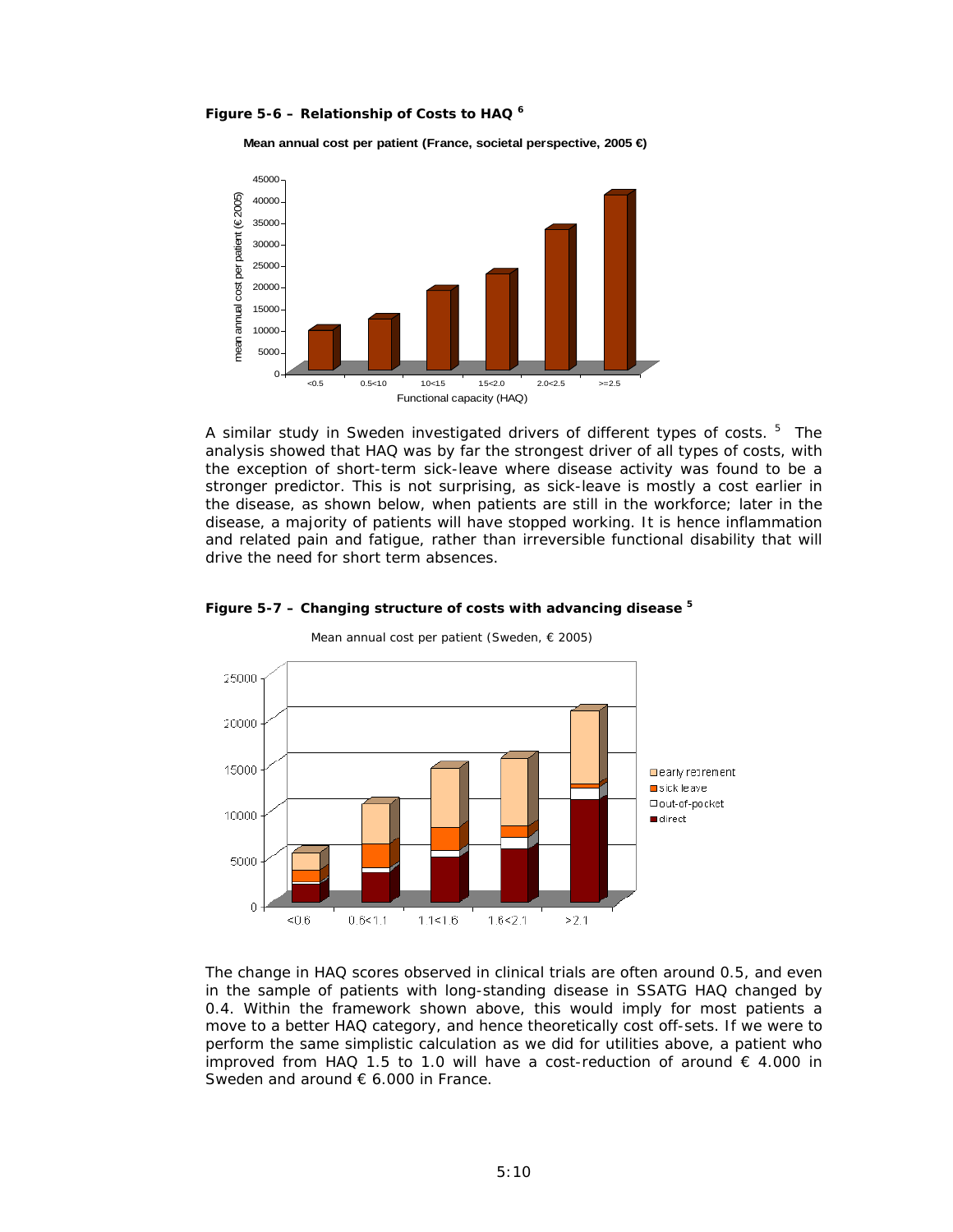Again, this requires discussion. Such cost off-sets in the short term can only be realised in direct costs (health care costs, out-of-pocket costs and informal care) and short term sick-leave. Reduction in production losses due to early retirement or mortality, where the potential gain is much larger, will only materialize in the long term. Patient on invalidity pensions may not be able to return to work for reasons other than their disease; savings will thus come from avoiding that patients have to leave the workforce. The mortality risk results from continuing severe inflammation; reduced mortality will hence only be observed after some years.

After 10 years of usage of biologics in RA, data on all of these savings are emerging, and we illustrate some of the studies below.

### *5.4.2.1 Direct cost-savings*

One of the first studies that investigated changes in costs with biologic treatment was the 1<sup>st</sup> year analysis of the Southern Swedish Biologics Registry (SSATG)<sup>3</sup>. Within this first sample of 116 patients with severe and long-standing disease (mean disease duration 14 years, DAS28 5.9), all direct resource consumption with the exception of outpatient consultations decreased during the first year of treatment compared to the previous year. In particular, hospitalisation and surgery costs decreased substantially. Consultations would be expected to increase initially as treatments such as the biologics would be more closely monitored than small molecule DMARDs, particularly in the beginning.

| Figure 5-8 Reductions in costs in the first year of TNF-inhibitor treatment 3 |  |  |
|-------------------------------------------------------------------------------|--|--|

|                                                                   | <b>Baseline</b><br>Mean (SD)    | 12 Months<br>Mean (SD)        | 24 Months<br>Mean (SD)        |
|-------------------------------------------------------------------|---------------------------------|-------------------------------|-------------------------------|
| Utility<br>Work capacity, full<br>sample (%)*                     | $0.28$ (0.33)<br>27             | 0.65(0.23)<br>28              | N/A<br>N/A                    |
| Work capacity,<br>patients $<$ 65 (%)                             | 31                              | 33                            | N/A                           |
| Sick leave (days)<br>Indirect cost*                               | 1.6(5.0)<br>21880<br>(17030)    | 1.1(2.6)<br>21739<br>(18110)  | N/A<br>N/A                    |
| Total cost cortisone<br>Total cost NSAID<br>Total cost analgesics | 97 (95)+<br>117(81)<br>63 (51)+ | 44 (52)<br>89 (87)<br>51 (49) | 34 (44)<br>87 (87)<br>54 (50) |
| Total cost DMARD<br>Total cost hospital                           | 289 (734)+<br>3823 (7179)±      | 109 (387)<br>1963 (3839)      | 98 (343)<br>N/A               |
| Total cost surgery<br>Outpatient visits§                          | 569 (989)±<br>367               | 356 (675)<br>5681             | N/A<br>N/A                    |
| Acute care visits§<br>Total cost anti-TNF<br>treatment            | 246                             | 143<br>14704<br>$(3065)**$    | 16202<br>(3584)               |
| Total costs                                                       | 27447<br>(20933)                | 39630<br>(20829)              | N/A                           |

annual costs. Work capacity is expressed as full time equivalent-that is, full time work represents 100%, part time work actual percentage, and not working 0%; tusage at baseline, extrapolated to costs for the previous year; ‡retrospective data, previous year; §mean number of visits of the Lund cohort; "[including visits for administration of infliximab; \*\*use during study year.

*Reproduced with permission, Ann Rheum Dis 2004;63:4-10*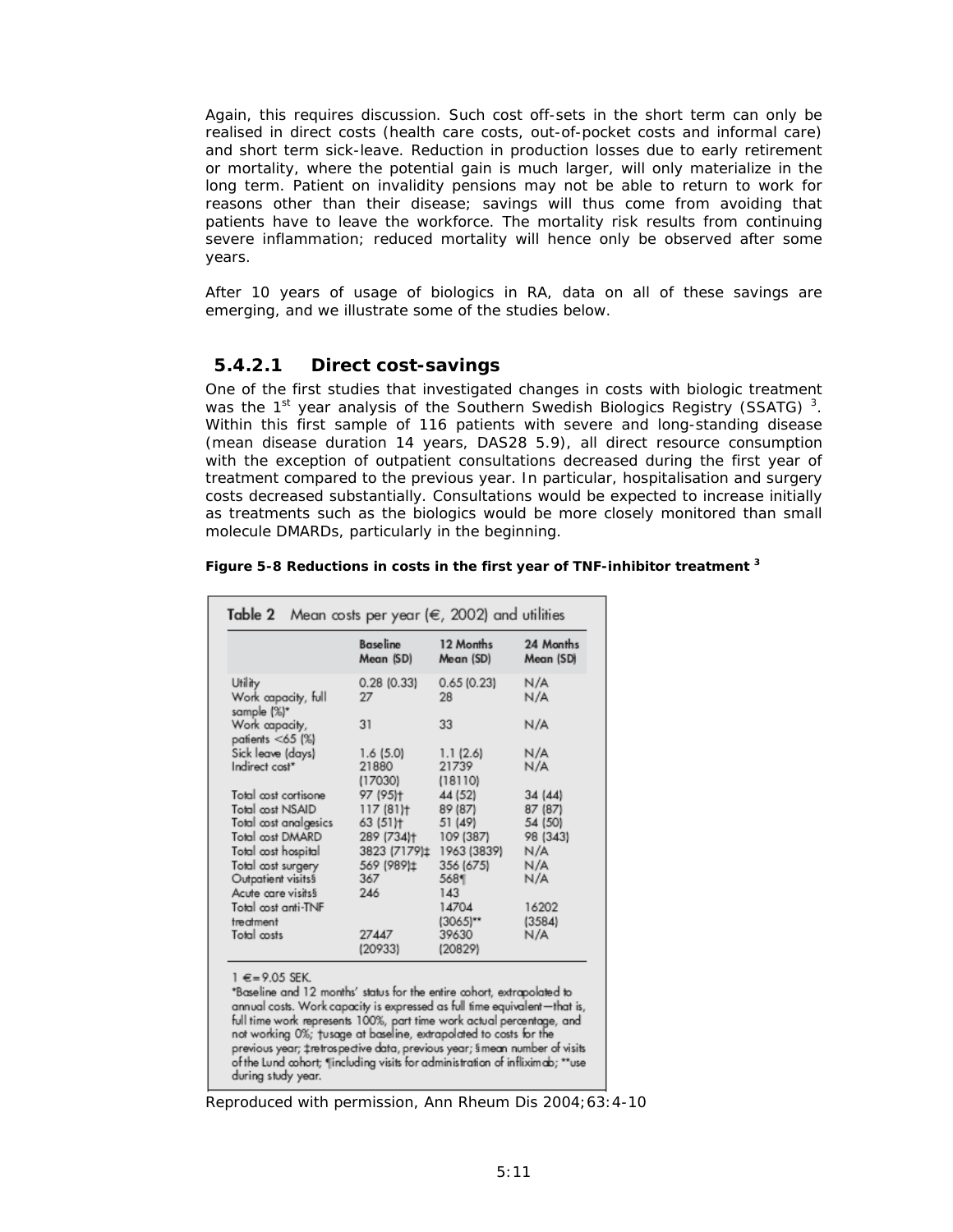Similar findings were shown in a study designed to retrospectively assess drug utilisation and dosing patterns of TNF-inhibitor therapy in 44 centres across Europe (DART study)  $15$ . The study included 739 patients with a mean disease duration of 15 years. Compared to the year prior, inpatient consumption decreased overall (by 47% and 38% for etanercept and adalimumab, respectively, but increased due to infusions for infliximab). Joint surgery decreased between 40%-67%, diagnostic procedures decreased by 32%-43%, but outpatient consultations and laboratory analysis increased, partly due to the study protocol where at least 3 visits were required.

The registry analysis from Alberta (Canada) on the other hand showed a clear and significant reduction in consultations over 21 months, compared to pre-therapy  $12$ . The decrease was inversely related to the severity of functional handicap at baseline.



**Figure 5-9 Decrease in outpatient consultations with anti-TNF therapy 12**

SC = specialist (rheumatologist) consultation GPV = general practitioner visit Reproduced from 12

### *5.4.2.2 Indirect cost savings*

Indirect costs are resources lost due to a disease, such as the loss of work capacity. We distinguish short term losses (sick leave), and long term losses (loss of work capacity due to disease and premature mortality). They are costs to society rather than the health care system in terms of lost production, and are most often valued using the gender and age specific cost of labour in a given country. When estimating costs to public payers, they are valued using the per diem sick-leave compensation and invalidity pensions.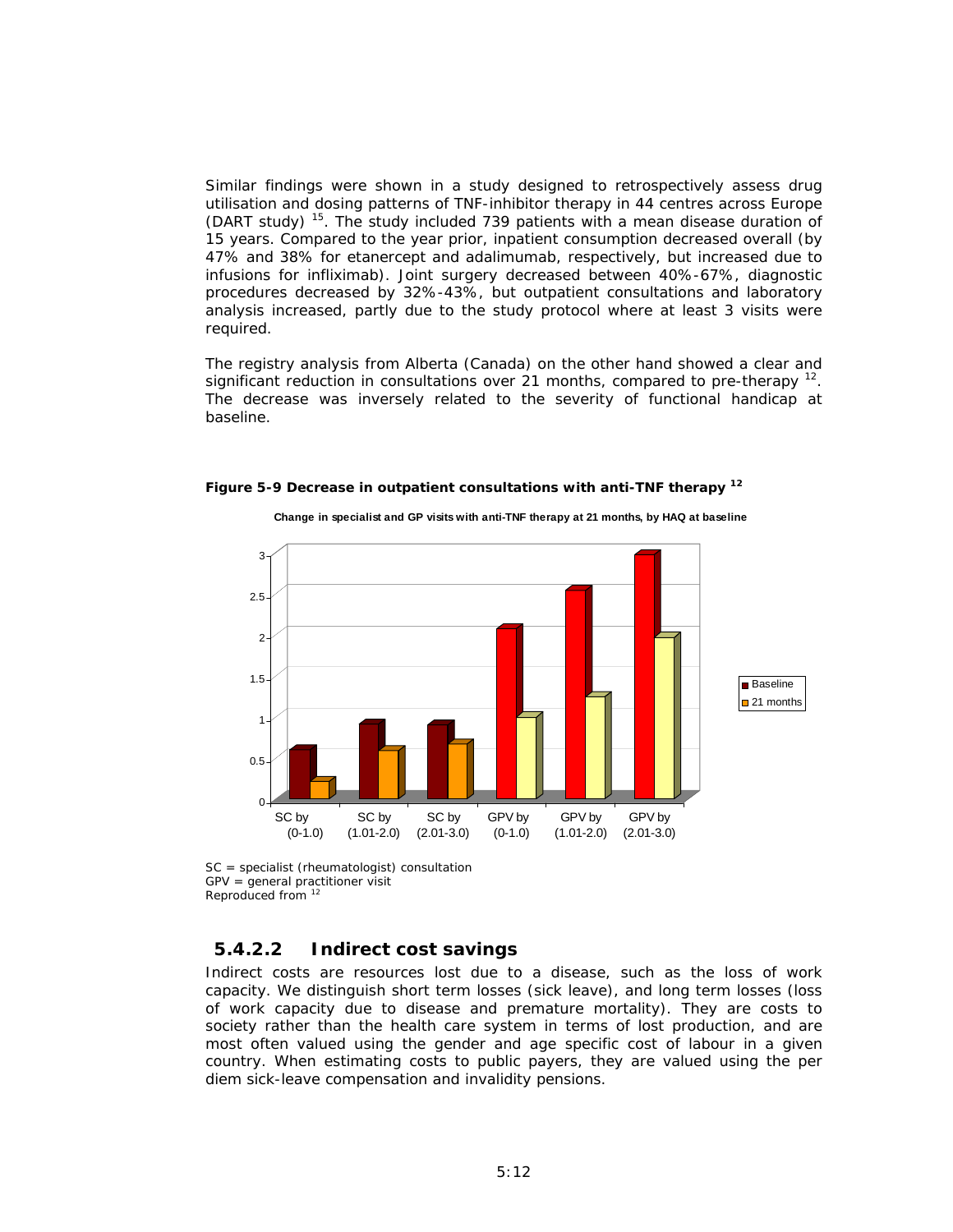Production losses represent the largest potential for cost reductions in RA, but take the longest time to materialize and thus are the most difficult to show. Even 10 years after the introduction of biologic treatments it is too early to measure their full impact on production losses. However, it is probably currently the most intensely research area, and all data point towards improvements in work capacity and thus reductions in societal costs. A number of clinical trials have evidenced significant differences in work absences between patients treated with biologics, generally in combination with methotrexate, and methotrexate alone (e.g. the TEMPO and COMET trials with etanercept, the PREMIER trial with adalimumab).

In clinical practice, data are also emerging. Even during the early year of treatment in the Southern Swedish biologics registry (SSATG), two patients returned to work and mean sick-leave was reduced by half a day from 1.6 to 1.1 days (see above).

The analysis from the Alberta registry in Canada show a striking in the reduction of weekly working hours lost, with basically hardly any absence regardless of baseline HAQ during 21 months compared to pre-treatment. Although this study is not from Europe but Canada, there is no reason to believe that these results should not apply to Europe as well – with obviously different cost consequences.



**Weekly working hours lost compared to pre-treatment** 

#### **Figure 5-10 Weekly working hours lost by baseline HAQ 12**

Reproduced from <sup>12</sup>

A similar analysis was performed for the Stockholm biologics registry (STURE) and showed very similar results<sup>16</sup>. Significant improvements in hours worked per week were observed already at 6 months (+2.4h), with further increases compared to baseline at one year (+4.0h) and two years (+5.3h). Using regression analysis, an increase in time worked of 4.2 hours per week during the first year and 0.5 hours in subsequent years was estimated. This corresponds to an decrease in production losses of around 12% per year (based on average actual working time weighted by gender of 36 hours in Sweden) and a reduction in production losses of around €3500-4000 per year.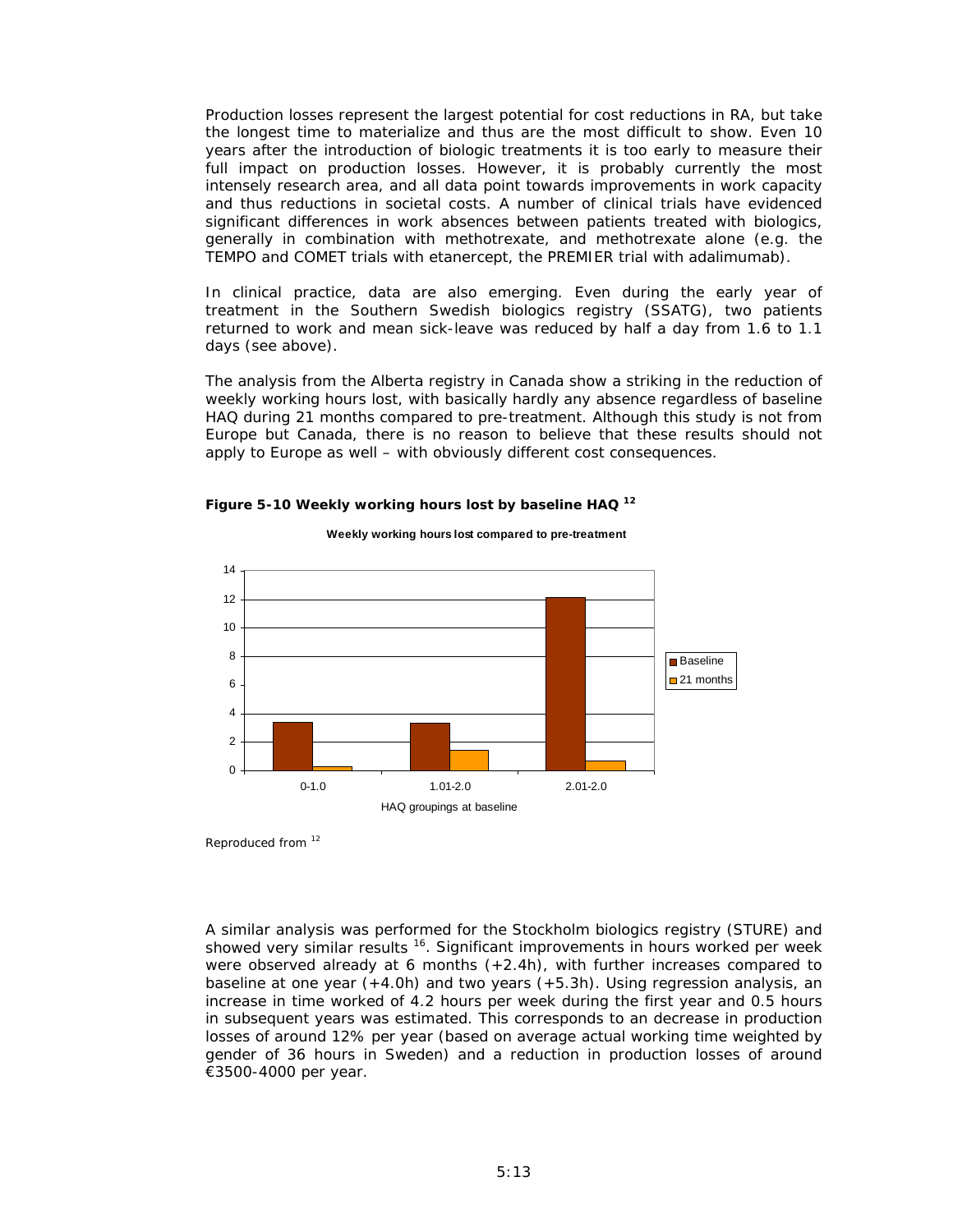A French study investigated the determinants of indirect costs in a mail survey performed with a patient association  $17$ . Mean age of respondents (N=1189) was 53 years, with a mean disease duration of 15 years, and half of the sample was employed at the time of the survey. For these, short term absences averaged at 11.6 days during the previous 6 months. Slightly over one third of patients (34.5%) were on early retirement and received invalidity pensions as a consequence of RA. Average annual indirect costs from the perspective of the French public payers were estimated at €3,210 per patient. In a model, the authors first estimated the probability of having indirect costs, and then the probability of having costs exceeding  $\epsilon$  4,000. The strongest influence on production costs were found for HAQ, treatment with a biologic, and failure of at least one biologic treatment. Higher education predicted both a lower risk for indirect costs and lower costs. Patients on small molecule DMARDs at twice the risk of having indirect costs compared to patients on biologic treatment, and four times the risk of exceeding €4,000. Similar results were found for patients who had failed at least one biologic treatment.

| <b>Parameters</b>            | <b>Odds Ratio for</b><br>having indirect<br>costs | <b>Odds ration for having</b><br>indirect costs exceeding<br>€4,000/year |
|------------------------------|---------------------------------------------------|--------------------------------------------------------------------------|
| $Age \ge 55$ vs < 55         | $0.382*$                                          | $2.086**$                                                                |
| <b>High vs low education</b> | $0.464*$                                          | $0.571**$                                                                |
| <b>HAO</b> severe ys mild    | $3.804*$                                          | $3.831**$                                                                |
| <b>HAO</b> moderate vs mild  | $2.302*$                                          | $1.771**$                                                                |
| Comorbities 1-2 vs 0         | $1.813**$                                         | 1.648                                                                    |
| <b>DMARD vs biologic</b>     | 1.938                                             | $4.808*$                                                                 |
| <b>Failure on at least 1</b> | $2.811*$                                          | $4.009**$                                                                |
| biologic                     |                                                   |                                                                          |

\* significant at the 1% level; \*\* significant at the 5% level Reproduced from 17

In cross-sectional samples, short term indirect costs represent around 25% of total production losses  $^{6, 17}$ . The largest decrease in indirect cost will thus come from a reduction in early retirement due to the disease. As discussed above, this has so far not been shown in clinical practice due to the short time since the use of biologic drugs. Some studies have investigated the risks of loosing work capacity in the future. However, such studies are inherently difficult and require large samples over a number of years. Work capacity is influenced by a number of other factors than disease. A decline in overall economic activity will influence the attribution of invalidity pensions as well as the return to work of patients. Co-morbidities will also have an impact, and particularly in RA it is not always easy to separate between patients with RA and hence a number of related co-morbidities and patients with RA and unrelated other diseases. Thus, the best way to investigate early retirement is most likely a trend analysis in a national data base that can be linked to a number of parameters such as biologic treatment, other diagnoses and general rates of attribution of invalidity pensions.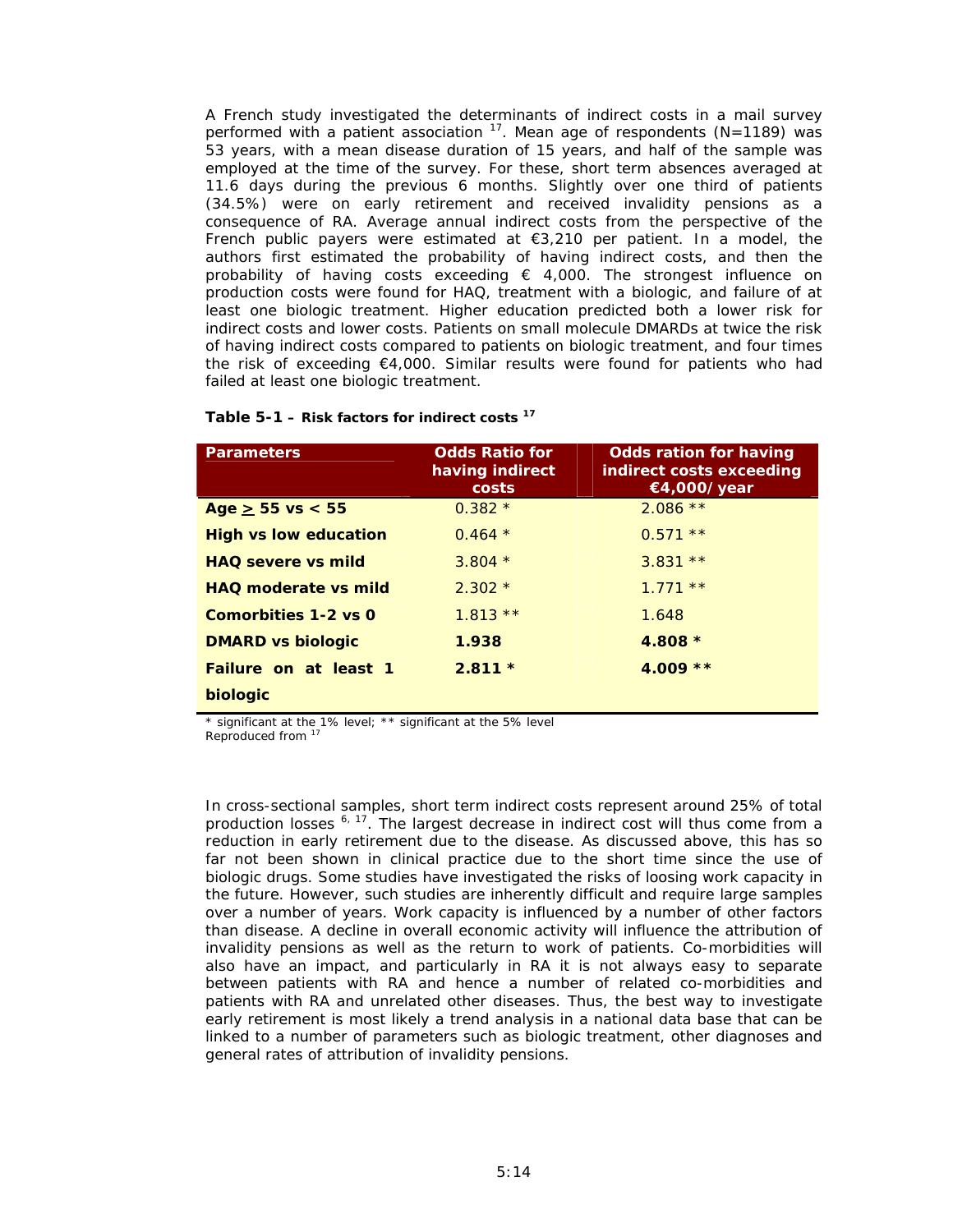However, a number of factors make it reasonable to expect that indirect costs will decrease in the long term:

- there is a clearly demonstrated link between decreasing functional capacity and reduced ability to work
- a reduction of short term sick leave was demonstrated in several studies
- biologic treatment leads to impressive improvements in HAQ that are both rapid and maintained when remaining on biologic treatment.

Reductions in early retirement require, however, that patients are treated early, when irreversible joint damage and related disability is absent or minimal.

The effect of early versus late treatment was investigated in a modelling study based on 9-year follow-up data in the Southern Swedish biologics registry (SSATG).18 A total of 1903 patients starting TNF-inhibitor treatment were available, with 633 patients switching to a  $2^{nd}$  and 170 patients to a  $3^{rd}$  biologic. Using patient level data, the model represents treatment as observed (including switching and discontinuation) and estimates total treatment costs and QALYs.

When treatment is started late (at HAQ 1.85), discounted costs are almost 20% higher over 10 years then when starting at HAQ 1.33 as the sample in the registry. More importantly though, patients initiating treatment at HAQ 1.85 lost one full QALY compared to those starting at HAQ 1.33. These results are, however, still based on patients with relatively long-standing disease, with many patients having left the workforce. This reduces the potential for maintaining work capacity, and one could speculate that in patients with early disease, results would be even more telling.

|                                                    | Total cost per patient starting biologic treatment<br>10 year horizon (discounting 3%) |           |           |  |  |
|----------------------------------------------------|----------------------------------------------------------------------------------------|-----------|-----------|--|--|
| Start HAQ 1.33<br>Start HAQ 0.85<br>Start HAQ 1.85 |                                                                                        |           |           |  |  |
| Direct cost                                        | € 99,000                                                                               | € 91,000  | € 118,000 |  |  |
| Indirect cost                                      | € 91,000                                                                               | € 82,000  | € 109,000 |  |  |
| <b>Total cost</b>                                  | € 190,000                                                                              | € 173,000 | € 227,000 |  |  |
|                                                    |                                                                                        |           |           |  |  |
| <b>OALYS</b>                                       | 4.4                                                                                    | 5.3       | 3.4       |  |  |

|  | Table 5-2 Ten-year cost and QALY differences by HAQ at treatment start <sup>18</sup> |
|--|--------------------------------------------------------------------------------------|

#### 5.4.2.2.1 Productivity at work

An additional production loss that might be important to consider in a disease with symptoms such as pain and fatigue is reduced productivity while at work. This type of production loss is very difficult to quantify, as the only possibility is to ask the patient to judge how "normal" his work output has been in the past few days. A number of instruments exist, among them the WPAI (work productivity and activity index) by Reilly and colleagues, but they all have to rely on this type of direct question. While it is thus possible to measure the impact of advancing disease on productivity at work by comparing the impact among patients with different disease severity or functional disability, it is preferable to use a control group when investigating the overall reduction of productivity at work due to RA.

Within the field of RA, reduced productivity at work has indeed been measured in some clinical trials (e.g. PREMIER  $19$ ). Findings suggest that in patients under biologic treatment the effect of the disease on work activity was significantly reduced, compared to treatment with methotrexate alone.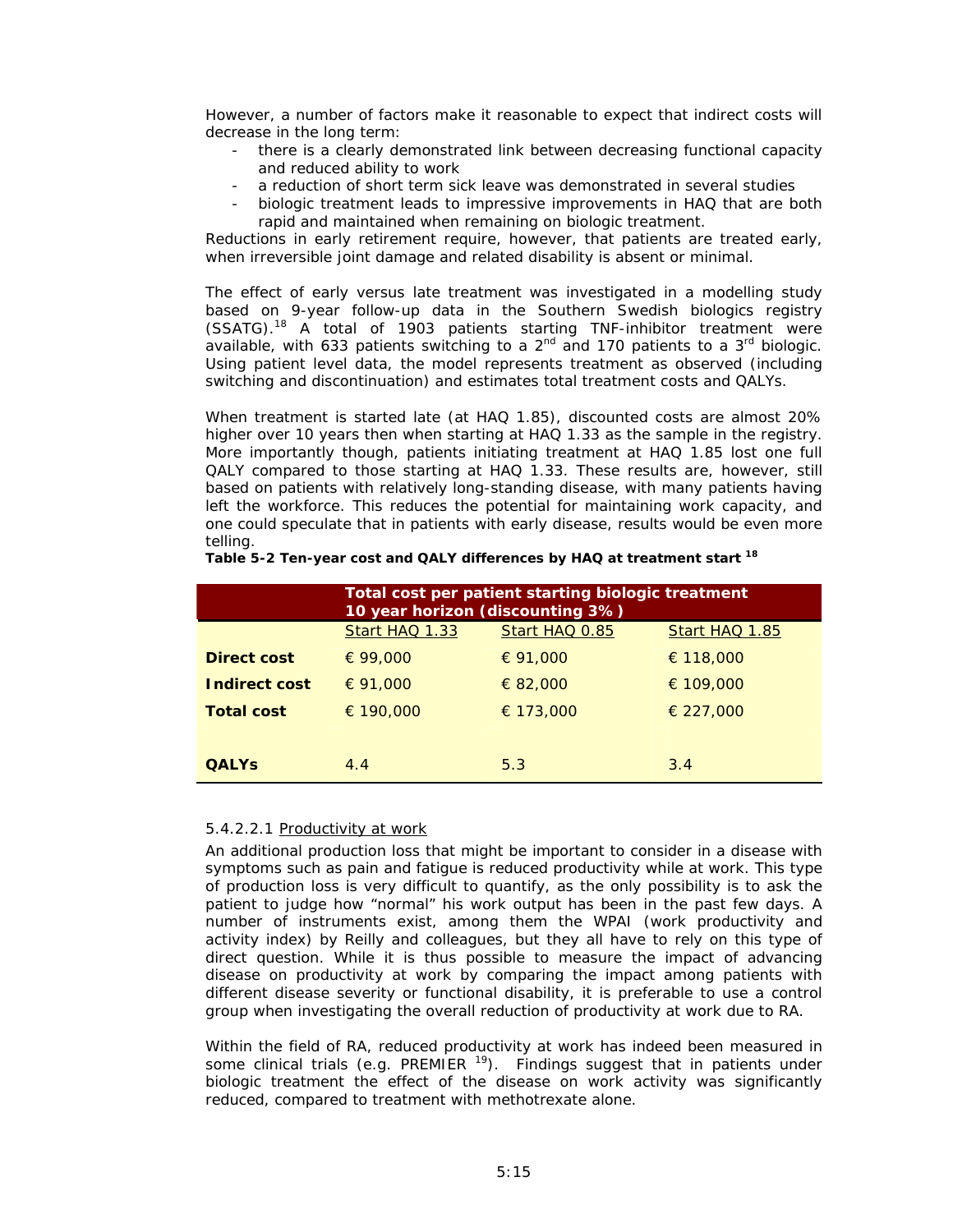#### 5.4.2.2.2 Mortality

In patients with severe active RA such as those qualifying for biologic treatment, mortality is increased, in part due to cardiovascular disease <sup>20</sup>. A Canadian metaanalysis estimated that the cardiovascular risk is increased by 50% in patients with RA  $^{21}$ . A model based on the ARAMIS data base in the United States estimated that, compared to normal life expectancy of 22 years, patients with RA followed in ARAMIS had a life-expectancy of 18.6 years  $^{22}$ . Evidence is emerging that the cardiovascular risk is reduced in patients treated with TNF-inhibitors  $^{23}$ . Although many of these patients may be older than normal retirement age, a proportion will be younger and could be assumed to remain in the work force. However, no studies so fare exist.

## *5.5 Conclusions*

The impact of treatment with biologics on cost is both short term and long term. In the short term, direct costs will increase due to the cost of the treatments, but some parts of it are off-set even in the short term by savings in other health care costs such as hospital admissions, surgical interventions, etc. Further cost off-sets will occur in the long term to society, as patients remain in the workforce longer.

It is still too early to evaluate the full effect, but a large number of individual findings and studies point towards reductions in all types of costs with biologic treatment, provided they are use for the right patients, at and for the right time and in the right way.

## *5.6 References*

- 1. Smolen J, Aletaha D. The burden of rheumatoid arthritis and access to treatment: a medical overview. Eur J Health Econ 2008;8 Suppl 2:S39-47.
- 2. Mierau M, Schoels M, Gonda G, Fuchs J, Aletaha D, Smolen JS. Assessing remission in clinical practice. Rheumatology (Oxford) 2007;46(6):975-9.
- 3. Kobelt G, Eberhardt K, Geborek P. TNF-inhibitors in the treatment of rheumatoid arthritis in clinical practice: costs and outcomes in a follow-up study of patients with RA treated with etanercept or infliximab in southern Sweden. Ann Rheum Dis 2004;63:4-10.
- 4. Brennan A, Bansback N, Nixon R, et al. Modelling the cost effectiveness of TNF-{alpha} antagonists in the management of rheumatoid arthritis: results from the British Society for Rheumatology Biologics Registry. Rheumatology (Oxford) 2007.
- 5. Kobelt G, Lindgren P, Lindroth Y, Jacobson L, Eberhardt K. Modelling the effect of function and disease activity on costs and quality of life in rheumatoid arthritis. Rheumatology (Oxford) 2005;44(9):1169-75.
- 6. Kobelt G, Woronoff AS, Richard B, Peeters P, Sany J. Disease status, costs and quality of life of patients with rheumatoid arthritis in France: the ECO-PR Study. Joint Bone Spine 2008;75(4):408-15.
- 7. Uhlig T, Heiberg T, Mowinckel P, Kvien TK. Rheumatoid arthritis is milder in the new millennium: health status in patients with rheumatoid arthritis 1994-2004. Ann Rheum Dis 2008;67(12):1710-5.
- 8. Hetland ML, Lindegaard HM, Hansen A, et al. Do changes in prescription practice in patients with rheumatoid arthritis treated with biological agents affect treatment response and adherence to therapy? Results from the nationwide Danish DANBIO Registry. Ann Rheum Dis 2008;67(7):1023-6.
- 9. Grigor C, Capell H, Stirling A, et al. Effect of a treatment strategy of tight control for rheumatoid arthritis (the TICORA study): a single-blind randomised controlled trial. Lancet 2004;364(9430):263-9.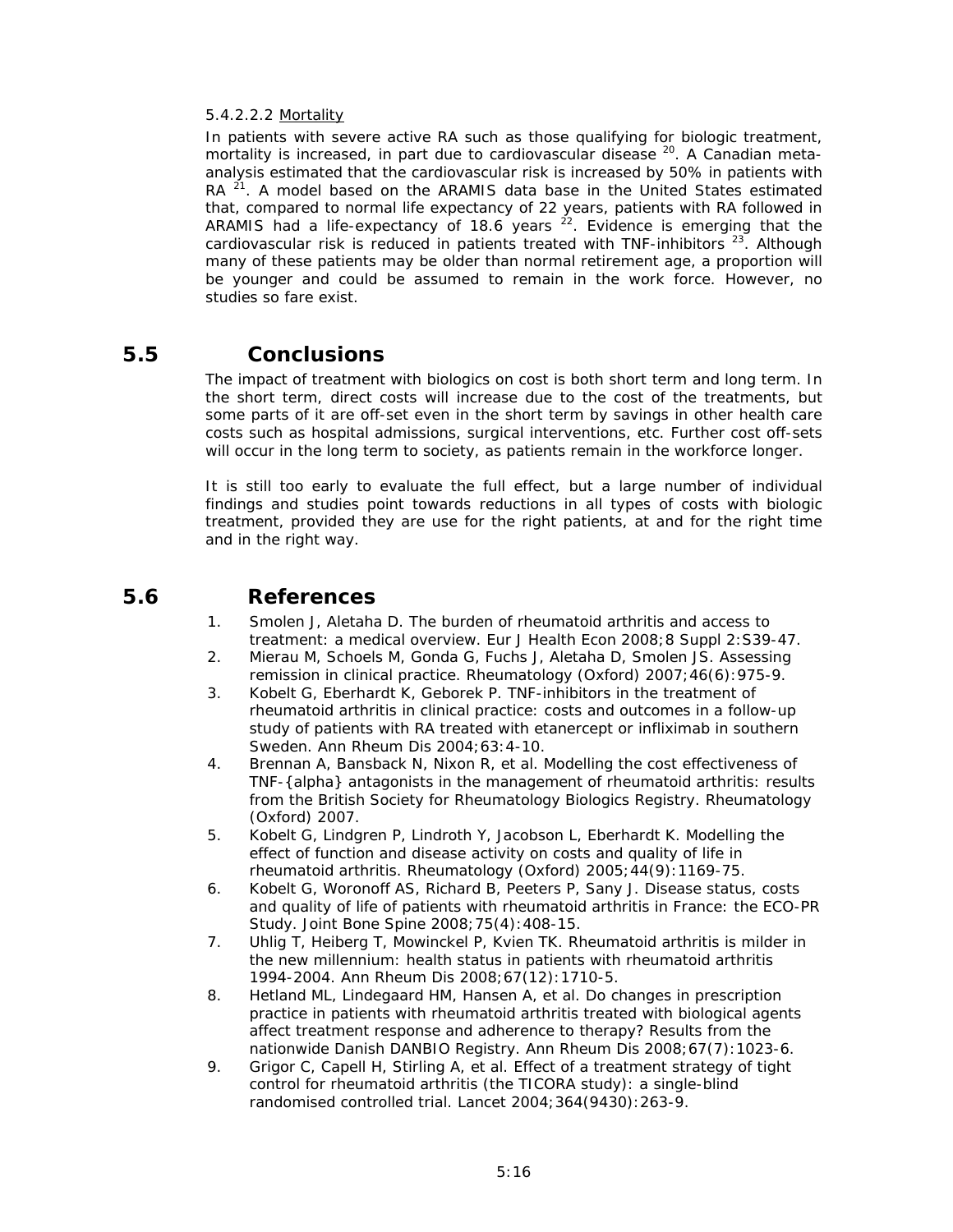- 10. Gulfe A, Kristensen LE, Saxne T, Jacobsson LT, Petersson IF, Geborek P. Rapid and sustained health utility gain in anti-TNF treated inflammatory arthritis. Observational data during seven years in southern Sweden. Ann Rheum Dis 2009 (March 2009, e-pub).
- 11. Aletaha D, Smolen J, Ward MM. Measuring function in rheumatoid arthritis: Identifying reversible and irreversible components. Arthritis Rheum 2006;54(9):2784-92.
- 12. Maksymowych WP, Martin L, Russell S, et, al. Improvements in Health Related Quality of Life, Work Productivity and Resource Utilization with anti-TNF Therapies According to Funcational Status at Baseline: The Alberta Biologics Registry. EULAR 2009 2009;Abstract FR10563.
- 13. Karlsson JA, Kristensen LE, Kapetanovic MC, Gulfe A, Saxne T, Geborek P. Treatment response to a second or third TNF-inhibitor in RA: results from the South Swedish Arthritis Treatment Group Register. Rheumatology (Oxford) 2008;47(4):507-13.
- 14. van Vollenhoven R, Harju A, Brannemark S, Klareskog L. Treatment with infliximab (Remicade) when etanercept (Enbrel) has failed or vice versa: data from the STURE registry showing that switching tumour necrosis factor alpha blockers can make sense. Ann Rheum Dis 2003;62(12):1195-8.
- 15. Moots R, Kekow J, M C, et, al. Dose escalation accounts for differences in cost of care in 739 patients with rheumatoid arthritis with anti-TNF-agents: results from teh DART study. Ann Rheum Dis 2008; 67(suppl II): 330.
- 16. Augustsson J, Neovius M, Cullinane-Carli C, Eksborg S, van Vollenhoven RF. Rheumatoid arthritis (RA) patients treated with TNF-antagonists increase their participation in the work-force - potential for significant long-term indirect cost gains. Data from a population-based registry. Ann Rheum Dis 2009.
- 17. Fautrel B, Maravic M, Maurel F, et, al. Indirect costs of rheumatoid arthritis and their determinants. EULAR 2009 2009;Abstract THU0528.
- 18. Kobelt G, Lindgren P, Geborek P. Modelling cost and quality of life of treatment of RA with biological agents in clinical practice. Scand J Rheumatol 2008;in print (December 2009).
- 19. Kimel M, Cifaldi M, Chen N, Revicki D. Adalimumab plus methotrexate improved SF-36 scores and reduced the effect of rheumatoid arthritis (RA) on work activity for patients with early RA. J Rheumatol 2008;35(2):206-15.
- 20. Gabriel SE. Cardiovascular morbidity and mortality in rheumatoid arthritis. Am J Med 2008;121(10 Suppl 1):S9-14.
- 21. Avina-Zubieta JA, Choi HK, Sadatsafavi M, Etminan M, Esdaile JM, Lacaille D. Risk of cardiovascular mortality in patients with rheumatoid arthritis: a meta-analysis of observational studies. Arthritis Rheum 2008;59(12):1690- 7.
- 22. Wong J, Ramey D, Singh G. Long-term morbidity, mortality and economis of rheumatoid arthritis. Arthritis & Rheumatism 2001;44(12):2746-9.
- 23. Jacobsson LT, Turesson C, Gulfe A, et al. Treatment with tumor necrosis factor blockers is associated with a lower incidence of first cardiovascular events in patients with rheumatoid arthritis. J Rheumatol 2005;32(7):1213- 8.